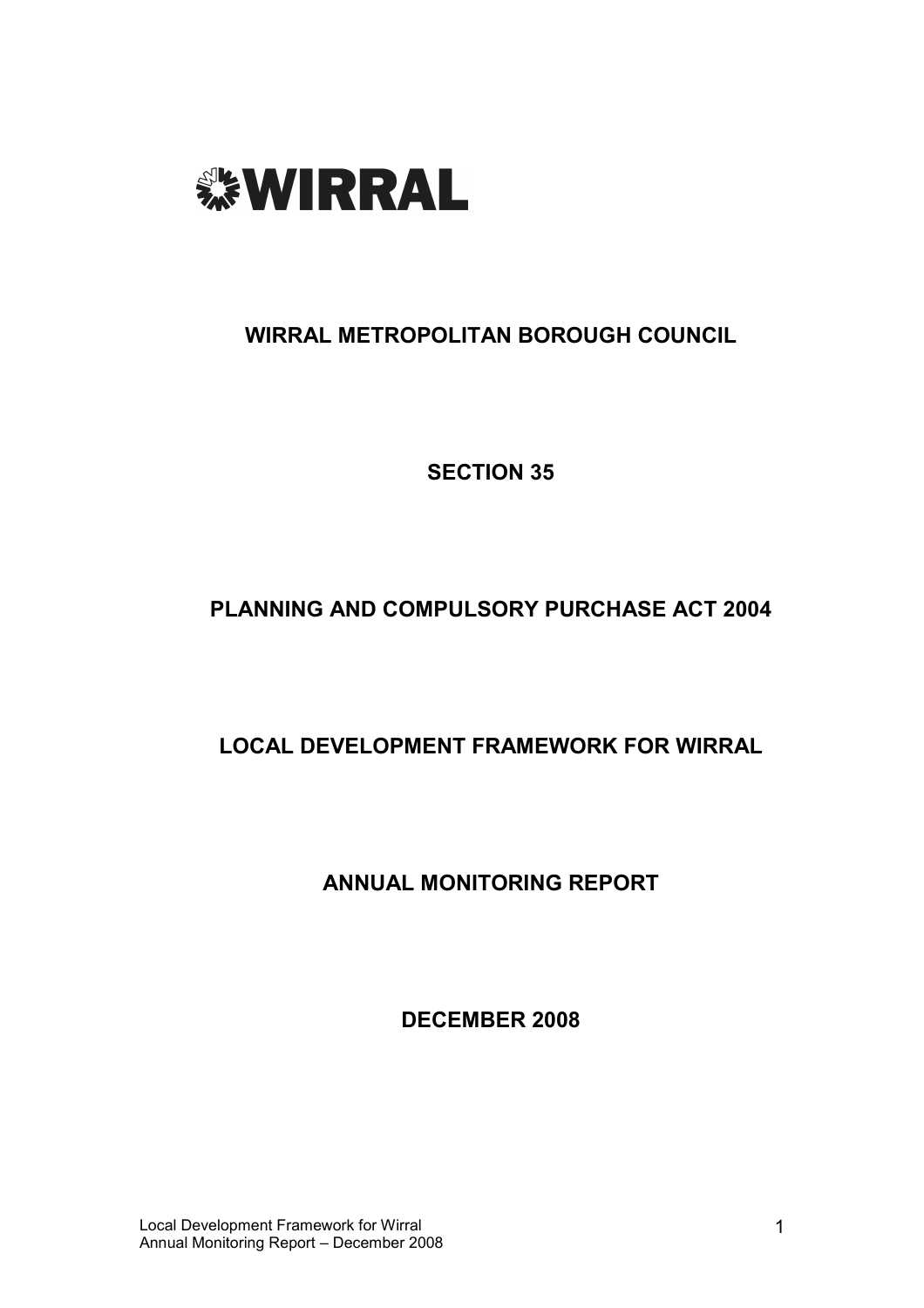[blank for copying]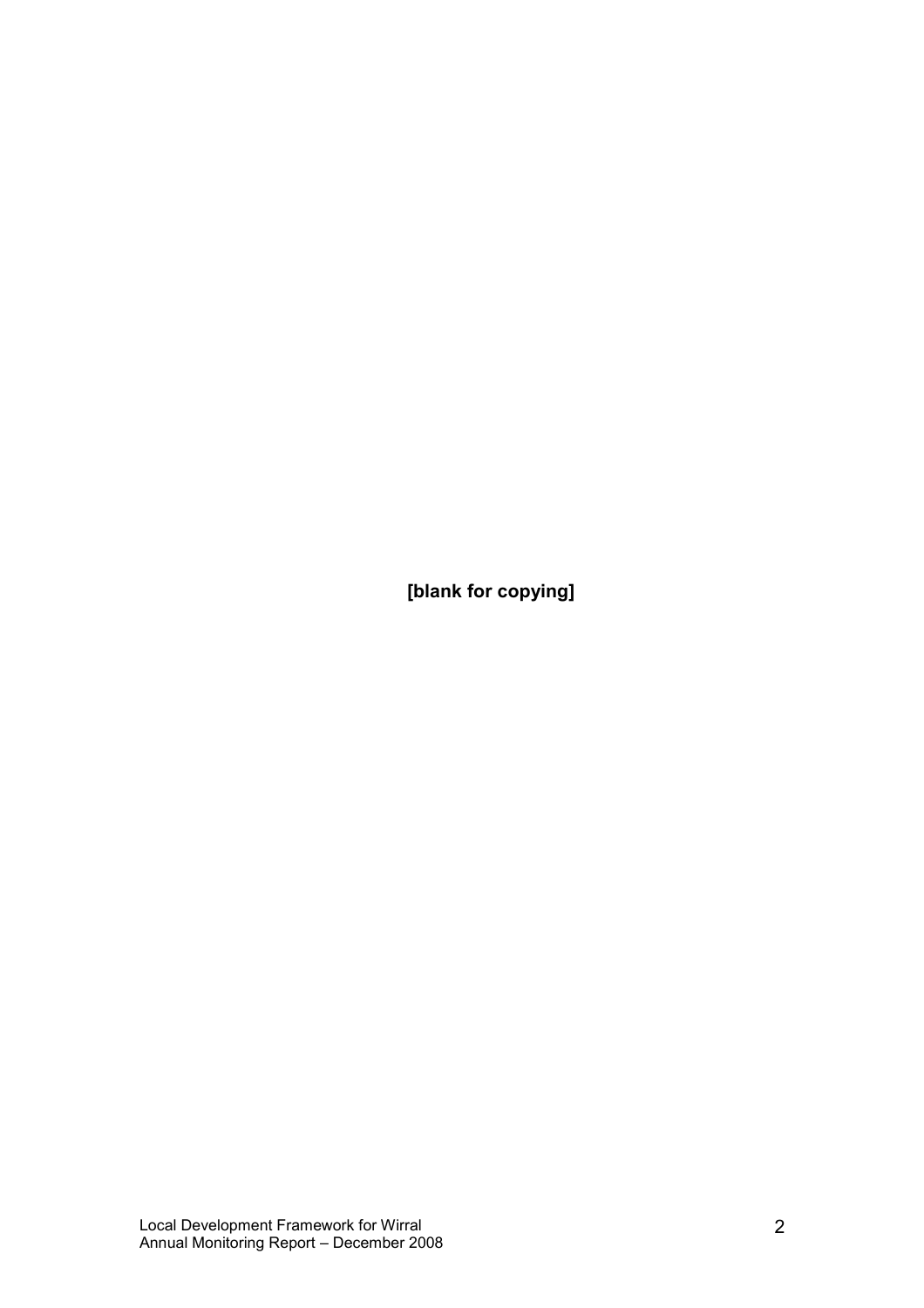# **CONTENTS**

| 1              | <b>EXECUTIVE SUMMARY</b>                | 5  |
|----------------|-----------------------------------------|----|
| $\overline{2}$ | <b>INTRODUCTION</b>                     | 9  |
| 3              | <b>CONTEXT</b>                          | 11 |
| 4              | EXISTING PLANS AND PROGRAMMES           | 19 |
| 5              | <b>MONITORING PLAN PREPARATION</b>      | 27 |
| 6              | <b>MONITORING POLICY IMPLEMENTATION</b> | 36 |
| 7              | <b>SUMMARY OF EMERGING ISSUES</b>       | 65 |
| 8              | <b>GLOSSARY</b>                         | 69 |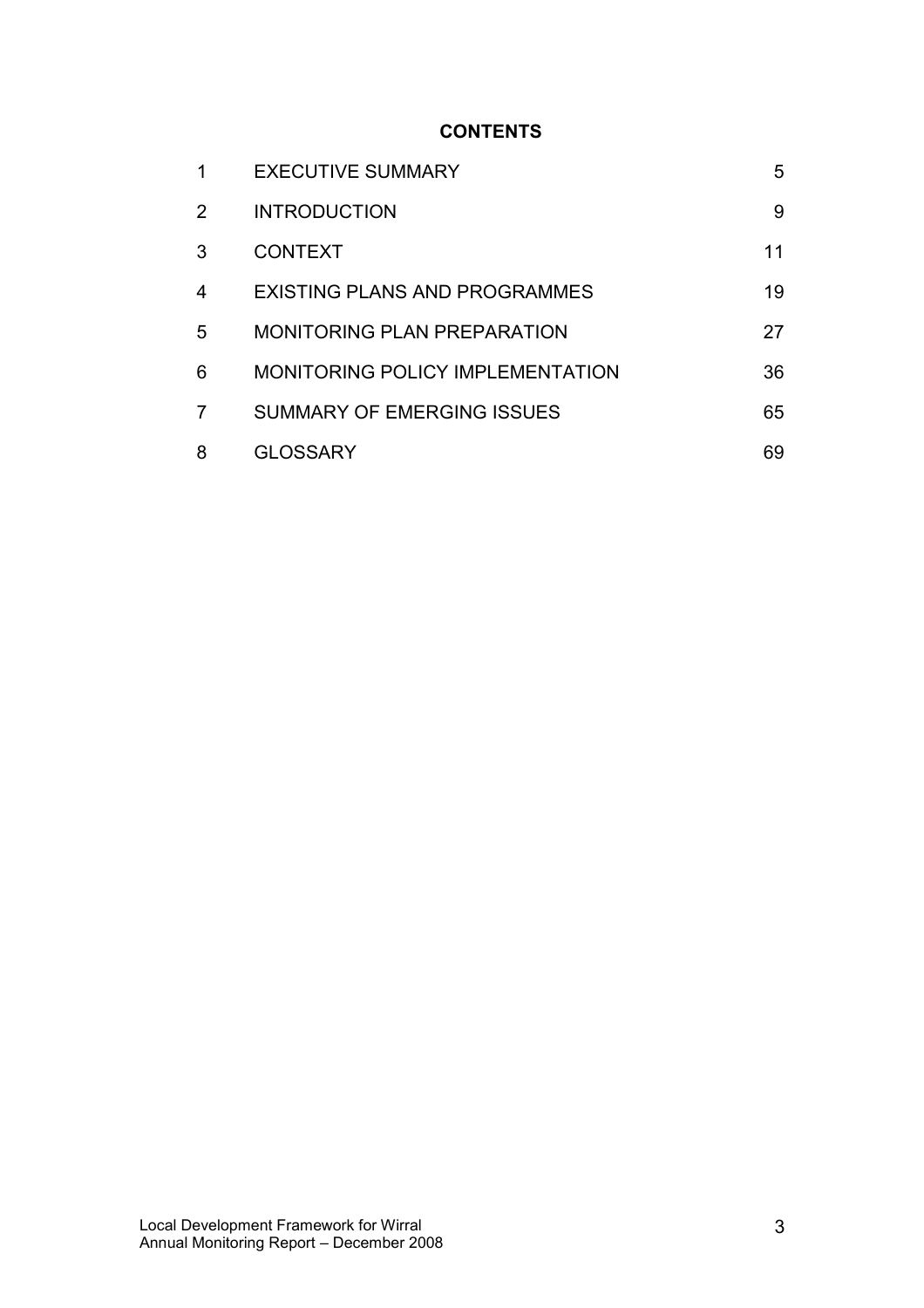[blank for copying]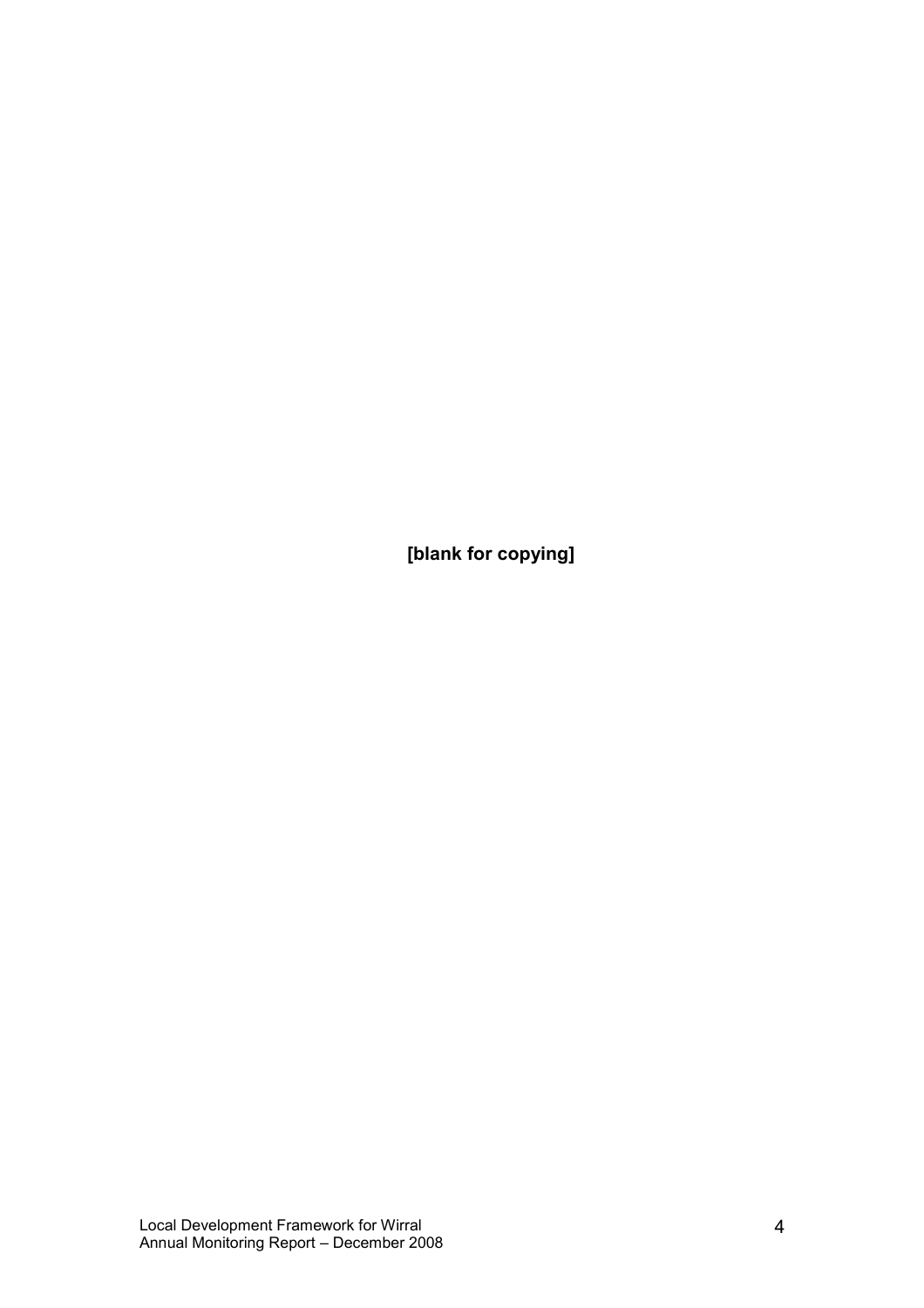### 1 EXECUTIVE SUMMARY

### **Introduction**

- 1.1 The Annual Monitoring Report is a statutory document setting out progress on the delivery of the Council's Local Development Scheme and the extent to which the policies set out in Local Development Documents are being achieved.
- 1.2 This is the fourth Annual Monitoring Report for Wirral, covering the period of twelve months ending on 31 March 2008.

### **Context**

- 1.3 The main challenges identified for Wirral are to promote economic revitalisation, tackle deprivation and inequality, progress urban regeneration, improve and maintain environmental standards, reduce dependence on the private car, improve public transport, minimise antisocial behaviour and provide for more sustainable development. Public consultation has confirmed these issues as local priorities.
- 1.4 There is a need to amend the Local Development Scheme to accommodate the recent changes to national legislation governing the preparation of Local Development Frameworks.

### Monitoring Plan Preparation

- 1.5 The first Local Development Scheme for Wirral provided for the preparation of a Statement of Community Involvement; a Core Strategy; three site-specific Development Plan Documents; and four Supplementary Planning Documents to address urgent local issues related to the control of new flat development; food and drink uses in town centres; and telecommunications; and to guide the potential redevelopment of the former Cammell Lairds shipyard.
- 1.6 The first review of the Local Development Scheme brought forward proposals to prepare a joint Waste Development Plan Document and a further Supplementary Planning Document to provide up-to-date guidance on parking requirements. It also withdrew the proposal to prepare a Supplementary Planning Document for Cammell Lairds.
- 1.7 The Statement of Community Involvement and the Supplementary Planning Documents for new flat development, food and drink in town centres, telecommunications and parking have already been adopted.
- 1.8 Work on the Joint Merseyside Waste Development Plan Document began in December 2006. Consultation on Issues and Options took place in March 2007. The future timetable will need to be amended to accommodate additional consultation on a Spatial Strategy and Sites Report in November 2008 and the need to publish a draft Development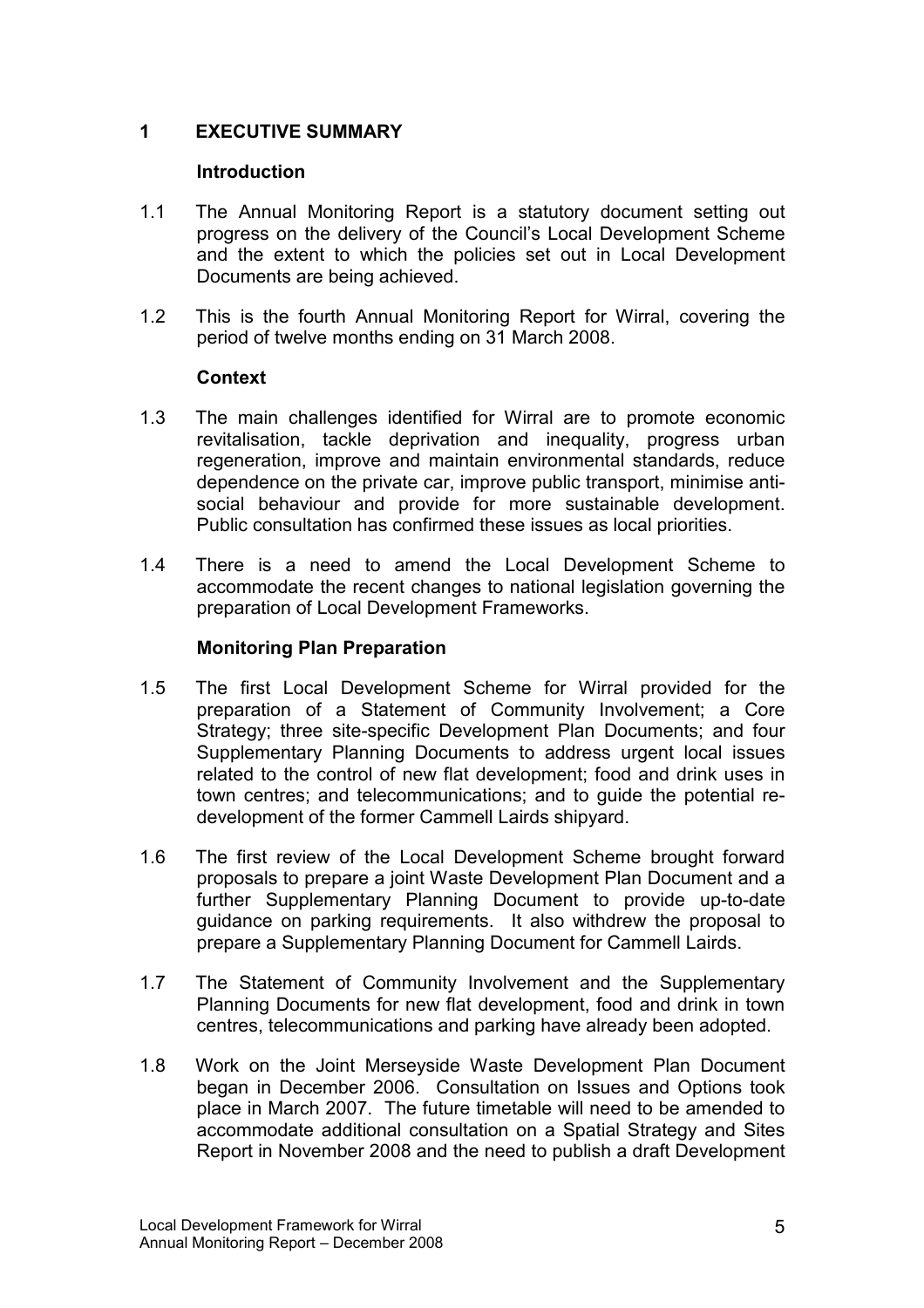Plan Document for formal consultation in accordance with the new Regulations.

- 1.9 The Core Strategy has been delayed to focus on the delivery of an appropriate evidence base. Consultation on the results will be completed during the first half of 2009, alongside the finalisation of issues and objectives and the consideration of spatial options. The timetable for future stages will need to be contained within a review of the Local Development Scheme.
- 1.10 The timetable for the three site-specific Development Plan Documents for Housing; Employment; and Town Centres, Retail and Leisure, which should have commenced in March 2008, will need to be reconsidered pending the completion of the evidence base and a review of the scope and timetable of the Core Strategy.
- 1.11 The Local Development Scheme will also need to consider the need to prepare Area Action Plans to facilitate the delivery of the Mersey Heartlands Growth Point.
- 1.12 There were no Local Development Orders in force in Wirral during 2007/08.

### Monitoring Policy Implementation

- 1.13 Revised national Output Indicators were published in July 2008. Amended data has been included wherever possible but information to the new format will not be available until next year's Annual Monitoring Report.
- 1.14 Economic indicators, in terms of business densities, wealth creation and benefit dependency, still show cause for significant concern. The population is continuing to decline. The latest migration estimates show the annual loss has increased to 900 people. The greatest decline is in people of working age.
- 1.15 The amount of completed employment floorspace has continued to fall and was 40% lower than that completed in 2005/06. The amount of completed new office floorspace has halved since 2006/07. The overall area of land available for new employment development represents approximately a fifth of the total amount of land set aside for employment uses in the UDP. By contrast, the amount of employment development completed on brownfield land rose to 70%.
- 1.16 The amount of completed retail floorspace rose significantly in 2007/08, to almost double the previous highest recorded annual figure in 2005/06. The proportion located within an existing centre reached 66%, the highest since 2004/05. The proportion of new office floorspace located within an existing centre also increased, for the first time, to 27%.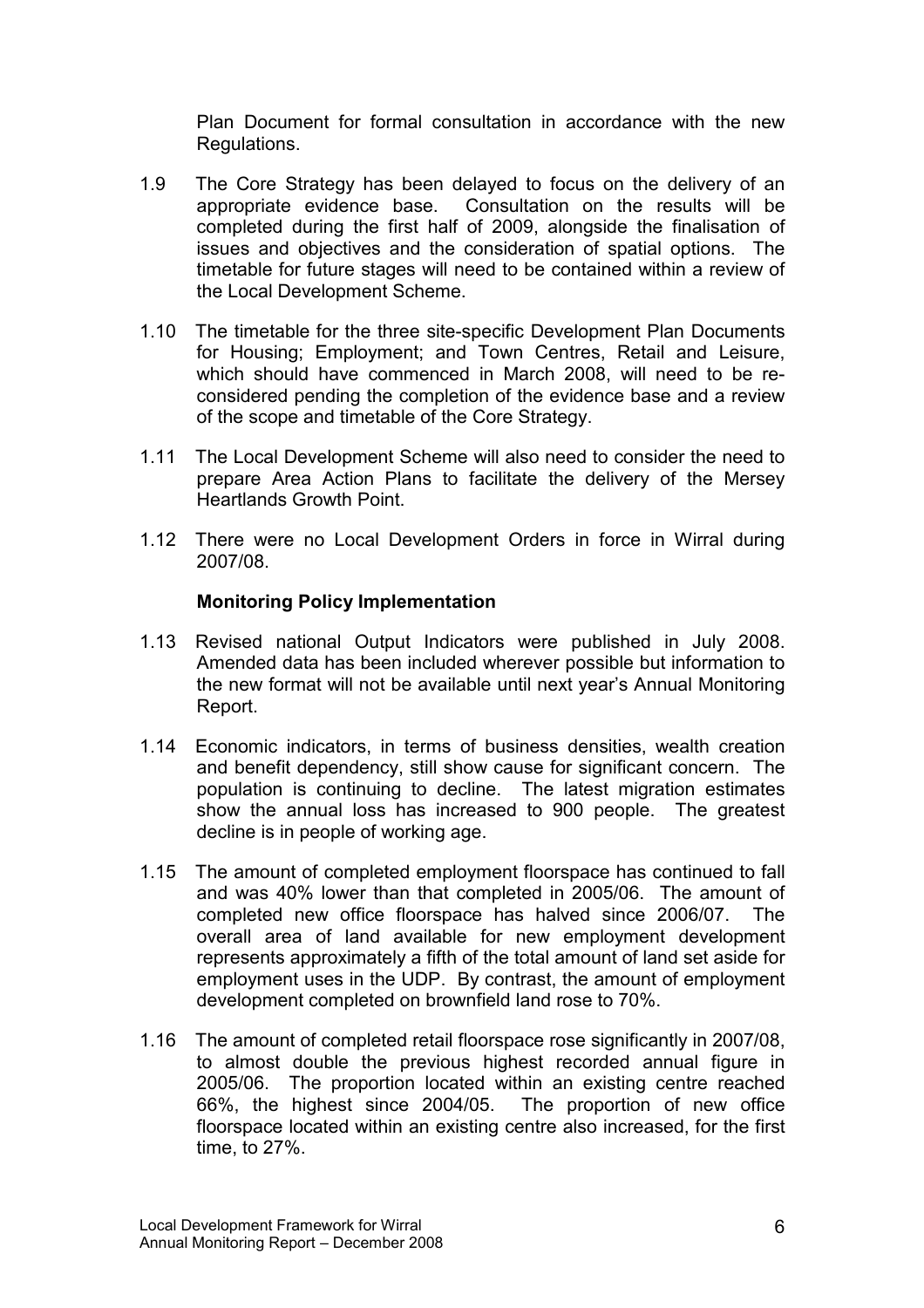- 1.17 Gross housing completions have now exceeded 700 dwellings for the second year running. There is still a high dependency on flat developments. The Borough will need to build at an annual average rate of 555 net new dwellings to reach the new RSS target of 9,000 new homes by 2021.
- 1.18 The proportion of completed dwellings on previously developed land continues to exceed regional targets, which have now been raised to 80%. The number of completions has continued to rise in east Wirral and the number of completions within the Housing Market Renewal Initiative Pathfinder Area has almost trebled since 2004/05. Only 6% of gross completions are now in west Wirral.
- 1.19 While the majority of completed dwellings continued to be within 30 minutes public transport time of essential services such as a doctor's surgery, school, retail centre or employment area, a third of new homes were in locations which were further than 30 minutes away from a hospital by public transport.
- 1.20 The new recycling and composting facilities at Bidston have continued to have a positive influence on the proportion of waste managed by management type. The amount of waste sent to landfill had reduced by a third since 2005/06 and the proportion recycled and composted had increased to 32%.

### Summary of Emerging Issues

- 1.21 The principal issues that will need to be considered as part of the emerging Core Strategy Development Plan Document will include:
	- building sustainable communities;
	- a stronger economy, through the delivery of the Council's Investment Strategy;
	- an inclusive society;
	- a decent and affordable home;
	- an accessible Borough: and
	- a protected environment.
- 1.22 Consultation to confirm the issues, objectives and spatial vision for the Core Strategy will take place in early 2009.

### Summary of Changes Necessary to the Local Development Scheme

- 1.23 The Local Development Scheme will need to be reviewed to:
	- (i) reflect the most recent changes to national legislation;
	- (ii) update the position with regard to the Regional Spatial Strategy;
	- (iii) reflect progress on the completion of the evidence base studies necessary to underpin the emerging Core Strategy;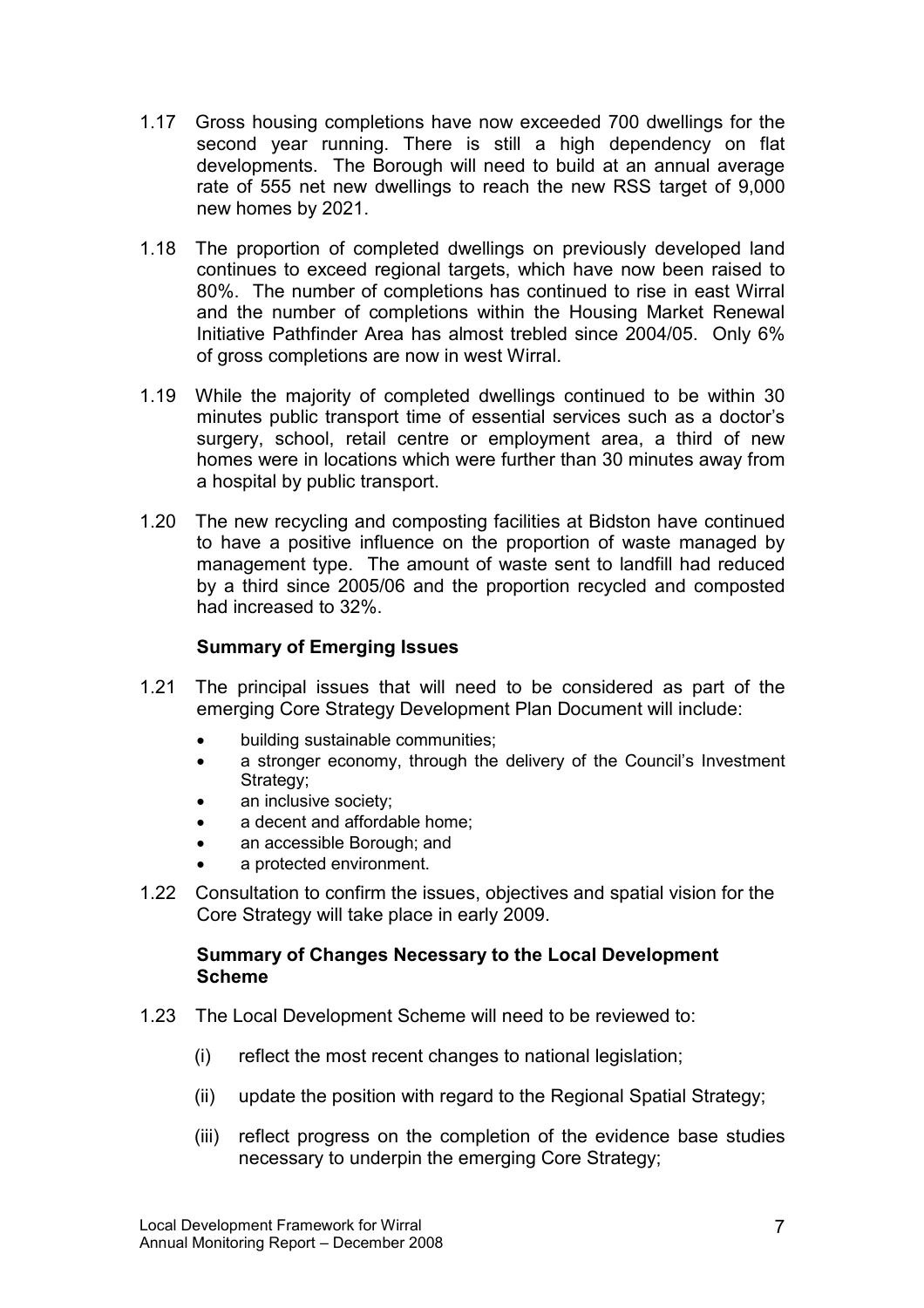- (iv) provide for consultation on the vision and objectives of the Core Strategy during early 2009 and the consideration of strategic options later in the year;
- (v) re-assess the need for any additional site-specific Development Plan Documents;
- (vi) reflect progress on the Mersey Heartlands Growth Point and the need for Area Action Plans for the neighbourhoods affected; and
- (vii) reflect the revised timetable for the Joint Merseyside Waste Development Plan Document.

#### Questions and Comments

- 1.24 Any questions and comments on the data or analysis provided in this AMR should be directed to Andrew Fraser, Principal Forward Planning Officer, Corporate Services Department, Wallasey Town Hall, Brighton Street, Wallasey, Wirral CH44 8ED who can be contacted on 0151 691 8218 or at andrewfraser@wirral.gov.uk.
- 1.25 The Council is keen to identify ways to improve the range and quality of the information provided in its AMR and would encourage approaches to provide regular, up-to-date data sets for relevant indicators.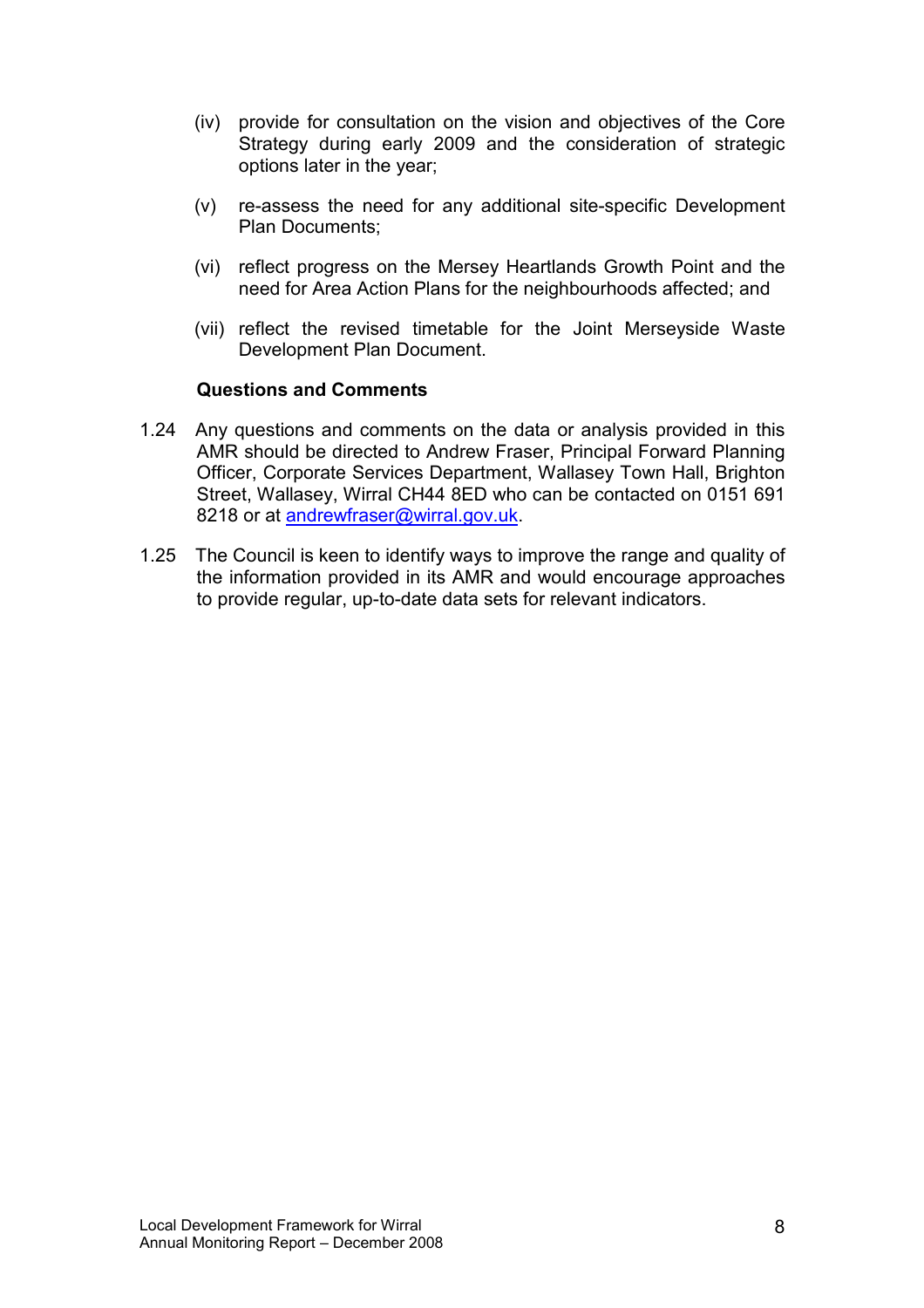## 2 INTRODUCTION

### **Background**

- 2.1 This document is the fourth Annual Monitoring Report for Wirral (AMR) prepared under Section 35 of the Planning and Compulsory Purchase Act 2004.
- 2.2 The AMR is a statutory document setting out progress on the delivery of the Council's Local Development Scheme and the extent to which the policies set out in Local Development Documents are being achieved.
- 2.3 This AMR principally covers the period of twelve months ending on 31 March 2008 but also includes more up-to-date information where this is available.

### **Contents**

- 2.4 Section 3 of the AMR provides an overview of the main characteristics of the Borough and provides an explanation of the context for the policies and proposals that will emerge as part of the Local Development Framework for Wirral.
- 2.5 Section 4 of the AMR sets out the latest position with regard to the existing Development Plans and Local Development Documents in force within the area and other Council initiatives.
- 2.6 Section 5 of the AMR sets out progress on the delivery of the Council's Local Development Scheme under the heading of monitoring plan preparation.
- 2.7 Section 6 of the AMR sets out the extent to which the policy priorities for the area are being achieved under the heading of monitoring policy implementation.
- 2.8 Section 7 provides a summary of the principal issues emerging from this analysis.
- 2.9 Section 8 provides a glossary of the terms and abbreviations used throughout the AMR.

### Background Documents

2.10 As anticipated in the previous AMR, the current year has seen a number of changes designed to further improve the system brought in by the Planning and Compulsory Purchase Act 2004. These changes have included amendments to the national Regulations; a review of the national policies contained within PPS12; revisions to the national Output Indicators; and the replacement of Creating Local Development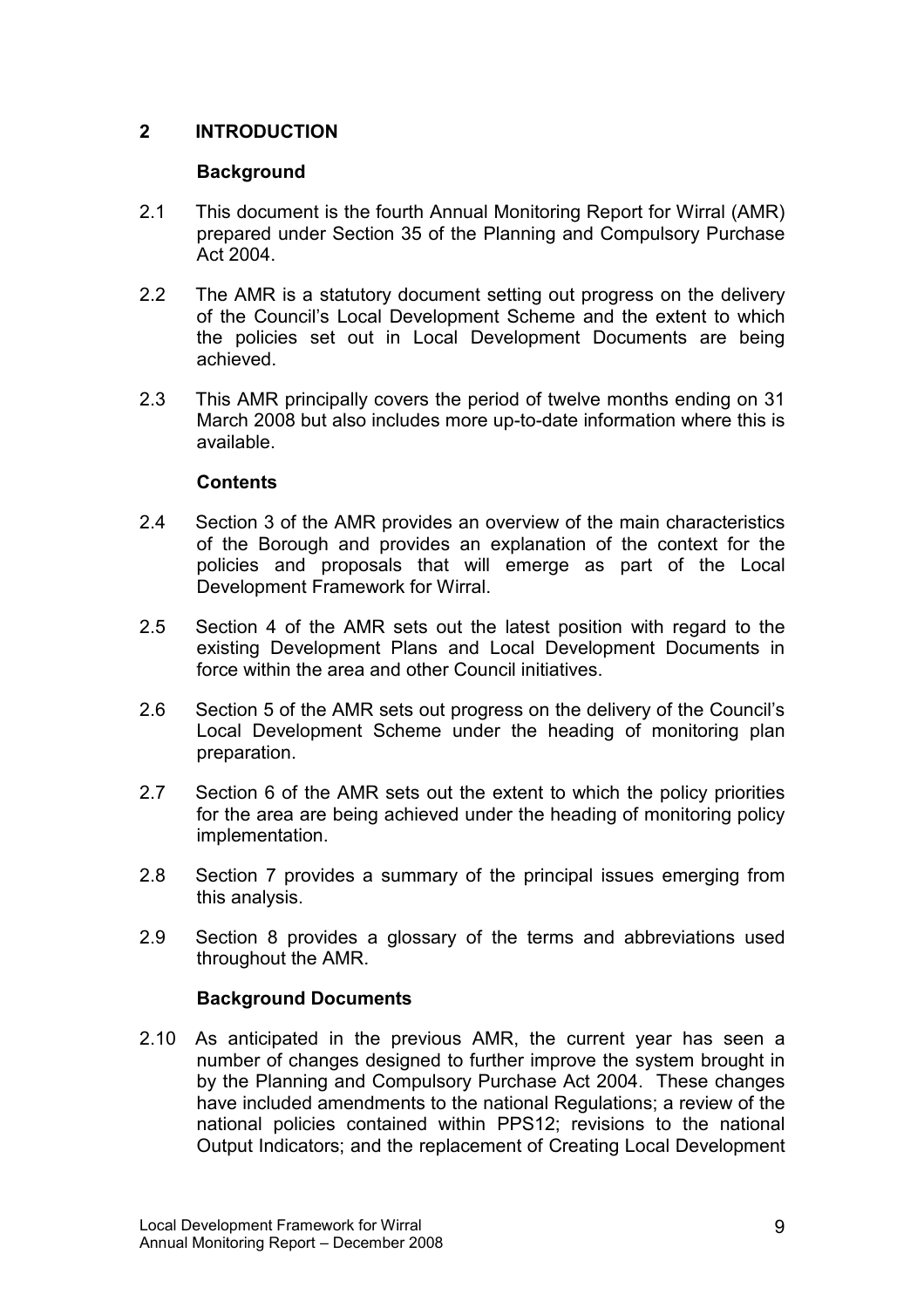Frameworks with an on-line manual. The Planning Bill is still proceeding through Parliament.

2.11 The following documents now provide the national background to the preparation of the Local Development Framework and the preparation of AMRs:

Planning and Compulsory Purchase Act 2004 can be viewed at www.opsi.gov.uk/acts/acts2004/20040005.htm

Town and Country Planning (Local Development)(England) Regulations 2004 (SI 2004, No.2204) can be viewed at www.opsi.gov.uk/si/si2004/20042204.htm

The Town and Country Planning (Local Development)(England)(Amendment) Regulations 2008 (SI 2008 No 1371) can be viewed at http://www.opsi.gov.uk/si/si2008/pdf/uksi\_20081371\_en.pdf

Planning Policy Statement 12: Local Spatial Planning (CLG, 2008) can be viewed at

http://www.communities.gov.uk/documents/planningandbuilding/pdf/pps12lsp. pdf

The Plan Making Manual can be viewed at http://www.pas.gov.uk/pas/core/page.do?pageId=51391

Local Development Framework Monitoring: A Good Practice Guide (ODPM, 2005) can be viewed at

http://www.communities.gov.uk/publications/planningandbuilding/localdevelop mentframework

Regional Spatial Strategy and Local Development Framework Core Output Indicators (Update 2/2008) (CLG, July 2008) can be viewed at http://www.communities.gov.uk/documents/planningandbuilding/pdf/coreoutp utindicators2.pdf

The emerging Planning Bill can be viewed at http://services.parliament.uk/bills/2007-08/planning.html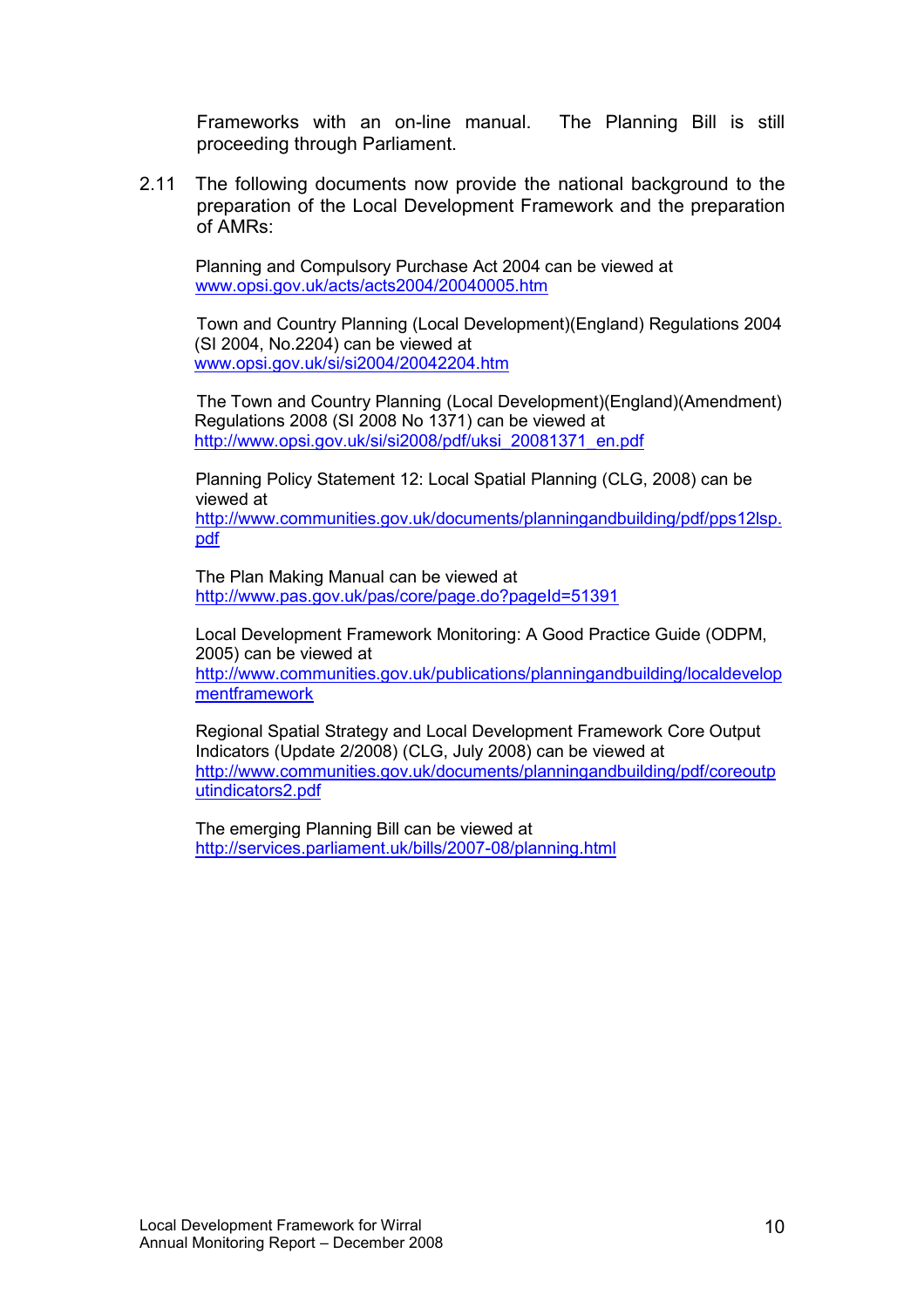# 3 CONTEXT

- 3.1 This section of the AMR seeks to provide an overview of the main characteristics of the Borough. It attempts to set the context against which the preparation of Local Development Documents and the monitoring of development trends can be better understood.
- 3.2 This section of the AMR will be progressively up-dated as each AMR is prepared and additional information becomes available.

# Social Context

- 3.3 Wirral's population has declined from over 355,000 during the 1970s to  $310,200$  in mid-2007<sup>1</sup>. The population structure is skewed towards older age groups, with a lower proportion of younger adults and a higher proportion of older people than the averages for the rest of England and the North West. The greatest decline is in the younger age groups. While the number of households continues to rise, household densities are average for Greater Merseyside.
- 3.4 The principal flows of population are out of Wirral to Denbighshire, Flintshire and Chester and into Wirral from Liverpool and from the rest of Greater Merseyside. The largest flows are between Wirral and Liverpool.
- 3.5 Although average household incomes are among the highest in Merseyside, the Borough has a high number of localities falling within the most deprived in England, mainly concentrated in the older urban areas in the east of the Borough. Almost a quarter of the Wirral population fall within the bottom 10% of most deprived Super Output Areas. These localities score poorly across the full range of indicators for income; employment; health and disability; education, skills and training; living environment; and crime and disorder.
- 3.6 Areas of Bidston, Birkenhead, Tranmere, Seacombe, Leasowe and Woodchurch qualify for the national allocation of Working Neighbourhoods Fund directed towards localities with conditions falling within the worst 3% of England.
- 3.7 Wirral has a higher than average proportion of the working age population on key benefits and a quarter of all school children in Wirral qualify for free school meals.

# Economic Context

3.8 Key sectors in the local economy include retail and distribution, public administration, education and health. In manufacturing, the Borough is strongest in chemicals and food and drink. The number of tourism-

1

<sup>&</sup>lt;sup>1</sup> Office of National Statistics (ONS) Mid-Year Estimates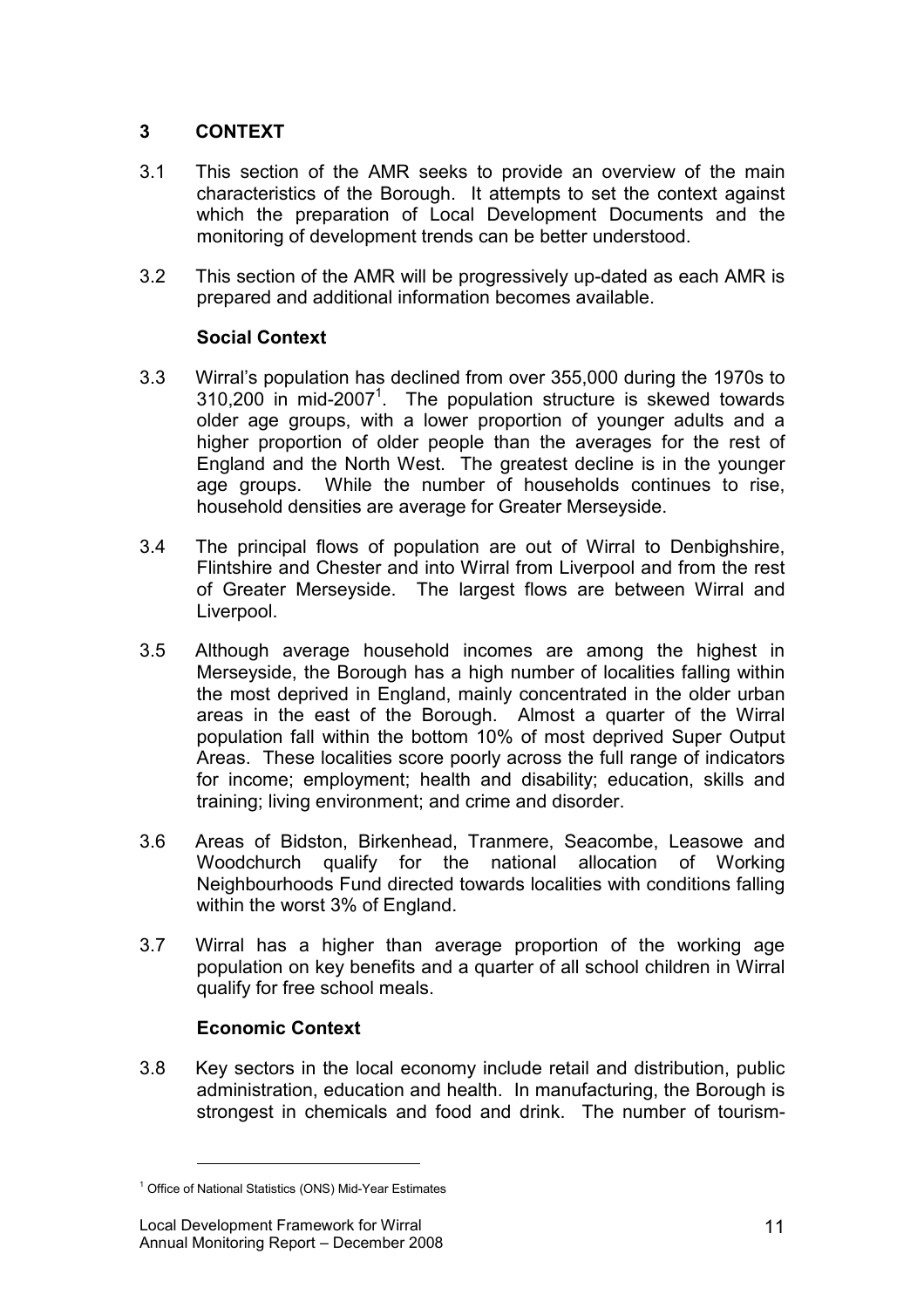related jobs and spending is also significant. The historical dominance of the port and shipbuilding sectors in the east of the Borough is much reduced, although both have experienced a revival in recent years. Further investment is expected at Eastham in response to proposals to reconfigure the facilities at Ellesmere Port.

- 3.9 The North West Development Agency has designated two strategic regional sites in Wirral: at Twelve Quays, Birkenhead and at the Wirral International Business Park, Bromborough. The Birkenhead docks system, part of the Port of Liverpool, including the Twelve Quays rollon-roll-off ferry terminal; and the entrance to the Manchester Ship Canal, are key regional facilities, providing up to  $3,800$  jobs<sup>2</sup>.
- 3.10 Birkenhead Docks and the Wirral International Business Park are also identified as Regional Strategic Sites in the North West Competitiveness and Employment ERDF Operational Programme 2007-13.
- 3.11 The Wirral Investment Strategy, nevertheless, recognises that the Borough's economic performance continues to be a major concern.
- 3.12 Output per head of population remains below NW and UK averages and is the lowest on Merseyside. Economic activity rates are lower than national and regional benchmarks and levels of worklessness are higher. Wirral also has fewer VAT registered businesses. The stock of modern business premises is also comparatively low.
- 3.13 The total number of jobs in Wirral is not sufficient to employ the resident population of working age. Average earnings for jobs located in Wirral are lower than the average earnings of Wirral residents as a whole, leading to a high number of journeys to work to Liverpool, Chester and beyond. Journeys to work appear to be lengthening over time.
- 3.14 Large areas of the Borough to the east of the M53 Motorway, plus the communities of Leasowe, Upton and Woodchurch, retained Assisted Area status in the national review announced in December 2006<sup>3</sup>.
- 3.15 Birkenhead Town Centre is the main retail and service centre for the Borough and contains a large covered market and the Grange and Pyramids shopping centres. Responding to changes in the retail sector and to competition from nearby Liverpool and Chester, in addition to out of centre development such as Cheshire Oaks to the south of Ellesmere Port, is a continuing challenge.
- 3.16 In addition to Birkenhead there are a network of district centres in Wallasey, Moreton, Hoylake, West Kirby, Heswall, Bromborough, New

1

<sup>&</sup>lt;sup>2</sup> Maritime Sector on Merseyside Economic Impact Study January 2007

<sup>&</sup>lt;sup>3</sup> To include the former Electoral Wards of Bidston, Birkenhead, Bromborough, Claughton, Eastham, Egerton,

Leasowe, Liscard, New Brighton, Oxton, Prenton, Seacombe, Tranmere, Upton and Wallasey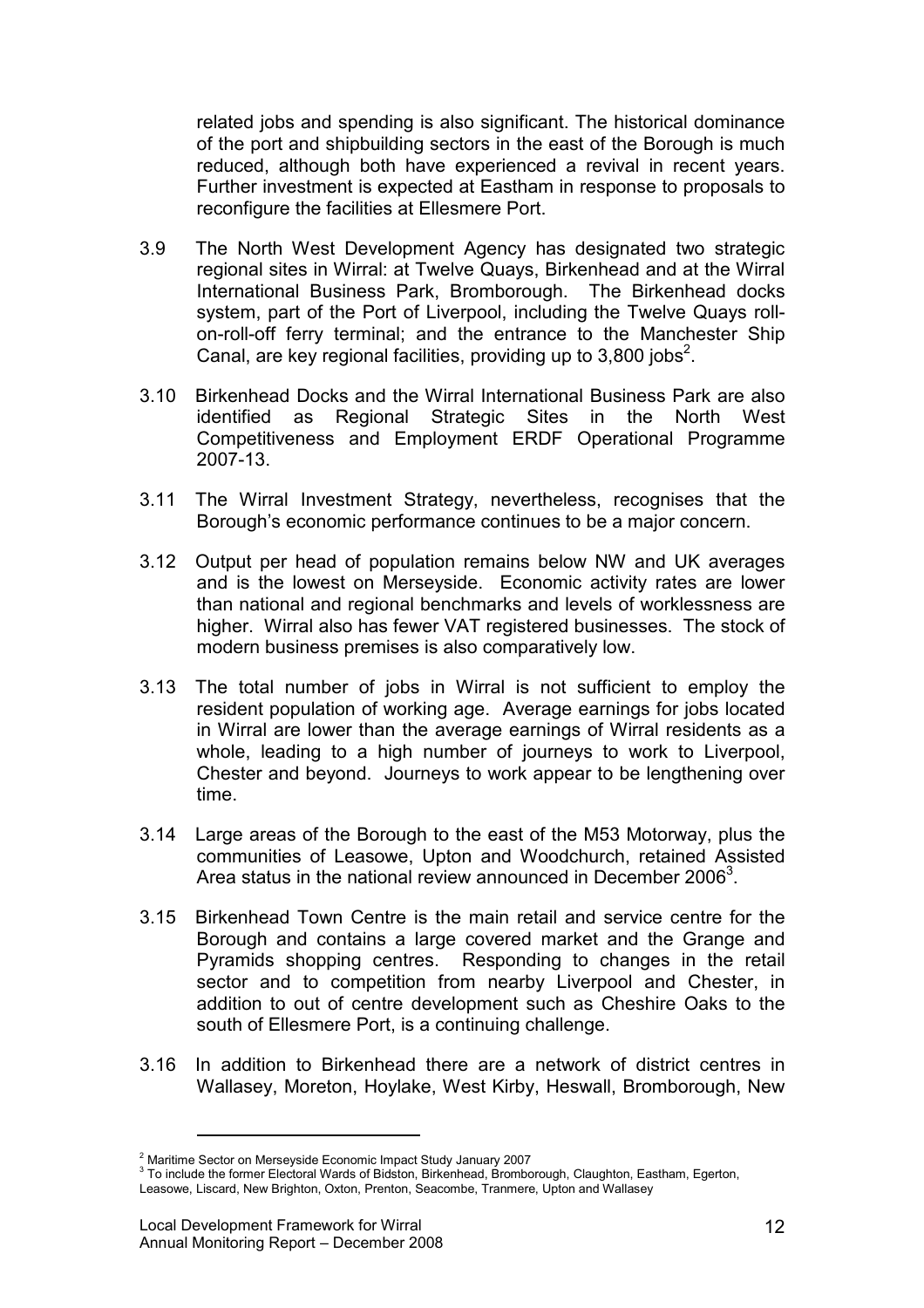Ferry and Prenton, complemented by a number of local shopping centres and parades.

3.17 The inner urban area in east Wirral has seen a prolonged programme of public funding on shopfront improvements and more substantial contraction and redevelopment, most recently at Tranmere Urban Village and Church Road. Earlier projects included New Ferry, Rock Ferry, Seacombe, Laird Street, and Victoria Road and Seabank Road in New Brighton.

### Environmental Context

- 3.18 Wirral is generally perceived as an area of high environmental quality, especially in the west. The Council's Tourism Strategy emphasises the importance of Wirral's countryside and coast.
- 3.19 Wirral has an extensive network of locally identified non-statutory Sites of Biological Importance, twelve nationally designated Sites of Special Scientific Interest, two designated European nature conservation sites and one potential European nature conservation site. There are also twelve locally identified non-statutory sites designated for their importance to earth science.
- 3.20 While these sites cover most of the key habitats identified as priorities within the Wirral Biodiversity Action Plan, there are relatively few within the urban areas of east Wirral and not all aspects of Wirral's biodiversity resource are currently captured by site designations. A biodiversity audit is due for completion by the end of October 2008 along with a review of the guidelines for the selection of local wildlife sites.
- 3.21 The Borough has four Areas of Special Landscape Value and three Areas Requiring Landscape Renewal. Over recent years extensive tree planning by the Forestry Commission and Groundwork has been carried out within the M53 corridor and at Bidston Moss. A Landscape Character Assessment of the Borough is being prepared.
- 3.22 Wirral also has a significant built heritage, with over 1,850 listed structures, twenty-four designated conservation areas, nine scheduled ancient monuments and four sites on the English Heritage Register of Historic Parks and Gardens. A series of conservation area appraisals and action plans are being prepared and new conservation areas considered for designation. An Historic Character Assessment of Wirral's rural areas was completed in 2008. An Historic Character Assessment of Wirral's urban areas will report towards the turn of the year.
- 3.23 Wirral has not needed to designate an Air Quality Management Area, although air conditions are continually monitored. Increasing car ownership and the continuing high level of out-commuting could, however, have major implications for travel generation and long-term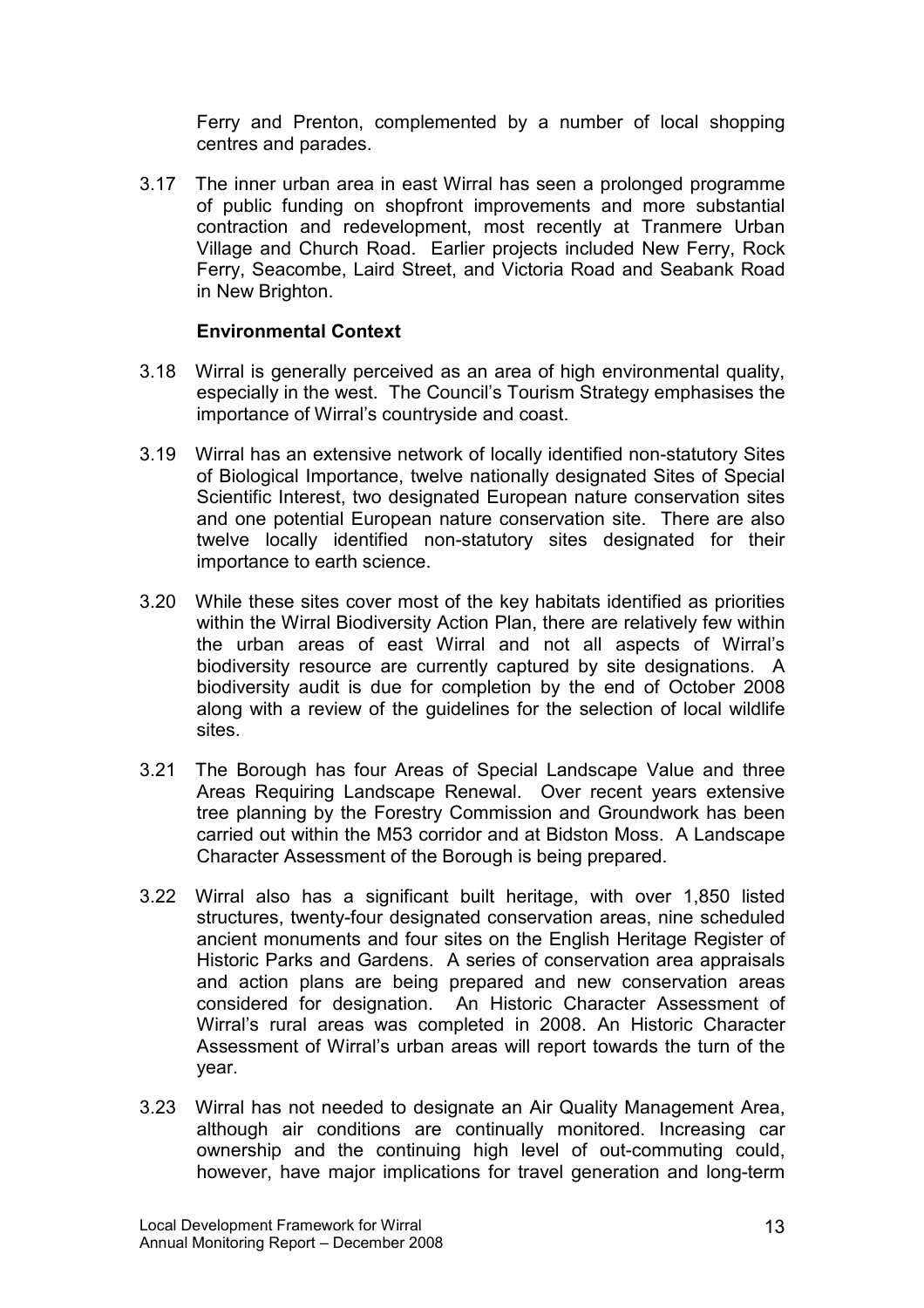air quality. Car ownership is still low in parts of the Borough but increased economic prosperity may see these levels rise. The Merseyside Local Transport Plan sets out measures to promote more sustainable transport choices, supported by initiatives such as Travelwise.

- 3.24 Water quality within the Dee and Mersey Estuaries and inland watercourses has improved substantially over recent years, mainly due to the continuing programme of capital works undertaken by United Utilities. Wirral's beaches are consistently among the cleanest in the North West.
- 3.25 Levels of waste recycling in Wirral have seen significant recent improvement following the introduction of a new waste contract and the newly constructed recycling and composting facility at Bidston. Participation in recycling varies across the Borough, with lower participation in the older, higher density urban areas in east Wirral.
- 3.26 No natural containment sites are currently available in Wirral, following the closure of the existing landfill site at Bromborough Dock. A Joint Waste Development Plan Document is being prepared for Merseyside and Halton to provide facilities to better promote recycling and reprocessing as an alternative to landfill.

### Natural Resources

- 3.27 Extensive low-lying areas, especially in the north of the Borough, are protected by defences from both tidal and fluvial (river) flooding.
- 3.28 Much of the coastline is protected from erosion and/or flooding by "hard" defences. Only short stretches of clay cliffs at the Thurstaston and New Ferry shorelines continue to be subject to natural erosion. A Strategic Flood Risk Assessment is being prepared. The Shoreline Management Plan is also being revised to consider coastal flood and erosion risks.
- 3.29 Land quality is generally good and there are significant areas of highgrade agricultural land, particularly in the south and west of the Borough. While progress on urban land reclamation continues, through the Newheartlands Pathfinder and the development of Strategic Regional Sites, a number of significant sites in the east Wirral can only be brought forward for development once ground condition problems have been addressed. A Brownfield Land Strategy is being prepared alongside the other Merseyside Districts in partnership with English Partnerships.
- 3.30 Much of Wirral is founded on sandstone which is a major aquifer and groundwater provides around 13% of Wirral's water resources. Wirral does not, however, have any significant mineral reserves, apart from small amounts of winnable brick clay. Reserves of aggregates are very limited and constrained by nature conservation or other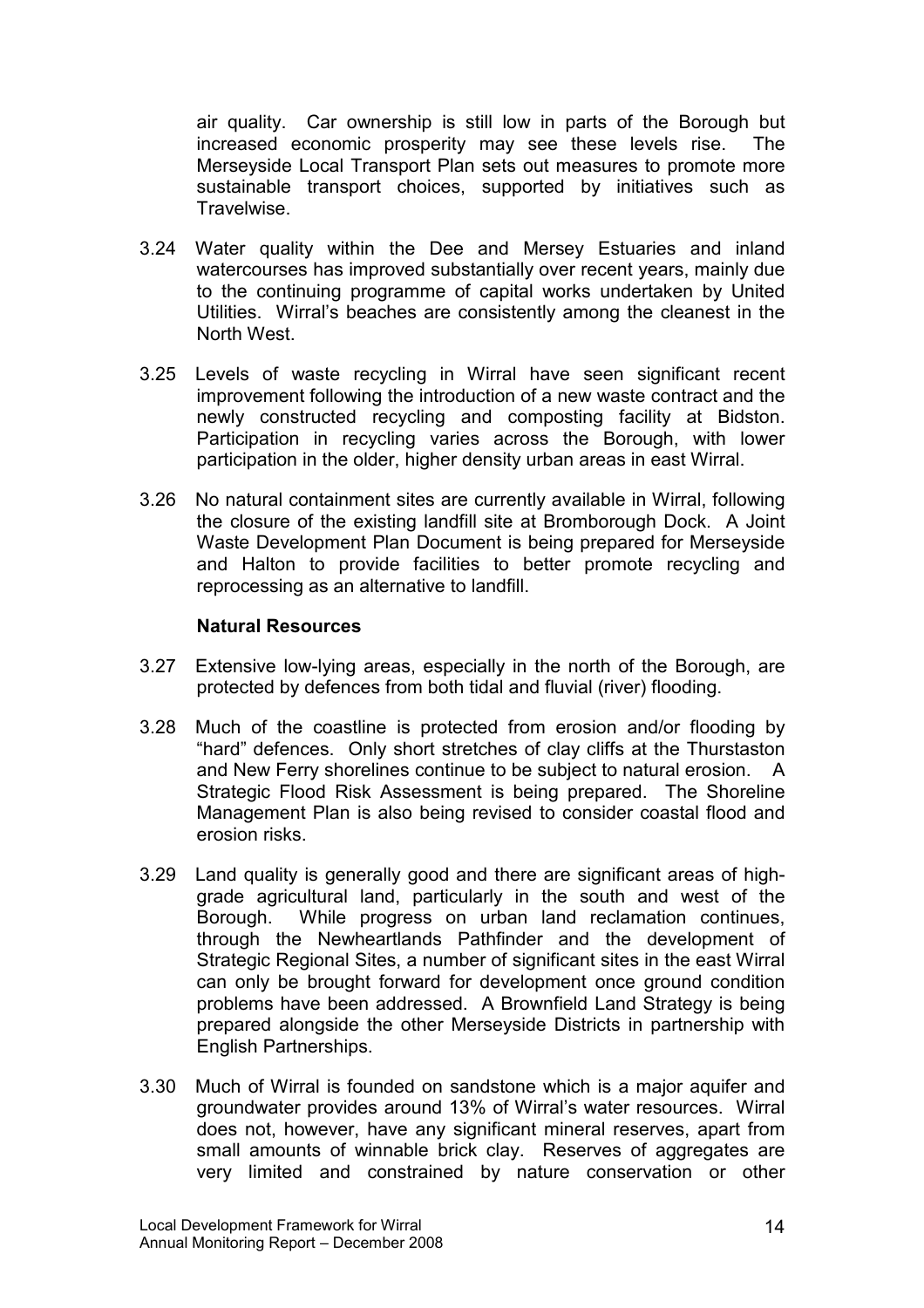considerations. A Merseyside minerals study has been completed to identify areas which may need to be safeguarded for future extraction.

- 3.31 The Government has identified Liverpool Bay for a significant expansion in offshore wind farm development. The construction of twenty-five turbines has been completed off the coastline at New Brighton and the shore connection to the national grid will take place on the north Wirral coast. The provision of onshore renewable energy schemes has, however, been minimal.
- 3.32 A need to enhance the evidence base on the local feasibility and potential for renewable and low-carbon technologies, including microgeneration has been identified.

### Quality of Life

- 3.33 Wirral is generally seen as offering a high quality of life but there are marked contrasts between different parts of the Borough.
- 3.34 Over 40% of the Borough is open countryside, with much of high landscape quality. The 41km coastline is a special feature, high in value for recreation, nature conservation and tourism. There are also a significant number of leisure and cultural facilities in both urban and rural areas, including areas such as New Brighton, West Kirby, Port Sunlight, the facilities in and around Birkenhead and the Borough's Country Parks.
- 3.35 There is a need to maintain local character and distinctiveness in both east and west Wirral, especially in the lower density residential areas built during the Victorian and Edwardian eras. Although not an environmental protection designation, the Green Belt continues to make an important contribution to Wirral's environmental quality as well as continuing to promote urban regeneration.
- 3.36 Some of the other older urban areas continue to be the subject of a variety of regeneration initiatives. Symptoms of low demand, including high levels of vacancy and unfit housing, led to the designation of the Newheartlands Pathfinder Area in parts of Birkenhead, Bidston, Seacombe, Tranmere and Liscard in April 2002. Additional funding has now been secured to 2010. Action has included Neighbourhood Management and an Empty Property Strategy as well as large scale clearance and re-development.
- 3.37 The key housing challenges facing Wirral over the next few years include increasing homelessness and the condition of homes occupied by some of the more vulnerable members of the community. The latest Strategic Housing Market Assessment also found issues of affordability in both east and west Wirral. In west Wirral, property prices are in excess of four times the average house price for the Borough. In the east, the impact of housing market renewal has also resulted in house prices increasing at a faster rate than household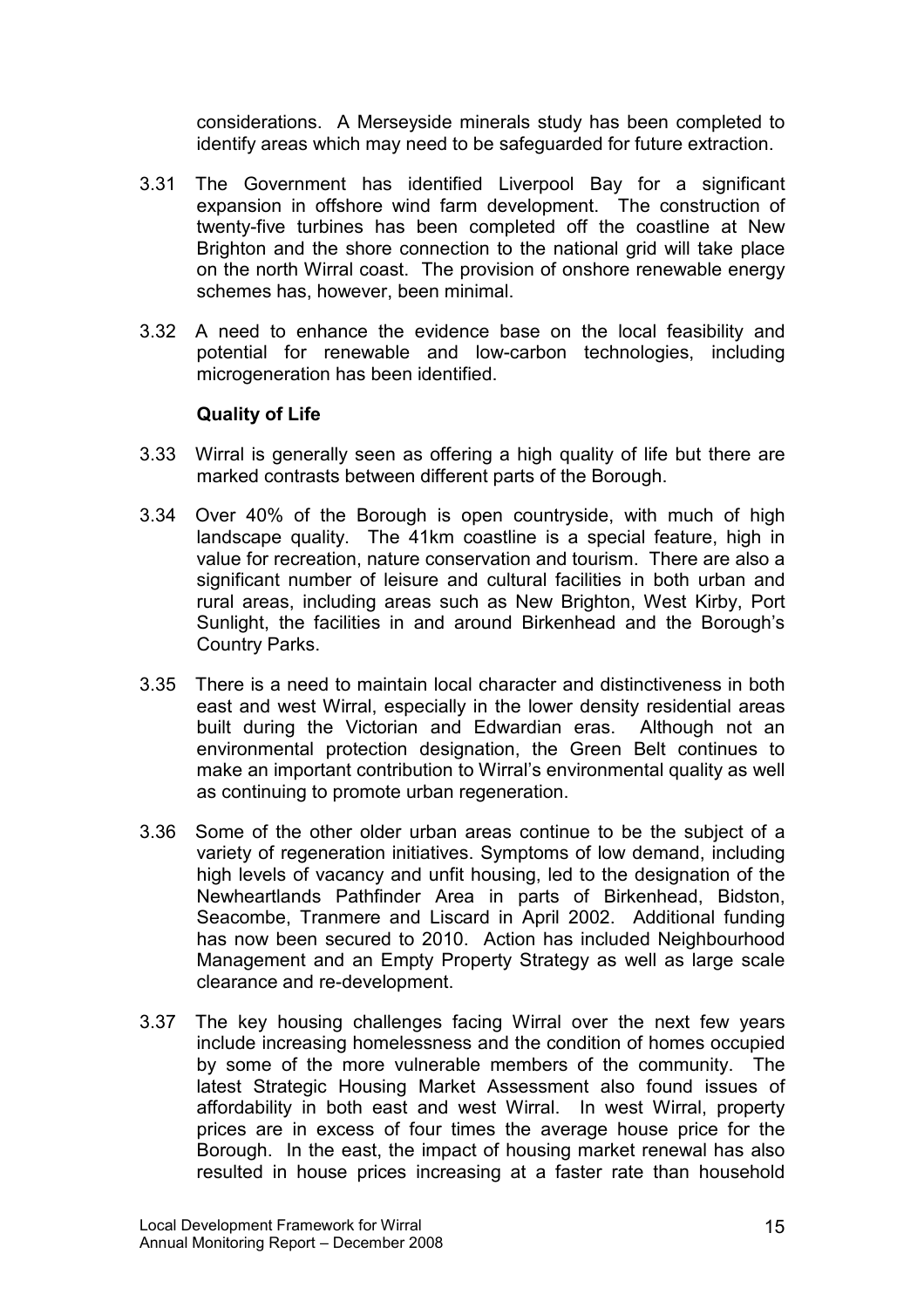incomes. The Assessment concluded that the majority of demand was for two and four-bed accommodation in all tenures. The Merseyside Gypsy and Traveller Assessment suggests a potential need for pitches in Wirral.

- 3.38 The Council has for some years sought to restrict house building in west Wirral to support regeneration and development in the east. The requirement for new house building set at regional level has now increased from 160 net new dwellings to 500 dwellings per annum. The Core Strategy will need to show how to accommodate this higher figure while retaining regeneration in the east and restraint in the west. A Strategic Housing Land Availability Assessment will need to be prepared to identify the capacity of the Borough to satisfy these requirements.
- 3.39 Disparities in health are closely associated with income and employment based deprivation. There is a significant gap in life expectancy between the poorest and most affluent areas. ONS data suggests that there is an 11 year gap in average life expectancy between Birkenhead and Heswall. Wirral has a high number of admissions to hospital for alcohol related conditions. Rates of mental health, drug misuse, diabetes, healthy eating and physically active adults are all poorer than national and regional averages $4$ .
- 3.40 While educational attainment figures are just above the national average, with 61% of children achieving five or more A-C GCSEs (the national average is 59%), a disparity persists between east and west with children in Birkenhead achieving 50% compared with 75% for west Wirral.
- 3.41 Wirral has the lowest rate of recorded crime on Merseyside and rates of burglaries, violent crimes, robberies and vehicle crimes continue to fall and are among the lowest in the country. Crime levels are, however, disproportionately higher in the most deprived Wards with 10% of the Borough accounting for a third of the crime.
- 3.42 The promotion of sustainable travel can also have a significant impact on local quality of life. The majority of Wirral's residential areas are within 400 metres of a bus stop or railway station and most new housing continues to be built within 30 minutes public transport time of key facilities such as hospitals and schools. The continued dependency on the car for journeys to work suggests that this is likely to be an issue of lifestyle choice rather than accessibility.
- 3.43 Traffic levels have the greatest impact on communities along the busiest routes, particularly along routes to and from the Motorway and **Birkenhead**

1

<sup>4</sup> National Health Service - Wirral Health Profile 2008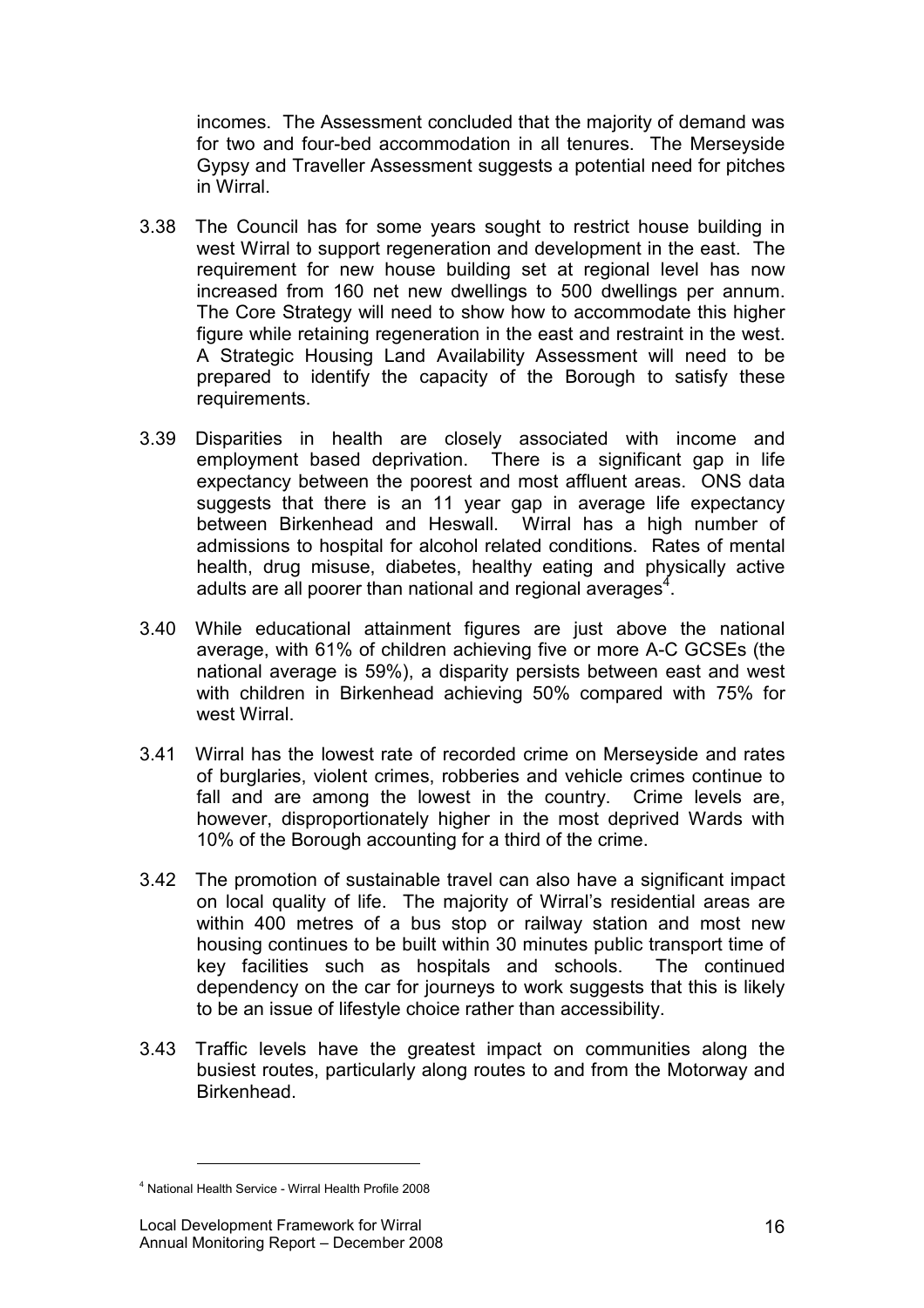### Results of Public Consultation

3.44 Public consultation carried out as part of the preparation of the Core Strategy Development Plan Document has identified the following key issues:

| <b>Strengths</b>                                                                                                                                                                                                                                                                                                                                                                                                                                                                                                                                                                                                                                                                                                            | Weaknesses                                                                                                                                                                                                                                                                                                                                                                                                                                                                                                                                                                                            |  |  |
|-----------------------------------------------------------------------------------------------------------------------------------------------------------------------------------------------------------------------------------------------------------------------------------------------------------------------------------------------------------------------------------------------------------------------------------------------------------------------------------------------------------------------------------------------------------------------------------------------------------------------------------------------------------------------------------------------------------------------------|-------------------------------------------------------------------------------------------------------------------------------------------------------------------------------------------------------------------------------------------------------------------------------------------------------------------------------------------------------------------------------------------------------------------------------------------------------------------------------------------------------------------------------------------------------------------------------------------------------|--|--|
| local history and heritage and the Victorian<br>$\bullet$<br>and Edwardian legacy;<br>peninsula coastline and scenery;<br>٠<br>other aspects of the natural environment,<br>$\bullet$<br>including the Green Belt, open countryside,<br>open space, parks, green spaces and<br>gardens; and<br>access to national transport networks                                                                                                                                                                                                                                                                                                                                                                                        | inequalities in health, housing, education and<br>$\bullet$<br>environment and the polarisation between<br>east and west:<br>jobs and investment, loss of young people<br>graduates,<br>alongside<br>and<br>an<br>ageing<br>population;<br>poor image of the urban environment and<br>٠<br>town centres and the failure to grasp<br>development opportunities such as New<br>Brighton, Cammell Lairds, Hind Street and<br>Housing Market Renewal;<br>pollution, particularly from traffic and aircraft;<br>and<br>lack of maintenance and cuts in funding<br>especially for recreation and open space |  |  |
| <b>Opportunities</b>                                                                                                                                                                                                                                                                                                                                                                                                                                                                                                                                                                                                                                                                                                        | <b>Threats</b>                                                                                                                                                                                                                                                                                                                                                                                                                                                                                                                                                                                        |  |  |
| of<br>promotion<br>sustainable<br>the<br>more<br>development, including issues such as waste<br>minimisation, recycling, renewable energy,<br>energy and water conservation and eco-<br>homes:<br>brownfield re-development, to protect the<br>Green Belt, the countryside and other green<br>sites:<br>the promotion of leisure, tourism, coastal<br>recreation and watersports;<br>re-development in and around Birkenhead,<br>including the Town Centre, Cammell Lairds,<br>Housing Market Renewal and the Docks,<br>including the re-use of the docks rail link; and<br>improved public transport, tackling the impact<br>including<br>of<br>and<br>parking.<br>car<br>use<br>improvements to the Bidston-Wrexham line. | of<br>the<br>loss<br>local<br>character<br>and<br>distinctiveness, including heritage and open<br>land:<br>over-development,<br>over-loading<br>local<br>$\bullet$<br>infrastructure, particularly related to<br>the<br>increasing number of flat developments;<br>anti-social behaviour, mainly drink-related;<br>$\bullet$<br>climate change and flood risk; and<br>$\bullet$<br>the impact of traffic growth<br>$\bullet$                                                                                                                                                                          |  |  |

Table 1 – Summary of SWOT Analysis

3.45 The principal needs of the Borough were considered to be:

- inward investment, local enterprise and jobs;
- better public transport, especially in the evening, across the Borough between the radial routes to Birkenhead and along the Bidston-Wrexham railway line;
- a greater emphasis on the conversion and re-use of existing buildings and the protection of local character and heritage; and
- the control of anti-social behaviour.
- 3.46 Better provision for local services and community facilities, affordable family housing, public toilets and recreation facilities for young people, were also identified as significant needs.
- 3.47 Subsequent consultation with under-represented groups confirmed many of the comments already submitted but also identified the following additional issues: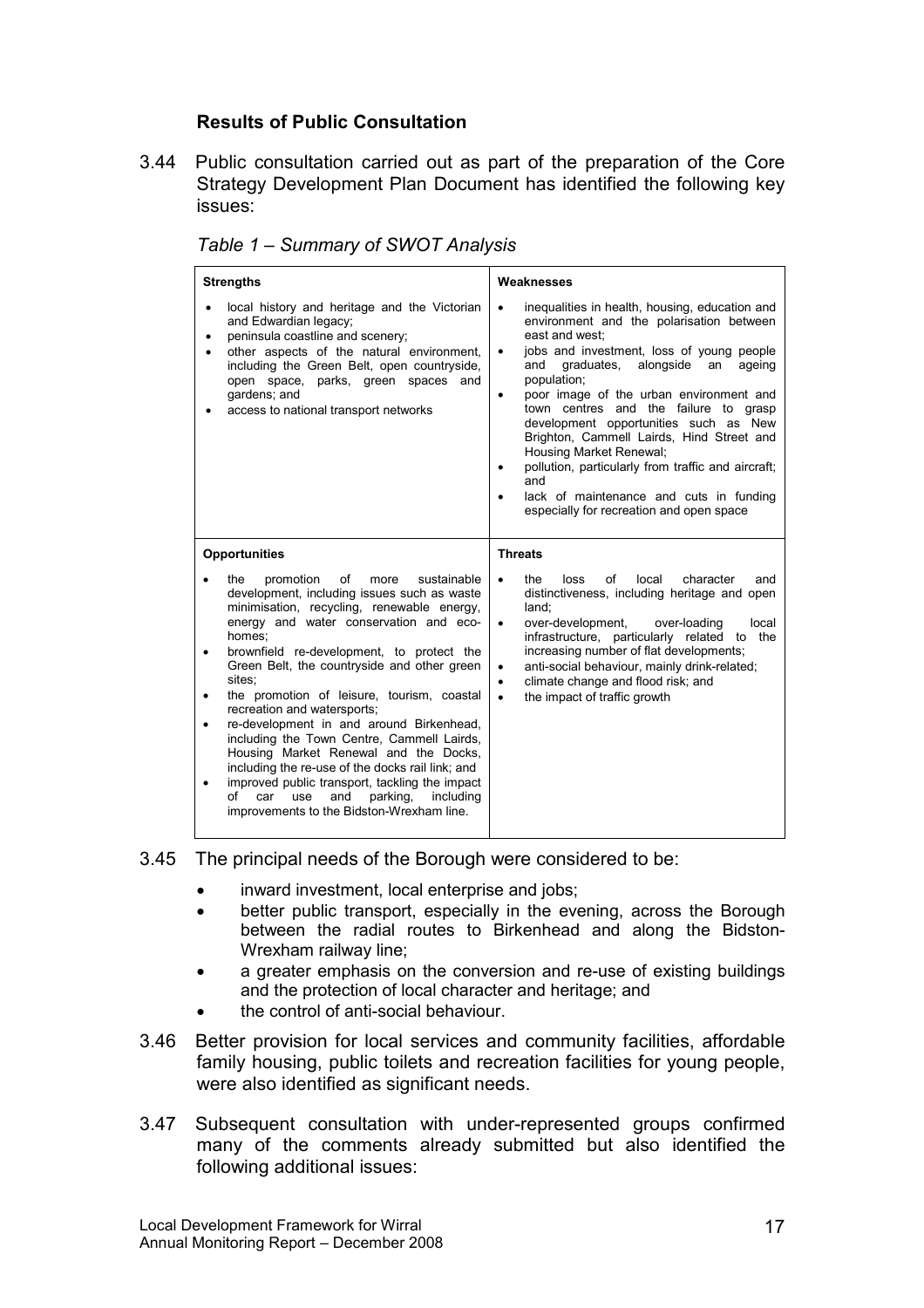| <b>Strengths</b><br>accessibility within Birkenhead Town Centre                       | Weaknesses<br>design of housing developments<br>٠<br>physical accessibility of public transport, rail<br>٠<br>stations and terminals<br>need for improvement in pavement finishes<br>٠<br>need for improvement in youth engagement<br>٠<br>need for improvement in leisure facilities<br>٠<br>need for improvement in local play areas<br>٠<br>and youth facilities<br>lack of good quality hotels<br>٠ |  |  |
|---------------------------------------------------------------------------------------|---------------------------------------------------------------------------------------------------------------------------------------------------------------------------------------------------------------------------------------------------------------------------------------------------------------------------------------------------------------------------------------------------------|--|--|
| <b>Opportunities</b><br>more cycle paths with better linkages<br>events and festivals | <b>Threats</b><br>shop closures in local estates<br>poor relationships with police<br>pressures on budgets and services<br>further out-of-town developments<br>$\bullet$<br>school closures<br>flooding in Leasowe<br>immigrant labour<br>٠<br>drugs, teen pregnancy, sexual infections                                                                                                                 |  |  |

Table 2 – Summary of Consultation with Under-Represented Groups

- 3.48 The principal additional needs of the Borough were considered to be:
	- affordable, social and special needs housing in local estates;
	- multicultural activities and facilities; and
	- a secondary school in Greasby.
- 3.49 A full report of Initial Consultation will be published alongside the Issues and Objectives for the Core Strategy Development Plan Document.

### Spatial Vision

- 3.50 Participants were also asked about what they thought should be included in a spatial vision for the Borough. The general consensus was that Wirral should seek to be different from Liverpool.
- 3.51 Participants considered that any new vision for Wirral should focus on promoting jobs, leisure and tourism alongside the protection of unique features such as the natural environment, coastline and heritage. Less emphasis should be placed on addressing east-west divisions, with a greater concentration on local distinctiveness, care over the design of new development and meeting identified local needs.
- 3.52 The main priorities identified were jobs, affordable family housing, meeting local needs, improved design quality, brownfield development, the reuse of existing buildings, improvements to the waterfront and the protection of heritage and open countryside. Continued regeneration in and around Birkenhead and the Docks was strongly supported to assist with addressing the underlying problems of the surrounding areas and to improve quality of life.
- 3.53 Formal consultation on the emerging Spatial Vision will be undertaken early in 2009.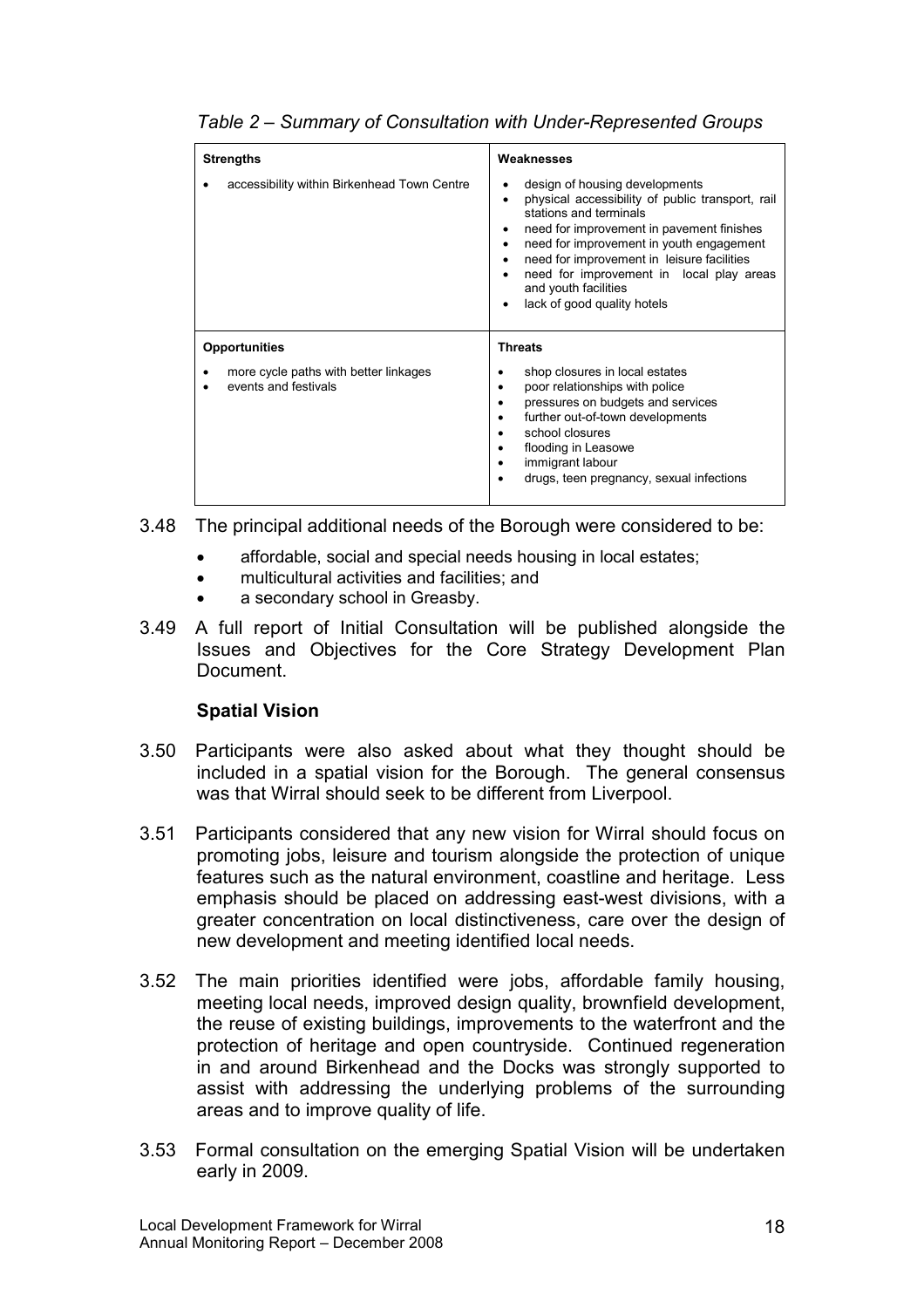# 4 EXISTING PLANS AND PROGRAMMES

4.1 This section of the AMR seeks to set out the latest position with regard to existing Development Plans, Local Development Documents and other Council initiatives.

### The Development Plan for Wirral

- 4.2 The statutory Development Plan for the Metropolitan Borough of Wirral currently comprises:
	- the Regional Spatial Strategy for the North West, issued by the Secretary of State in September 2008<sup>5</sup>; and
	- the Unitary Development Plan for Wirral, adopted by the Council in February 2000.

### Regional Spatial Strategy

- 4.3 The latest Regional Planning Strategy can be viewed at http://www.gos.gov.uk/497468/docs/248821/476846/NorthWestEnglan dRSS.
- 4.4 In policy terms, the new RSS divides Wirral into three:
	- The Inner Area the first priority for investment in Wirral defined by the Newheartlands Housing Market Renewal Pathfinder Area;
	- The Outer Area the second priority for investment in Wirral includes the remainder of the eastern area of Wirral to the east of the M53 Motorway; and
	- The Rural Areas the lowest priority for investment in Wirral includes the remainder of Wirral to the west of the M53 Motorway.
- 4.5 The boundaries to these areas are illustrated in Appendix 2.
- 4.6 The regional priorities for the sub-region are clearly focussed on the Regional Centre of Liverpool and the surrounding Inner Area.
- 4.7 The focus on the Inner Area, as the second priority within the subregion outside Liverpool City Centre and the first priority within Wirral, means that major regeneration schemes at the heart of the urban area, including Housing Market Renewal are given a very high level of support.
- 4.8 The objectives for the Outer Area include economic development, maximising the employment potential of the Strategic Investment Areas, addressing worklessness, expanding the quality and choice of housing and enhancing the role of existing centres.
- 4.9 The objectives for the Rural Areas include focussing development in accessible locations in and around key service centres to address barriers to affordability and to meet identified local needs.

1

<sup>&</sup>lt;sup>5</sup> 18 months later than originally envisaged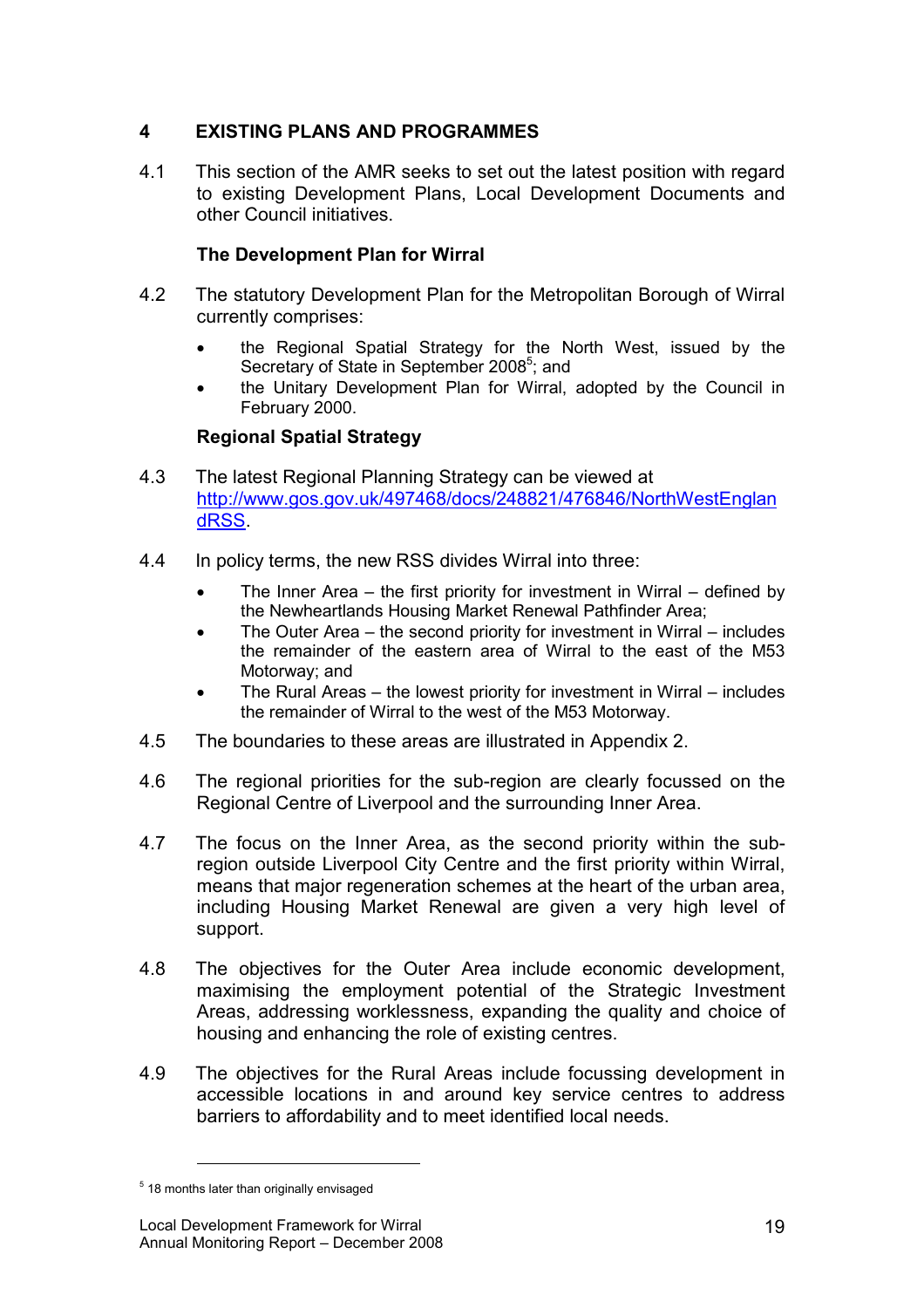- 4.10 The objectives for the Outer Area and the Rural Areas include support for wider regeneration programmes.
- 4.11 A Partial Review of RSS is currently being undertaken to consider additional issues related to gypsies and travellers, travelling showpeople and regional parking standards.
- 4.12 In the longer term, RSS is expected to be replaced by a Single Regional Strategy (SRS). Consultation on the evidence base for the SRS began in July 2008 with a view to submitting a final document to the Secretary of State by mid-2010. The statutory status of the SRS will need to be clarified by new primary legislation.

### City Regional Governance

- 4.13 Greater Merseyside has been working to establish a sub-regional governance structure for the City Region. The latest proposals include a City Region Cabinet with six supporting policy boards, two crosscutting boards to focus on improvement and efficiency and research and development, and a scrutiny panel. A Housing and Spatial Planning Board is to be established to deal with spatial planning issues.
- 4.14 Sub-regional partners have already established a City Region Action Programme, a City Region Employment Strategy and a City Region Housing Strategy, to establish wider sub-regional priorities.

### Unitary Development Plan

- 4.15 The Unitary Development Plan (UDP) for Wirral can be viewed at www.wirral.gov.uk/udp.
- 4.16 The UDP provides for urban regeneration across the Borough, supported by a tight Green Belt, with priority given to regeneration within the inner urban areas in central and north Birkenhead and south Wallasey and the outer Council estates including Leasowe and Woodchurch.
- 4.17 The UDP is an old-style Development Plan that will be progressively replaced by the Development Plan Documents contained within the Council's Local Development Framework. The programme for the preparation of Development Plan Documents is set out in Section 5 below.
- 4.18 A review of the policies set out in the UDP was undertaken during 2007. The Direction issued by the Secretary of State in September 2007, listing the policies that are still in force, can be viewed at http://www.wirral.gov.uk/LGCL/100006/200074/856/SavingDirectionFin alWirral.pdf.
- 4.19 Appendix 1 lists the policies and proposals that are no longer in force.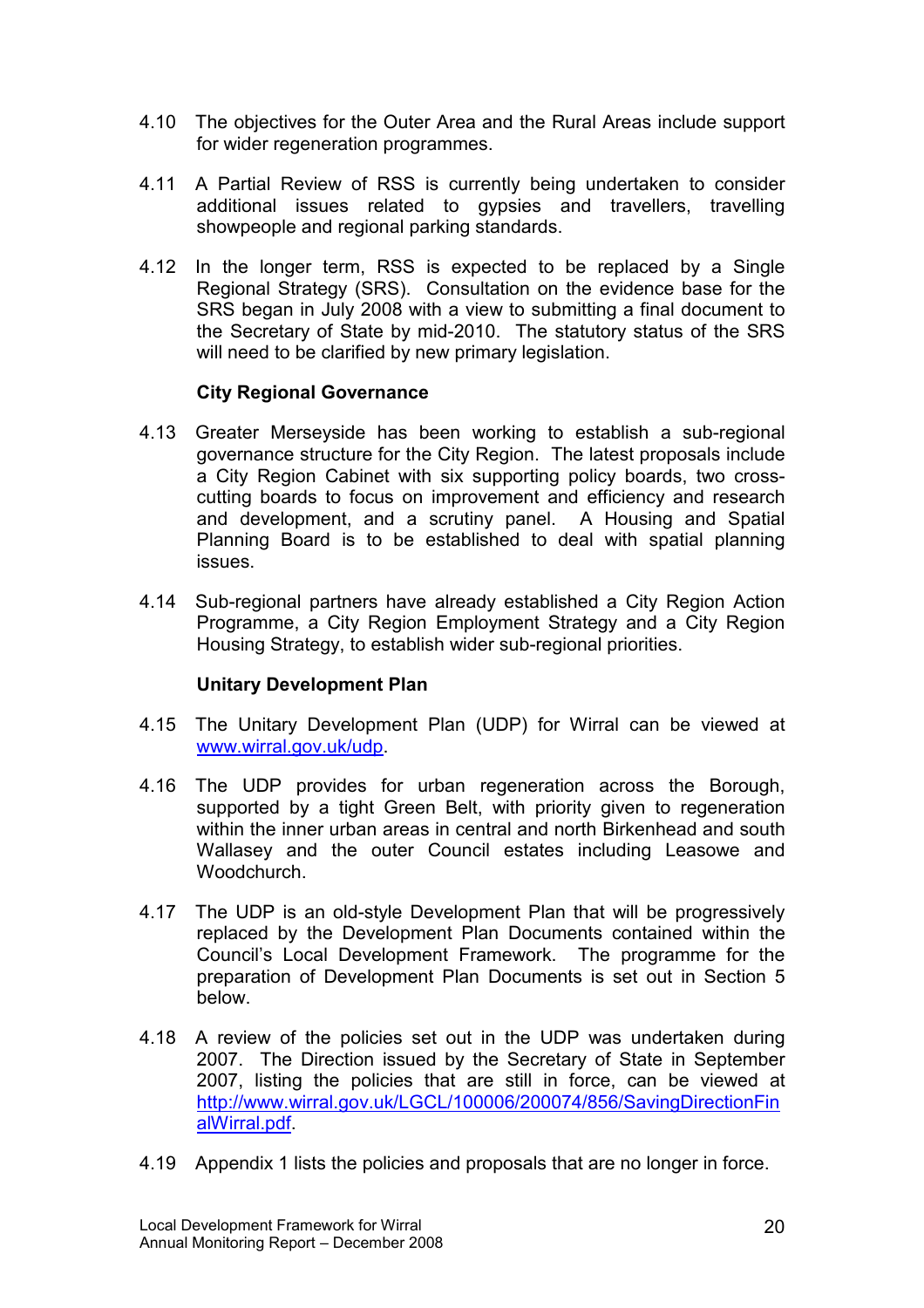### Local Development Framework

4.20 The following new-style Local Development Documents are now in force within the area:

Table 3 – Local Development Documents

| <b>Document</b>                                                              | Date of Adoption |
|------------------------------------------------------------------------------|------------------|
| Local Development Scheme (Second Review)                                     | <b>July 2007</b> |
| Statement of Community Involvement                                           | December 2006    |
| SPD1 – Designing for Development by Mobile Phone Mast Operators              | October 2006     |
| SPD2 – Designing for Self-Contained Flat Development and Conversions         | October 2006     |
| SPD3 - Hot Food Takeaways, Restaurants, Cafes and Drinking<br>Establishments | October 2006     |
| SPD4 - Parking Standards                                                     | June 2007        |

- 4.21 Copies of these documents are available for inspection on the Council's website at www.wirral.gov.uk; at the Technical Services Department at Canning Street, Birkenhead, CH41 1ND; and at public libraries throughout the Borough, during normal opening times.
- 4.22 The Local Development Scheme will be reviewed in early 2009, following the publication of this Annual Monitoring Report.

### Other Plans and Programmes

Corporate Plan

- 4.23 The latest revision to the Council's Corporate Plan sets out the following local priorities:
	- to create more jobs, achieve a prosperous economy and regenerate Wirral;
	- to create a clean, pleasant, safe and sustainable environment;
	- to improve health and well being for all, ensuring people who require support are full participants in mainstream society;
	- to raise the aspirations of young people; and
	- to create an excellent Council.

Sustainable Community Strategy

- 4.24 The Sustainable Community Strategy (SCS) is being revised alongside the preparation of the Core Strategy Development Plan Document on the basis of a shared evidence base.
- 4.25 The Sustainable Community Strategy seeks to establish a long term vision for the Borough that will set out how statutory agencies, the private sector and the community and voluntary sectors will work collectively to improve the quality of life within Wirral.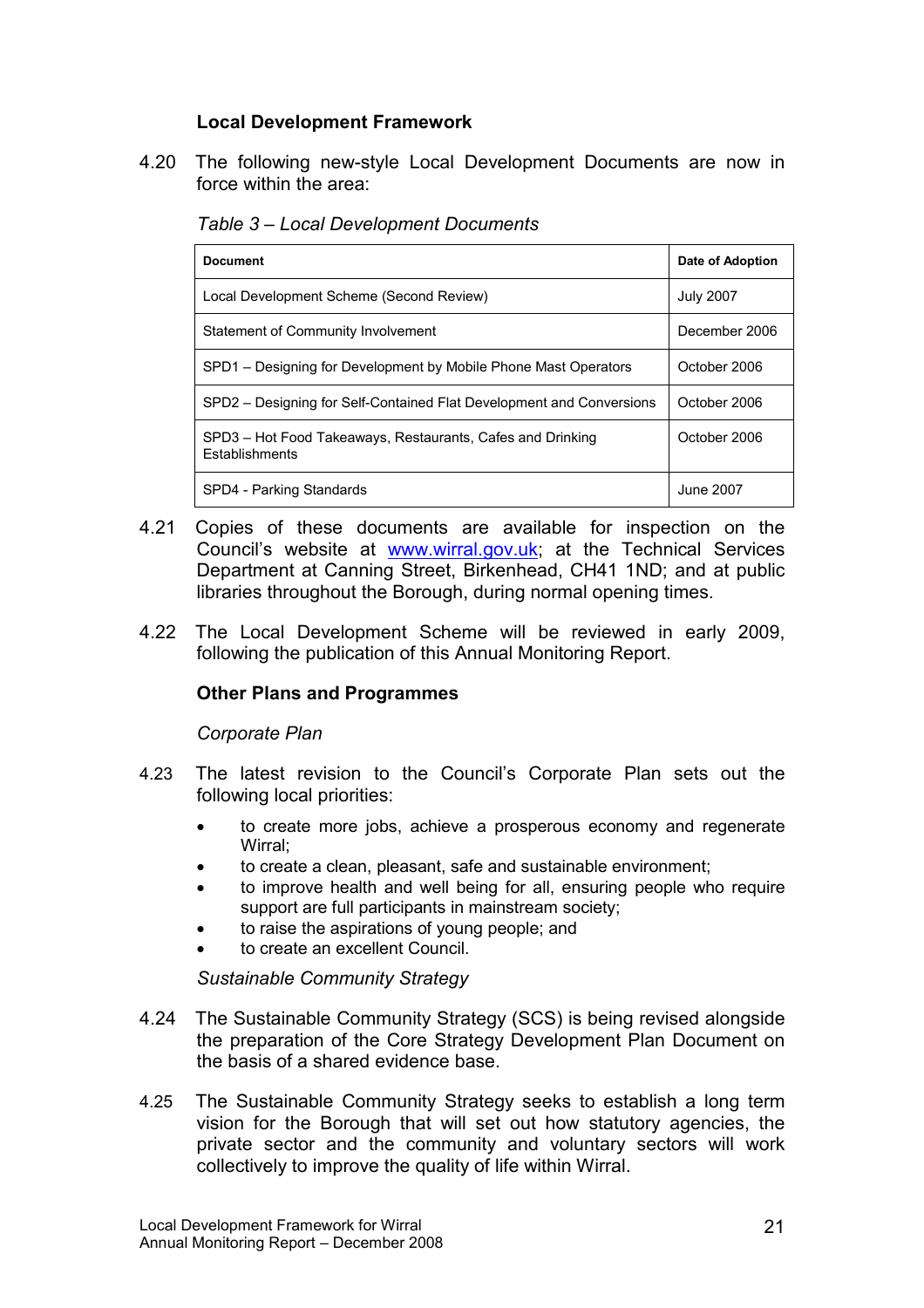- 4.26 The review of the Sustainable Community Strategy identifies six strategic aims to underpin this vision;
	- a strong local economy;
	- safer, stronger communities in all parts of the Borough;
	- the best possible health and well-being for all families and individuals;
	- excellent life chances for children and young people
	- a high quality living and working environment;
	- sustainable, affordable housing for all.
- 4.27 The Sustainable Community Strategy will particularly focus on actions that will narrow the gap between Wirral's most affluent and most deprived communities in relation to issues such as health, educational attainment and crime.
- 4.28 Consultation on the emerging SCS will take place towards the end of 2008. A copy of the consultation document can be viewed at http://active.admin.ad.wirral.gov.uk/LGCL/100006/200074/856/content \_0002538.html

#### Local Area Agreement

- 4.29 The Local Area Agreement (LAA) sets out the delivery plan for key elements of the Sustainable Community Strategy. The latest Partnership Agreement for Wirral was submitted to the Government in May 2008.
- 4.30 The Partnership Agreement restates that preventing and tackling worklessness and related deprivation (including child poverty) are cross cutting priorities requiring a multi agency approach.

Wirral Investment Strategy

- 4.31 The Council first commissioned a wide-ranging review of existing strategies and policies to ensure a strategic and co-ordinated approach to the future economic development of the Borough in 2004, informed by research undertaken by consultants GVA Grimley and KPMG. Consultation with more that 170 business representatives secured support for an Investment Strategy, which was published in March 2007.
- 4.32 The first priority of the Investment Strategy is to grow the local economy. Key targets include:
	- raising productivity;
	- increasing the number of higher value jobs in the Borough;
	- encouraging innovation and enterprise;
	- tackling disparities in skills and employment;
	- developing and improving infrastructure;
	- developing the future viability of existing employment space; and
	- improving the availability of sites and premises for new investment.
- 4.33 Priority projects include the Mersey Waterfront Regional Park; Brand New Brighton; West Wirral Developments; Wirral Docklands and

Local Development Framework for Wirral Annual Monitoring Report – December 2008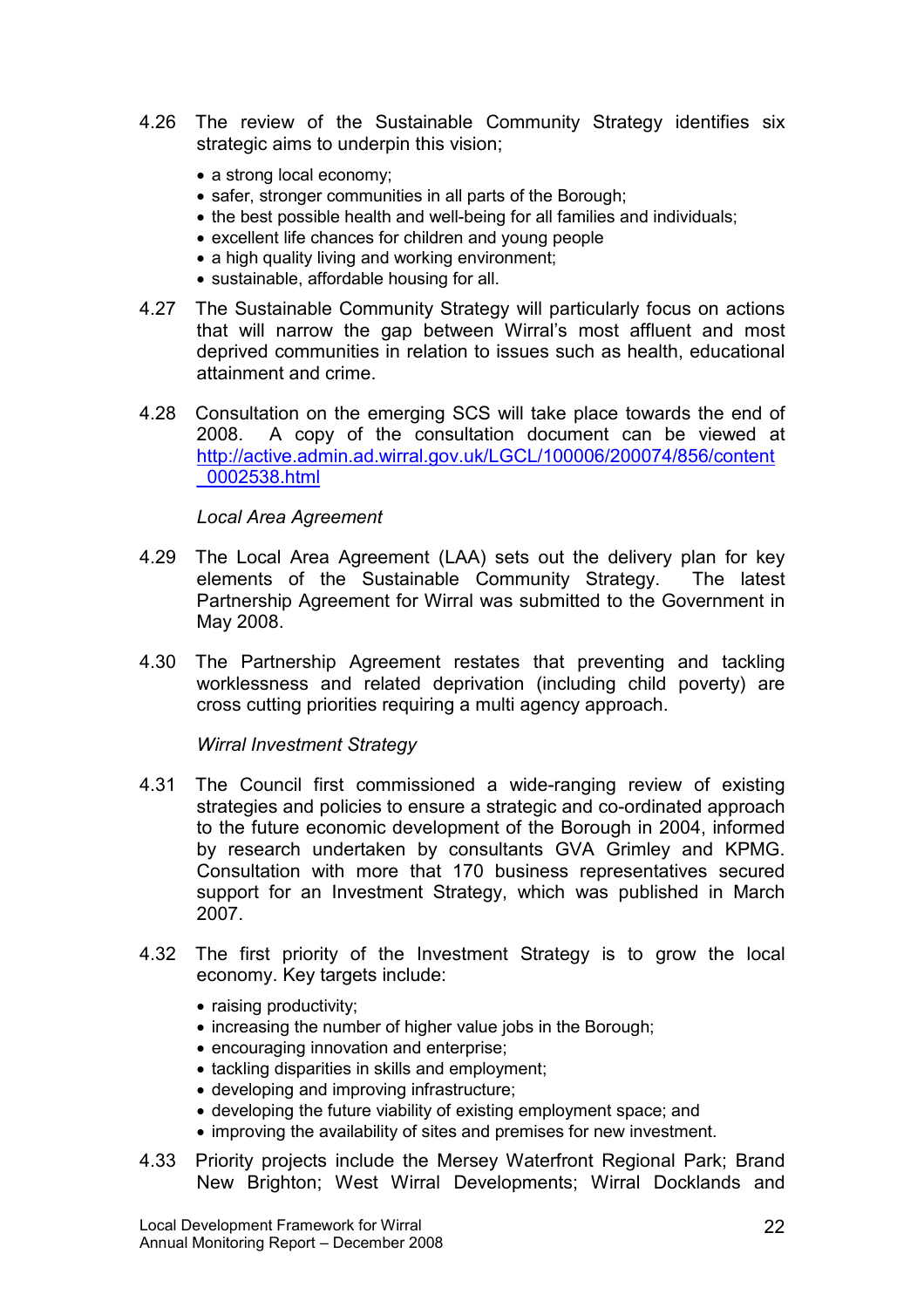Woodside; the Wirral Strategic Investment Area; Wirral Strategic Rail and Road Transport and Infrastructure; and Birkenhead Town Centre.

Interim Planning Policy for New Housing Development

- 4.34 The Council adopted an Interim Planning Policy for New Housing Development in October 2005 in response to Regional Planning Guidance for the North West (RPG13, March 2003). The text of the Policy and a map of the areas affected can be viewed at http://www.wirral.gov.uk/LGCL/100006/200074/485/content\_0000039.h tml
- 4.35 The Council will review the Interim Planning Policy to respond to the new Regional Spatial Strategy. Public consultation on the content of the revised Policy is expected to take place in early 2009. The findings of the review will be used to inform the content of the Core Strategy and the Housing Allocations DPD.

### Regeneration Initiatives

4.36 The Council continues to be active in a number of other significant regeneration and investment programmes which will continue to influence the future pattern of development within the area:

# Newheartlands

- 4.37 The Merseyside Housing Market Renewal Initiative Pathfinder Newheartlands, is a long term regeneration project, to tackle the causes and symptoms of housing market failure, vacancy and decline at the heart of the conurbation. In Wirral, the boundary designated by the Government, in April 2002, includes parts of Bidston, Birkenhead, Liscard, Tranmere and Seacombe<sup>6</sup>.
- 4.38 A Strategy for Inner Wirral was originally published by the Council in January 2004, to inform the initial Prospectus for the Newheartlands Pathfinder, as a guide to local priorities for action. The Strategy was followed by a series of non-statutory master plans: for North Birkenhead; Church Road, Tranmere; and Fiveways, Rock Ferry, which were adopted by the Council in 2005.
- 4.39 Since 2003, a £43million programme has been delivered, involving targeted acquisition and clearance and large scale refurbishment and the objectives of the programme continue to have a major influence on policy development across the Borough. The latest Business Plan provides for a further £29.5 million programme to 2011 alongside an additional £45.5 million from other sources. The objectives of this and later programmes will need to inform the content of the Core Strategy DPD and the site-specific Allocation DPDs.

1

<sup>&</sup>lt;sup>6</sup> The Newheartlands Pathfinder also includes parts of neighbouring local authorities in Sefton and Liverpool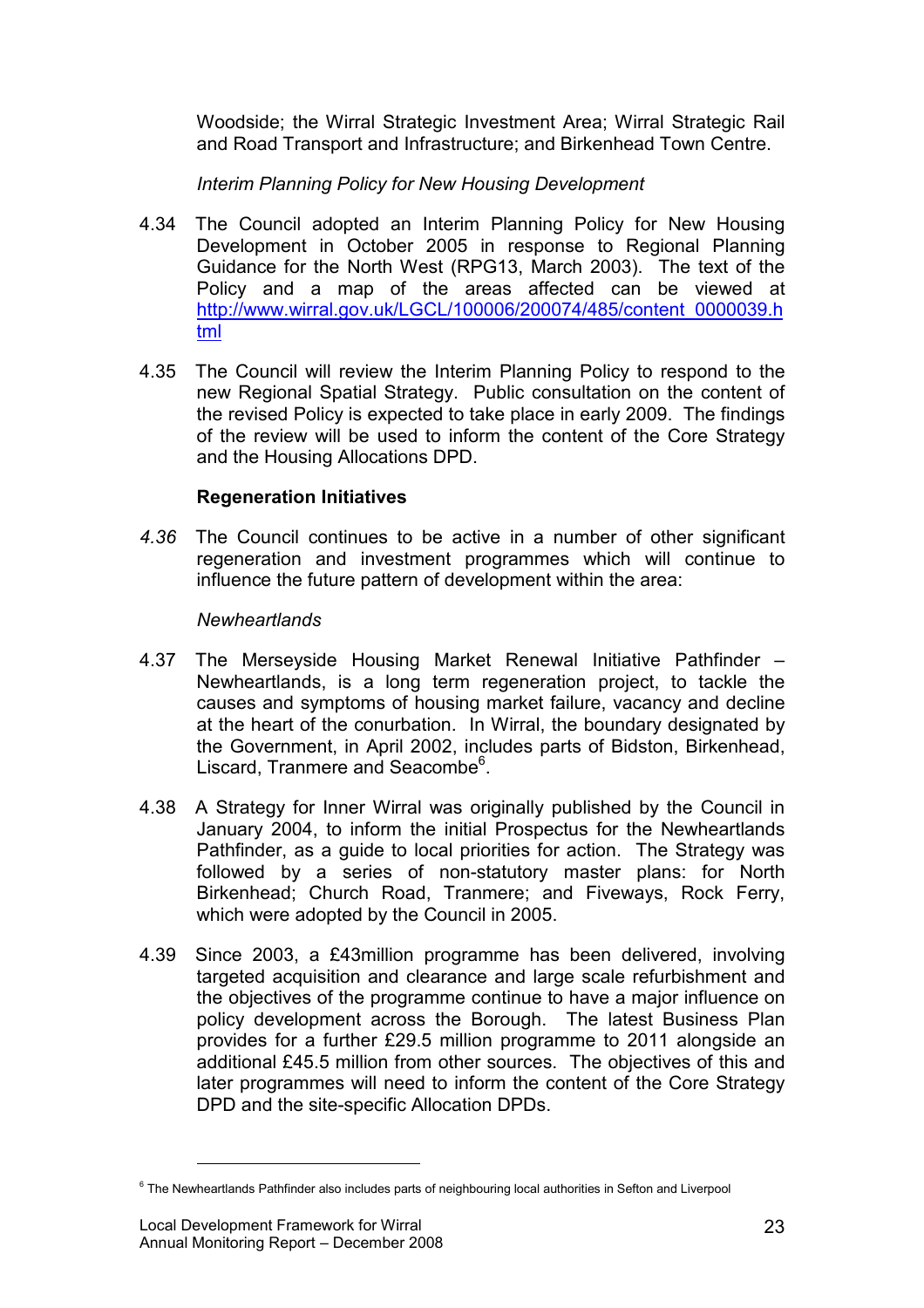### Mersey Heartlands Growth Point

- 4.40 The Mersey Heartlands Growth Point is a major urban regeneration opportunity, at the heart of the Newheartlands Pathfinder, based around the extensive Birkenhead Dock Estate, to the north and west of Birkenhead Town Centre. The proposed Growth Point includes the area previously identified as Wirral Waters, which has the potential to deliver up to 27,000 new jobs and up to 25,000 new dwellings over a thirty year period.
- 4.41 The original bid for New Growth Point status was submitted in partnership with Peel Holdings and Liverpool City Council in October  $2007<sup>7</sup>$ . The project was short-listed in July 2008 and a Programme of Development was submitted to the Government in October 2008. The Growth Point, if accepted, will raise Wirral's annual average housing requirement to 600 net new dwellings each year. The Mersey Heartlands Growth Point could accommodate an annual average of up to 400 dwellings per annum to 2017.
- 4.42 The Council, in partnership with Peel Holdings, has sought to establish a Strategic Regeneration Framework for the emerging proposals, based around a series of neighbourhood master plans, which may need to be formalised into statutory Area Action Plans. A substantial evidence base has been prepared, which was made subject to public consultation in October 2008. The evidence base can now be viewed at http://www.peelwaters.co.uk/wirralwaters.html
- 4.43 The Wirral Waters Strategic Regeneration Framework will be used to inform the content of the Core Strategy DPD and the site-specific Allocation DPDs.

### Birkenhead Town Centre

- 4.44 Birkenhead has seen significant public investment in new public transport infrastructure, for example, at the new central bus station at Europa Square and the new Merseyrail station at Conway Park. The removal of the Conway Street flyover and associated environmental improvements were funded as part of the Government's City Challenge programme.
- 4.45 The Grange and Pyramids shopping centres are now both owned by Warner Estates. Recent investment has created a new Food Court in the Pyramids. Proposals for leisure-based development on Europa Boulevard have recently secured planning permission.
- 4.46 The Council is working with a developer to bring forward the development of a food superstore on part of the Oliver Street Car Parks to address the need for a large supermarket in the Town Centre since the closure of the Asda store in the 1990s. It is hoped that the

1

 $7$  Paragraph 5.60 below refers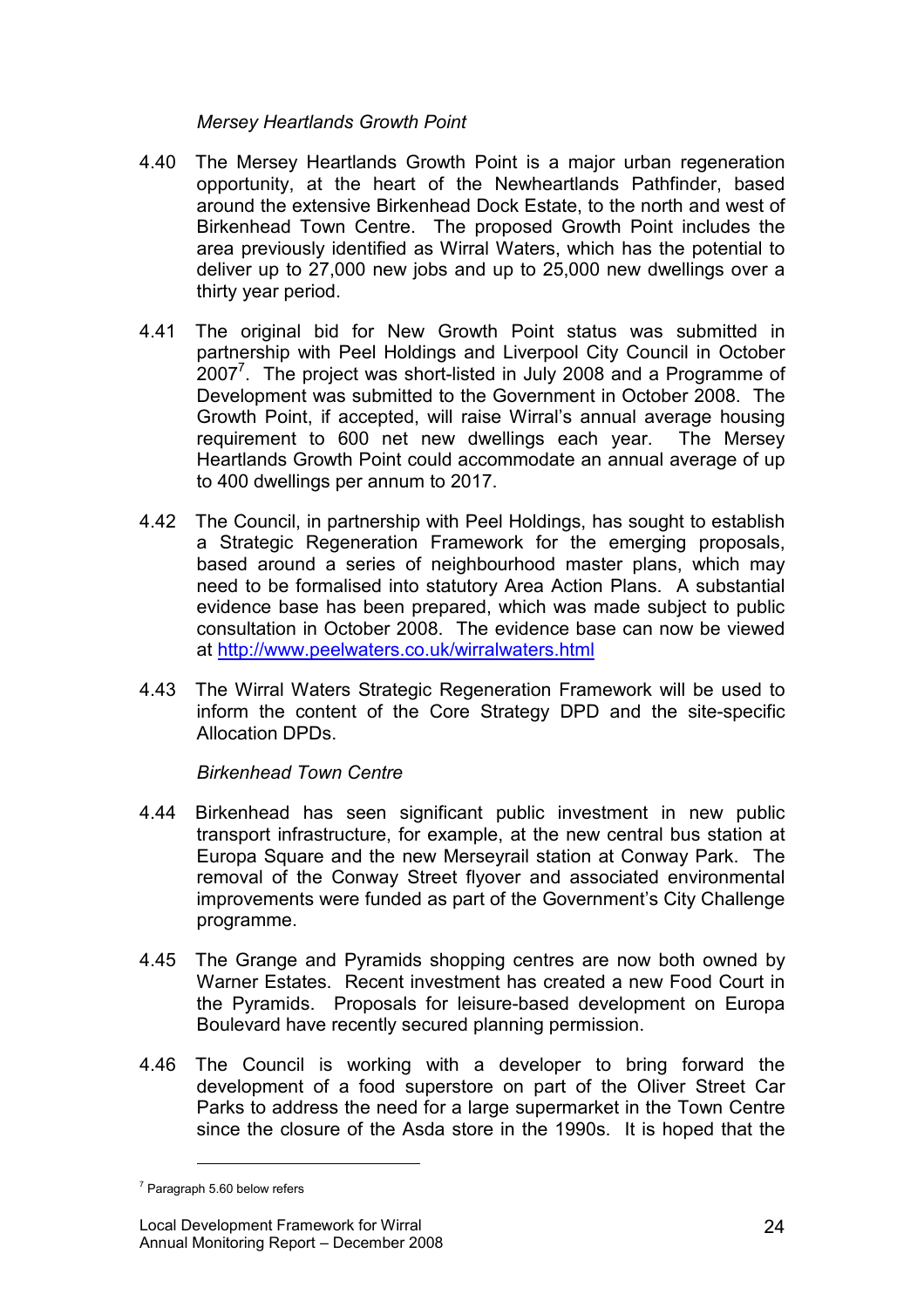new development will also provide an uplift to the Grange Road end of the shopping centre.

- 4.47 There has been success in attracting new office development to the Town Centre in and around Europa Boulevard. A new build scheme close to the Birkenhead Tunnel entrance is now also nearing completion. On the edge of the Town Centre, long-standing proposals to regenerate the Woodside and Hind Street areas are also moving forward (see below).
- 4.48 The Core Strategy DPD and the Town Centres, Retail and Leisure Allocations DPD will need to take account of these proposals.

Woodside Regeneration Area

- 4.49 The Woodside Regeneration Area is another significant regeneration opportunity at the heart of the Newheartlands Pathfinder, based around the waterfront adjacent to Birkenhead Town Centre, between Priory Wharf and Woodside Business Park. A non-statutory master plan for a mixed-use redevelopment was approved by the Council in August 2005.
- 4.50 Further work, to undertake a Technical Appendix and a Conservation Area Appraisal, was commissioned in October 2005. Public consultation was undertaken during March 2007. The results of these further studies and of public consultation are expected to be reported early in 2009.
- 4.51 The Woodside Master Plan will be used to inform the content of the Core Strategy DPD and the site-specific Allocation DPDs.

Hind Street Regeneration Area

- 4.52 The Hind Street Regeneration Area also lies at the heart of the Newheartlands Pathfinder, based upon the redundant land around the gasholders at Hind Street and the former railway land reclaimed and serviced by the Merseyside Development Corporation in the late 1990s, to the south of Birkenhead Town Centre, in Tranmere.
- 4.53 The Council jointly commissioned a regeneration strategy for the Hind Street Regeneration Area in 2001.
- 4.54 Outline planning consent for non-food retail, office, trade sales, restaurant/public house, car showroom and crèche, was recommended for approval July 2007, subject to notification to the Secretary of State and a legal agreement to secure a revised road link to Birkenhead Town Centre from the A41. The development is expected to be a partnership between the Council, English Partnerships and National Grid.
- 4.55 The Core Strategy DPD and the Town Centres, Retail and Leisure Allocations DPD will need to take account of these proposals.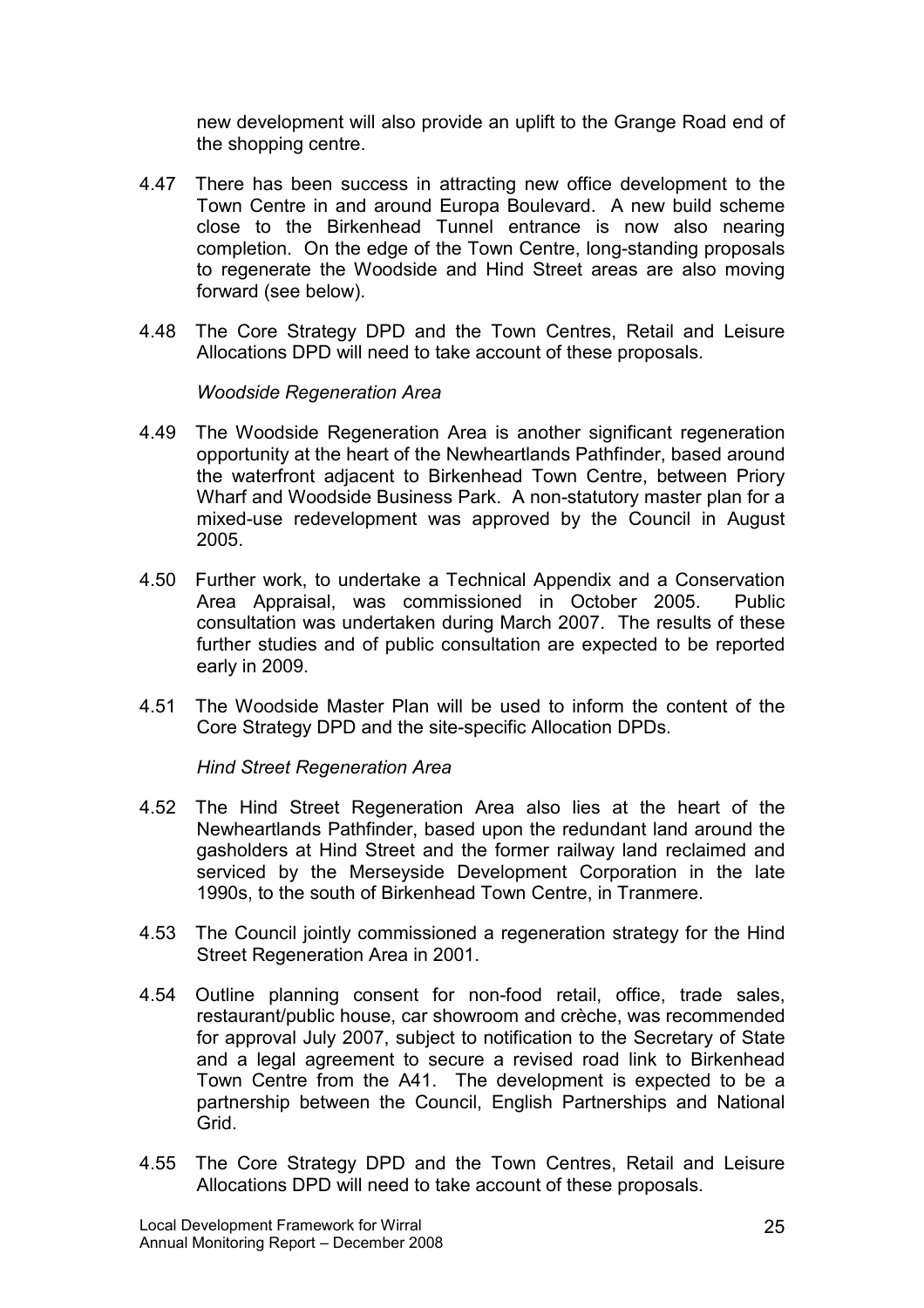#### Neptune, New Brighton

- 4.56 Planning permission for a major mixed-use, leisure-based redevelopment on the waterfront at New Brighton was approved, following notification to the Secretary of State, in November 2007. The redevelopment and extension of the Floral Pavilion is now almost complete. Planning applications for Phase 2, to the north of Marine Promenade, are expected to be submitted in early 2009.
- 4.57 The Core Strategy DPD and the Town Centres, Retail and Leisure Allocations DPD will need to take account of these proposals.

West Kirby/Hoylake Master Plan

- 4.58 A non-statutory master plan for the regeneration of Hoylake and West Kirby was approved by the Council in November 2004, as part of the build up to the return of the Open Championship. An initial package of improvements was delivered prior to the Championship in 2006. Further projects, including re-developments at West Kirby Concourse, West Kirby Sailing School, Thurstaston Visitor Centre and other environmental improvements to the public realm, promenades and open spaces, are ongoing.
- 4.59 The Council has also been investigating the concept of providing a Golf Resort linked to the Royal Liverpool Golf Course, in the area of open land to the east of the railway. The concept is supported by the North West Development Agency. Further technical work, to identify the optimum location for such a facility, has been completed and expressions of interest are now being sought from the market. The findings will be used to inform the content of the Core Strategy DPD.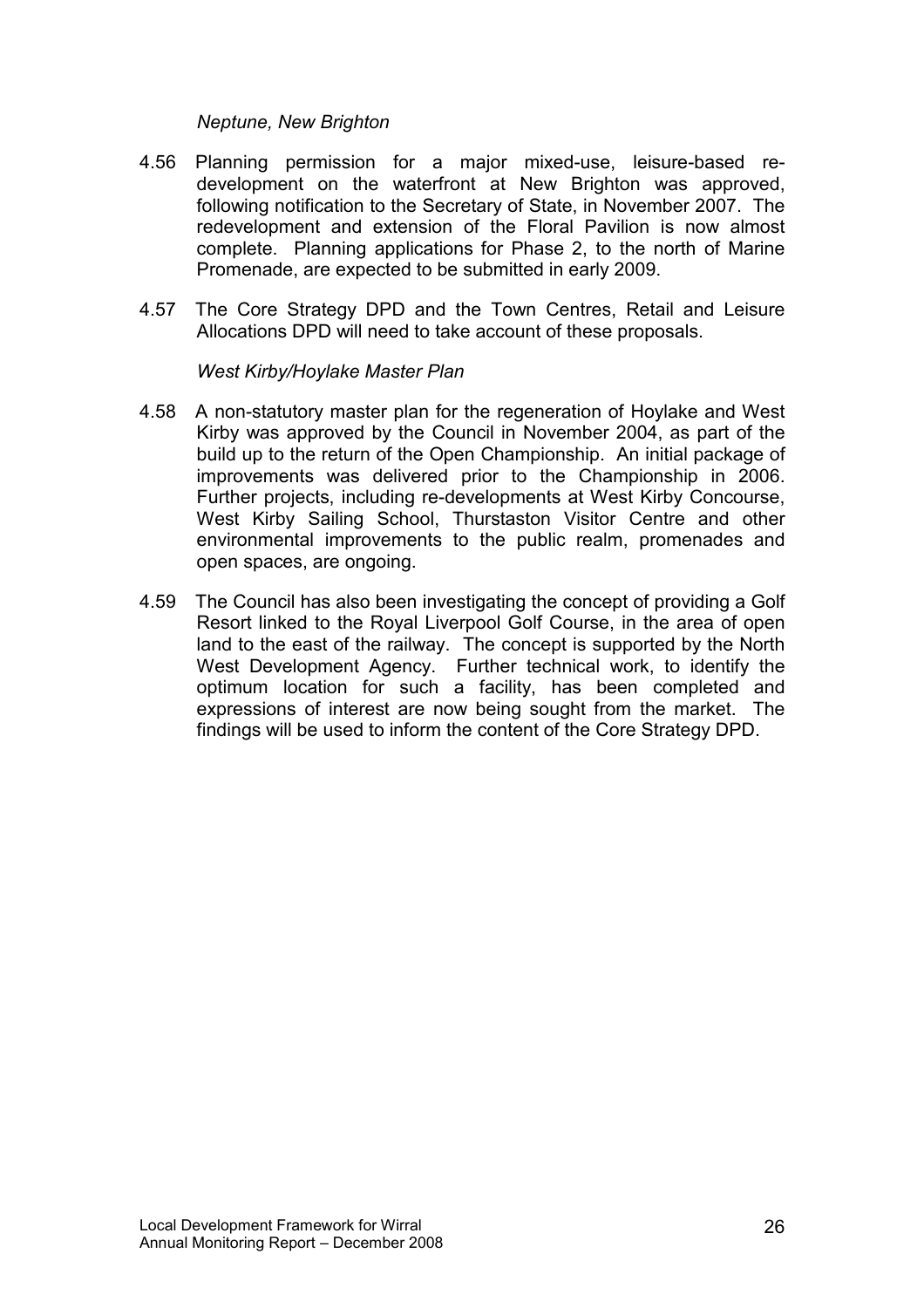### 5 MONITORING PLAN PREPARATION

5.1 This section of the AMR compares the progress achieved in the preparation of individual Local Development Documents against the milestones set out in the Local Development Scheme for Wirral. It identifies the changes that may be needed to keep the Local Development Scheme up-to-date.

### Local Development Scheme

- 5.2 The Local Development Scheme (LDS) is a statutory document setting out the Council's programme for the preparation of Local Development Documents. The LDS for Wirral is normally reviewed annually, following the submission of the AMR.
- 5.3 The first LDS for Wirral, approved by the Secretary of State in March 2005, came into effect in May 2005. The first Scheme provided for the preparation of a Statement of Community Involvement, four Development Plan Documents and four Supplementary Planning Documents. It also indicated the intention to include a joint Merseyside Waste Development Plan Document and a further Supplementary Planning Document for parking, once further preparatory work had been completed.
- 5.4 The first review of the LDS, approved in May 2006, brought forward the proposals to prepare the Joint Waste Development Plan Document and the Supplementary Planning Document for parking but withdrew the intention to prepare the SPD for Cammell Lairds $8$ . . Further amendments to the LDS were approved in December 2006, to allow for the inclusion of Halton in the joint Waste Development Plan Document, before formal work began.
- 5.5 The latest review, approved in April 2007, can be viewed at http://www.wirral.gov.uk/LGCL/100006/200074/856/LDSReviewFinalJu ly07.pdf
- 5.6 The LDS was not reviewed during 2008 because of the changes being introduced in response to the Planning White Paper – Planning for a Sustainable Future, which has led to changes in national policy and legislation; and the Housing Green Paper – Homes for the Future, which has revised the national approach to housing provision, including the Growth Point and Eco-Towns programmes. The Planning Bill is expected to obtain Royal Assent in December 2008.
- 5.7 The LDS will be reviewed following the publication of this Annual Monitoring Report to take these changes into account.

<u>.</u>

<sup>&</sup>lt;sup>8</sup> The Cammell Lairds Shipyard in Tranmere has now been acquired by Peel Holdings and is likely to remain in employment based, port-related uses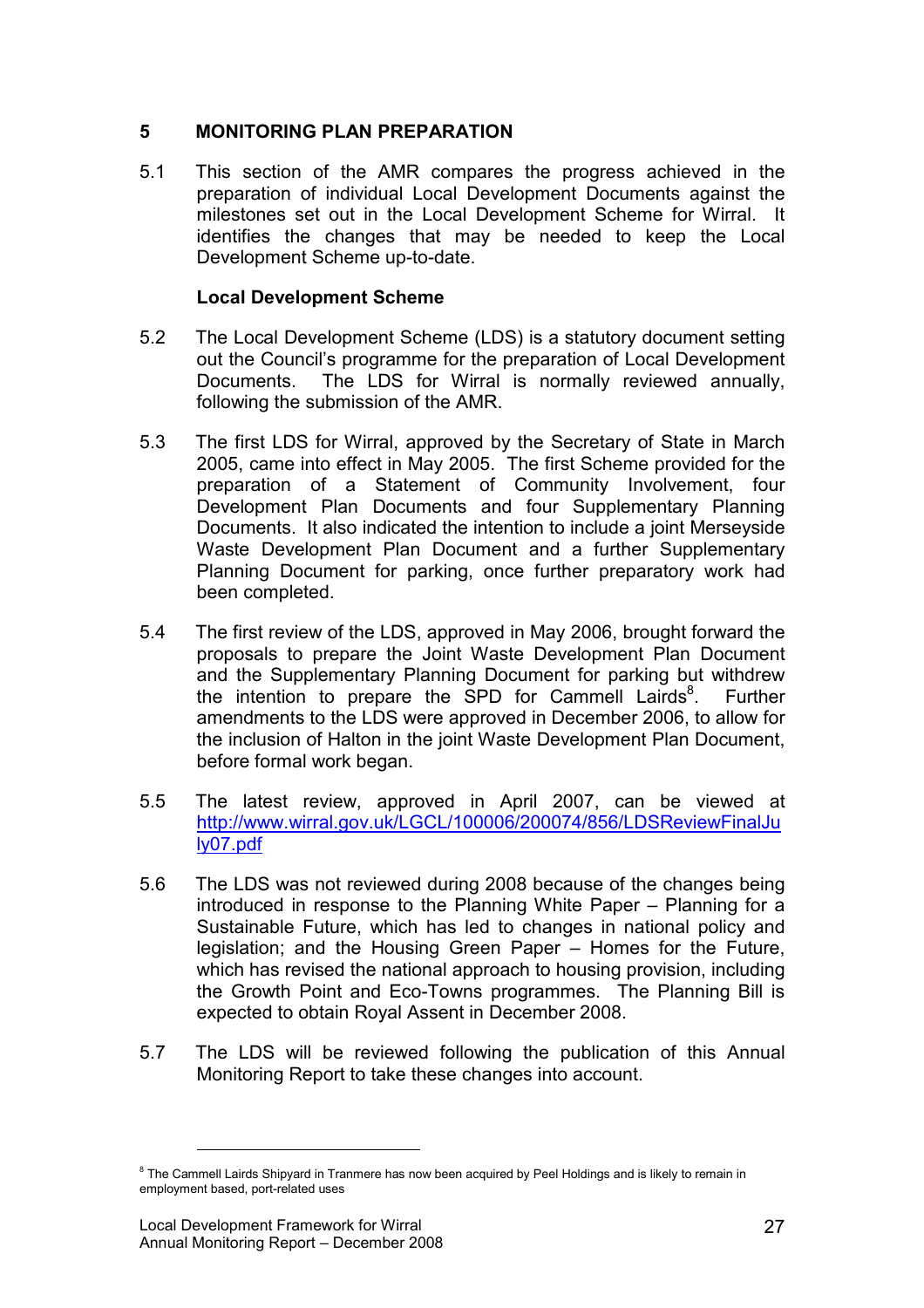5.8 The current LDS provides for the preparation of five Development Plan Documents and progress on each of these items is set out below. The purpose of the revised Scheme was to prioritise the preparation of the Core Strategy Development Plan Document.

### Statement of Community Involvement

- 5.9 A Statement of Community Involvement (SCI) is a statutory document that sets out local standards for community involvement in planning decisions, both as part of the Local Development Framework and in making decisions on individual planning applications.
- 5.10 The SCI for Wirral was adopted in December 2006.
- 5.11 The changes set out in national Regulations mean that the SCI will need to be reviewed, which will need to be brought forward in a future review of the LDS.

### Development Plan Documents

- 5.12 A Development Plan Document (DPD) is a statutory document that will become part of the Development Plan for the Borough.
- 5.13 The LDS for Wirral provides for the preparation of a Core Strategy DPD; three site-specific DPDs for Housing Allocations; Employment Allocations; and Town Centres, Retail and Leisure Allocations; and for the Council's ongoing involvement in the preparation of a Joint Merseyside Waste DPD:

### Core Strategy DPD

- 5.14 The Core Strategy DPD will set the overall planning framework for future development in the Borough for the next 15 to 20 years. It will include the vision for the area, strategic objectives, core policies and a framework for monitoring and implementation.
- 5.15 The Core Strategy will replace the strategic and generic criteria based policies in the UDP. A list of the policies likely to be affected is set out in an Annex to the LDS, which can be viewed at in an Annex to the LDS, which can be viewed at http://www.wirral.gov.uk/LGCL/100006/200074/856/LDSAnnexFinalJul y07.pdf
- 5.16 Following good early progress, the preparation of the Core Strategy has been delayed by the need to meet evidence requirements which were initially expected to apply to the later site-allocations stages of the Local Development Framework.
- 5.17 Table 4 sets out progress against the milestones set out in the current LDS: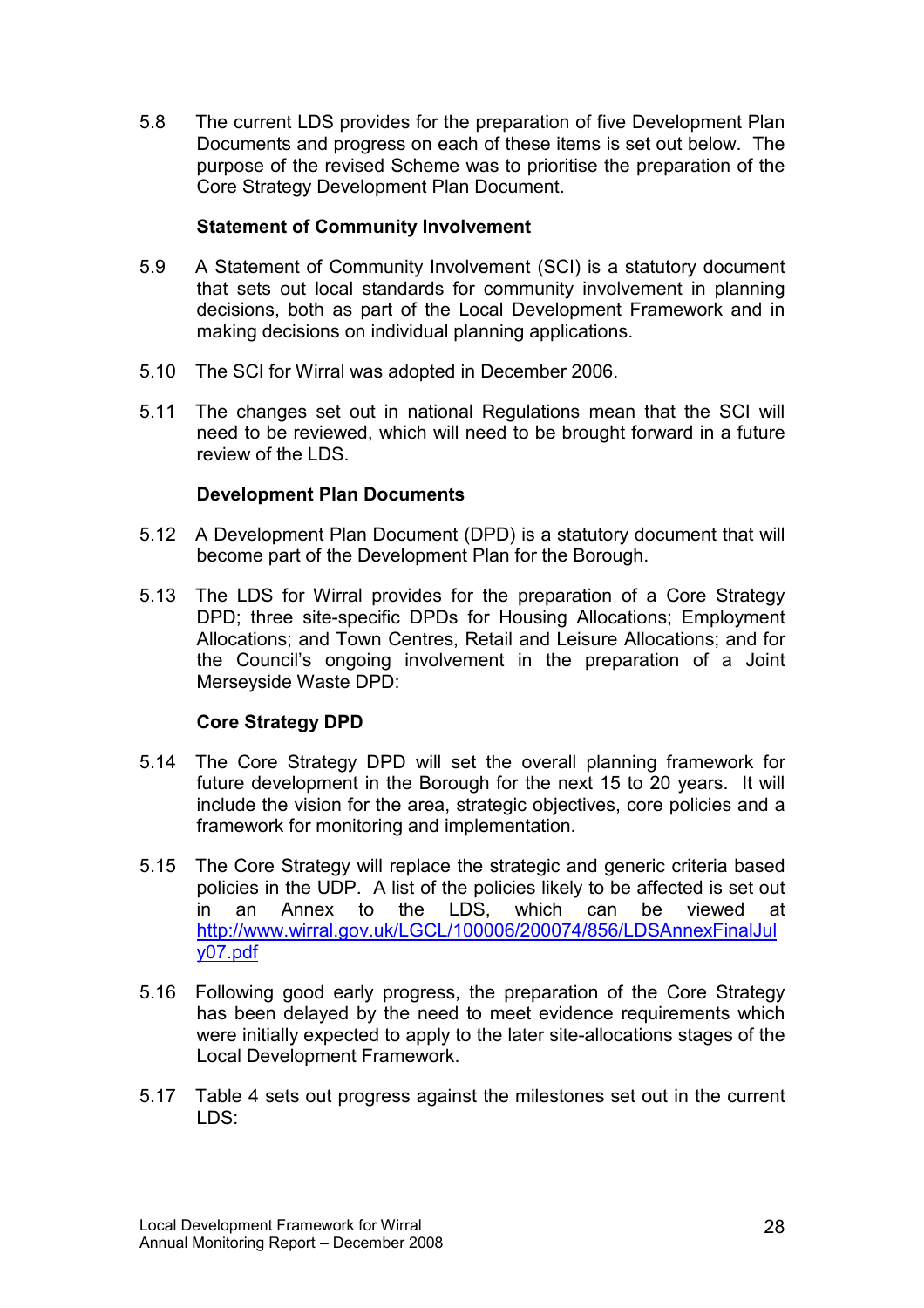| Stage                                                | <b>Target Milestone</b> | <b>Delivery</b>                                                                                                                                                       |  |
|------------------------------------------------------|-------------------------|-----------------------------------------------------------------------------------------------------------------------------------------------------------------------|--|
| Commenced                                            | <b>July 2005</b>        | SEA consultation letters sent August 2005                                                                                                                             |  |
| Initial Consultation                                 | October 2005            | SWOT Analysis - October to December 2005<br>Public Workshops - November 2006<br>Additional consultation with under-<br>represented groups - June to September<br>2007 |  |
| Sustainability<br><b>Appraisal Scoping</b><br>Report | <b>July 2006</b>        | SEA determination July 2006<br>Consultation on draft SA Scoping Report July<br>2006<br>Cabinet approval of revised SA Scoping<br>Report July 2007                     |  |
| Consultation on<br><b>Issues and Objectives</b>      | n/a                     | Now expected January 2009                                                                                                                                             |  |
| Consultation on<br><b>Spatial Options</b>            | n/a                     | Now expected July 2009                                                                                                                                                |  |
| Consultation on<br>Preferred Options                 | March 2008              |                                                                                                                                                                       |  |
| <b>Publication of Draft</b><br>Strategy              | n/a                     |                                                                                                                                                                       |  |
| Submission to<br>Secretary of State                  | October 2008            |                                                                                                                                                                       |  |
| Pre-Examination<br>Hearing                           | February 2009           | To be confirmed in the forthcoming review of<br>the Local Development Scheme                                                                                          |  |
| <b>Examination Hearing</b>                           | April 2009              |                                                                                                                                                                       |  |
| Inspectors Report                                    | September 2009          |                                                                                                                                                                       |  |
| Adoption                                             | October 2009            |                                                                                                                                                                       |  |

### Table 4 – Core Strategy Development Plan Document

5.18 While indicative dates have been shown for the next two stages in the preparation of the Core Strategy, revised dates have not been shown for future stages to adoption pending the outcome of the review of the Local Development Scheme. Project management support is being received from the Planning Advisory Service to map out these future stages in more detail.

### Initial Consultation

5.19 Initial consultation to identify strengths, weaknesses, opportunities, threats and local needs was carried out in October 2005. A report of Initial Consultation was published in July 2006. A further round of consultation was undertaken to test and prioritise these results. Public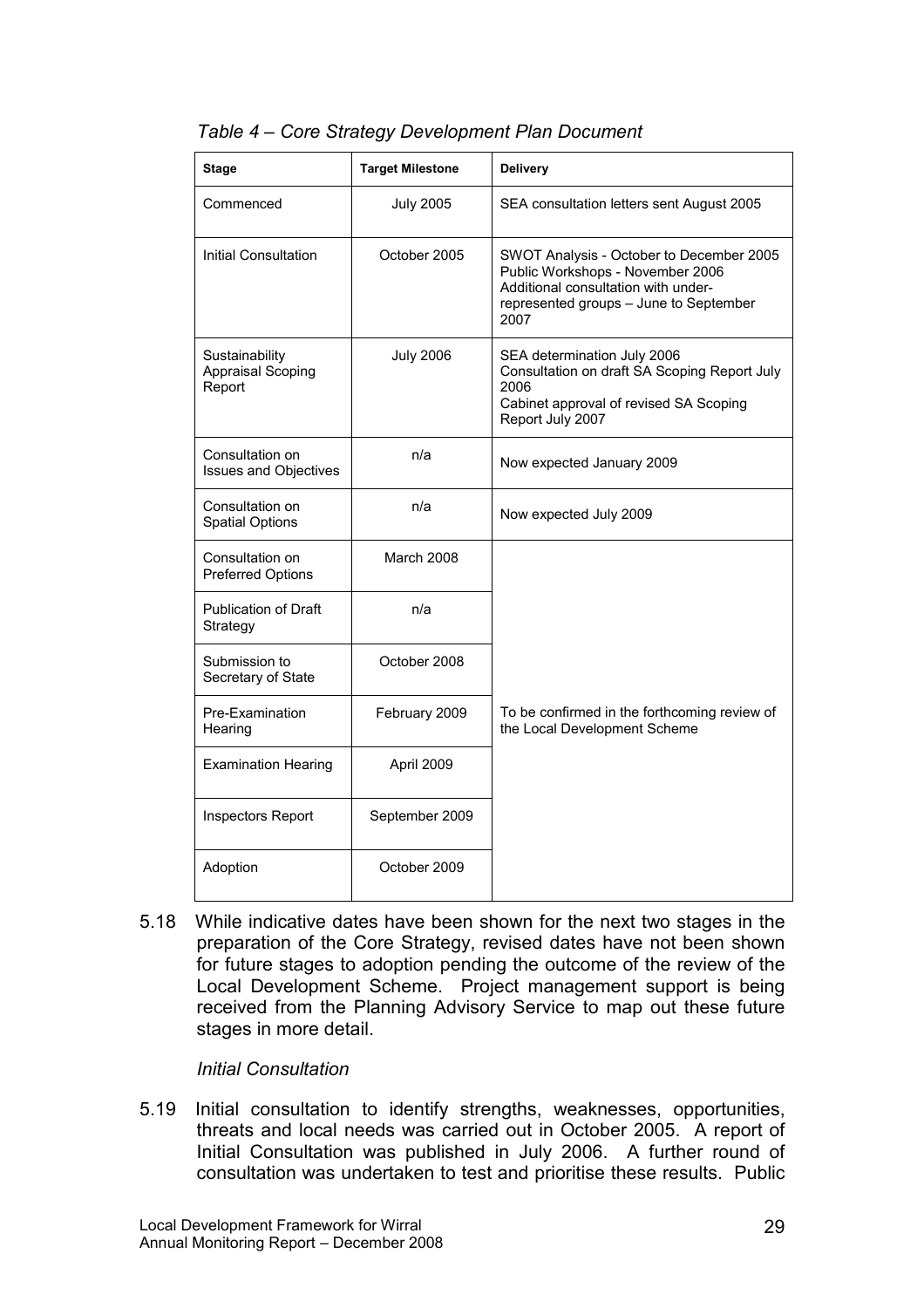workshops were undertaken in November 2006 and a draft Second Report of Initial Consultation was sent to participants for comment in January 2007. Further work to include people representing the mid-Wirral settlements, younger people, BME groups and disabled people, who had not previously commented at the earlier stages, was completed during summer 2007.

5.20 The next stage of public consultation will confirm the issues that will be covered in the Core Strategy and the objectives that should be pursued. This will be followed by consultation on the spatial options for the emerging Strategy.

#### Evidence Base

- 5.21 The majority of the current monitoring year has been involved in progressing the additional studies necessary to ensure that Core Strategy could be declared sound at the end of the plan preparation process.
- 5.22 The need to expand the evidence base in advance of the Core Strategy DPD was identified in the previous AMR, in response to the early experience of other authorities attempting to move through the new Development Plans system to public examination. Cabinet agreed funding to bring forward a series of studies in January and March 2007. Key stakeholders were notified in April 2007 and initial consultation on the sites and information to be considered was completed during May 2007.
- 5.23 Table 5 sets out progress so far and the documents that are likely to be affected by their findings:

| <b>Study</b>                                                                                           | Commissioned     | <b>Current Status</b>                                                  | <b>Documents Affected</b>                                                            |
|--------------------------------------------------------------------------------------------------------|------------------|------------------------------------------------------------------------|--------------------------------------------------------------------------------------|
| <b>Strategic Housing</b><br>Needs Assessment                                                           | March 2006       | Reported February 2008                                                 | UDP Section 6<br>Core Strategy DPD<br><b>Housing DPD</b>                             |
| Merseyside Gypsy<br>and Travellers<br>Accommodation<br>Assessment                                      | June 2007        | Completed February 2008                                                | <b>UDP Section 6</b><br>Core Strategy DPD<br><b>Housing DPD</b>                      |
| <b>Cultural Services</b><br>Forward Plan<br>(including Open)<br>Spaces and<br><b>Recreation Audit)</b> | <b>July 2007</b> | Reported October 2008<br>Open Space Audit to be<br>reported separately | UDP Sections 8.9 &<br>10<br>Core Strategy DPD                                        |
| <b>Employment Land</b><br>and Premises                                                                 | September 2007   | Final report expected<br>early 2009                                    | UDP Sections 5 & 16<br>Core Strategy<br><b>Employment DPD</b><br>Town Centres &c DPD |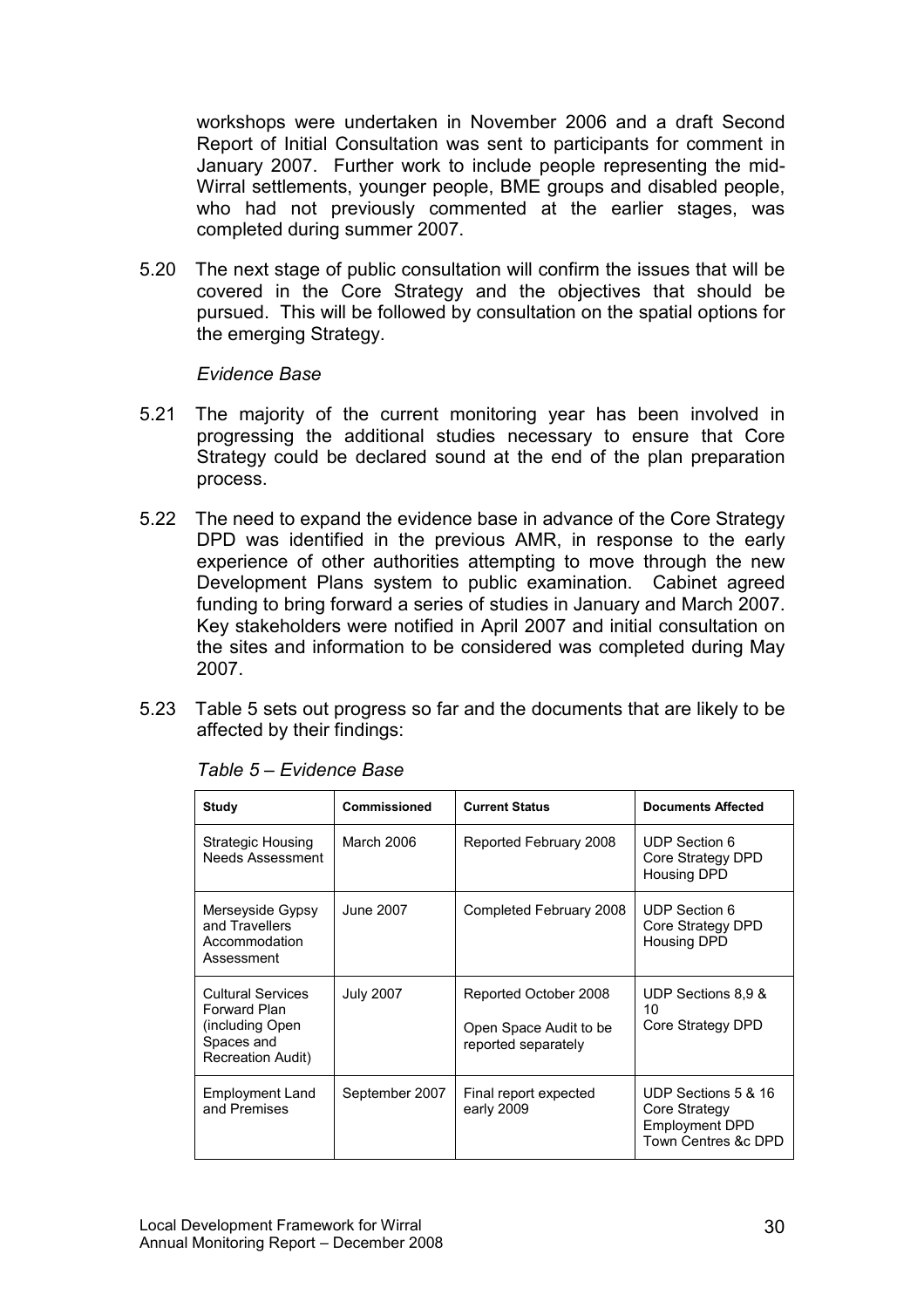| <b>Study</b>                                                | Commissioned                                                                                                           | <b>Current Status</b>                                                           | <b>Documents Affected</b>                                                  |
|-------------------------------------------------------------|------------------------------------------------------------------------------------------------------------------------|---------------------------------------------------------------------------------|----------------------------------------------------------------------------|
| Strategic Flood<br><b>Risk Assessment</b>                   | October 2007                                                                                                           | Final report expected<br>early 2009                                             | UDP Sections 19 & 20<br>Core Strategy DPD<br>All Allocations DPDs          |
| Merseyside<br>Minerals Study                                | February 2008                                                                                                          | <b>Completed September</b><br>2008                                              | <b>UDP Section 18</b><br>Core Strategy DPD                                 |
| Town Centres,<br>Retail and Leisure                         | <b>March 2008</b>                                                                                                      | Final report expected<br>early 2009                                             | UDP Sections 9, 10 &<br>16<br>Core Strategy DPD<br>Town Centres &c DPD     |
| <b>Wildlife Sites and</b><br><b>Biodiversity Audit</b>      | April 2008                                                                                                             | Final report expected<br>early 2009                                             | <b>UDP Section 13</b><br>Core Strategy DPD<br><b>All Allocations DPDs</b>  |
| Social and<br>Community<br>Infrastructure                   | May 2008                                                                                                               | Ongoing                                                                         | UDP Sections 9, 10<br>&16<br>Core Strategy DPD<br>Town Centres &c DPD      |
| Landscape<br>Character<br>Assessment                        | <b>June 2008</b>                                                                                                       | Final report expected<br>early 2009                                             | UDP Sections 7, 8, 12<br>& 14<br>Core Strategy DPD<br>All Allocations DPDs |
| <b>Habitats Regulation</b><br>Assessment (AA)               |                                                                                                                        | <b>Expressions of Interest</b><br>invited November 2007<br>Brief in preparation | UDP Section 13<br>Core Strategy DPD<br><b>All Allocations DPDs</b>         |
| <b>Strategic Housing</b><br>Land Availability<br>Assessment | To be jointly<br>commissioned<br>with Liverpool<br>City Council and<br>the Mersey<br>Heartlands<br><b>Growth Point</b> | Brief in preparation                                                            | <b>UDP Section 6</b><br>Core Strategy DPD<br>Housing DPD                   |

- 5.24 The findings of each study will be reported to Cabinet and published for public consultation before being included within the emerging Core Strategy DPD. Consultation on the results of the studies is expected to be completed by mid-2009.
- 5.25 Cabinet on 27 November 2008 will consider the principle of preparing an additional study to assess the capacity of the Borough to generate renewable energy.

### **Implications**

- 5.26 The advanced preparation of a site-specific evidence base has significantly delayed progress on the Core Strategy DPD.
- 5.27 The timetable for the preparation of the Core Strategy DPD will need to be revised, to reflect the timetable for the completion of the evidence base, establish issues and objectives, assess alternative spatial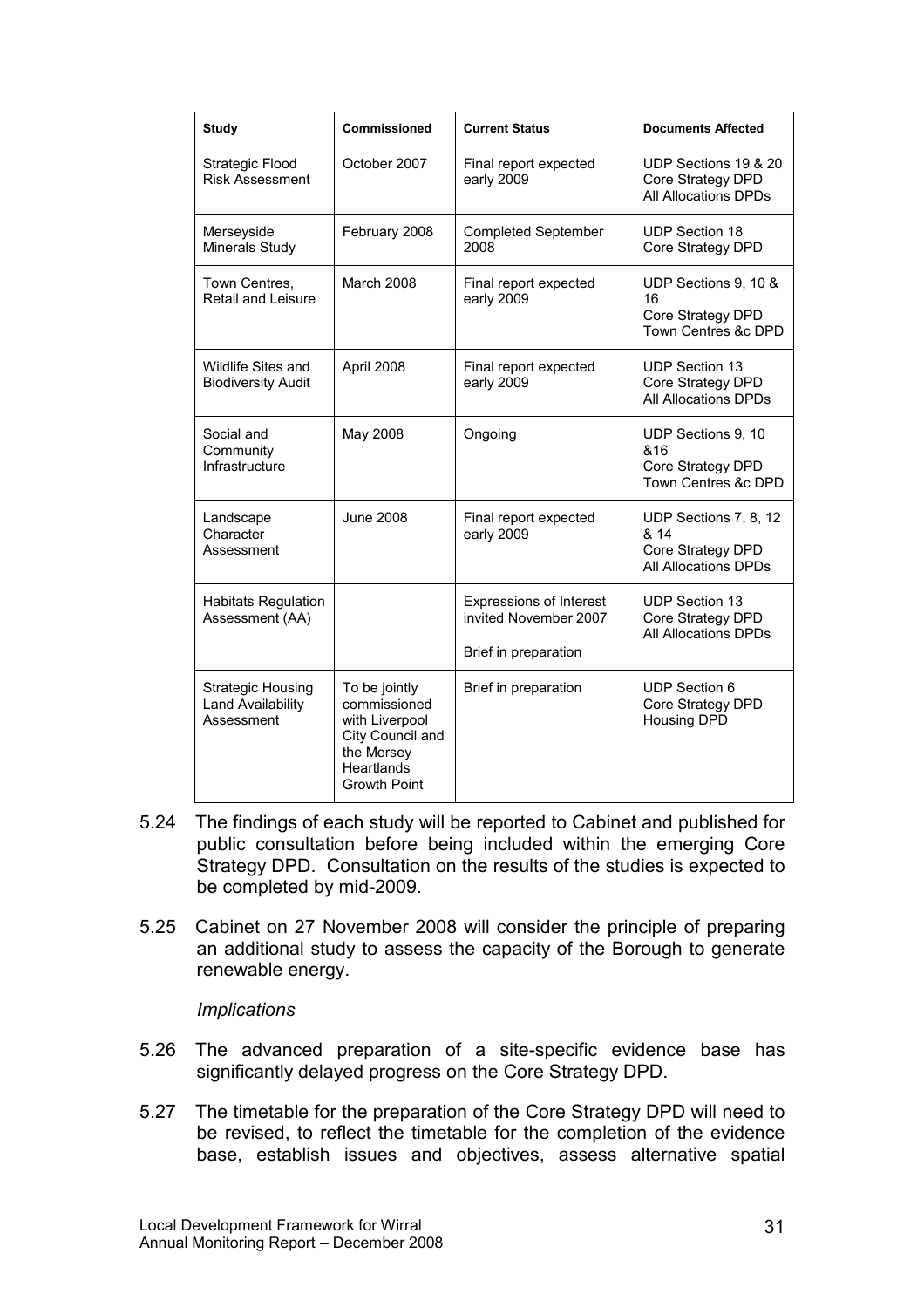options and accommodate the additional pre-submission publication of a draft Core Strategy in line with the 2008 Regulations.

5.28 The programme for the preparation of the Core Strategy DPD is now 15 months later than envisaged in the last review of the LDS approved in April 2007.

### Housing Allocations; Town Centres, Retail & Leisure Allocations; and Employment Allocations DPDs

- 5.29 Site-specific DPDs are intended to set out the allocations of land for future development necessary to deliver the Core Strategy. The three DPDs programmed will up-date and replace the allocations and designations contained within UDP Section 5 – Economy and Employment, UDP Section 6 - Housing, UDP Section 9 – Sport and Recreation, UDP Section 10 –Tourism and Leisure and UDP Section 16 - Shopping.
- 5.30 The timetable for the preparation of these Documents had been set to follow key milestones in the preparation of the Core Strategy DPD.
- 5.31 Formal commencement did not begin in March 2008, as previously scheduled, because of the need to complete the evidence base for the Core Strategy DPD. Work on site allocation DPDs can only be accelerated once this evidence has been received and evaluated.

#### **Implications**

- 5.32 National policy requires the Council to reconsider the justification for preparing additional site-specific DPDs in the LDS<sup>9</sup>. The final decision will be influenced by the scope of the newly introduced possibility to include strategic sites within the Core Strategy DPD $^{10}$ .
- 5.33 Any revisions will need to be reflected in the review of the LDS.

### Joint Merseyside Waste DPD

- 5.34 The Joint Merseyside Waste DPD will replace the policies and proposals contained within UDP Section 17 – Waste Management. Evidence from the Joint Waste DPD will also be used to inform the emerging Core Strategy DPD.
- 5.35 The preparation of the Joint Merseyside Waste DPD is being managed on behalf of the Greater Merseyside districts by the Merseyside Environmental Advisory Service. Formal commencement was initially delayed from April to December 2006, to allow Halton to be included in the Joint DPD.

<u>.</u>

<sup>&</sup>lt;sup>9</sup> PPS12 (2008) paragraph refers<br><sup>10</sup> PPS12 (2008) paragraph 4.6 refers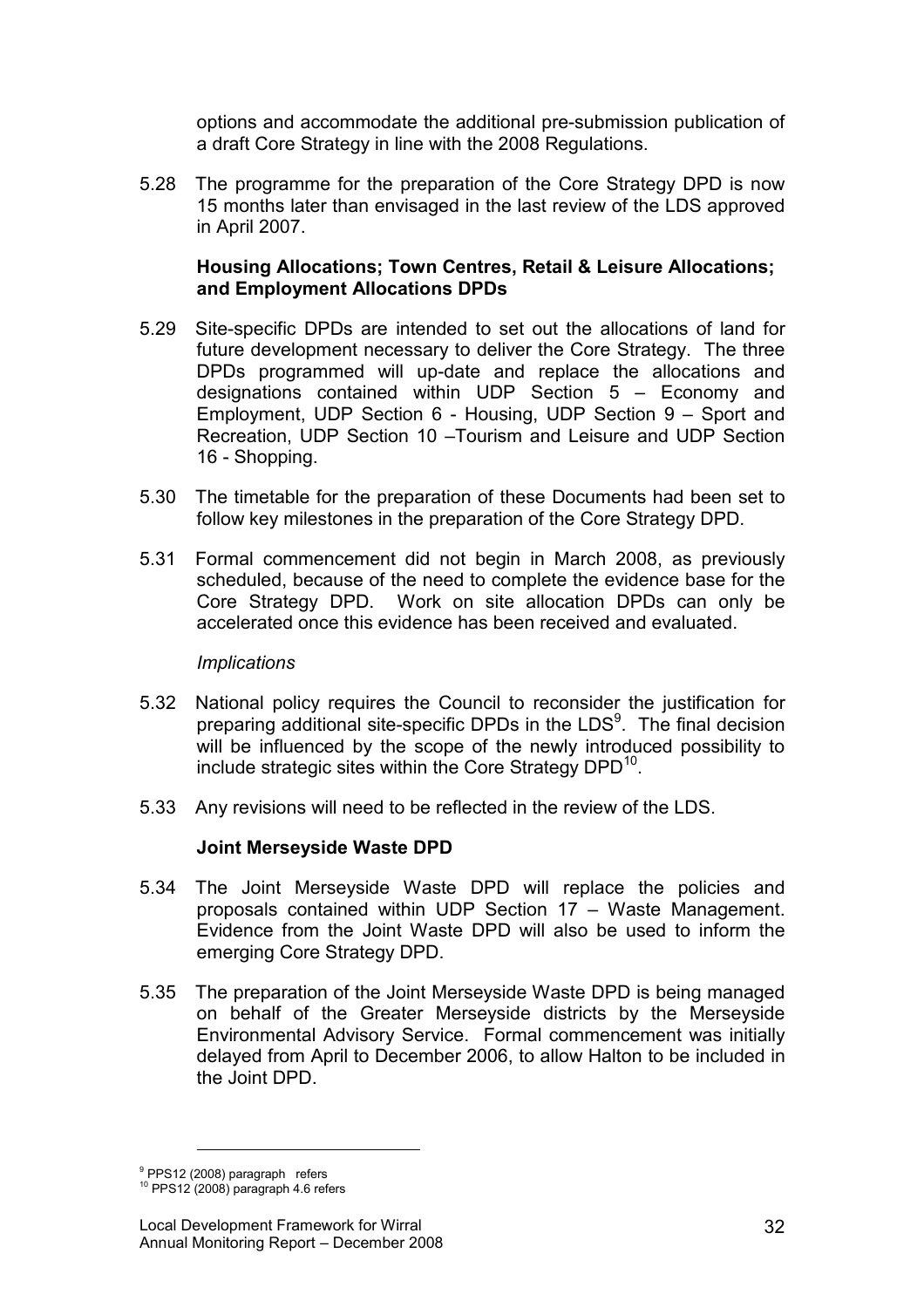#### 5.36 Table 6 sets out progress against the milestones set out in the approved LDS:

| <b>Stage</b>                                         | <b>Target Milestone</b> | <b>Delivery</b>           |  |
|------------------------------------------------------|-------------------------|---------------------------|--|
| Commenced                                            | December 2006           | December 2006             |  |
| Sustainability<br><b>Appraisal Scoping</b><br>Report | December 2006           | December 2006             |  |
| <b>Issues and Options</b><br>Report                  | February 2007           | March 2007                |  |
| Spatial Strategy and<br><b>Sites Report</b>          | n/a                     | November 2008             |  |
| Consultation on<br>Preferred Options                 | January 2008            | Now expected May 2009     |  |
| <b>Publication of Draft</b><br><b>DPD</b>            | n/a                     | January 2010              |  |
| Submission to<br>Secretary of State                  | September 2008          | Now expected March 2010   |  |
| Pre-Hearing Meeting                                  | <b>March 2009</b>       | Now expected May 2010     |  |
| <b>Examination Hearing</b>                           | May 2009                | Now expected July 2010    |  |
| <b>Inspectors Report</b>                             | November 2009           | Now expected January 2011 |  |
| Adoption                                             | April 2010              | Now expected April 2011   |  |

Table 6 – Joint Merseyside Waste Development Plan Document

- 5.37 Public consultation on the Issues and Options for the Joint Waste DPD was completed in April 2007. Additional consultation on a Spatial Strategy and Sites Report will now take place in November 2008.
- 5.38 A revised timetable, taking account of the changes brought in by the 2008 Regulations, is being considered by the Waste DPD Steering Group. The target date for adoption is now expected to be April 2011.

### **Implications**

- 5.39 The final revised timetable for the preparation of the Joint Waste DPD will need to be reflected in the review of the LDS.
- 5.40 The target date for adoption is now twelve months later than envisaged in the last review of the LDS in April 2007.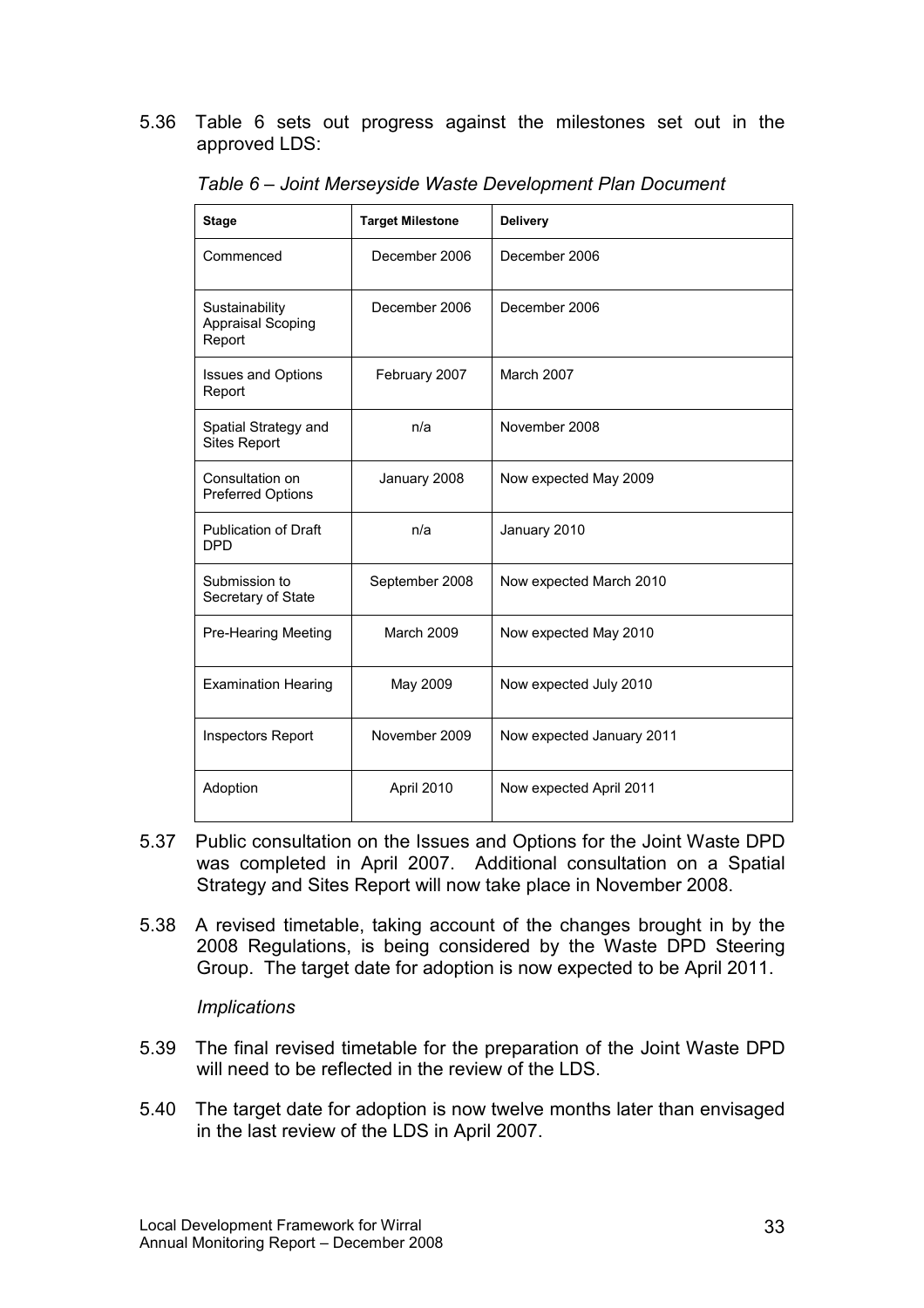### Area Action Plans

5.41 No Area Action Plans have yet been identified for preparation in Wirral.

### Supplementary Planning Documents

- 5.42 A Supplementary Planning Document (SPD) is a statutory document that can be a material consideration in decisions on individual planning applications.
- 5.43 SPDs to provide additional guidance on pressing local issues arising from New Flat Development, Food and Drink in Town Centres, and Telecommunications Apparatus were adopted in October 2006. An additional SPD, to up-date the Borough's maximum standards for car parking, was adopted in June 2007.
- 5.44 Work on additional SPDs has been postponed to allow progress on the Core Strategy DPD.

### Sustainability Appraisal Framework

- 5.45 Development Plan Documents and Supplementary Planning Documents must be made subject to a statutory sustainability appraisal  $(SA)$ .
- 5.46 A Sustainability Appraisal Framework for Wirral (SAF) was adopted, following public consultation, to ensure a consistent approach to the SA of each individual Document. The July 2006 version of the SAF was used as the basis for the SAs of the first four adopted SPDs. A Sustainability Appraisal Panel was appointed in October 2006, to provide independent scrutiny of the Council's SA processes.
- 5.47 The SAF was amended in July 2007, when the scope of the SA for the Core Strategy DPD was considered, to ensure that a consistent up-todate approach could be maintained.
- 5.48 The final Scoping Report for the Core Strategy SA can be viewed at http://www.wirral.gov.uk/minute/viewagenda.asp?mtg=2266#11

### Habitats Regulations Assessment

- 5.49 There is an additional requirement to undertake an appropriate assessment (AA) of proposals to be contained within a DPD or SPD to test their likely impact on sites of international importance for nature conservation, including sites outside the Borough boundary. This is likely to include designated inland and coastal waters in North Wales.
- 5.50 The AA will need to be undertaken as a separate study, alongside each Document, as each Document is prepared, in line with national and European advice.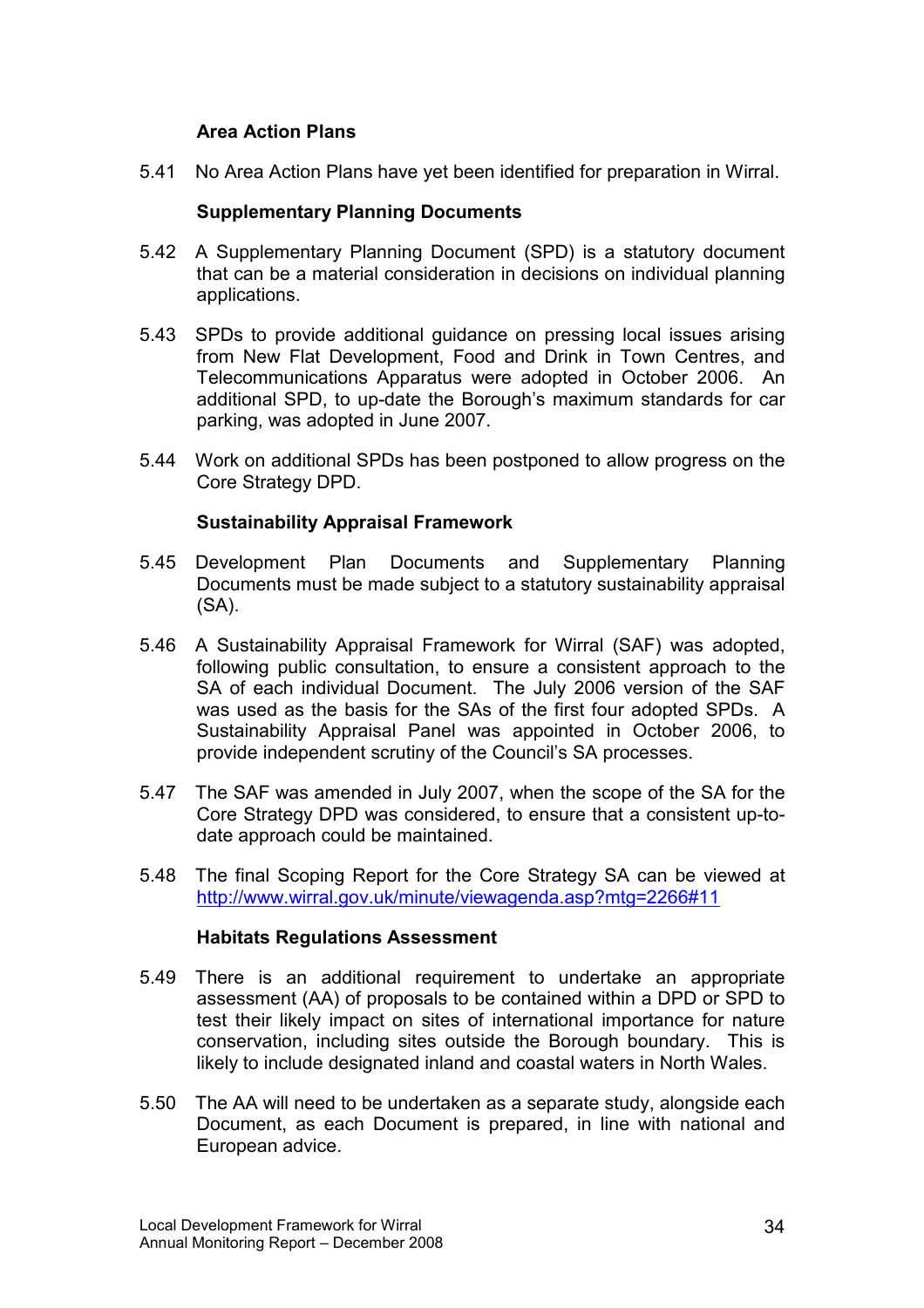5.51 Expressions of interest to undertake the AA for the Core Strategy DPD were invited in November 2007, as part of the Request for Quotation for the Biodiversity Audit. A separate commissioning process will be undertaken when further progress has been made on the Core Strategy DPD.

### Local Development Orders

- 5.52 The power to make a Local Development Order to extend permitted development rights, introduced by the Planning and Compulsory Purchase Act 2004, was enacted in April 2006.
- 5.53 There were no Local Development Orders in force in Wirral during 2007/08.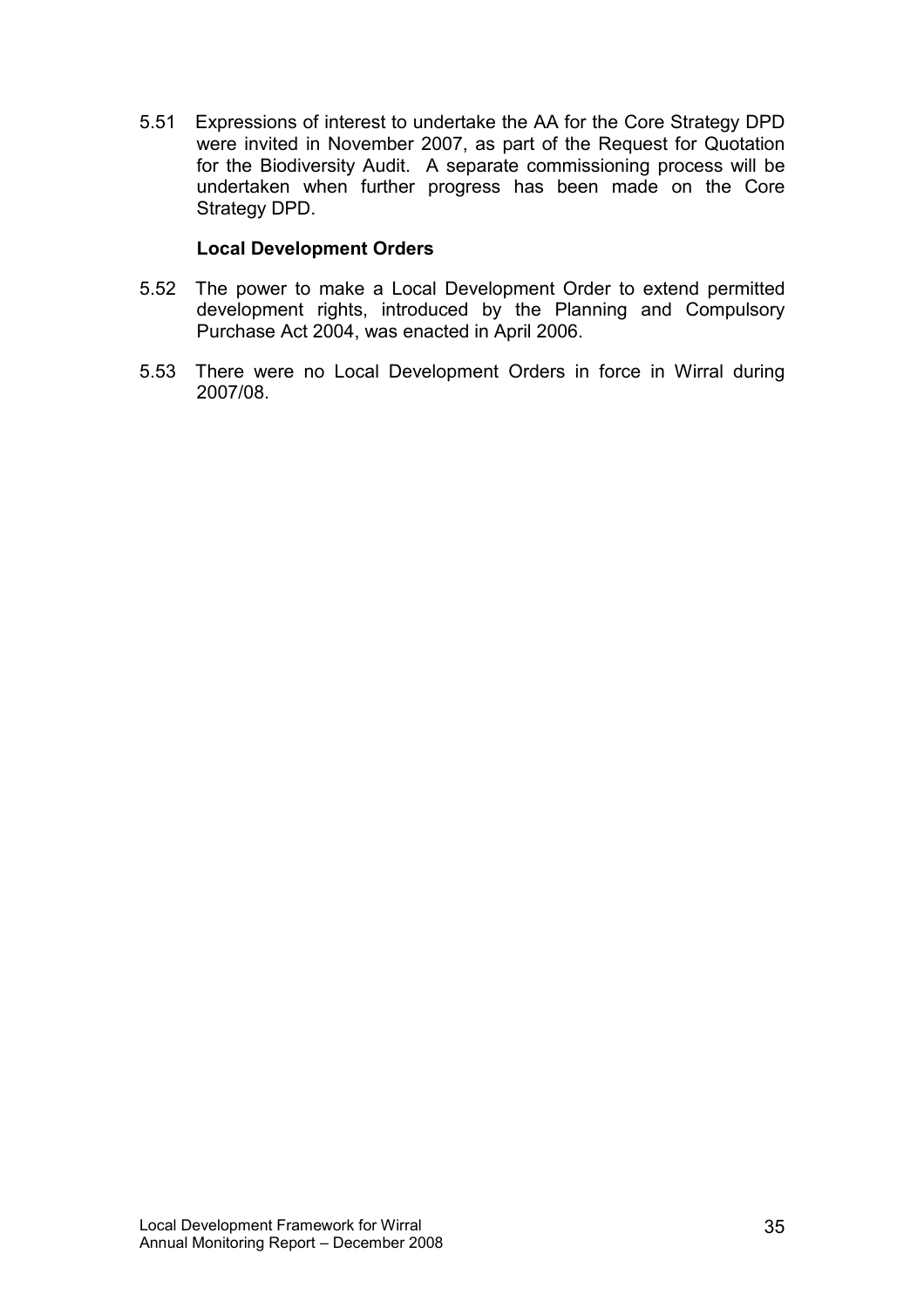### 6 MONITORING POLICY IMPLEMENTATION

- 6.1 This section of the AMR sets out the extent to which the policy priorities for the area are being achieved and concentrates on the Borough's performance in terms of the Core Output Indicators set out in national advice, alongside some broader contextual information drawn from nationally published data sets.
- 6.2 The Core Output Indicators are intended to allow for the consistent nation-wide reporting of local performance, using a clearly identified set of definitions over a common timeframe. The broader contextual information has been selected by the Council, based on common and regularly updated datasets, to illustrate the background against which local performance is to be considered.
- 6.3 Information related to national Core Output Indicators is indicated by a footnote in the relevant tables.
- 6.4 A summary of the main implications for future policy development is also provided at the end of each sub-section.
- 6.5 Revisions to the national Core Output Indicators were published by the Government in July  $2008^{11}$ , part way through the monitoring year for this AMR. The data provided in this section of the AMR has been reconfigured, wherever possible, to comply with the new requirements but a full report to the new format will only be possible in the following AMR.
- 6.6 As this is the fourth AMR published by the Council under the Planning and Compulsory Purchase Act, this AMR has begun to include additional tables illustrating some of the longer term trends operating over the period since 2004/05. This longer-term trend analysis will be further augmented in future AMRs.
- 6.7 Monitoring against the new spatial priority areas identified in the latest Regional Spatial Strategy will not be reported until the next AMR<sup>12</sup>.

### Business Development and Town Centres

6.8 The general economic context in Wirral continues to be characterised by poor economic performance:

| <b>GVA per Capita</b><br>(E) | 1995   | 2003   | 2004   | 2005    | Change 2004-<br>2005 |
|------------------------------|--------|--------|--------|---------|----------------------|
| Wirral                       | £6.446 | £9,492 | £9,861 | £10,115 | 2.6%                 |

Table 7 - Gross Value Added (GVA)<sup>13</sup>

1

<sup>11</sup> Core Output Indicators Update 2/2008 (CLG, July 2008)

<sup>&</sup>lt;sup>12</sup> AMR paragraph 4.4 refers

<sup>&</sup>lt;sup>13</sup> TMP Merseyside Economic Review 2008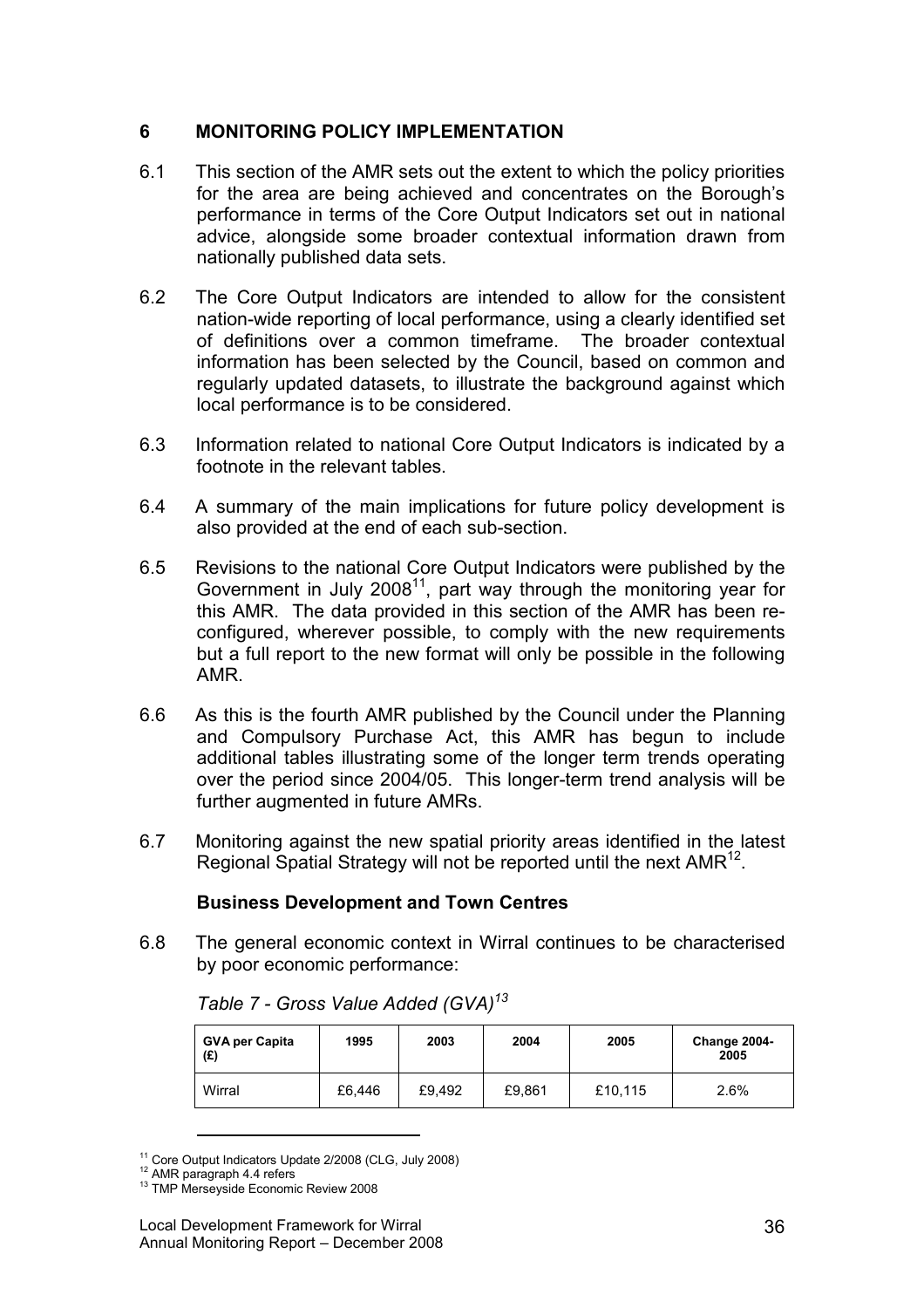| <b>GVA per Capita</b><br>(£) | 1995    | 2003    | 2004    | 2005    | Change 2004-<br>2005 |
|------------------------------|---------|---------|---------|---------|----------------------|
| Merseyside                   | £7,716  | £11,858 | £12,436 | £12,784 | 2.8%                 |
| North West                   | £9,891  | £14,368 | £15,109 | £15,571 | 3.1%                 |
| UK                           | £11,094 | £16,682 | £17,577 | £18,205 | 3.6%                 |

6.9 Growth in GVA per capita in Wirral has continued to be slower than the national, regional and sub-regional averages both between 2004 and 2005 and over the longer term since 1995. GVA per capita for Wirral in 2005 was still over 40% lower than the UK average.

| Table 8 - Total Employees |  |  |
|---------------------------|--|--|
|---------------------------|--|--|

| <b>Total Employees (2006)</b> | <b>Change 2005-2006</b><br>(percentage) <sup>14</sup> | Part Time <sup>15</sup><br>(percentage) | Job Density <sup>16</sup> |
|-------------------------------|-------------------------------------------------------|-----------------------------------------|---------------------------|
| Wirral                        | $-1.8%$                                               | 36.9%                                   | 0.68                      |
| Merseyside                    | $-0.7\%$                                              | 33.7%                                   | 0.78                      |
| North West                    | $+0.8%$                                               | 31.1%                                   | 0.85                      |
| <b>Great Britain</b>          | $-0.7\%$                                              | 31.1%                                   | 0.88                      |

6.10 There were 96,400 employee jobs in Wirral in 2006, down by almost 2% since 2005. A higher proportion of jobs were part-time, compared with the averages for Merseyside, the North West and Great Britain. The job density in Wirral, the ratio of total jobs to working-age population, also remains lower than national, regional and sub-regional averages.

| Percentage of Employee Jobs (2006)     | Wirral  | Merseyside | <b>North West</b> | <b>Great Britain</b> |
|----------------------------------------|---------|------------|-------------------|----------------------|
| Manufacturing                          | 11.4%   | 9.2%       | 12.5%             | 10.9%                |
| Construction                           | 4.3%    | 4.2%       | 5.0%              | 4.8%                 |
| Services                               | 83.7%   | 86.4%      | 81.7%             | 82.9%                |
| Distribution, hotels, restaurants      | 23.9%   | 22.2%      | 23.9%             | 23.5%                |
| Transport and communications           | $3.4\%$ | 5.4%       | 6.0%              | 5.9%                 |
| Finance, IT, other business activities | 15.7%   | 17.3%      | 19.2%             | 21.2%                |
| Public admin, education, health        | 36.2%   | 36.6%      | 27.8%             | 26.9%                |

|  |  |  | Table 9 - Employee Jobs by Industry <sup>17</sup> |
|--|--|--|---------------------------------------------------|
|--|--|--|---------------------------------------------------|

<sup>&</sup>lt;sup>14</sup> Mersevside Economic Review 2008, Data Annex, ONS Annual Business Inquiry, Total Employees

<sup>15</sup> Nomis ONS Annual Business Inquiry Employee Analysis, Employee Jobs (excluding self-employed, governmentsupported trainees and HM Forces)<br><sup>16</sup> Nomis ONS jobs density, including employees, self employed, Government supported trainees and HM Forces, to

the working age population<br><sup>17</sup> Nomis ONS Annual Business Inquiry Employee Analysis (2006)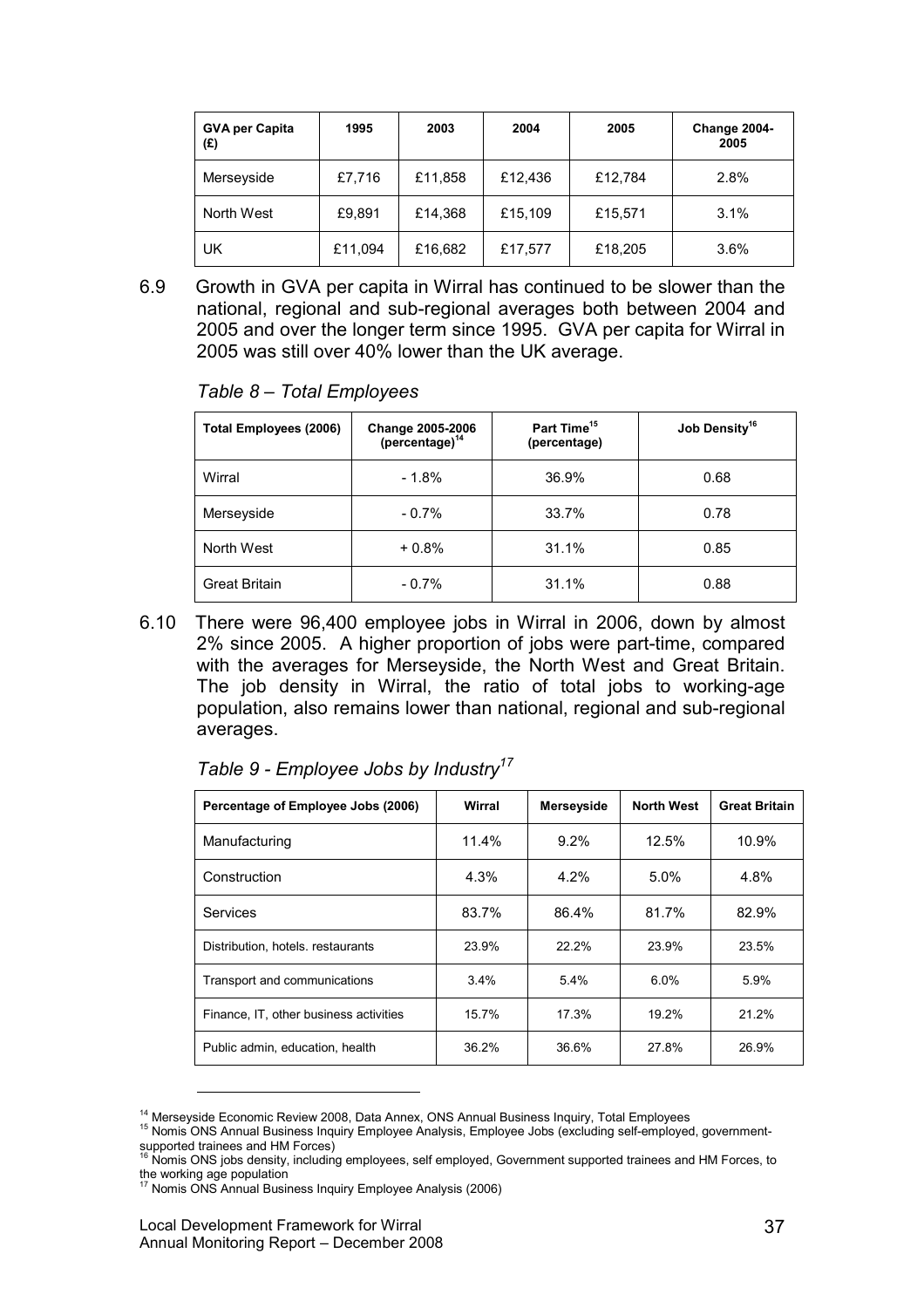| Percentage of Employee Jobs (2006) | Wirral | Merseyside | <b>North West</b> | <b>Great Britain</b> |
|------------------------------------|--------|------------|-------------------|----------------------|
| Other services                     | 4.6%   | 4.9%       | 4.7%              | 5.3%                 |
| Tourism-related <sup>18</sup>      | 8.8%   | 8.1%       | 8.6%              | 8.3%                 |

6.11 Wirral has a high proportion of employee jobs in services, in line with national patterns of employment. There is, however, a higher than average proportion of jobs provided in public administration, education and health and a lower representation of jobs in finance, information technology and other business activities.

| <b>VAT Registrations</b><br>(end of year 2006) | <b>New Registrations</b><br>(percentage of<br>end of year stock) | <b>De-Registrations</b><br>(percentage of<br>end of year stock) | <b>Business Density</b><br>(per thousand<br>adult population) |
|------------------------------------------------|------------------------------------------------------------------|-----------------------------------------------------------------|---------------------------------------------------------------|
| Wirral                                         | 9.8%                                                             | 7.3%                                                            | 22.8                                                          |
| Merseyside                                     | 10.0%                                                            | 7.8%                                                            | 23.0                                                          |
| North West                                     | 9.6%                                                             | 7.3%                                                            | 33.1                                                          |
| Great Britain                                  | 9.4%                                                             | 7.4%                                                            | 40.4                                                          |

Table 10 - VAT Registered Businesses<sup>19</sup>

6.12 The number of VAT registered businesses in Wirral at the end of 2006 was 5,835, 5% higher than at the end of 2005. New registrations were slightly ahead of regional and national rates. Overall business densities remain significantly below national and regional levels.

| percentage of working<br>age population | Economically<br>active | In employment<br>(employees) | In employment<br>(self-employed) | <b>Economically</b><br>inactive |
|-----------------------------------------|------------------------|------------------------------|----------------------------------|---------------------------------|
| Wirral                                  | 76.4%                  | 64.3%                        | 6.5%                             | 23.6%                           |
| Merseyside                              | 73.3%                  | 61.1%                        | 6.3%                             | 26.7%                           |
| North West                              | 76.8%                  | 64.1%                        | $7.7\%$                          | 23.2%                           |
|                                         |                        |                              |                                  |                                 |

Great Britain 1 78.6% 64.6% 9.3% 21.4%

|  | Table 11 - Economic Activity 2007 <sup>20</sup> |  |  |
|--|-------------------------------------------------|--|--|
|--|-------------------------------------------------|--|--|

6.13 Economic activity in Wirral rose from 73.9% in 2006 to 76.4% in 2007. 147,300 people from the local working age population were economically active in 2007, with 137,800 people in employment including 12,800 self employed. The number of people who were economically inactive reduced by 9%, from 47,500 in 2006 to 43,100 in  $2007^{21}$ .

 $18$  Tourism consists of industries that are also part of the services industry

<sup>19</sup> Nomis DTI Small Business Service VAT Registered Businesses (2006)

<sup>20</sup> Nomis ONS Annual Population Survey (Jan to Dec 2007) <sup>21</sup> Nomis ONS Annual Population Survey (Jan to Dec 2007)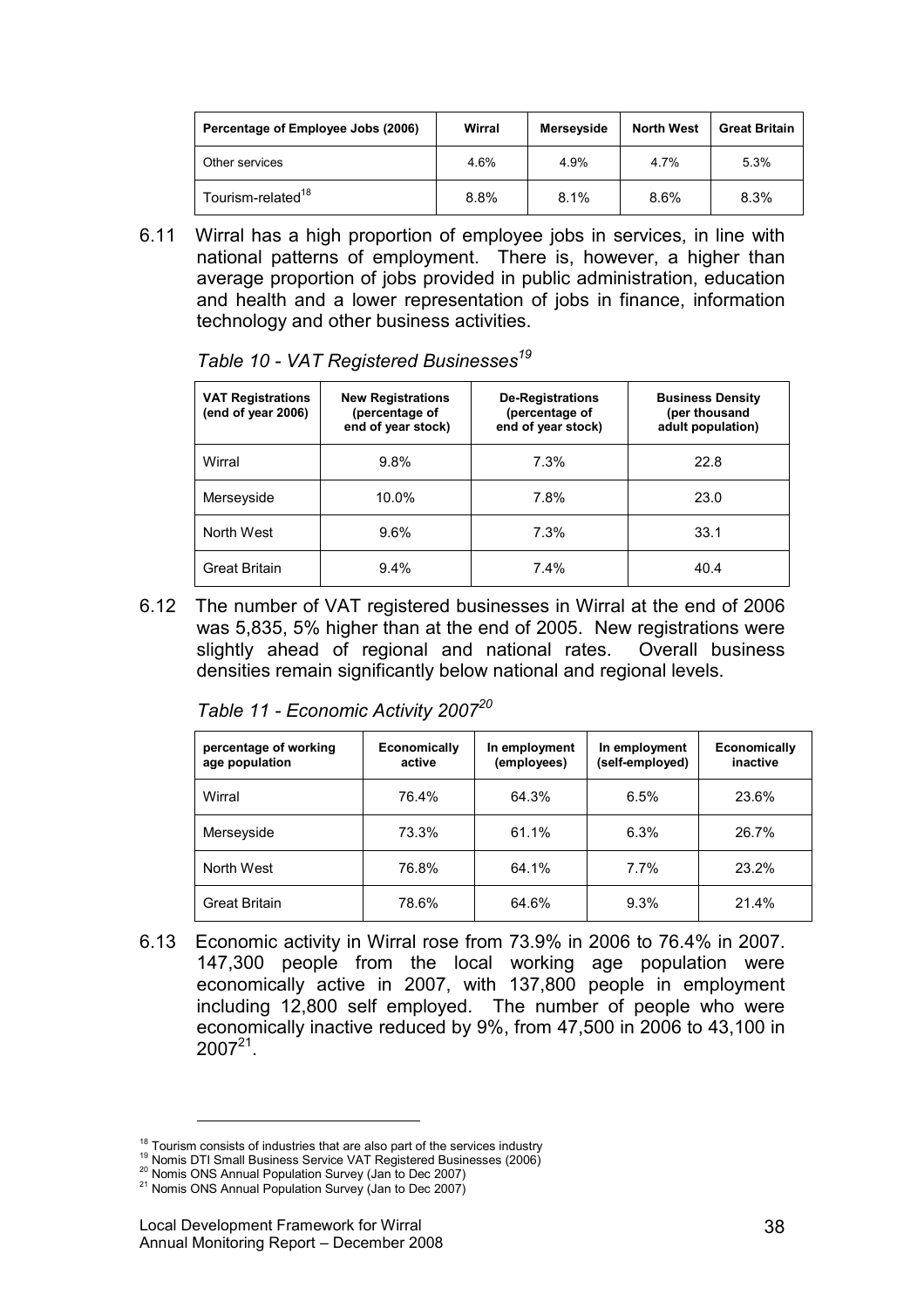| <b>Average Household</b><br>Income $(E)$ | 2004    | 2005    | 2006    | 2007    |
|------------------------------------------|---------|---------|---------|---------|
| Wirral                                   | £28.034 | £28.326 | £29.800 | £31,232 |
| Sefton                                   | £25.839 | £29.018 | £29.500 | £30.932 |
| St Helens                                | £26.821 | £27.868 | £29.100 | £30.795 |
| Liverpool                                | £22.511 | £25.251 | £26,800 | £28.239 |
| Knowsley                                 | £22.591 | £25.238 | £26,600 | £28.286 |
| United Kingdom                           | £29.374 | £31.000 | £32.342 | £33.706 |

Table 12 - Household Incomes<sup>22</sup>

6.14 Average household incomes in Wirral continue to be among the highest in Merseyside and rose by 5% in the year to 2007 ahead of UK growth at 4%.

Table 13 - Average Weekly Earnings<sup>23</sup>

| <b>Average Weekly</b><br>Earnings 2007 $(E)$ | Gross Weekly Pay by Workplace<br>(Full-time workers) | <b>Gross Weekly Pay by Residence</b><br>(Full-time workers) |
|----------------------------------------------|------------------------------------------------------|-------------------------------------------------------------|
| Wirral                                       | £406.7                                               | £430.6                                                      |
| Merseyside                                   | £426.6                                               | £425.7                                                      |
| North West                                   | £434.2                                               | £432.7                                                      |
| Great Britain                                | £458.6                                               | £459.0                                                      |

6.15 Average weekly earnings for employees working within Wirral remained below national, regional and sub-regional levels and below the average weekly earnings for employees living in Wirral. This is likely to have a continued impact on journeys to work and on the earning power of less mobile residents.

| Table 14 - Benefit Claimants |
|------------------------------|
|------------------------------|

| <b>Claimants</b><br>(percentage of working age<br>population) | Key Benefit Claimants<br>(May 2008) <sup>24</sup> | <b>JSA Claimants</b><br>(October 2008) $^{25}$ |
|---------------------------------------------------------------|---------------------------------------------------|------------------------------------------------|
| Wirral                                                        | 20.8%                                             | 3.7%                                           |
| Merseyside                                                    | 22.5%                                             | 4.5%                                           |
| North West                                                    | 17.3%                                             | 3.0%                                           |
| <b>Great Britain</b>                                          | 13.9%                                             | 2.6%                                           |

<sup>&</sup>lt;sup>22</sup> Pathways Impact Monitoring Report (2007/08)

 $^{23}$  Nomis ONS Annual Survey of Hours and Earnings – Workplace and Resident Analyses (2007)

<sup>&</sup>lt;sup>24</sup> Nomis DWP Benefit Claimants Working Age Client Group (May 2008)

 $25$  Nomis ONS Jobseekers Allowance Claimants (September 2008)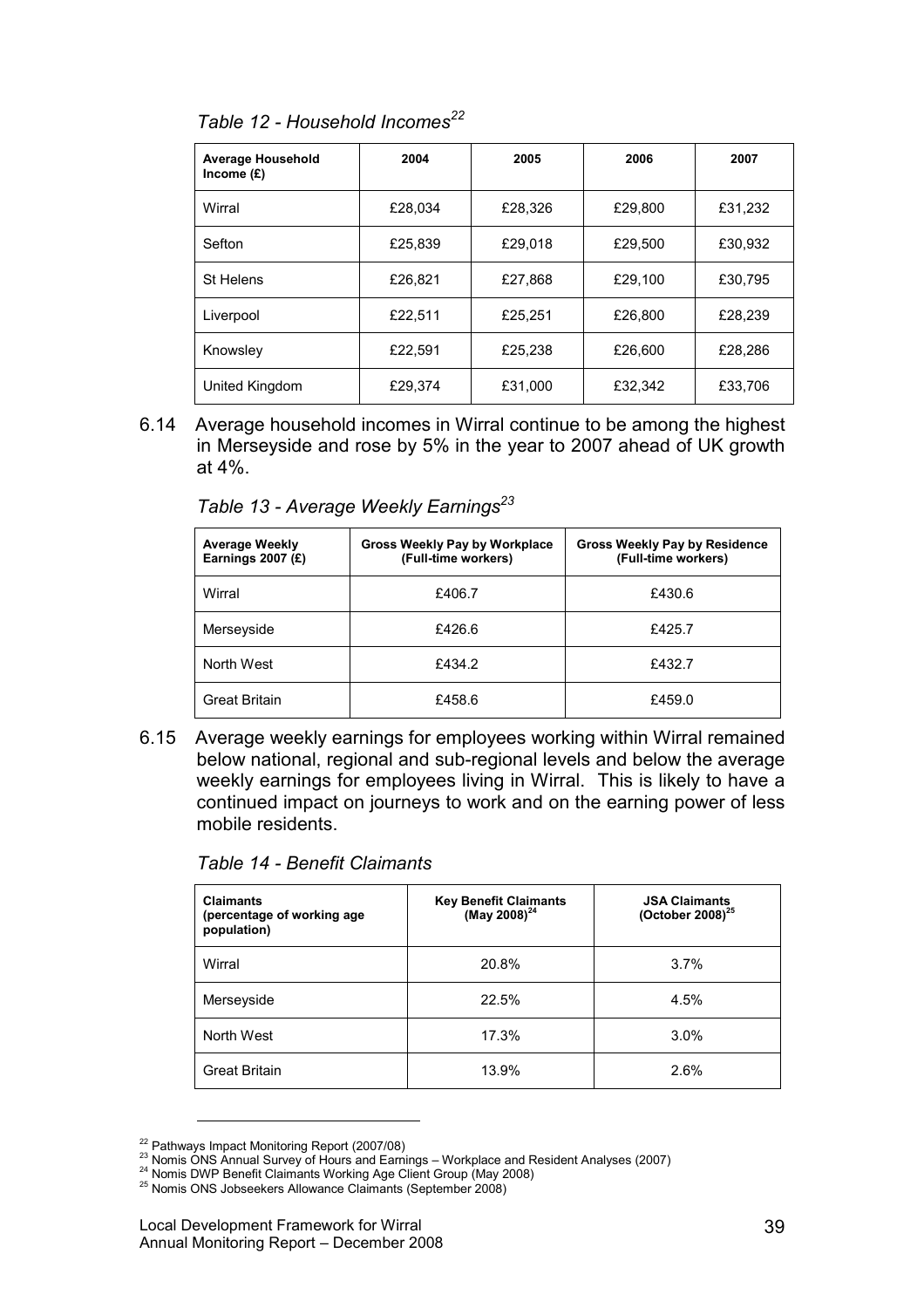- 6.16 In May 2008, 38,060 working age residents in Wirral were claiming one or more key DWP benefits, including bereavement benefit, carers allowance, disability living allowance, incapacity benefit, severe disablement allowance, income support, jobseekers allowance and widows benefit, ahead of national and regional averages.
- 6.17 In October 2008, 6,811 people in Wirral were available for and actively seeking work as claimants for Jobseeker's Allowance, again, ahead of national and regional averages. The highest rates continued to be focussed in the east of the Borough, in the Wards of Birkenhead & Tranmere, Bidston & St James and Seacombe.
- 6.18 The contrast between higher than average benefit dependency and high average household incomes demonstrates the continued range of economic disparity in the Borough.

| <b>Floorspace</b><br>(thousand square metres) | <b>April 2005</b> | <b>April 2006</b> | April 2007 |
|-----------------------------------------------|-------------------|-------------------|------------|
| Offices                                       | 275               | 281               | 283        |
| Industrial                                    | 1,170             | 1,070             | 1,070      |
| Warehousing                                   | 481               | 476               | 478        |
| Total                                         | 1,827             | 1,827             | 1,831      |

Table 15 - Business Floorspace<sup>26</sup>

- 6.19 The overall total of business floorspace in Wirral, rose slightly to April 2007. The amount of office floorspace (Use Class B1) has continued to increase, while the amount of industrial floorspace (Use Class B2) remained stable.
- 6.20 The average vacancy rate for industrial property in Wirral has remained at 11% for the year to March 2005, unchanged since March 2001, ahead of averages for the North West (10%) and England  $(9\%)^{27}$ .
- 6.21 Valuation Office Agency (VOA) reported data for Birkenhead shows:
	- Industrial land values in Birkenhead ranged from £220k to £300k per hectare compared with Liverpool at £200k to £375k per hectare;
	- Industrial capital values per square metre were ahead of Liverpool for all types of unit, including starter units (at £600 compared with £575 in Liverpool), nursery units (at £500 compared with £400), smaller industrial and warehouse units (at £450 compared with £380) and larger industrial and warehouse units (at £450 compared with £330); and

<sup>&</sup>lt;sup>26</sup> CLG VOA Commercial and Industrial Floorspace and Rateable Value Statistics

<sup>27</sup> TMP Merseyside Economic Review 2007, Figure 8.2b CLG Commercial and Industrial Property Vacancy Statistics 1998/99 to 2004/05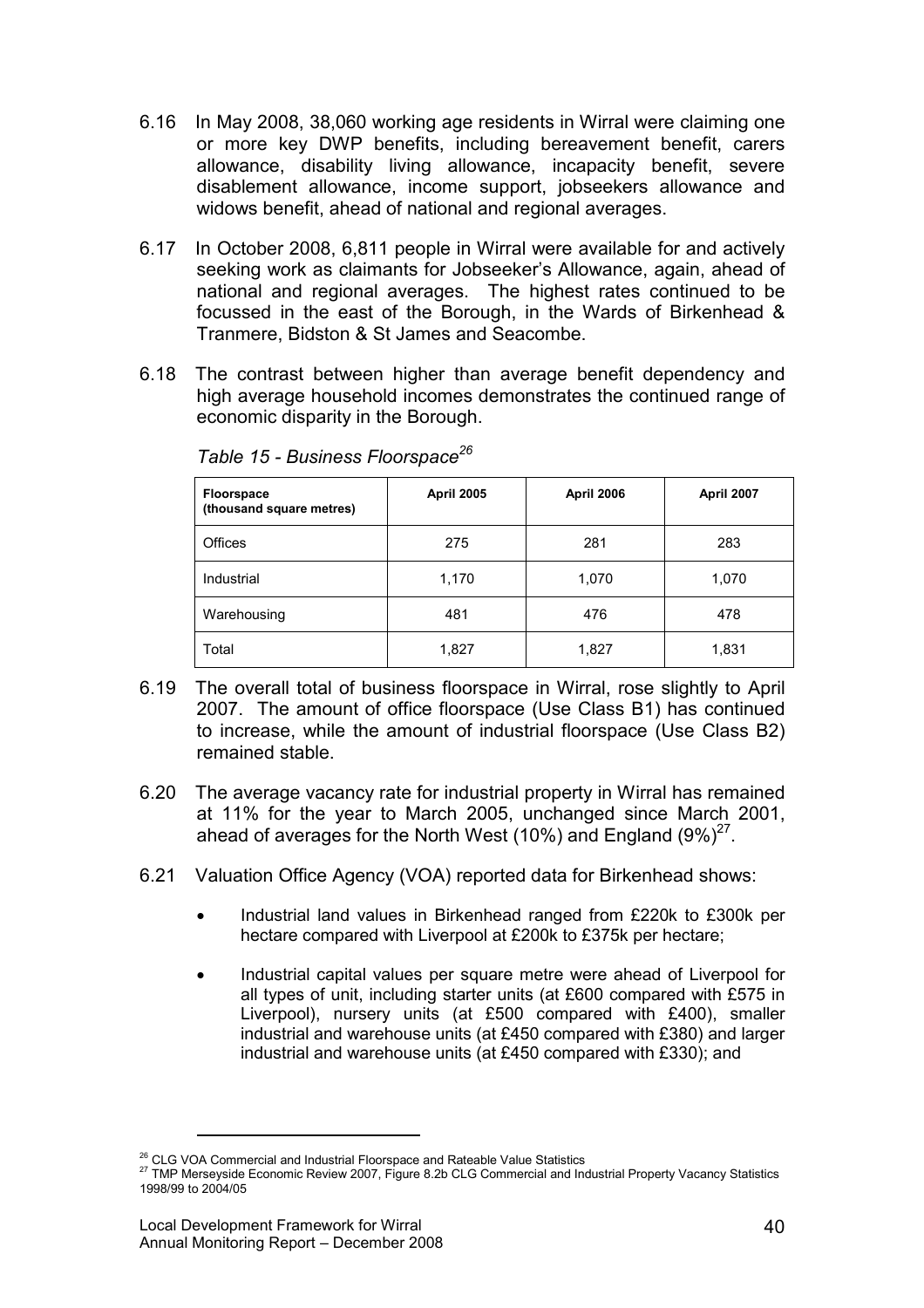- Industrial rental values were also ahead of Liverpool, for all but starter units (at £60 compared with £63 per square metre in Liverpool)<sup>28</sup>.
- 6.22 A higher than average proportion of Wirral's factory, office and warehouse stock originates from between 1940 and 1970. While the percentage of stock built since 1990 has begun to draw slightly ahead of national and regional averages, the proportion of stock built between 1971 and 1990 was comparatively low<sup>29</sup>.

#### Local Strategies

- 6.23 The Full Employment Strategy for Wirral, adopted in May 2007, seeks to increase the local employment rate to 76% by placing an additional 9,500 people into employment by 2012.
- 6.24 The Wirral Enterprise Strategy for Wirral, also adopted in May 2007, estimated that up to 2,500 new VAT registered firms would be needed to reach the North West average and that this would require an additional 130,000 square metres of office floorspace (Use Class B1) and an additional 83,600 square metres of industrial floorspace (Use Class B2).

| <b>Floorspace</b><br>(square metres)               | Use Class<br>B1(a) | se Class<br>B1(b)<br>وول | Class<br>1(c)<br>ò<br>Jse | B <sub>2</sub><br>Class<br>Use | <u>ន</u><br>Class<br><b>Jse</b> | Floorspace<br>Total |  |
|----------------------------------------------------|--------------------|--------------------------|---------------------------|--------------------------------|---------------------------------|---------------------|--|
| Total completed<br>floorspace                      | 3,801              | Nil                      | Nil                       | 12,797                         | Nil                             | 16,598              |  |
| Completed on<br>previously developed<br>land       | 3,801              | Nil                      | Nil                       | 7,769                          | Nil                             | 11,570              |  |
| Percentage on<br>previously developed<br>land      | 100%               | Nil                      | Nil                       | 61%                            | Nil                             | 70%                 |  |
| National Core Output Indicators BD1 (part) and BD2 |                    |                          |                           |                                |                                 |                     |  |

Table 16 - Amount of Floorspace Developed by Type and Location (1 April 2007 to 31 March 2008)

6.25 The total amount of new employment floorspace completed in Wirral during 2007/08 was 16,598 square metres, down by 25% on 2006/07. The amount of completed new office floorspace (Use Class B1(a)) halved, from 8,542 square metres in 2006/07. The proportion of employment development completed on previously developed land, nevertheless, rose to 70%, from 41% in 2006/07.

<sup>&</sup>lt;sup>28</sup> VOA Property Market Report - Capital and Rental Values at 1 July 2008

<sup>&</sup>lt;sup>29</sup> TMP Merseyside Economic Review 2007 Data Annex, Section 8, Figure 6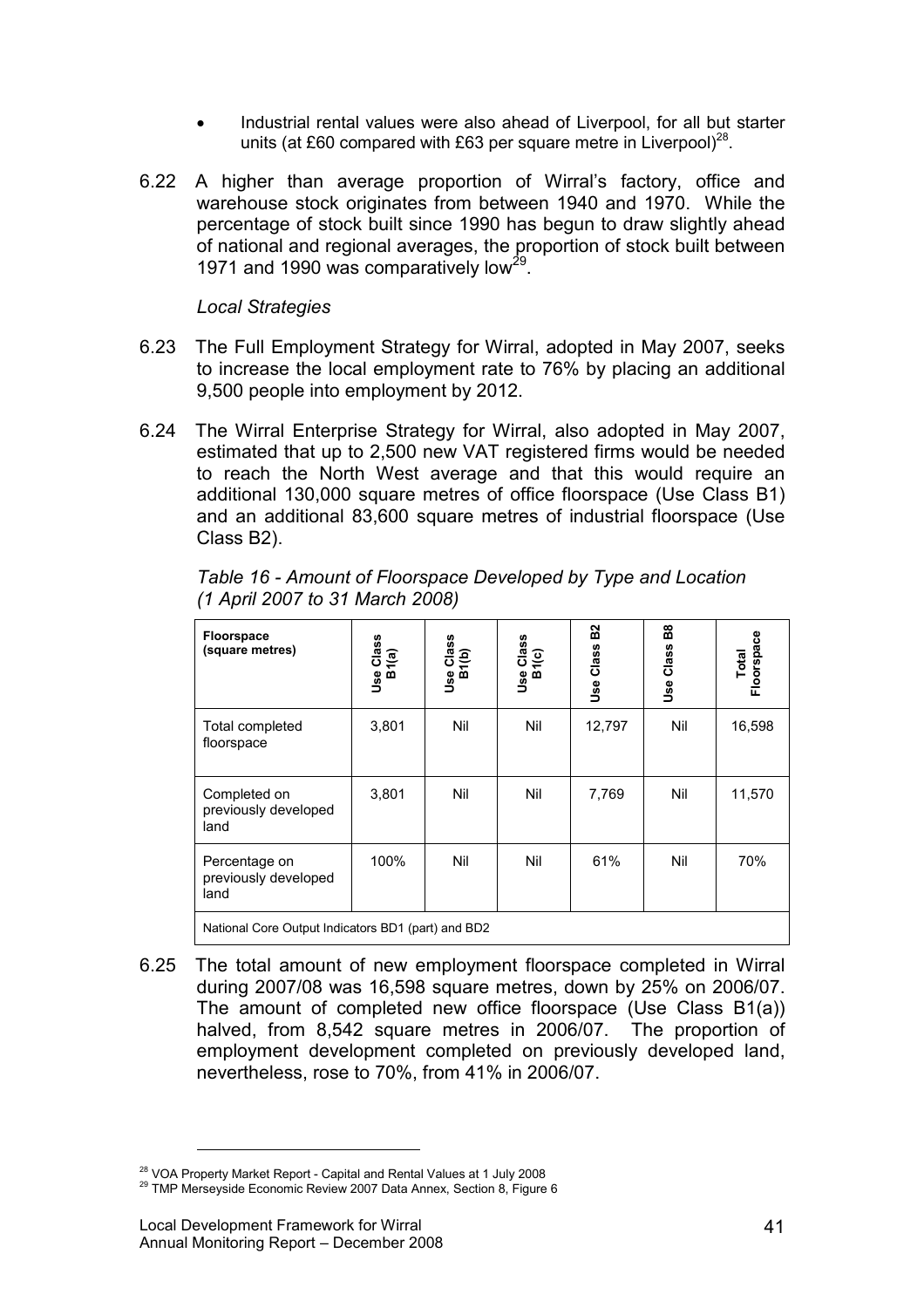6.26 Projects to provide 7,406 square metres of office floorspace (Use Class B1) and 15,450 square metres of industrial floorspace (Use Class B2) had commenced on site during the reporting period.

Completed floorspace (square metres) 2004/05 2005/06 2006/07 2007/08 Use Class B1(a) 961 4,857 8,542 3,801 Use Class B1(b) | Nil | Nil | Nil | Nil Use Class B1(c) | Nil | Nil | Nil | Nil Use Class B2 23,497 24,407 13,576 12,797 Use Class B8 Nil Nil 53 Nil Total Floorspace 24,458 29,264 22,171 16,598

Table 17 - Amount of Floorspace Developed by Type and Location (1 April 2004 to 31 March 2008)

- 6.27 Table 17 shows the changing trend over time.
- 6.28 National Core Output Indicator BD1 now requires separate figures for gross and net additional floorspace, including changes from  $d$  demolitions, conversions and changes of use $30$ . Information to the new format will not be available until next year's AMR.

Table 18 - Employment Land Available by Type (1 April 2008)

| Land area<br>(hectares)                                          | <b>Twelve</b><br>Quays<br>SRS <sup>31</sup> | <b>WIBP</b><br>SRS <sup>32</sup> | <b>Borough</b><br><b>Total</b> |
|------------------------------------------------------------------|---------------------------------------------|----------------------------------|--------------------------------|
| Allocated for B1 Uses <sup>33</sup>                              | Nil                                         | Nil                              | 1.50                           |
| Allocated for B1, B2 and B8 Uses <sup>34</sup>                   | 3.29                                        | 25.21                            | 87.27                          |
| Primarily Industrial Area (Use Classes B1, B2, B8) <sup>35</sup> | 2.05                                        | 25.81                            | 64.81                          |
| Dock Estate (Use Classes B1, B2, B8) <sup>36</sup>               | 6.05                                        | Nil                              | 36.72                          |
| Other land with permission for B1, B2 or B8 Uses                 | Nil                                         | Nil                              | 0.44                           |

<sup>&</sup>lt;sup>30</sup> Core Output Indicators Update 2/2008 (CLG, July 2008, page 8)

<sup>31</sup> Birkenhead Twelve Quays Strategic Regional Site

<sup>&</sup>lt;sup>32</sup> Wirral International Business Park Strategic Regional Site, Bromborough

 $33$  Land allocated in the UDP under Proposal EM2 - Conway Park, is allocated for uses falling within Use Class B1 <sup>34</sup> Land allocated in the UDP under Proposal EM1 – Former Cammell Laird's Shipyard; Proposal EM3 – Land for General Employment Use; Proposal EM4 – Expansion Land for Existing Businesses; and Proposal EM5 – Land at Dock Road South, Bromborough, is allocated for uses falling within Use Class B1 and/or Use Class B2 and/or Use

Class B8.<br><sup>35</sup> UDP Policy EM8 provides for uses falling within Use Classes B1, B2 and B8 within Primarily Industrial Areas 36 Land for port-related uses within the Dock Estates at Birkenhead and Eastham has been identified by Act of Parliament and is subject to permitted development rights. Policy EM10 of the UDP, which provided for uses falling within Use Classes B1, B2 and B8 to be permitted within the Dock Estates, was removed from the Development Plan as a result of the Direction issued by the Secretary of State in September 2007.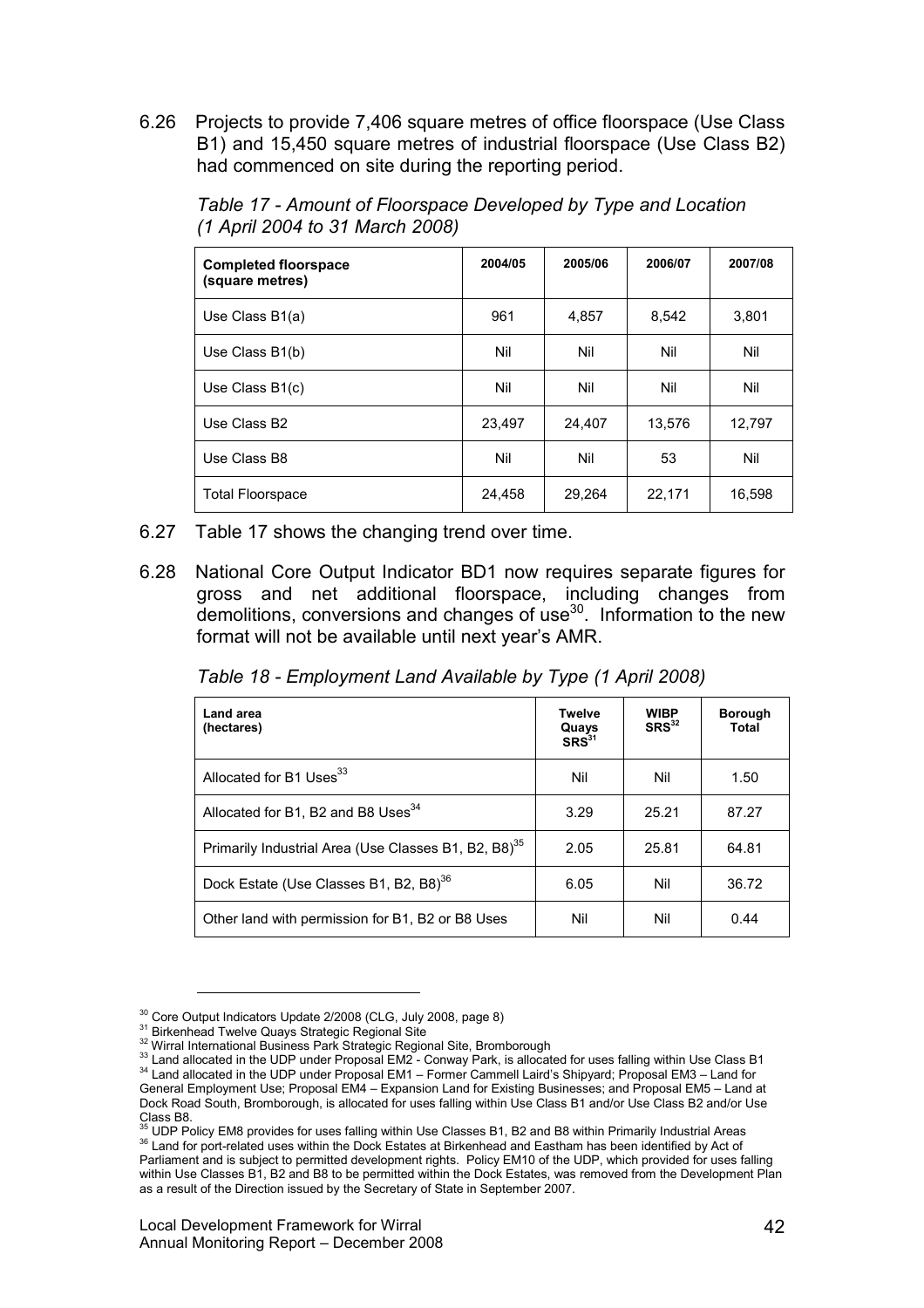| Land area<br>(hectares)            | <b>Twelve</b><br>Quays<br>SRS <sup>31</sup> | <b>WIBP</b><br>SRS <sup>32</sup> | <b>Borough</b><br><b>Total</b> |
|------------------------------------|---------------------------------------------|----------------------------------|--------------------------------|
| Total                              | 11.39                                       | 51.02                            | 190.74                         |
| National Core Output Indicator BD3 |                                             |                                  |                                |

- 6.29 The UDP for Wirral set aside 1120 hectares of land for employment uses across the Borough, with 277 hectares within the Dock Estates, 658 hectares within the Primarily Industrial Areas and 185 hectares on allocated Employment Development Sites, of which just under half still remain undeveloped.
- 6.30 The amount of employment land available in Wirral at 1 April 2008 amounted to 18% of the total area set aside. The total has gradually reduced from 221.5 hectares in 2004/05.

# Policy Implications

- 6.31 Planning policy, on its own, is not able to create a thriving economy. Alongside other strategies and initiatives, it can, however, assist in creating the conditions for future growth.
- 6.32 The Employment Land and Premises Study will play a key role in assessing the attractiveness of the Borough's existing offer, to identify a future supply that will be capable of attracting and retaining new investment and employment and that will assist with the delivery of wider objectives related to social inclusion and sustainable travel.

## Town Centres

6.33 Wirral has nine Key Town Centres and fourteen Traditional Suburban Centres. The principal Town Centre is Birkenhead. There are out-ofcentre retail developments at Bidston, Bidston Moss, Tranmere, Upton, Woodchurch and Bromborough. These centres are designated on the UDP Proposals Map.

| Floorspace (square metres)                                       | Class<br>Use Cla<br>B1(a) | ⋖<br>Use Un.<br>(gross)<br>(gross) | class)<br>(sales)<br>Use | প্ৰ<br>Class<br>9se | D <sup>2</sup><br>Class<br>Jse |
|------------------------------------------------------------------|---------------------------|------------------------------------|--------------------------|---------------------|--------------------------------|
| Amount of completed development                                  | 3,801                     | 10,366                             | 7,844                    | Nil                 | 4,044                          |
| Amount of completed development in<br>town centres <sup>37</sup> | 1,042                     | 6,821                              | 4,534                    | Nil                 | 585                            |

Table 19 - Retail, Office and Leisure Development Completions (1 April 2007 to 31 March 2008)

<sup>&</sup>lt;sup>37</sup> Key Town Centres and Traditional Suburban Centres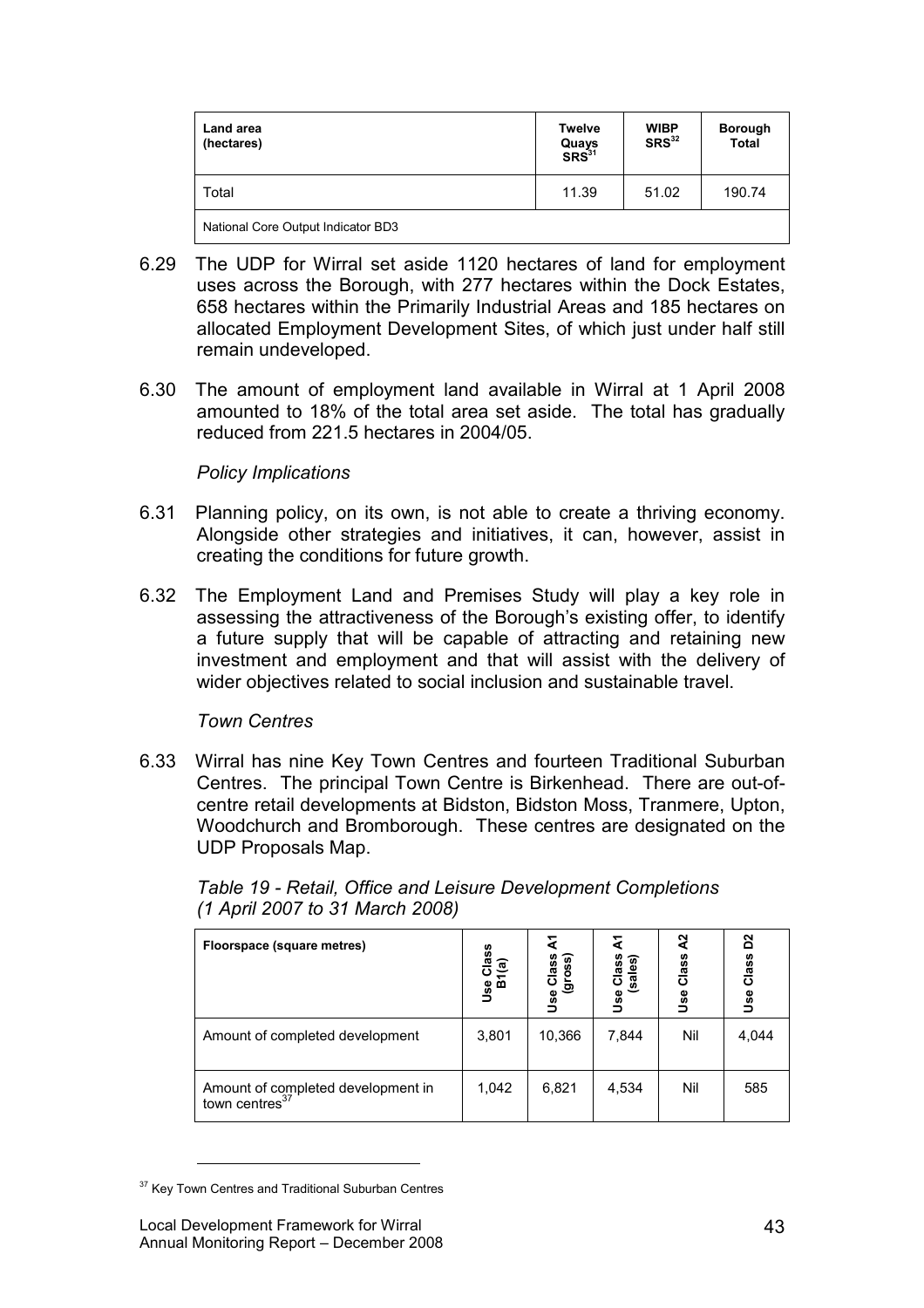| Floorspace (square metres)                             | ပ္ၿ<br>ଟ୍ଟ<br>ဖွ စ်<br>၁ | e Class<br>(gross)<br>ပ<br>Use | Class<br>(sales)<br><b>Jse</b> | Ŋ<br>Class<br>وو<br>ل | 20<br>Class<br><b>Se</b> |
|--------------------------------------------------------|--------------------------|--------------------------------|--------------------------------|-----------------------|--------------------------|
| Percentage of completed development<br>in town centres | 27%                      | 66%                            | 58%                            | Nil                   | 14%                      |
| National Core Output Indicator BD4 (part)              |                          |                                |                                |                       |                          |

- 6.34 There was a significant increase in completed new retail (Use Class A1) and leisure (Use Class D2) floorspace during 2007/08.
- 6.35 The increase in new retail floorspace also saw a significant increase in the proportion of floorspace developed within town centres, with major investments at Tesco Express at Seacombe, Marks and Spencers Simply Food in Heswall and Aldi in Prenton.
- 6.36 The low proportion of new leisure floorspace in town centres was accounted for by the completion of a JJB health and fitness centre, which replaced the nightclubs at the out-of-centre South Wirral Retail and Leisure Park.

| <b>Completed floorspace</b><br>(square metres) | 2004/05 | 2005/06  | 2006/07      | 2007/08      |
|------------------------------------------------|---------|----------|--------------|--------------|
| Use Class A1 (gross)                           | 4,963   | 5,363    | 2,385        | 10,366       |
| (percentage in town centres)                   | (36%)   | $(11\%)$ | (28%)        | (66%)        |
| Use Class A1 (sales)                           | 4,239   | 4,602    | 1.786        | 7,844        |
| (percentage in town centres)                   | (28%)   | (8%)     | (28%)        | (58%)        |
| Use Class A2                                   | 0       | 0        | <sup>0</sup> | <sup>0</sup> |
| (percentage in town centres)                   | $(0\%)$ | $(0\%)$  | $(0\%)$      | $(0\%)$      |
| Use Class B1(a)                                | 961     | 4,857    | 8,542        | 3.801        |
| (percentage in town centres)                   | $(0\%)$ | $(0\%)$  | $(0\%)$      | (27%)        |
| Use Class D <sub>2</sub>                       | 522     | 5,594    | 488          | 4,044        |
| (percentage in town centres)                   | (0%)    | (8%)     | (34%)        | (14%)        |

Table 20 - Amount of Floorspace Developed by Type and Location (1 April 2004 to 31 March 2008)

- 6.37 Table 20 shows the changing trend over time.
- 6.38 National Core Output Indicator BD4 now requires separate figures for gross and net additional floorspace, including changes from demolitions, conversions and changes of use  $38$ . Information to the new format will not be available until next year's AMR.

Policy Implications

<sup>&</sup>lt;sup>38</sup> Core Output Indicators Update 2/2008 (CLG, July 2008, page 11)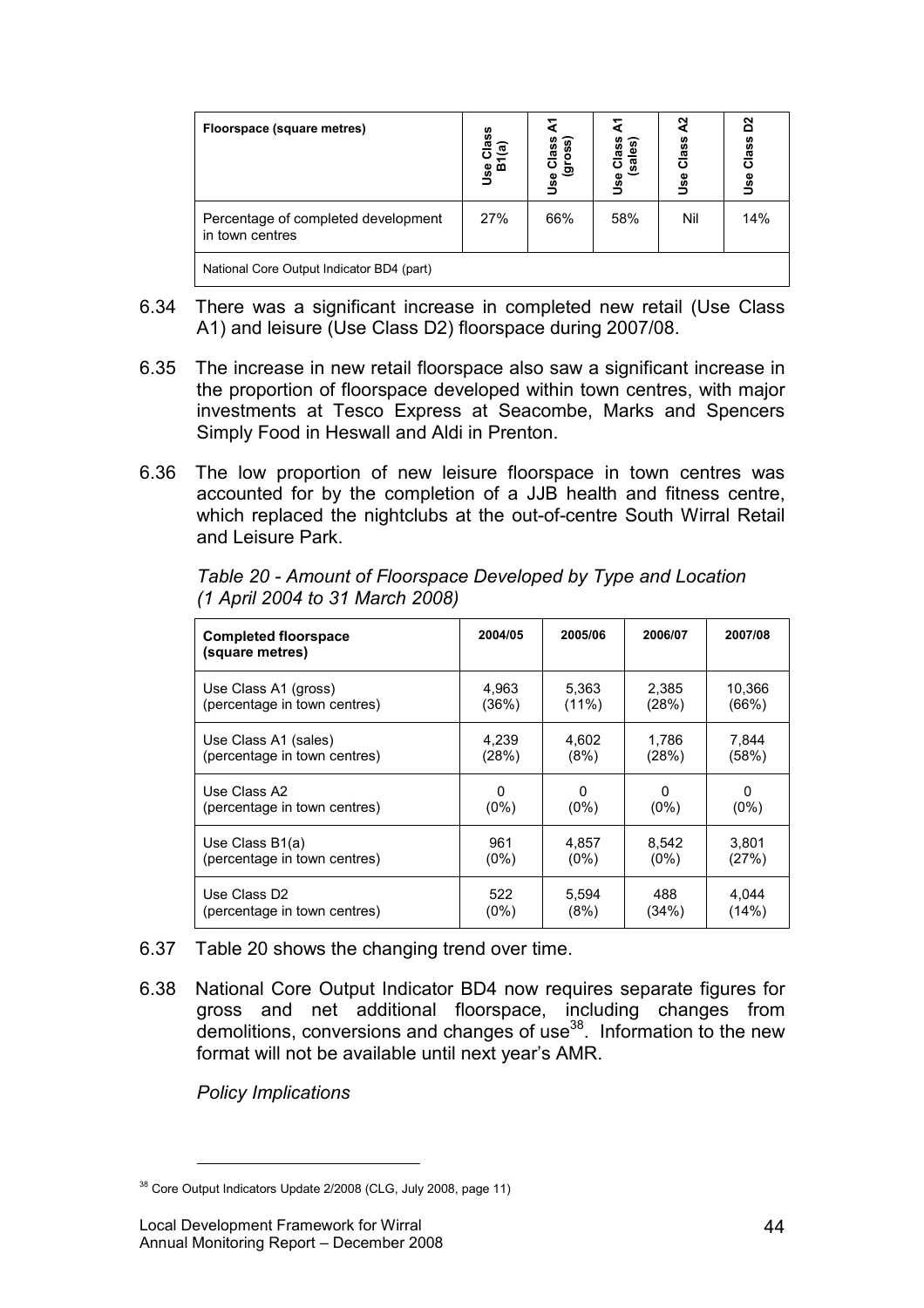- 6.39 The proportion of completed out-of-centre development in Wirral reveals the ongoing tension between the provision of high quality modern facilities and the capacity of older existing centres to accommodate them.
- 6.40 The challenge for the future will be to continue to provide modern facilities to retain local spending, while continuing to support urban renaissance and more sustainable travel patterns. The Town Centres, Retail and Leisure Study and the Employment Land and Premises Study, will examine the feasibility of accommodating additional retail, office and leisure uses in town centres.

# **Housing**

- 6.41 The Wirral population has continued to reduce from 311,200 in mid-2006 to 310,200 by mid-2007 $39$ . The vast majority of this change is due to migration. The average rate of out-migration of 800 per year between mid-2001 and mid-2006<sup>40</sup> has increased to 900 between mid-2006 and mid-2007<sup>41</sup>.
- 6.42 Previous projections had expected the Wirral population to be 3,800 higher by 2006 and to grow by 3% to 2029:

| People<br>(Thousands) | 2006   | 2007   | 2008   | 2009   | 2014   | 2019   | 2024   | 2029   |
|-----------------------|--------|--------|--------|--------|--------|--------|--------|--------|
| Wirral                | 314.0  | 314.3  | 314.5  | 314.7  | 316.5  | 319.1  | 321.7  | 323.4  |
| Merseyside            | 1356.8 | 1355.6 | 1354.1 | 1353.0 | 1349.7 | 1350.4 | 1352.0 | 1351.7 |

| Table 21 - Population Projections <sup>42</sup> |  |
|-------------------------------------------------|--|
|-------------------------------------------------|--|

6.43 The long term trend, since 1995, has been for the number of retired people in Wirral to increase, while the number of people of working age and the young decline. The Mid-Year Estimates, which were re-based in 2006, show that these trends are continuing:

| Mid Year<br>Population<br>(People) | <b>Young People</b><br>$(0-15 \text{ years})$ | <b>Working Age</b><br>(males 16-64<br>females 16-59) | <b>Retired</b><br>(males 65 & over<br>females 60 & over) | <b>Non-White British</b><br>(percentage of<br>total population) |
|------------------------------------|-----------------------------------------------|------------------------------------------------------|----------------------------------------------------------|-----------------------------------------------------------------|
| 2007                               | 59.500                                        | 183,300                                              | 67.400                                                   | n/a                                                             |
| 2006                               | 60,300                                        | 184.200                                              | 66.700                                                   | n/a                                                             |
| 2005                               | 56,800                                        | 198,500                                              | 57,700                                                   | 4.5%                                                            |

Table 22 - Population Change<sup>43</sup>

<sup>&</sup>lt;sup>39</sup> ONS Mid Year Estimates

<sup>&</sup>lt;sup>40</sup> ONS Migration Indicators by Local Authority Areas in England & Wales Mid-2001 to Mid-2006

<sup>41</sup> ONS Components of population change Table 10

<sup>&</sup>lt;sup>42</sup> ONS Revised 2004-based Sub National Population Projections

<sup>43</sup> ONS Mid-Year Population Estimates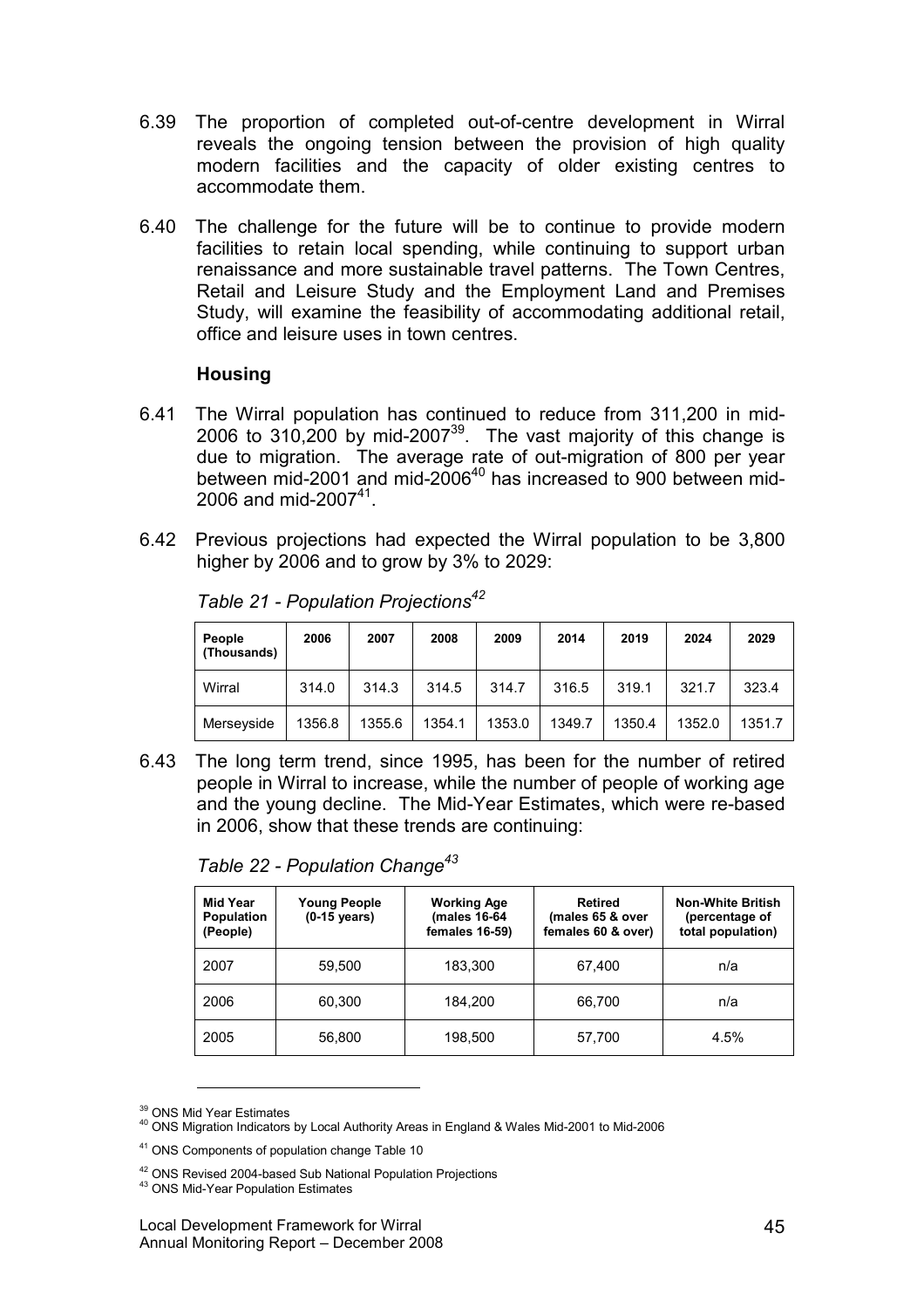| Mid Year<br>Population<br>(People) | <b>Young People</b><br>$(0-15 \text{ years})$ | <b>Working Age</b><br>(males 16-64<br>females 16-59) | <b>Retired</b><br>(males 65 & over<br>females 60 & over) | <b>Non-White British</b><br>(percentage of<br>total population) |
|------------------------------------|-----------------------------------------------|------------------------------------------------------|----------------------------------------------------------|-----------------------------------------------------------------|
| 2004                               | 57,600                                        | 197,900                                              | 57,600                                                   | 4.2%                                                            |
| 2003                               | 58.400                                        | 197,900                                              | 57,500                                                   | 4.0%                                                            |
| 2002                               | 59,400                                        | 197,500                                              | 57,400                                                   | 3.7%                                                            |

- 6.44 The population of non-white British continued to increase slowly in Wirral, to 4.5% in mid-2005, from 4.2% in mid-2004, compared to 15.3% for England as a whole $44$ .
- 6.45 Prior to the Mid-Year Estimate for 2006, the number of households in Wirral had been forecast to grow by 14% or 20,000 households, over the 20 years to 2026, behind the 20% increase expected across the country as a whole. The projections for Wirral have now been revised downwards to grow by only 17,000 households by 2029:

| <b>Households</b><br>(thousands) | 2006   | 2011   | 2016   | 2021   | 2026   | 2029   |
|----------------------------------|--------|--------|--------|--------|--------|--------|
| Wirral                           | 137    | 141    | 145    | 150    | 153    | 154    |
| Merseyside                       | 591    | 613    | 636    | 657    | 674    | 682    |
| North West                       | 2,946  | 3,080  | 3,220  | 3,348  | 3,455  | 3,507  |
| England                          | 21,519 | 22,646 | 23,837 | 24,973 | 25,975 | 26,497 |

Total 23 - Household Projections<sup>45</sup>

6.46 Wirral had 144,726 residential properties in April 2008. 85% were privately owned and 15% were owned by registered social landlords. The vacancy rate for 2008 rose slightly from 2005 and 2006, to 5%. The vast majority of vacancy is still within the private sector housing stock (90%). The target in RSS is 3%<sup>46</sup>.

Total 24 - Dwelling Stock 2008<sup>47</sup>

| <b>Dwelling Stock by Sector 2008</b><br>(number of dwellings) | <b>Total Stock</b> | Vacant | Vacant<br>(Percentage) |
|---------------------------------------------------------------|--------------------|--------|------------------------|
| Registered Social Landlord                                    | 22,193             | 708    | 3.2%                   |
| <b>Other Public Sector</b>                                    | 9                  | 4      | 44%                    |
| <b>Private Sector</b>                                         | 122.524            | 6,471  | 5.3%                   |

6.47 The Housing Stock Options Report for Wirral for 2006 estimated that up to 43% of owner occupied and private rented property was unlikely

<sup>44</sup> ONS Resident Population Estimates by Ethnic Group (2004 and 2005)

<sup>45</sup> ODPM 2004-based Sub Regional Household Projections (February 2008)

<sup>46</sup> RSS Policy L3 (September 2008)

<sup>47</sup> Wirral Housing Strategy Statistical Appendix (2008)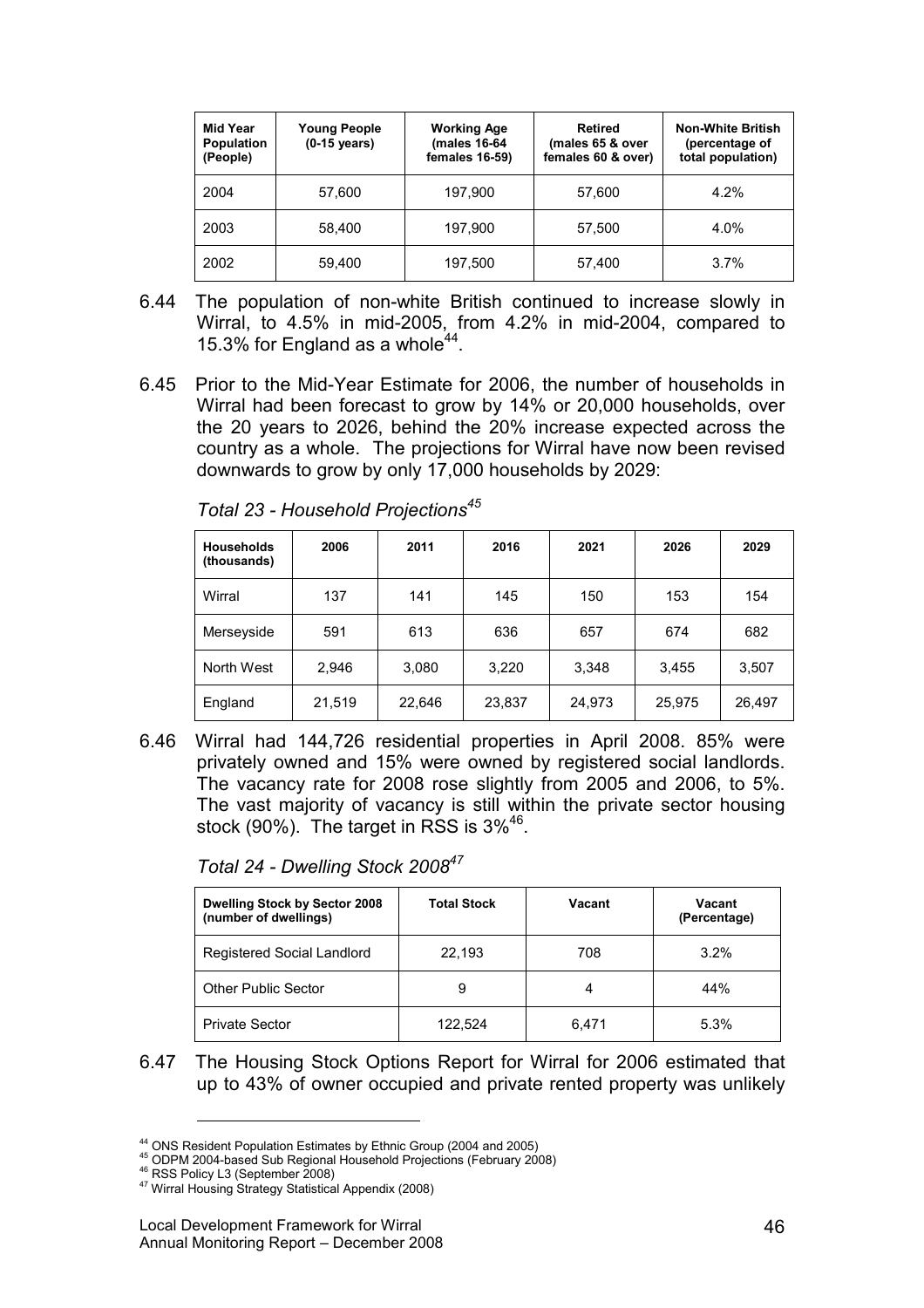to meet the new Decent Homes Standard, compared with national estimates of 37% of private sector dwellings and the estimate for the region of 36% of occupied dwellings. The figure for Liverpool was 40% of occupied dwellings<sup>48</sup>.

| <b>Average House Prices</b><br>(October to December 2007) | Wirral   | Merseyside | <b>North West</b> |
|-----------------------------------------------------------|----------|------------|-------------------|
| Overall                                                   | £160,995 | £148,281   | £137,987          |
| Detached                                                  | £298,930 | £277,483   | £268,108          |
| Semi-detached                                             | £166,400 | £158,890   | £140,766          |
| Terraced                                                  | £111,603 | £107,290   | £83,090           |
| Flat/Maisonette                                           | £129,452 | £134,797   | £131,050          |

Table 25 - Average House Prices<sup>49</sup>

6.48 Average house prices appeared to stop growing overall in Wirral between 2006 and 2007 but remained higher than the average for Merseyside for all but flats.

Table 26 - Changes in House Prices $50$ 

| <b>Average House Prices</b><br>(percentage change 2006-2007) | Wirral   | Merseyside | <b>North West</b> |
|--------------------------------------------------------------|----------|------------|-------------------|
| Overall                                                      | $-0.6%$  | $-1.2%$    | $-9.9%$           |
| Detached                                                     | $-4.5%$  | $+0.5%$    | $-2.7%$           |
| Semi-detached                                                | $+2.9%$  | $-3.3%$    | $-10.3%$          |
| Terraced                                                     | $+2.3%$  | $-5.7\%$   | $-22.7%$          |
| Flat/Maisonette                                              | $+12.0%$ | $+1.0%$    | $-3.0%$           |

6.49 Below this overall analysis, the average price of terraced and semidetached properties had nevertheless, continued to grow in Wirral, albeit slowly, while detached properties had dropped in value. By contrast, the local growth in flat prices continued to be strong. These changes were contrary to the wider trend within Merseyside, which saw declining average prices for all but flats.

<sup>&</sup>lt;sup>48</sup> Liverpool House Condition and Energy Survey

<sup>&</sup>lt;sup>49</sup> Land Registry House Prices (October to December 2007)

<sup>&</sup>lt;sup>50</sup> Land Registry House Prices (October to December 2006 and 2007)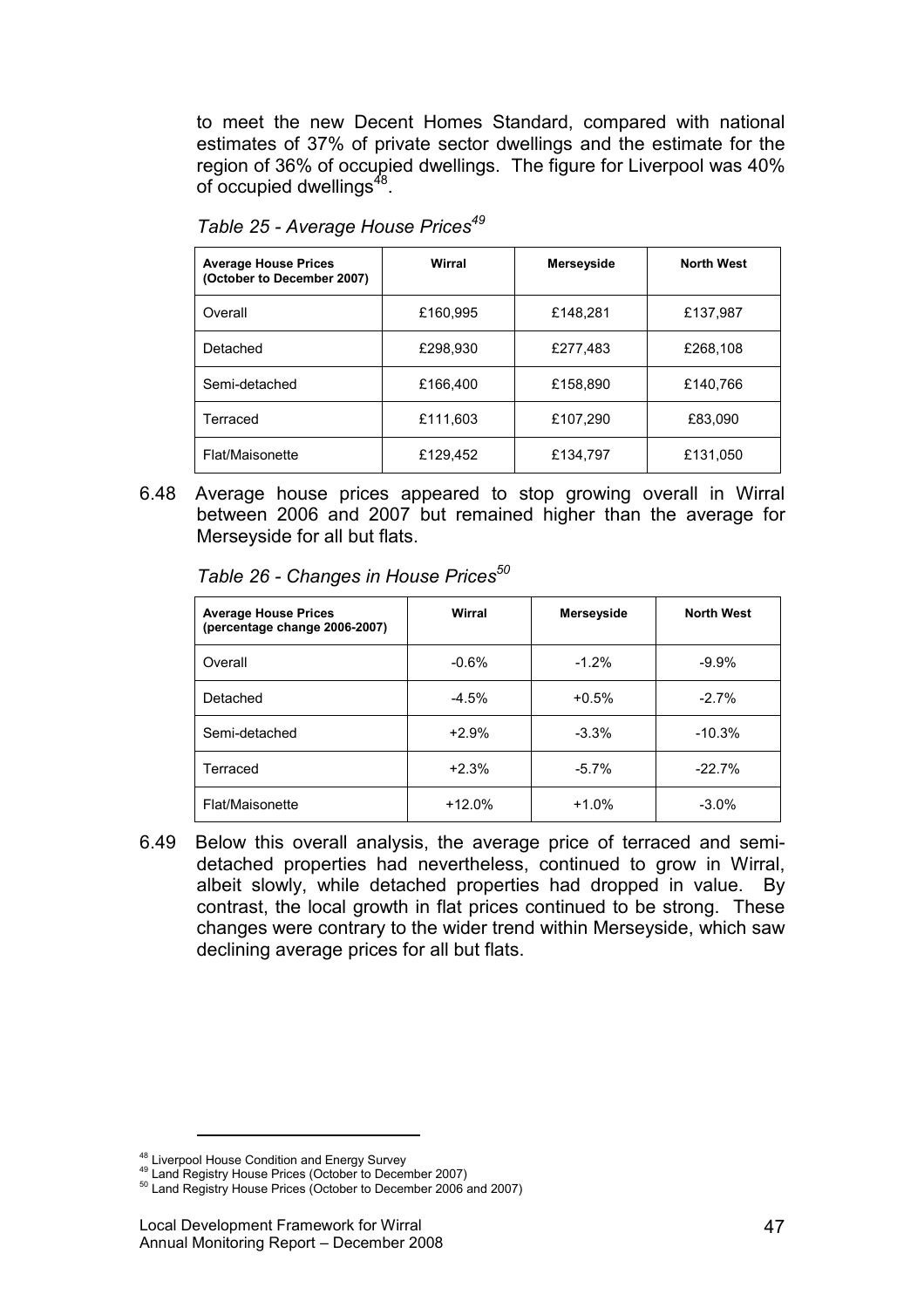| <b>Net Annual Average</b><br><b>Dwelling Requirements</b> | <b>Total Net</b><br>Housing<br><b>Provision</b><br>2003-2021 | Annual<br>Average<br>(number of<br>net<br>dwellings) | Net<br><b>Completions</b><br>(2003/04 -<br>2007/08) | Remaining | Implied<br>Annual<br>Average<br>$2008/09 -$<br>$2020/21)^{51}$ |  |
|-----------------------------------------------------------|--------------------------------------------------------------|------------------------------------------------------|-----------------------------------------------------|-----------|----------------------------------------------------------------|--|
| RSS (September 2008)<br>Table 7.1                         | 9.000                                                        | 500                                                  | 1.786                                               | 7.214     | 555                                                            |  |
| National Core Output Indicator H1                         |                                                              |                                                      |                                                     |           |                                                                |  |

Table 27 - New Dwelling Requirements April 2008

- 6.50 Completions between April 2003 and March 2008 amounted to 3,235 new dwellings (gross) or 1,786 dwellings (net). This represents an annual average since April 2003 of 357 net new dwellings, 29% behind the RSS rate of housing provision for Wirral. This will require an annual average completion rate of 555 net new dwellings over the next thirteen years to deliver the RSS target of 9,000 net new homes by 2021.
- 6.51 Table 28 sets out the pattern of housing delivery in Wirral over the preceding five years and the most recent monitoring year:

| <b>Total Dwellings</b><br>(number of dwellings)        | 2002/03    | 2003/04 | 2004/05 | 2005/06 | 2006/07 | 2007/08 |
|--------------------------------------------------------|------------|---------|---------|---------|---------|---------|
| <b>Gross New Build</b>                                 | 591        | 581     | 440     | 442     | 606     | 639     |
| <b>Demolitions</b>                                     | 450        | 212     | 419     | 277     | 215     | 230     |
| Net New Build                                          | 141        | 369     | 21      | 165     | 391     | 409     |
| Gross Conversions <sup>52</sup>                        | 54         | 105     | 91      | 69      | 130     | 132     |
| Net Conversions <sup>53</sup>                          | 43         | 74      | 81      | 55      | 115     | 106     |
| <b>Total Gross Additional</b>                          | 645        | 686     | 531     | 511     | 736     | 771     |
| <b>Total Net Additional</b>                            | 184        | 443     | 102     | 220     | 506     | 515     |
| Annual Average Net Additional<br>Requirement           | $160^{54}$ | 50055   | 500     | 500     | 500     | 500     |
| Difference from Net Additional<br>Requirement          | $+24$      | -57     | $-398$  | $-280$  | $+6$    | $+15$   |
| National Core Output Indicators H2(a) and H2(b) (part) |            |         |         |         |         |         |

Table 28 – Housing Delivery to 31 March 2008

- 53 Includes conversions and changes of use
- <sup>54</sup> RPG13 Table 5.1

<sup>&</sup>lt;sup>51</sup> Based on the assumption that all the identified supply at March 2007 will come forward to development

<sup>&</sup>lt;sup>52</sup> Includes conversions and changes of use

 $55$  RSS September 2008 Table 7.1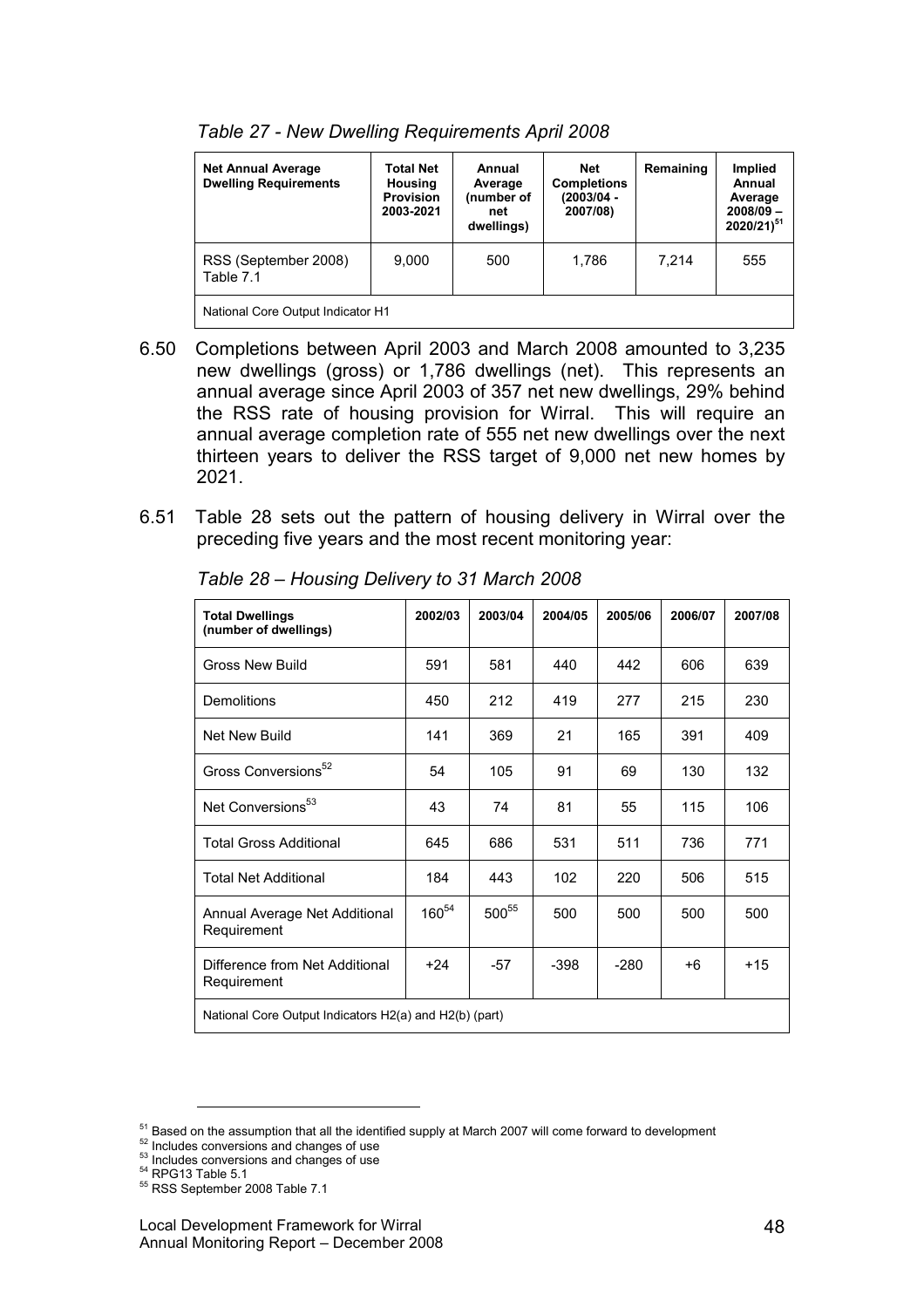- 6.52 National Core Output Indicator H2(b) now requires separate figures for changes of use and conversions<sup>56</sup>. Information to the new format will not be available until next year's AMR.
- 6.53 The Council introduced restrictions on planning permissions for new housing outside the NWMA<sup>57</sup> in December 2003. The area subject to restrictions was extended in October 2005, following public consultation, to focus investment into identified regeneration priority areas<sup>58</sup>. The Council's Interim Planning Policy can be viewed at http://www.wirral.gov.uk/LGCL/100006/200074/485/content\_0000039.h tml
- 6.54 Gross new build completions initially reduced but had risen again in 2006/07 and 2007/08, to over 600 units per annum, as development interests began to adjust to the restrictions. The Borough has, therefore, exceeded the new RSS requirement figure in two years since 2006/07, with these restrictions in place. Development on previously developed land continued to exceed the RSS target, which has now been raised to 80%.
- 6.55 The majority of demolitions in 2007/08 continued to occur within the HMRI Pathfinder Area (90%).

|                                                                                        | NWMA <sup>59</sup> | IHPA <sup>60</sup> | HMRI <sup>61</sup> | <b>Borough</b> |
|----------------------------------------------------------------------------------------|--------------------|--------------------|--------------------|----------------|
| Total completed dwellings (gross)                                                      | 723<br>(94%)       | 460<br>(60%)       | 140<br>(18%)       | 771            |
| Percentage of new and converted<br>dwellings on previously developed land              | 99%                | 100%               | 100%               | 99%            |
| Percentage of new dwellings completed<br>at less than 30 dwellings per hectare         | 7%                 | 3%                 | $1\%$              | 9%             |
| Percentage of new dwellings completed<br>at between 30 and 50 dwellings per<br>hectare | 12%                | 12%                | $1\%$              | 13%            |
| Percentage of new dwellings completed<br>above 50 dwellings per hectare                | 81%                | 85%                | 98%                | 78%            |
| National Core Output Indicators H3 (part)                                              |                    |                    |                    |                |

Table 29 - Dwellings Completed (1 April 2006 to 31 March 2008)

6.56 The proportion of development taking place at densities below 30 dwellings per hectare continued to reduce, to 9% overall compared

<sup>56</sup> Core Output Indicators Update 2/2008 (CLG, July 2008, page 13)

<sup>57</sup> The North West Metropolitan Area, a regeneration priority area defined in RPG13, Policy SD1

<sup>&</sup>lt;sup>58</sup> under the Council's Interim Planning Policy for New Housing Development (October 2005)

<sup>&</sup>lt;sup>59</sup> The North West Metropolitan Area, a regeneration priority area defined in RPG13, Policy SD1

<sup>&</sup>lt;sup>60</sup> The Interim Housing Policy Area, a regeneration priority area introduced by the Council's Interim Planning Policy

for New Housing Development (October 2005)<br><sup>61</sup> Housing Market Renewal Initiative Pathfinder Area – a regeneration priority area designated by the Secretary of State in April 2002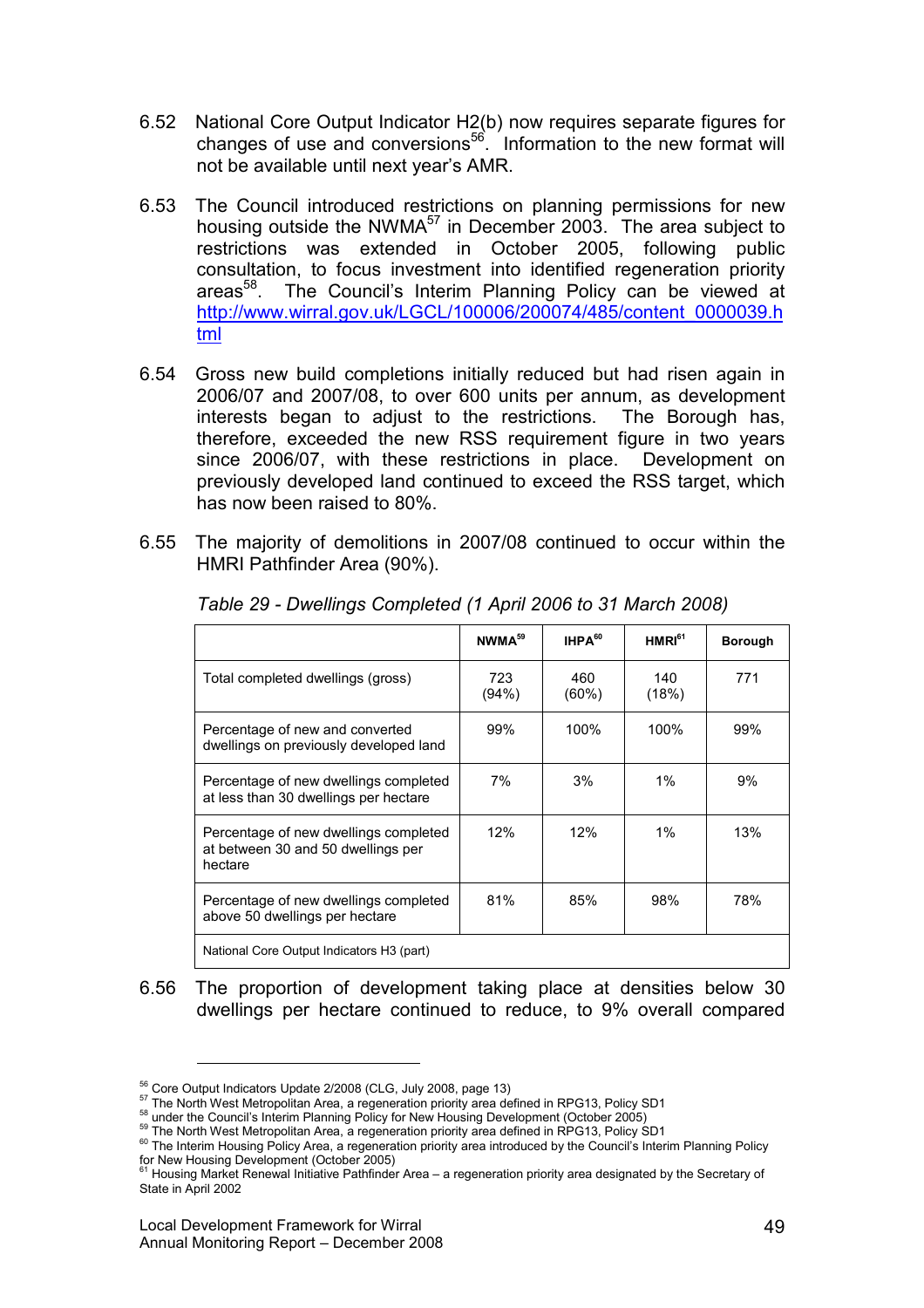with 51% during 2004/05. The proportion at densities over 50 dwellings per hectare, now at 78% overall, compares with 40% in 2004/05 and 69% in 2005/06.

- 6.57 Two-thirds (67%) of gross completions in Wirral during 2007/08 were flats, a slightly higher proportion than the previous year.
- 6.58 National Core Output Indicator H3 now requires separate figures for gross new build, changes of use and conversions<sup>62</sup>. Information to the new format will not be available until next year's AMR. The percentage of dwellings provided at different densities is no longer a national Core Output Indicator.

| Total completed dwellings (gross)          | 2004/05 | 2005/06 | 2006/07  | 2007/08  |
|--------------------------------------------|---------|---------|----------|----------|
| Housing Market Renewal Area <sup>63</sup>  | 50      | 72      | 177      | 140      |
|                                            | (9%)    | (14%)   | (24%)    | (18%)    |
| Interim Planning Policy Area <sup>64</sup> | 101     | 248     | 354      | 460      |
|                                            | (19%)   | (49%)   | (48%)    | $(60\%)$ |
| North West Metropolitan Area <sup>65</sup> | 260     | 396     | 652      | 723      |
|                                            | (49%)   | (77%)   | (89%)    | (94%)    |
| West Wirral (Outside NWMA)                 | 271     | 115     | 84       | 48       |
|                                            | (51%)   | (23%)   | $(11\%)$ | (6%)     |
| Total Borough                              | 531     | 511     | 736      | 771      |

Table 30 – Trend in Dwellings Completed (1 April 2004 to 31 March 2008)

6.59 Table 30 shows how the pattern of development has changed across the Borough since April 2004.

Housing Land Supply

- 6.60 At 31 March 2008 the Borough's gross housing land supply was 3,494 units, down from  $3,549$  units at March  $2007^{66}$ . The proportion on previously developed land remained stable at 97%. Planning permission for 1,890 dwellings (gross) had been granted during  $2007/08$ , up from 1,331 dwellings in 2006/07<sup>67</sup>.
- 6.61 A summary of the land supply position at April 2008, including data on demolitions, net change and windfall generation, can be viewed at

<sup>&</sup>lt;sup>62</sup> Core Output Indicators Update 2/2008 (CLG, July 2008, page 16)

<sup>&</sup>lt;sup>63</sup> Housing Market Renewal Initiative Pathfinder Area – a regeneration priority area designated by the Secretary of State in April 2002

The Interim Housing Policy Area, a regeneration priority area introduced by the Council's Interim Planning Policy for New Housing Development (October 2005)

<sup>&</sup>lt;sup>65</sup> The North West Metropolitan Area, a regeneration priority area defined in RPG13, Policy SD1

<sup>&</sup>lt;sup>66</sup> The dwelling capacity of new build sites under construction (1,512 units) and sites with planning permission but not started (1,732 units) plus future net gain from conversions at 50 units per year for five years (250 units).<br><sup>67</sup> This figure does not differentiate between repeat applications and applications for variations of numbers an

types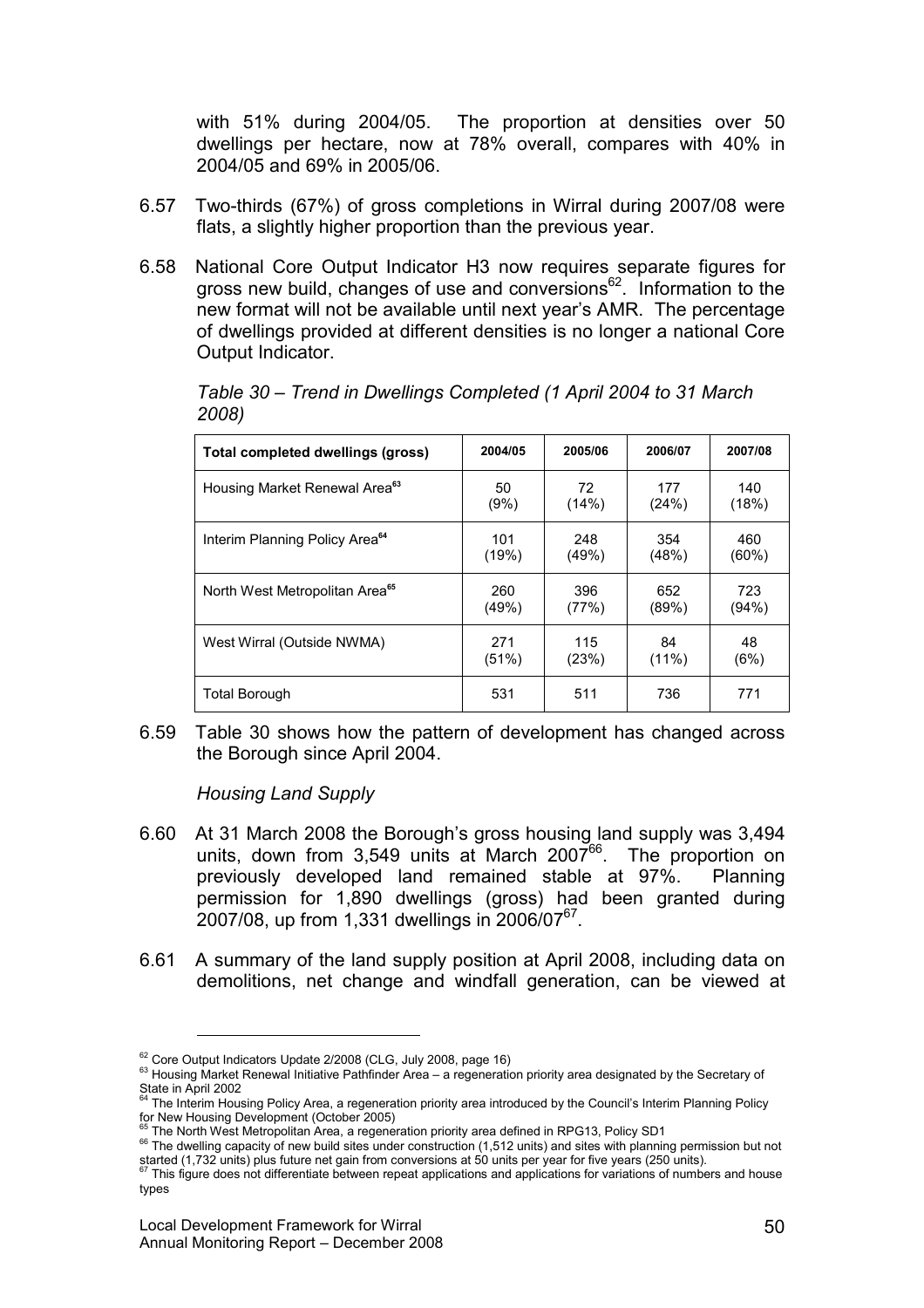http://democracy.wirral.gov.uk/Published/C00000121/M00000351/AI00 002030/\$CABCS081106REP1C.docA.ps.pdf

Housing Trajectory

- 6.62 The Programme of Development submitted to the Government in October 2008 as part of the bid for the Mersey Heartlands Growth Point, included a revised housing trajectory for Wirral to 2017. A copy of the trajectory is provided at Appendix 3<sup>68</sup>.
- 6.63 The trajectory shows housing supply in balance to 2017 with shortfalls in early years compensated by a higher rate of development in Wirral Waters towards the end of the period. The trajectory assumes an annual average rate of development over the period from Wirral Waters of 400 net new dwellings.
- 6.64 National Core Output Indicator H2(c) now requires figures to be provided for 15 years or to the end of the plan period, whichever is the longer $^{69}$ . Information to the new format will not be available until next year's AMR.

Gypsies and Travellers

- 6.65 A new national Core Output Indicator has been introduced by the Government, to record the number of pitches provided for gypsies and travellers. The figures provided should include the number of new pitches completed and any existing pitches lost as a result of development or closure<sup>70</sup>.
- 6.66 Wirral does not have any existing pitches for gypsies or travellers.

Table 31 – Net Additional Pitches for Gypsies and Travellers (1 April 2007 to 31 March 2008)

| <b>Number</b>                                            | <b>Permanent Pitches</b> | <b>Transit Pitches</b> |
|----------------------------------------------------------|--------------------------|------------------------|
| Number of pitches provided for<br>gypsies and travellers |                          |                        |
| National Core Output Indicator H4                        |                          |                        |

- 6.67 The Merseyside Gypsy and Traveller Accommodation Needs Assessment, which was completed in February 2008, can be viewed at http://www.knowsley.gov.uk/resources/231065/gtaa\_report.pdf.
- 6.68 The findings show a potential shortfall across Merseyside of up to 45 residential pitches and 10 transit pitches to 2016. A strategic approach to future provision was recommended. Wirral may need to

 $68$  National Core Output Indicators H2(c) (part) and H2(d)

<sup>&</sup>lt;sup>69</sup> Core Output Indicators Update 2/2008 (CLG, July 2008, page 14)

 $70$  Core Output Indicators Update 2/2008 (CLG, July 2008, page 17)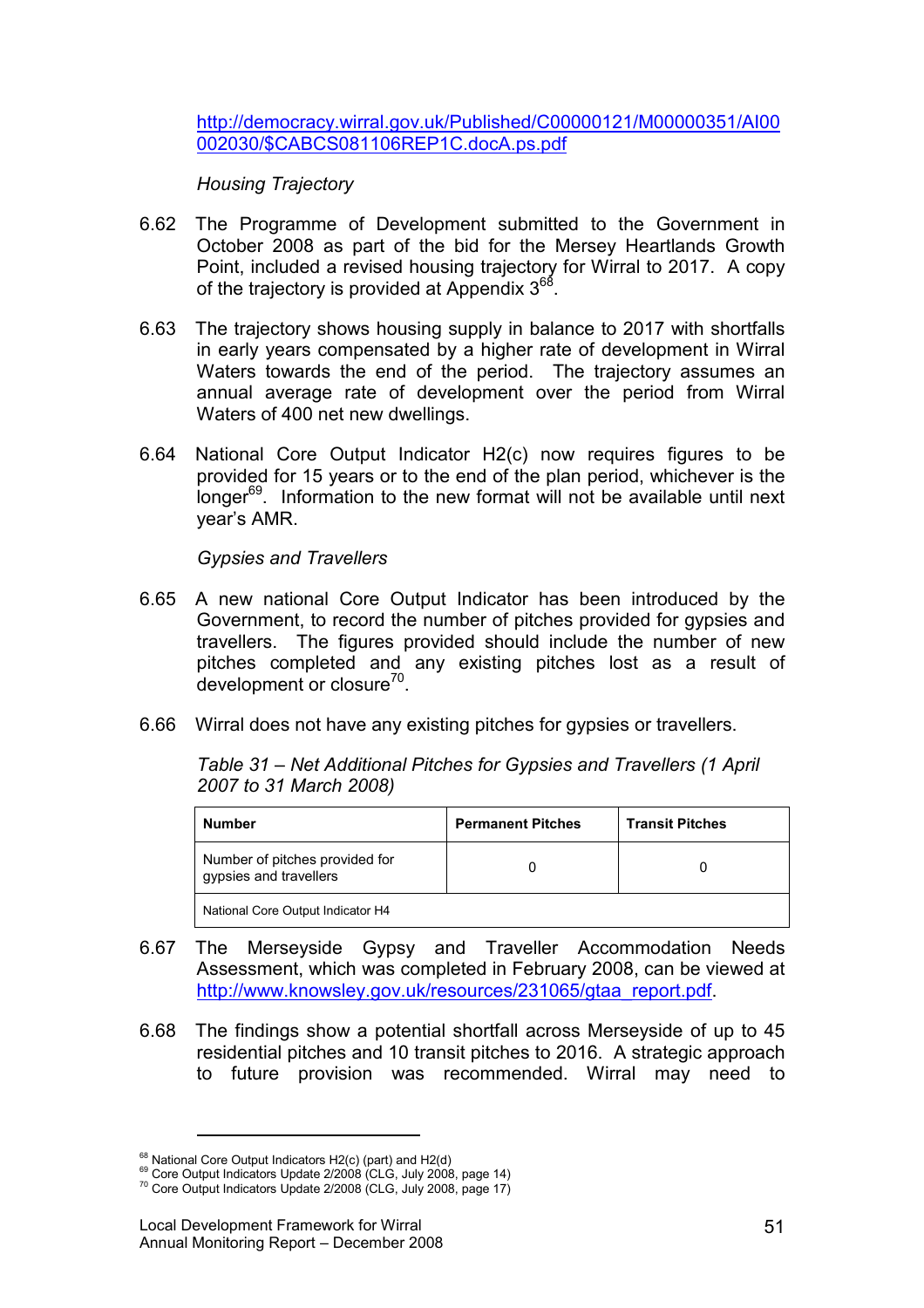accommodate up to 10 residential pitches. No accommodation needs were identified for travelling showpeople.

| Table 32 - Affordable Housing Completions |
|-------------------------------------------|
| (1 April 2007 to 31 March 2008)           |

| <b>Affordable Housing</b><br>(number of dwellings) | <b>Gross completions</b> | Net change |
|----------------------------------------------------|--------------------------|------------|
| Number of new social rented dwellings              | 34                       | $-17$      |
| Number of new intermediate dwellings               | Nil                      | Nil        |
| Total number of new affordable<br>dwellings        | 34                       | n/a        |
| National Core Output Indicator H5 (part)           |                          |            |

- 6.69 The number of affordable housing completions has reduced from 170 new units in 2006/07. These dwellings were located in Beechwood (11 units), Moreton (10 units) and Spital (13 units).
- 6.70 The latest housing needs assessment, published by the Council in December 2007, indicated a larger than average population with needs for adapted, supported and extra care housing, emerging affordability issues in both east and west Wirral and an increasing demand for social housing. A 40% target for the provision of affordable housing in new housing development was recommended.
- 6.71 A full copy of the latest assessment can be viewed at http://www.wirral.gov.uk/LGCL/100007/Strategic\_Housing\_Market\_Ass essment Final Report.pdf. The Technical Appendix can be viewed at http://www.wirral.gov.uk/LGCL/100007/Strategic\_Housing\_Market\_Ass essment\_Technical\_Appendix.pdf
- 6.72 National Core Output Indicator H5 has been re-cast to include the number of dwellings provided through acquisitions as well as new development. Figures for net change are no longer required $7^1$ . Information to the new format will not be available until next year's AMR.

## Housing Quality

<u>.</u>

6.73 A new national Core Output Indicator has been introduced to show the level of quality of new housing development based on ratings against the Building for Life criteria developed by  $CABE^{72}$ . Information for this Indicator will not be available until next year's AMR.

 $71$  Core Output Indicators Update 2/2008 (CLG, July 2008, page 18)

 $72$  Core Output Indicators Update 2/2008 (CLG, July 2008, page 19) Indicator H6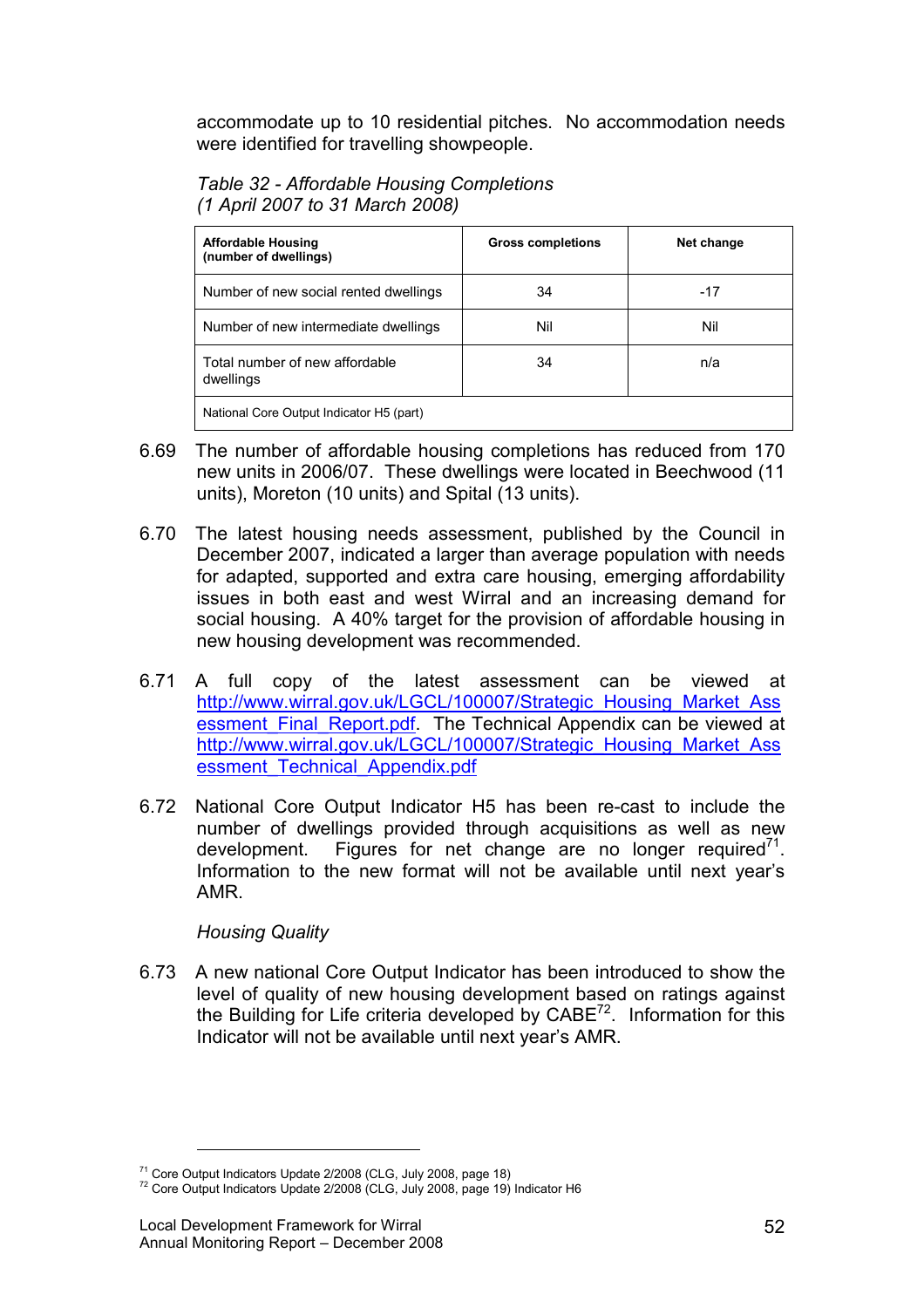# Policy Implications

- 6.74 The Interim Housing Policy has succeeded in focusing new homes into priority locations in Wirral. The reliance on brownfield windfalls has continued to prevent the need for the allocation of greenfield sites.
- 6.75 The principal challenge for the future will be how to deliver an increased level of building in Wirral without harming Housing Market Renewal, the character of established residential areas and travel patterns. The Core Strategy DPD and Housing Allocations DPD will need to ensure that new housing takes place in the most accessible locations, with a greater mix and type of specialist, affordable and market housing, to meet identified local needs.
- 6.76 Emerging policies will need to promote housing quality through the application of Building for Life criteria.

# Environmental Quality

Flood Protection and Water Quality

6.77 Wirral has 31km of river. Data on water quality has not been up-dated since 2006:

| <b>Quality Assessment 2006</b><br>(percentage of river length) | Good | Fair  | Poor  | <b>Bad</b> |
|----------------------------------------------------------------|------|-------|-------|------------|
| <b>Chemical Quality</b>                                        | 0%   | 13.5% | 61.2% | 25.3%      |
| <b>Biological Quality</b>                                      | 0%   | 34.9% | 65.1% | 0%         |

Table 33 - River Water Quality in Wirral<sup>73</sup>

6.78 The proportion of river classified as bad or poor for chemical quality had remained unchanged since 2005. The proportion classified as good in 2005 (8%) had, however, worsened to fair. The length of river classified as fair for biological quality had also worsened, from 69% in 2005 and the length classified as poor had increased from 31% in 2005.

Table 34 – Consultations with the Environment Agency (1 April 2007 to 31 March 2008)

|                                                             | <b>Flood defence</b> | <b>Water quality</b> |
|-------------------------------------------------------------|----------------------|----------------------|
| Number of unresolved objections to<br>planning applications | Nil                  | Nil                  |
| National Core Output Indicator E1                           |                      |                      |

<sup>73</sup> DEFRA River Water Quality North West Local Authorities 1990 to 2006 (August 2007)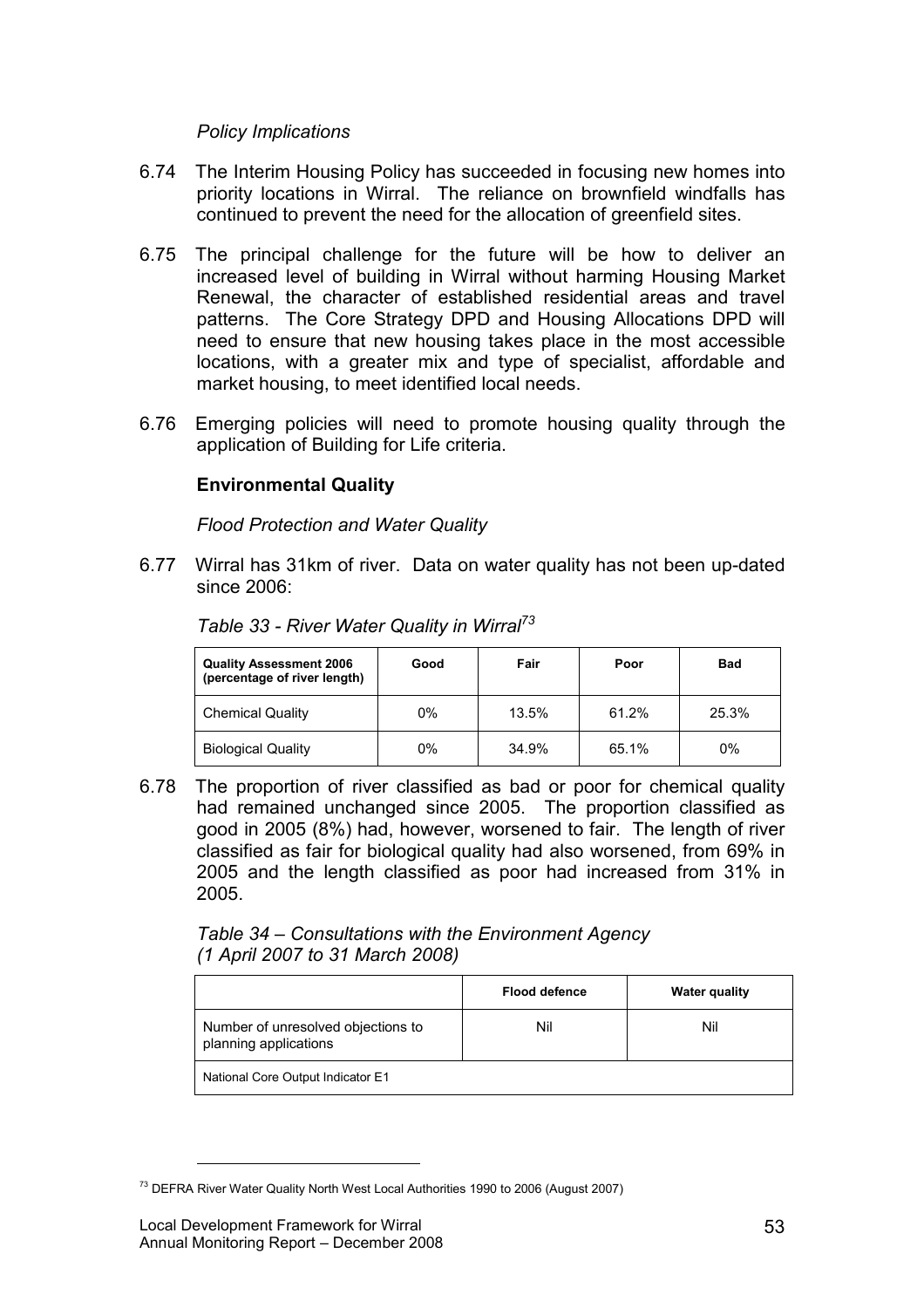- 6.79 The Environment Agency did not submit any objections to planning applications in Wirral on water quality grounds during 2007/08 but submitted five objections to issues related to flooding<sup>74</sup>. The Council did not grant any planning permissions contrary to the advice of the Environment Agency during 2007/08.
- 6.80 UDP Policy WA7 Heswall Drainage Catchment Area, which restricted development likely to generate additional sewage within a defined area, has not been implemented since the completion of the improvements to the Target Road Waste Water Treatment Works.

# Policy Implications

- 6.81 The main requirement for future policy development in Wirral is the completion of a Strategic Flood Risk Assessment. Further implications will only be known when this study has been completed.
- 6.82 No information is currently available on the implementation of sustainable urban drainage systems in Wirral. Anecdotal evidence suggests that difficulties in securing appropriate aftercare and maintenance agreements are continuing to discourage their use.

# **Biodiversity**

6.83 Wirral contains a large number of international, national and local designations. Information on areas of particular significance for nature conservation in Wirral can be viewed at http://www.wirral.gov.uk/LGCL/100006/200029/745/content\_0000586.h tml

| Priority habitats and species by type | Impact of<br>completed<br>development | Impact of<br>management<br>programmes | Impact of<br>planning<br>agreements |
|---------------------------------------|---------------------------------------|---------------------------------------|-------------------------------------|
| National                              | None reported                         | None reported                         | None reported                       |
| Regional                              | None reported                         | None reported                         | None reported                       |
| Local                                 | None reported                         | None reported                         | None reported                       |

Table 35 - Changes in Priority Habitats and Species (1 April 2007 to 31 March 2008)

- 6.84 The change in priority habitats is no longer a national Core Output **Indicator**
- 6.85 The Wirral Biodiversity Action Plan (WBAP) was adopted in February 2003. Action Plans have been completed for 9 of the 11 priority habitats identified and for 16 of the 19 priority species. Active management is ongoing, with a particular emphasis on improving habitat and site conditions, rather than expanding site areas.

<sup>74</sup> Environment Agency - Objections to Planning Applications 2007/08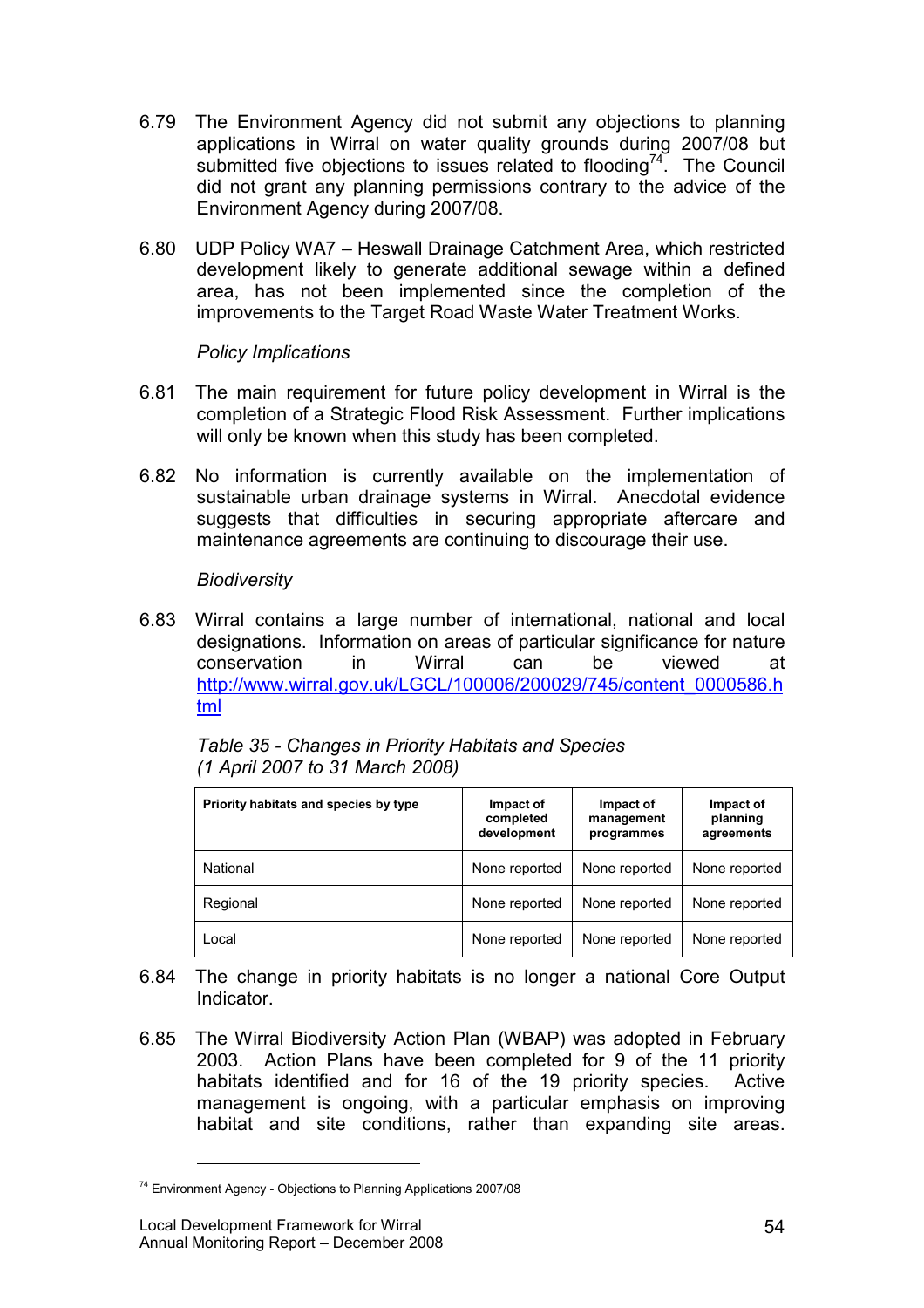Monitoring is not yet comprehensive enough to measure changes in the number of species or the extent and quality of habitats in Wirral, in part due to a lack of baseline information.

| Table 36 - Changes In Areas Designated for Biodiversity Importance |
|--------------------------------------------------------------------|
| (1 April 2007 to 31 March 2008)                                    |

|                                                              | Impact of<br>completed<br>development | Impact of<br>management<br>programmes | Impact of<br>planning<br>agreements |
|--------------------------------------------------------------|---------------------------------------|---------------------------------------|-------------------------------------|
| Change in areas designated for<br>international significance | None reported                         | None reported                         | None reported                       |
| Change in areas designated for national<br>significance      | None reported                         | None reported                         | None reported                       |
| Change in areas designated for regional<br>significance      | None reported                         | None reported                         | None reported                       |
| Change in areas designated for sub-<br>regional significance | None reported                         | None reported                         | None reported                       |
| Change in areas designated for local<br>significance         | None reported                         | None reported                         | None reported                       |
| National Core Indicator E2 (part)                            |                                       |                                       |                                     |

- 6.86 The Council is not aware of any changes in the area of designated sites during the reporting period.
- 6.87 National Core Output Indicator E2 has been re-cast to show only losses or additions to biodiversity habitat $75$ . The Council is not aware of any gains or losses in habitat during 2007/08.

Policy Implications

6.88 The Wirral Local Wildlife Sites Partnership has now been established to address the requirements of DEFRA guidance on the identification, selection and management of local wildlife sites. The Biodiversity Audit will provide additional baseline information.

## Public Open Space

6.89 Eight sites have obtained Green Flag Awards, with Coronation Gardens (0.86ha), Royden Park (29.34 ha), Wirral Country Park (36.08 ha) and Eastham Country Park (40.38 ha) being added in 2008. The final percentage of land managed to Green Flag Award Standard has, therefore, progressively increased from 1% in 2005/06 to 6% in 2006/07 to 15% in 2007/08.

 $75$  Core Output Indicators Update 2/2008 (CLG, July 2008, page 20)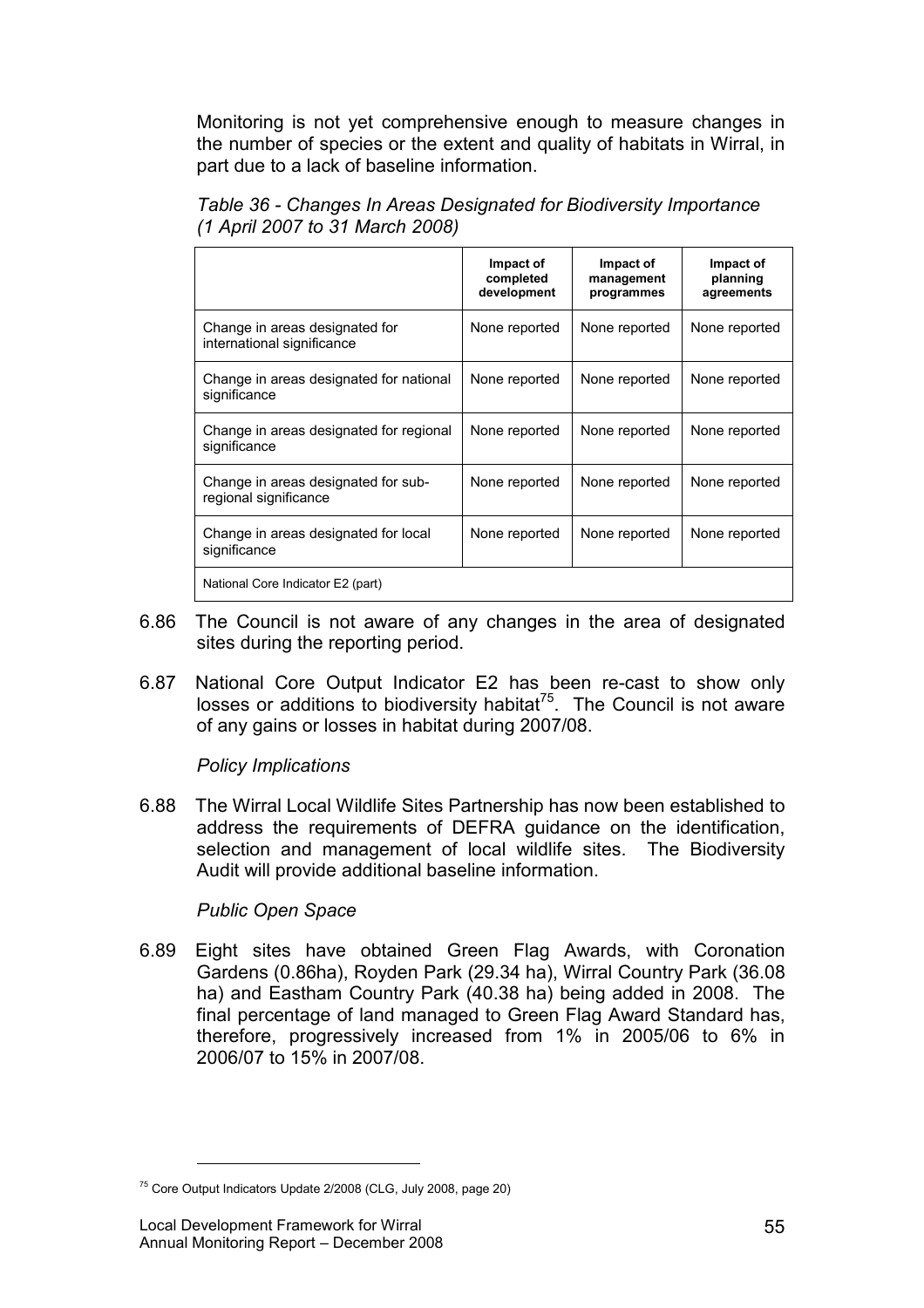# Table 37 - Public Open Space Managed to Green Flag Standard (1 April 2007 to 31 March 2008)

| Total publicly accessible open space <sup>76</sup> | 1,192 hectares  |
|----------------------------------------------------|-----------------|
| Amount managed to Green Flag Award<br>standard     | 177.76 hectares |
| Percentage managed to Green Flag<br>Award standard | 15%             |

6.90 The amount of public open space managed to Green Flag status is no longer a national Core Output Indicator.

Policy Implications

- 6.91 The Open Space and Recreation Audit will determine whether Green Flag standards are being met in parks which have not yet been submitted for formal assessment.
- 6.92 A review of the LDS will need to consider the merit of including any revised standards and/or designations within a site-specific Development Plan Document for Open Space, Sport and Recreation, in addition to any policies that may be contained within the Core Strategy DPD.

Tourism

6.93 Tourism accounts for almost 9% of employee jobs in Wirral, in line with national employment levels<sup>77</sup>.

| <b>Tourism Revenue Generated</b><br>(£ million) | 2004    | 2005    | 2006    | Change<br>2005/2006 |
|-------------------------------------------------|---------|---------|---------|---------------------|
| Wirral                                          | £168.10 | £186.27 | £194.09 | 4%                  |
| St Helens                                       | £116.53 | £128.91 | £131.55 | 2%                  |
| Sefton                                          | £255.08 | £281.34 | n/a     |                     |
| Liverpool                                       | £381.50 | £411.73 | £424.66 | 3%                  |
| Halton                                          | £85.58  | £91.05  | £96.85  | 6%                  |
| Knowsley                                        | £77.05  | £77.16  | £80.99  | 5%                  |

Table 38 - Tourism Spending<sup>78</sup>

6.94 While growth in tourism spending has slowed across the sub-region since 2005, Wirral remains in the top three in terms of market share, behind Liverpool and probably Sefton.

<sup>76</sup> includes sites in the Green Belt

<sup>&</sup>lt;sup>77</sup> The contextual information provided in Table 9 refers

<sup>78</sup> STEAM 2006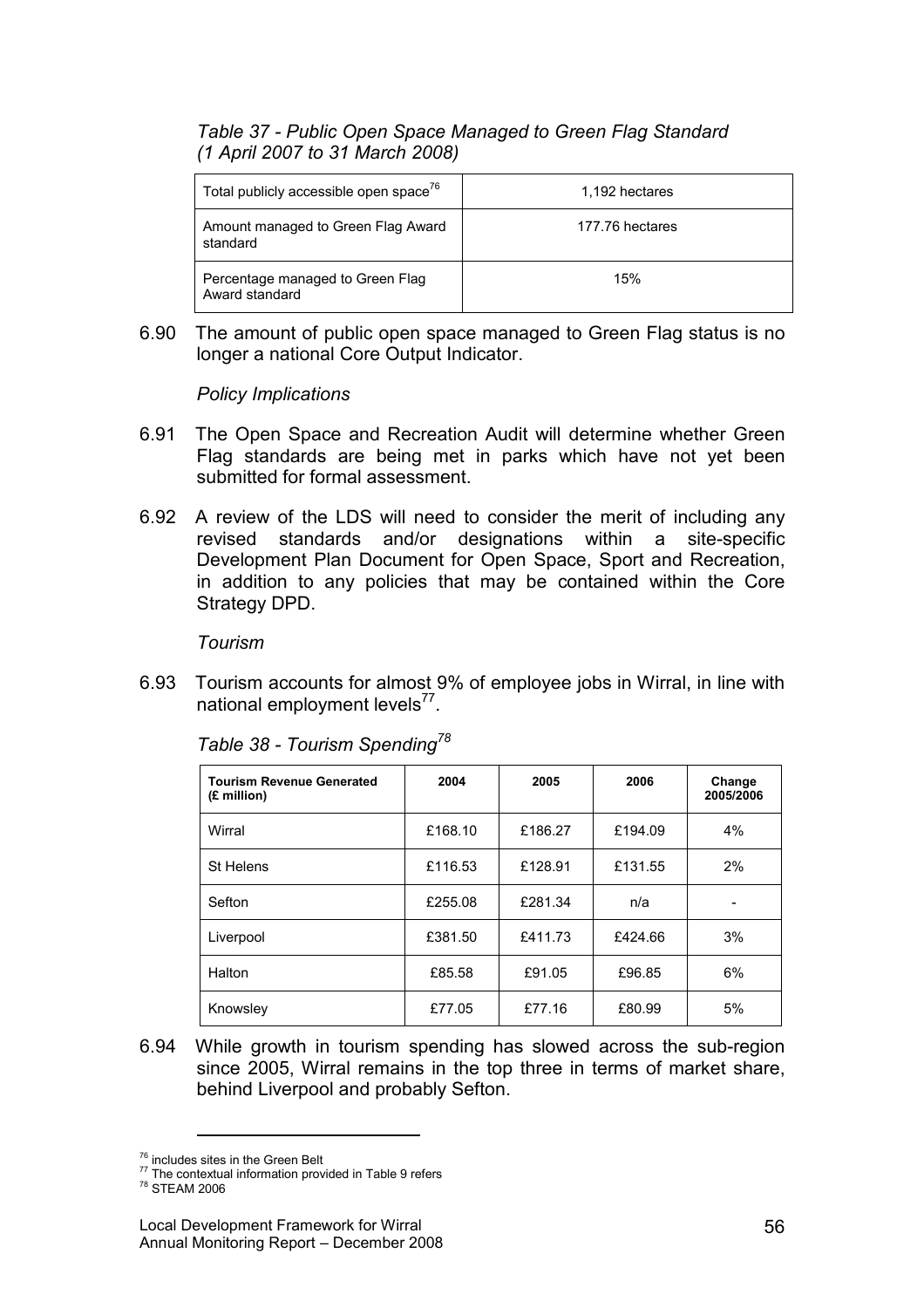#### Policy Implications

6.95 The Council adopted a revised Tourism Strategy and Action Plan in October 2003. Additional research, amongst visitors and potential visitors, was completed in December 2006, underlining the importance of Wirral's countryside and coast. The findings will be used to inform the content of the Core Strategy DPD.

## Renewable Energy

6.96 Wirral is estimated to have consumed 6,868 GWh of energy in 2006, down 14% from 8,021 GWh in 2003. The majority is taken up for domestic needs. The proportion taken up by industry and commerce has continued to drop (by 770 GWh), from 35% in 2003. Total energy consumption for the North West has reduced by 7% since 2003<sup>79</sup>.

| <b>Total Final Energy</b><br><b>Consumption by Sector 2006</b><br>(percentages) | Industry and<br><b>Commerce</b> | <b>Domestic</b> | Transport |
|---------------------------------------------------------------------------------|---------------------------------|-----------------|-----------|
| Wirral                                                                          | 30.1%                           | 46.5%           | 23.4%     |
| North West                                                                      | 39.3%                           | 33.4%           | 27.3%     |
| <b>Great Britain</b>                                                            | 38.8%                           | 32.7%           | 28.5%     |

Table 39 - Energy Consumption by Sector<sup>80</sup>

6.97 Average total domestic energy consumption per household in Wirral was estimated at 24,160 kWh in 2005, down by 1% since 2004, compared with 23,500 kWh for the North West as a whole, down by 2% since 2004 $81$ .

Table 40 - Renewable Energy Consumption $^{82}$ 

| <b>Energy Consumption from</b><br><b>Renewables and Waste</b><br>(percentage of total energy<br>consumption) | 2003 | 2004 | 2005 | 2006 |
|--------------------------------------------------------------------------------------------------------------|------|------|------|------|
| Wirral                                                                                                       | 0.1% | 1.5% | 0.1% | 0.1% |
| North West                                                                                                   | 0.3% | 0.7% | 0.3% | 0.4% |
| <b>Great Britain</b>                                                                                         | 0.4% | 0.8% | 0.4% | 0.4% |

6.98 A very small percentage of the total energy consumed comes for energy generated from renewables and waste. The consumption of renewable energy in Wirral has remained stable at 8.2GWh since 2005.

<sup>&</sup>lt;sup>79</sup> BERR Total Final Energy Consumption at Regional and Local Authority Level 2003 to 2006

<sup>80</sup> BERR Total Final Energy Consumption at Regional and Local Authority Level 2006

<sup>81</sup> BERR High Level Energy Indicators 2005 NUTS4 (October 2008)

<sup>82</sup> BERR Total Final Energy Consumption at Regional and Local Authority Level 2003 to 2006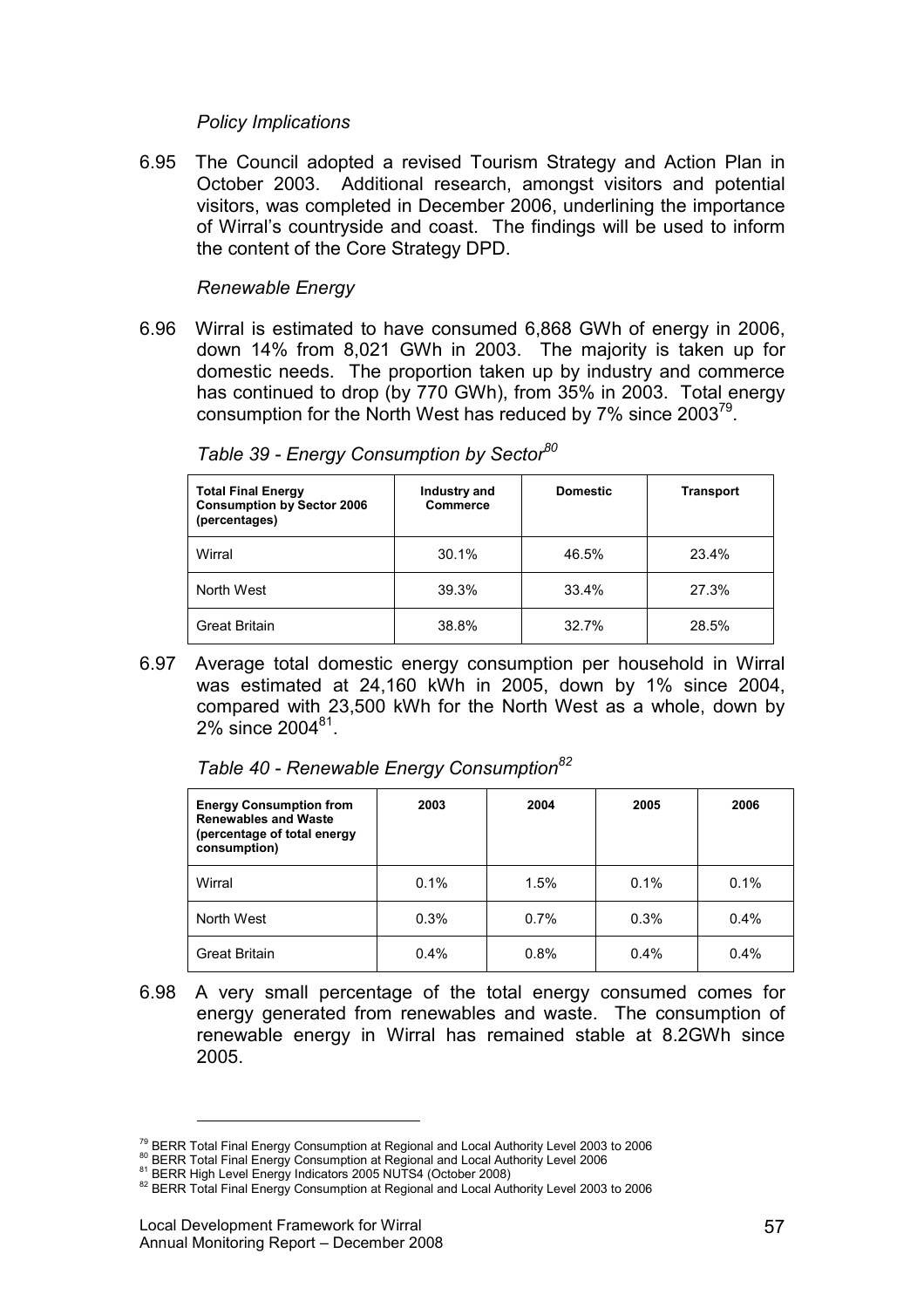| <b>Megawatts</b>                         | Bio fuels | Onshore<br>wind | Water | Solar<br>energy   | Geo-<br>thermal |
|------------------------------------------|-----------|-----------------|-------|-------------------|-----------------|
| <b>Granted Planning Permission</b>       | Nil       | $Nil^{83}$      | Nil   | $Nil^{84}$        | Nil             |
| <b>Completed Installations</b>           | 4,33685   | $Nil^{86}$      | Nil   | Nil <sup>87</sup> | Nil             |
| National Core Output Indicator E3 (part) |           |                 |       |                   |                 |

Table 41 - Renewable Energy Generation by Installed Capacity and Type (1 April 2007 to 31 March 2008)

- 6.99 Twenty-five wind turbines, with a total capacity of up to 90MW, capable of supplying the equivalent of up to 80,000 households, have recently been erected off the Wirral shoreline in Liverpool Bay. By contrast, the take-up of on-shore renewable energy has, so far, been low.
- 6.100 An energy-from-waste (biological process) facility has operated at Bidston Moss since 1985. Initially used to supply the industrial complex at Moreton, the energy generated is now fed directly to the National Grid. Annual output has, however, been reducing over time, from 9,701 MWh in 2003 to 4,336 MWh in 2007.
- 6.101 National Core Output Indicator E3 has been re-cast to include information on a wider range of different types of facility and to exclude developments permitted under a general development order<sup>88</sup>. Information to the new format will not be available until next year's AMR.

## Policy Implications

- 6.102 Care will need to be taken to ensure that economic revitalisation and housing growth will not have negative long term implications for energy consumption and emissions in Wirral.
- 6.103 The Council adopted a Climate Change Strategy and Action Plan in June 2007. Many of the positive pro-active measures suggested need to be supported by an appropriate policy in an adopted Development Plan Document.
- 6.104 There is still a need to establish a robust evidence base to assess trends in local energy consumption, emissions and the contribution being made by energy efficiency and renewable energy projects.

<sup>83</sup> Three wind turbines obtained planning consent during 2007/08 but their operating capacity is unknown

<sup>&</sup>lt;sup>84</sup> One planning application for solar panels was approved during 2007/08 but the operating capacity is unknown <sup>85</sup> This figure relates to output from the waste (biological process) facility operating at Bidston Moss.

<sup>86</sup> Four small wind turbines are know to be operating but their contribution cannot currently be measured

<sup>87</sup> An unknown number of small scale solar schemes are thought to be in operation but their contribution cannot

currently be measured<br><sup>88</sup> Core Output Indicators Update 2/2008 (CLG, July 2008, page 21)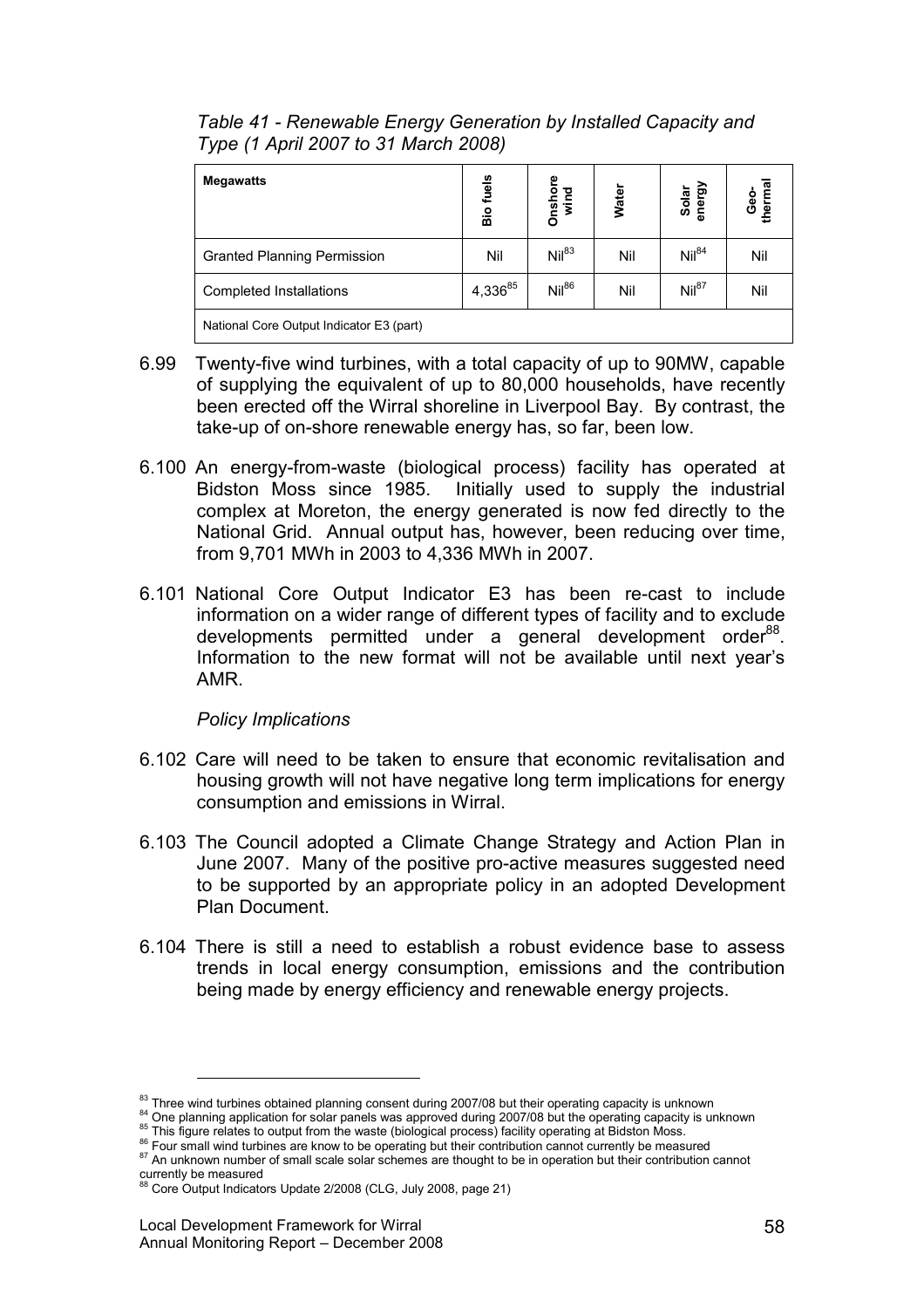#### **Transport**

- 6.105 The high dependency on the car for journeys to work has continued. The Countywide Survey for 2005/06 showed 70% of Wirral respondents driving a car or van to work, the highest percentage in Merseyside. The average for Merseyside was 61%.
- 6.106 In 2001, Wirral had one of the highest percentages of households with one or more cars or vans per household in Merseyside (69%, just behind the North West at 70%)<sup>89</sup>. Car ownership has continued to increase. The number of vehicles owned and licensed in Wirral rose from 124,818 in 2001 to 139,082 in 2005, up from 107,883 in 1991, with similar percentage increases to those for Merseyside as a whole $^{90}$ . Ownership across Merseyside is forecast to increase further to 2021<sup>91</sup>.
- 6.107 The latest analysis of journey to work information continues to show Wirral as a net exporter of labour. While the number of people who both lived and worked within the Borough increased by 10%, to 84,797 in 2001 from 76,780 in 1991, flows across the boundary, in both directions, also increased:

| Journeys to Work                  | <b>Travelling Out of Wirral to Work</b> |        |  |
|-----------------------------------|-----------------------------------------|--------|--|
| <b>Origins &amp; Destinations</b> | 1991                                    | 2001   |  |
| Liverpool                         | 18,990                                  | 17,549 |  |
| Ellesmere Port & Neston           | 7,180                                   | 6,567  |  |
| Chester                           | 2,360                                   | 3,395  |  |
| Sefton                            | 2,060                                   | 1,815  |  |
| Wales                             | 1,980                                   | 2,986  |  |
| Rest of Cheshire <sup>93</sup>    | 1,670                                   | 2,384  |  |
| <b>Greater Manchester</b>         | 1,570                                   | 1,978  |  |
| Rest of England                   | 1,370                                   | 2,117  |  |
| Knowsley                          | 760                                     | 1,151  |  |
| <b>Total Flow Out</b>             | 38,580                                  | 40,828 |  |

Table 42 - Journeys to Work: Change in Principal Flows Out of Wirral<sup>92</sup>

6.108 The number of people travelling out of Wirral to find work elsewhere increased by 6% between 1991 and 2001. While there were declining

<sup>89</sup> Travel in Merseyside (Merseyside LTP Partnership, 2006) Table 4.41

<sup>90</sup> Travel in Merseyside (Merseyside LTP Partnership, 2006) Table 4.23

<sup>91</sup> Travel in Merseyside (Merseyside LTP Partnership, 2006) Tables 4.44 (2001 base) and 4.45 (2005 base)

<sup>92</sup> MIS ONS Census 1991 and 2001

<sup>&</sup>lt;sup>93</sup> Including Halton and Warrington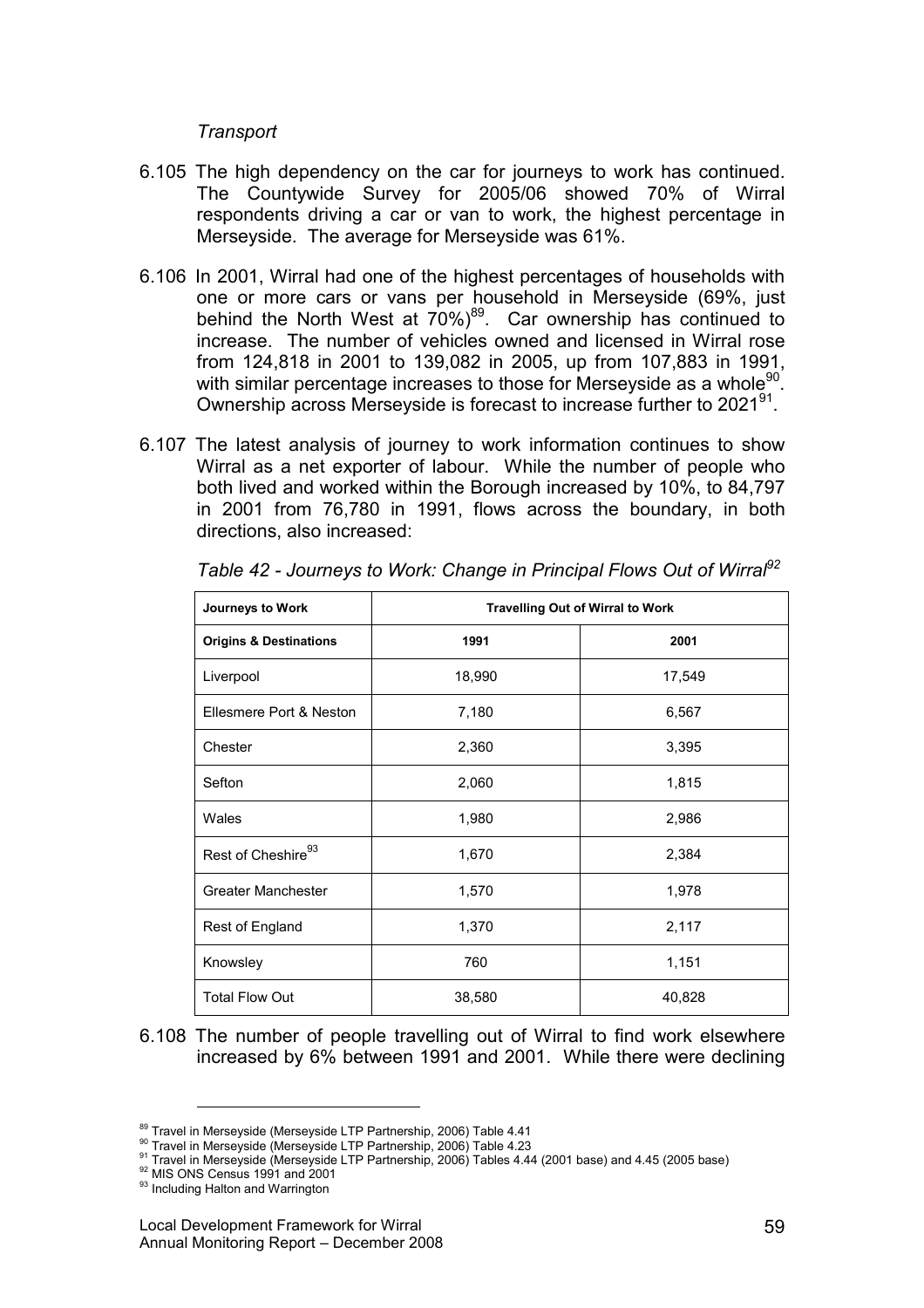links with Liverpool, Ellesmere Port & Neston and Sefton, there were increasing links with Chester, Wales, the rest of Cheshire, the rest of England, Greater Manchester, and Knowsley.

Table 43 - Journeys to Work: Change in Principal Flows Into Wirral<sup>94</sup>

| Journeys to Work                  | <b>Travelling Into Wirral to Work</b> |        |  |  |
|-----------------------------------|---------------------------------------|--------|--|--|
| <b>Origins &amp; Destinations</b> | 1991                                  | 2001   |  |  |
| Ellesmere Port & Neston           | 3,910                                 | 4,349  |  |  |
| Liverpool                         | 2,180                                 | 2,866  |  |  |
| Wales                             | 1,070                                 | 1,690  |  |  |
| Sefton                            | 1,020                                 | 1,189  |  |  |
| Chester                           | 840                                   | 1,492  |  |  |
| Rest of Cheshire <sup>95</sup>    | 720                                   | 1,318  |  |  |
| Total Flow In                     | 11,420                                | 15,777 |  |  |

- 6.109 The number of people travelling into Wirral to find work increased by 38% between 1991 and 2001. The largest flows were from people who lived in Ellesmere Port & Neston, Liverpool, Wales, Chester, the rest of Cheshire, and Sefton.
- 6.110 These trends are also reflected in the increased distances travelled to work over time<sup>96</sup>.

Table 44 - Accessibility of New Residential Development (1 April 2007 to 31 March 2008)

| <b>Accessibility</b>                                                      | doctor's<br>surgery<br>∢ | A hospital | A primary<br>school | secondary<br>school<br>⋖ | Areas of<br>employment <sup>97</sup> | retail<br>centre<br>major I<br>∢ |
|---------------------------------------------------------------------------|--------------------------|------------|---------------------|--------------------------|--------------------------------------|----------------------------------|
| Number of new dwellings<br>within 30 minutes public<br>transport time     | 771                      | 508        | 771                 | 771                      | 771                                  | 771                              |
| Percentage of new dwellings<br>within 30 minutes public<br>transport time | 100%                     | 66%        | 100%                | 100%                     | 100%                                 | 100%                             |

6.111 The accessibility of new residential development completed during 2007/08 has been calculated using Accession software for bus and train travel times in Wirral. The majority of new dwellings were within

<sup>&</sup>lt;sup>94</sup> MIS ONS Census 1991 and 2001

<sup>95</sup> Including Halton and Warrington

 $^{96}$  Travel in Merseyside (Merseyside LTP Partnership, 2006) Tables 4.2 (2001), 4.3 (1991) & 4.4 (1981)

 $97$  Super Output Areas with 500 or more jobs within them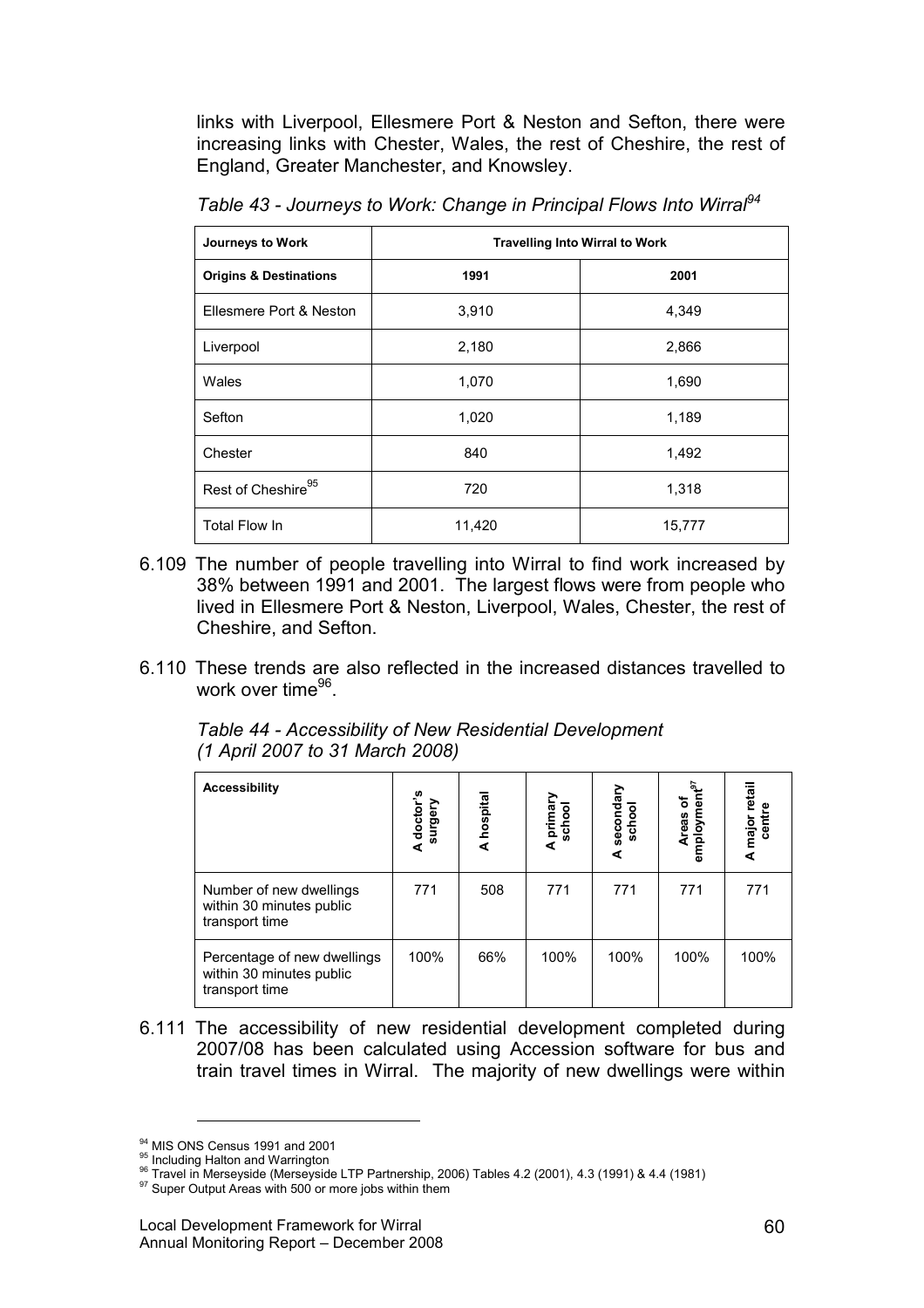30 minutes public transport time of essential local services, except for a hospital.

6.112 Accessibility by public transport and compliance with parking standards are no longer national Core Output Indicators.

## Policy Implications

- 6.113 Planning policies have so far been unable to address ongoing trends in car ownership and use or to resolve the tension between increasing the pace of urban regeneration and transport impacts. Higher densities of development in Wirral have further heightened concerns about local traffic levels. The key challenge is to ensure that the majority of future development occurs in the most accessible locations and that these locations are served by an effective choice of means of transport.
- 6.114 Further measures, developed under the auspices of the Local Transport Plan, are being prepared as part of a Merseyside SPD but cannot be adopted until a suitable policy is included within an appropriate Development Plan Document.

## **Minerals**

6.115 Wirral is not a significant source for land-won minerals. The latest available figures for the Region estimate a landbank of 15.5 years for crushed rock in Greater Manchester, Merseyside, Warrington and Halton and of 33 years for the Region as a whole. The landbank of sand and gravel in Greater Manchester, Merseyside, Warrington and Halton is estimated at 38 years but is only 12.5 years for the Region as a whole<sup>98</sup>.

Table 45 - Production of Primary Land Won Aggregates (1 April 2007 to 31 March 2008)

| Crushed Rock                      | Nil |  |
|-----------------------------------|-----|--|
| Sand and Gravel                   | Nil |  |
| National Core Output Indicator M1 |     |  |

6.116 No reliable figures are yet available for secondary or recycled aggregate production, which includes construction, demolition and excavation wastes recycled for use as aggregate.

<sup>98</sup> North West Region Aggregates Working Party Annual Report (February 2007, Table 3)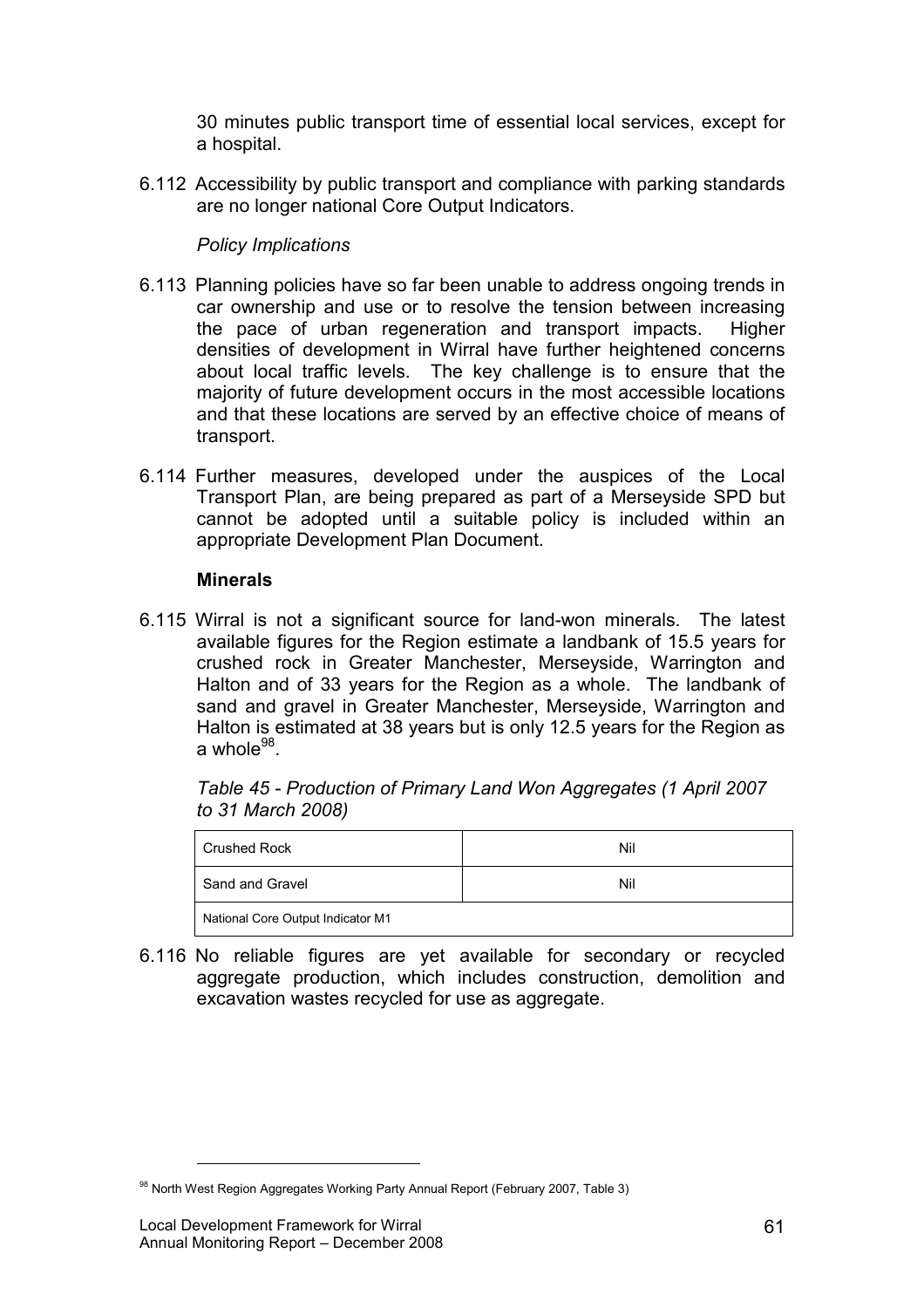# Table 46 - Production of Secondary Aggregates (1 April 2007 to 31 March 2008)

| Production of secondary aggregates | Not Available |
|------------------------------------|---------------|
| Production of recycled aggregates  | Not Available |
| National Core Output Indicator M2  |               |

6.117 Marine-won sand and gravel, landed at Eastham, rose from 43,046 tonnes in 2000 to 124,506 tonnes in 2005, to 20% of the Regional total but fell back to 111,687 tonnes in 2006, to 17% of the Regional total<sup>99</sup>. A new, replacement facility for the landing of marine-won sand came into operation in Bromborough during early 2007.

Policy implications

6.118 The primary issue for local minerals planning is the absence of reliable data. A North West Study of recycled aggregate production is currently underway. The results of the Merseyside Minerals Study will be reported early in the New Year.

#### **Waste**

6.119 The amount of household waste collected per head in Wirral reduced to 436kg in 2007/08, slightly ahead of the average for England of 430kg<sup>100</sup>. The proportion of municipal waste sent to landfill reduced to 54% for England and to 62% for the North West in 2007/08. The combined recycling and composting rate for England was 34% and for the North West was 36%<sup>101</sup>.

| Table 47 – Capacity of New Waste Management Facilities by Type<br>(1 April 2007 to 31 March 2008) |  |  |
|---------------------------------------------------------------------------------------------------|--|--|
|                                                                                                   |  |  |

|                                                                               | Landfill | Recycling | Composting | Total |
|-------------------------------------------------------------------------------|----------|-----------|------------|-------|
| Capacity of completed<br>waste management<br>facilities                       | Nil      | Nil       | Nil        | Nil   |
| Capacity of new waste<br>management facilities<br>with planning<br>permission | Nil      | Nil       | Nil        | Nil   |
| National Core Output Indicator W1 (part)                                      |          |           |            |       |

6.120 The landfill site at Bromborough Dock closed in August 2005.

<sup>99</sup> North West Region Aggregates Working Party Annual Report (February 2007, Table 4). Landings at Liverpool also declined from 428,842 tonnes in 2005 to 373,812 tonnes in 2006<br><sup>100</sup> DEEDA Wests Detail from 2005 to 373,812 tonnes in 2006

<sup>100</sup> DEFRA Waste Data Flow 2007/08

<sup>101</sup> DEFRA Municipal Waste Management Statistics 2007/08, Table 2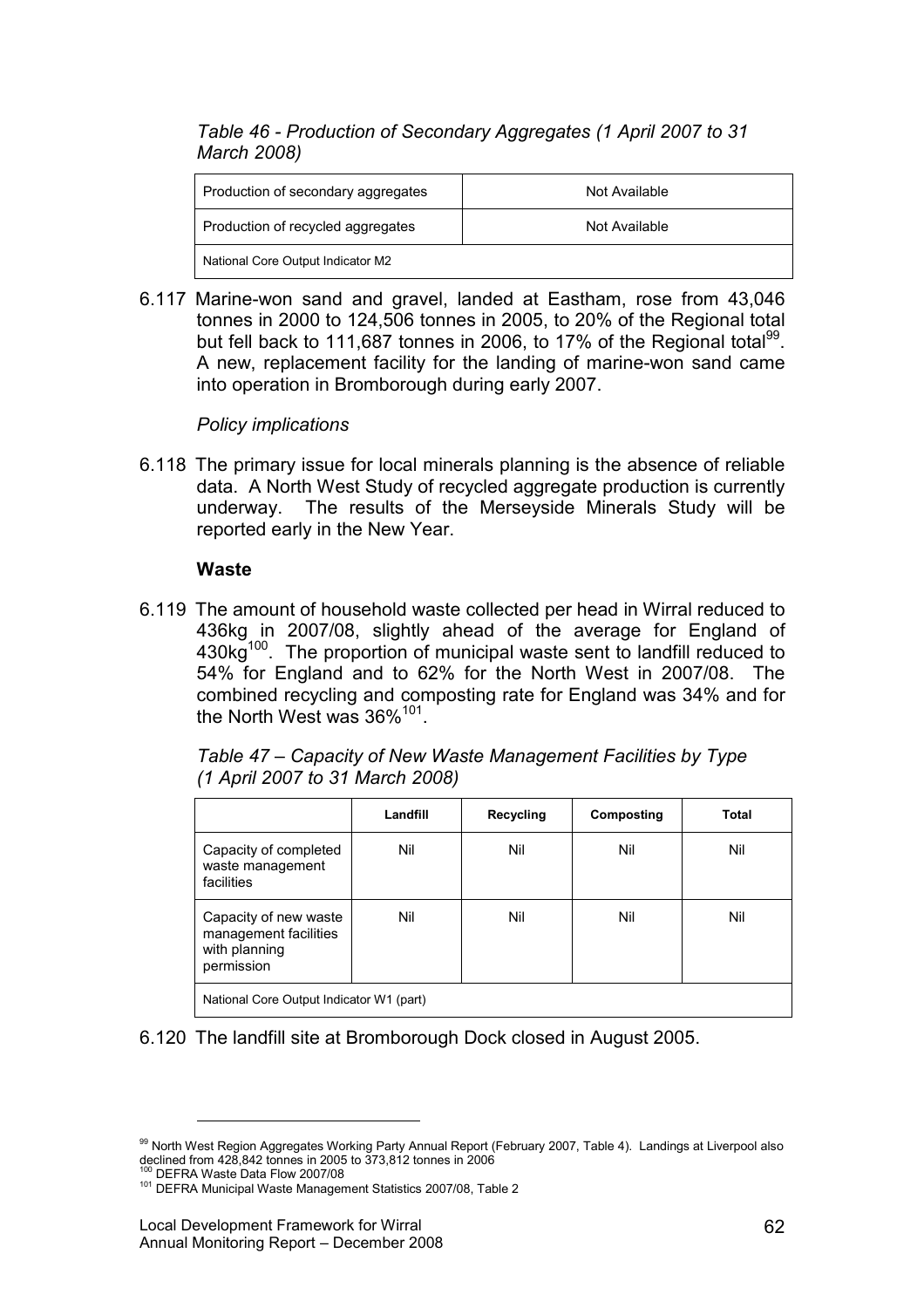- 6.121 A new waste transfer station for refuse collection vehicles, to allow for the additional bulking of waste prior to landfill in North Wales (capacity 200,000 tonnes) and an upgraded household waste reception centre (capacity 22,000 tonnes) were completed at Bidston in August 2005. A new materials recycling facility (capacity 30,000 tonnes) was added in March 2006 and a new in-vessel composting facility (capacity 10,400 tonnes) in April 2006.
- 6.122 A planning application for a waste to energy facility with an operational capacity of up to 400,000 tonnes was approved in Eastham in January 2008.
- 6.123 National Core Output Indicator W1 has been re-cast to require separate figures for total capacity and annual throughput for twentyone different types of waste management facility<sup>102</sup>. Information to the new format will not be available until next year's AMR.

Table 48 – Municipal Waste Management by Management Type (1 April 2007 to 31 March 2008)

|                                                                               | Landfill         | <b>Recycled</b>  | Composted        | Total             |
|-------------------------------------------------------------------------------|------------------|------------------|------------------|-------------------|
| Amount of municipal<br>waste arising and<br>managed by<br>management type     | 93,655<br>tonnes | 28,448<br>tonnes | 14,727<br>tonnes | 136,820<br>tonnes |
| Percentage of<br>municipal waste<br>arising and managed<br>by management type | 68%              | 21%              | 11%              | 100%              |
| National Core Output Indicator W2 (part)                                      |                  |                  |                  |                   |

6.124 The overall pattern of management by type in Wirral has begun to change markedly over recent years. The amount of waste going to landfill has fallen by a quarter since 2004/05 and the amount recycled and composted has more than doubled. Table 49 shows the trend over time.

Table 49 – Municipal Waste Management by Type (1 April 2004 to 31 March 2008)

| Amount of municipal waste managed<br>by type (tonnes) | 2004/05 | 2005/06 | 2006/07 | 2007/08 |
|-------------------------------------------------------|---------|---------|---------|---------|
| Landfill                                              | 125.440 | 137,097 | 121,693 | 93,655  |
| (percentage of total arisings)                        | (90%)   | (89%)   | (86%)   | (68%)   |
| Recycled                                              | 11,065  | 10,784  | 12.794  | 28,448  |
| (percentage of total arisings)                        | (8%)    | (7%)    | (9%)    | (21%)   |

<sup>102</sup> Core Output Indicators Update 2/2008 (CLG, July 2008, page 24)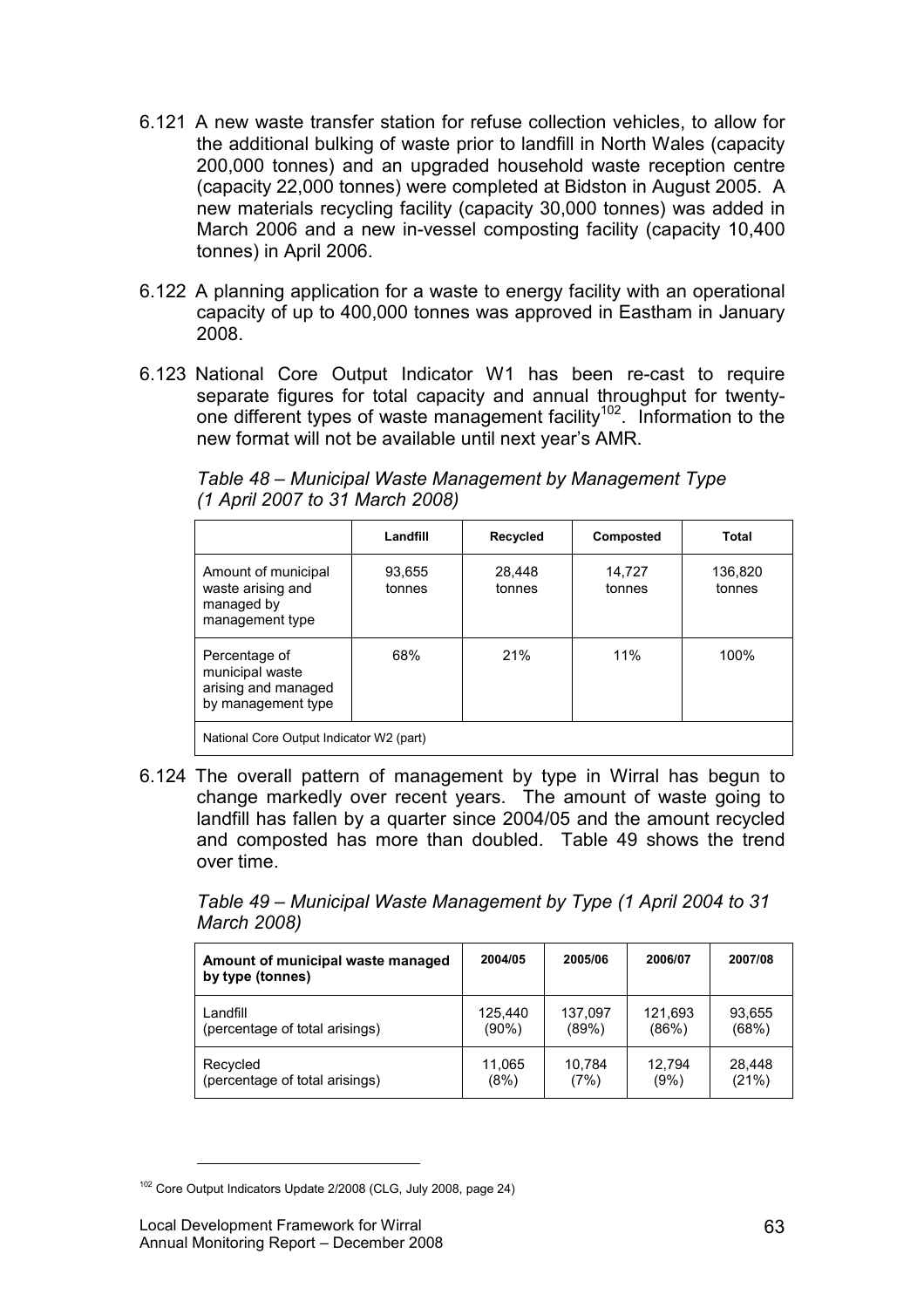| Amount of municipal waste managed<br>by type (tonnes) | 2004/05       | 2005/06       | 2006/07       | 2007/08            |
|-------------------------------------------------------|---------------|---------------|---------------|--------------------|
| Composted<br>(percentage of total arisings)           | 2,789<br>(2%) | 6.175<br>(4%) | 7,095<br>(5%) | 14,727<br>$(11\%)$ |
| <b>Total Arisings</b>                                 | 139.294       | 154.056       | 141.519       | 136.820            |

6.125 National Core Output Indicator W2 has been re-cast to take account of incineration, energy from waste and other forms of treatment and to combine recycling and composting under a single heading  $103$ . Information to the new format will not be available until next year's AMR.

Policy Implications

6.126 Existing policies have not prevented the adjustment to more sustainable waste management. Effective delivery is now a matter for day-to-day collection and management regimes. Appropriate locations for any additional waste treatment facilities will now be identified through the preparation of the Joint Merseyside Waste DPD.

<sup>&</sup>lt;sup>103</sup> Core Output Indicators Update 2/2008 (CLG, July 2008, page 24)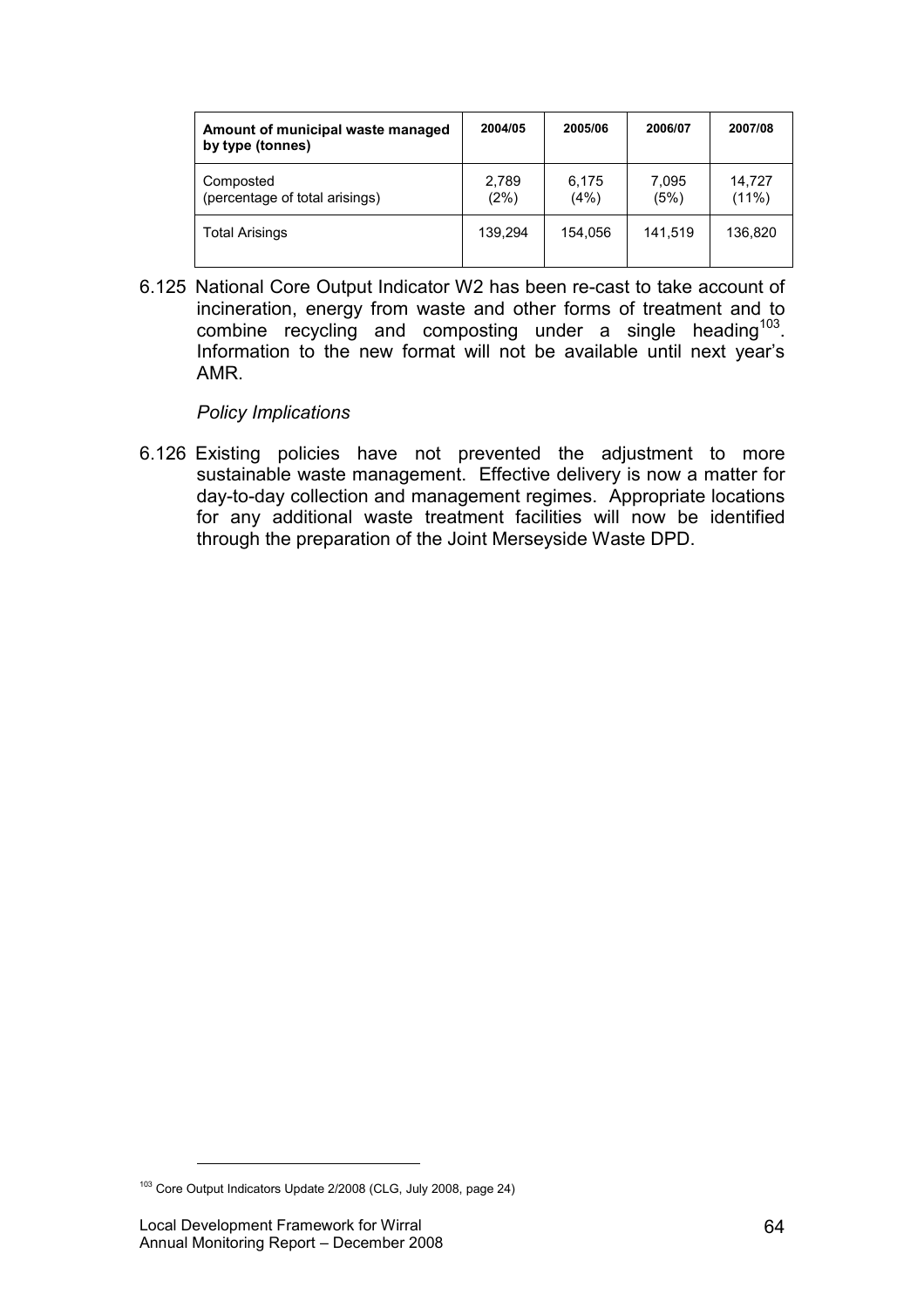# 7 SUMMARY OF EMERGING ISSUES

7.1 This section of the AMR seeks to summarise the issues that have been emerging from public consultation, from the analysis presented in this and previous AMRs and from the initial results of some of the emerging evidence base studies for the Core Strategy DPD.

# Emerging Issues

7.2 The previous AMR sought to summarise the emerging issues under the following headings:

| <b>Policy Theme</b>                               | <b>Illustrative Content</b>                                                                                                            |
|---------------------------------------------------|----------------------------------------------------------------------------------------------------------------------------------------|
| <b>Building Sustainable</b><br><b>Communities</b> | Getting the vision right                                                                                                               |
|                                                   | Contributing to the transformation of the wider City<br>Region                                                                         |
|                                                   | Providing for the delivery of the Sustainable Community<br>Strategy and the Council's Investment Strategy                              |
|                                                   | Stabilising the population and reversing the loss of the<br>working age population, especially within the inner urban<br>areas         |
| A Stronger Economy                                | Revitalising the economy and reversing poor economic<br>performance by providing for growth in local wealth<br>creation and employment |
|                                                   | Promoting tourism by enhancing the Borough's assets of<br>culture and heritage, coast and countryside for leisure<br>and recreation    |
| <b>An Inclusive Society</b>                       | Providing for everyone                                                                                                                 |
|                                                   | Closing the gap in opportunity, income and health<br>between the most and least well off                                               |
|                                                   | Continuing the focus on physical regeneration and<br>housing market renewal at the heart of the urban area                             |
|                                                   | Providing high quality, accessible, modern services                                                                                    |
| A Decent and Affordable Home                      | Meeting regional requirements while meeting identified<br>local needs through affordable and market housing                            |
| An Accessible Borough                             | Ensuring new development for housing, employment<br>and services is located in the most accessible locations                           |
|                                                   | Tackling congestion and providing credible alternatives<br>to journeys by private car                                                  |
| <b>A Protected Environment</b>                    | Responding to climate change                                                                                                           |
|                                                   | Protecting local distinctiveness and the character of<br>established residential areas                                                 |

# Table 49 – Emerging Issues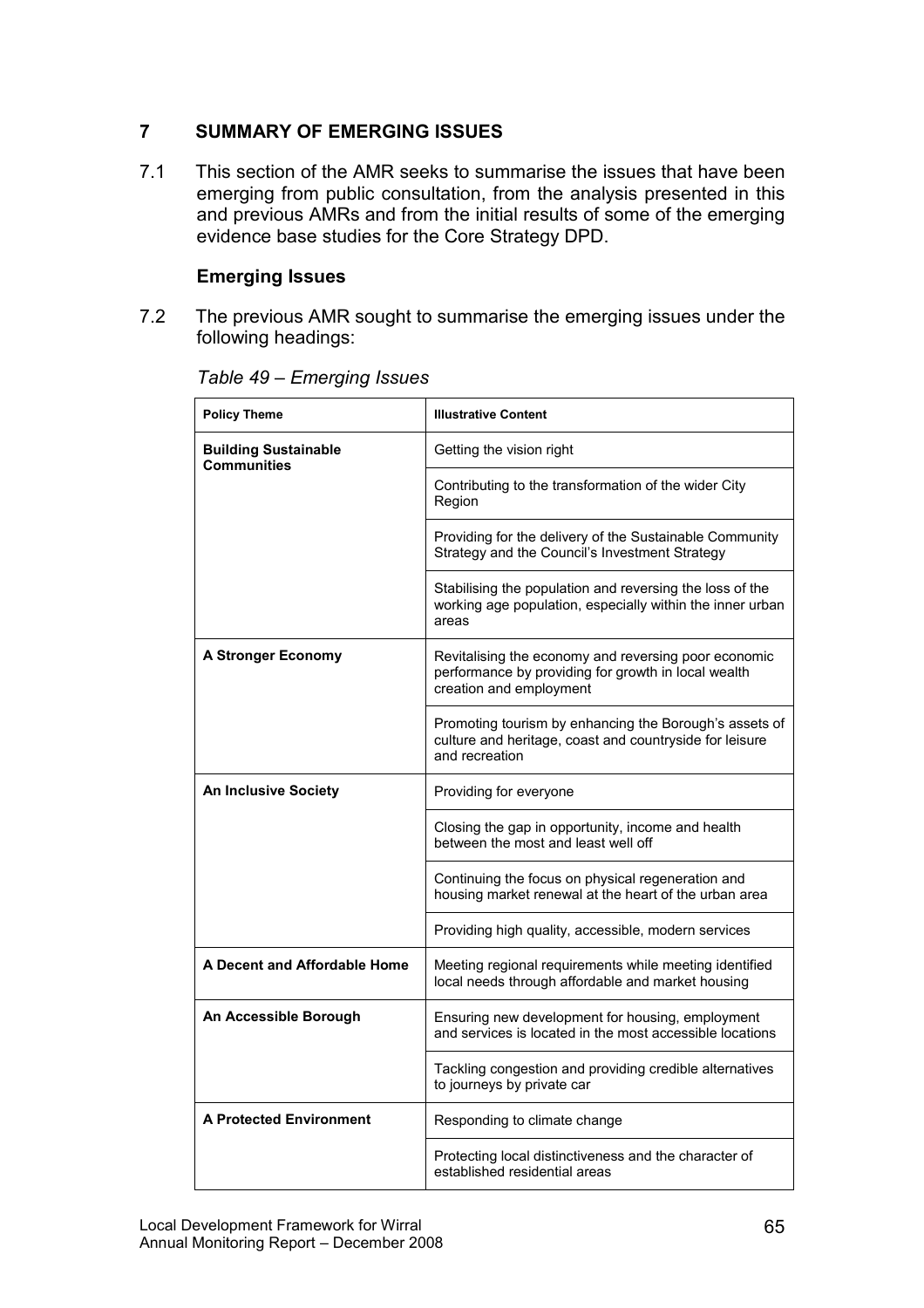| Protecting natural resources and biodiversity |
|-----------------------------------------------|
| Providing for community safety                |

- 7.3 These have now been developed into the following list of key issues:
	- supporting urban regeneration
	- achieving sustainable development
	- ensuring high quality development across the Borough
	- improving economic performance
	- addressing worklessness
	- reducing out-commuting
	- addressing low paid and low quality employment
	- maintaining an adequate supply of immediately available employment land
	- promoting and supporting the tourism economy
	- supporting the vitality and viability of the Borough's existing town and local centres
	- providing a size, type and tenure of housing to meet identified needs.
	- delivering appropriate specialist housing
	- maintaining a continuous supply of deliverable housing sites
	- maximising the use of previously developed land
	- securing sustainable design and construction
	- creating sustainable communities through Housing Market Renewal
	- tackling nationally significant deprivation
	- reducing health inequalities and improving life expectancy
	- addressing inequalities in skills, education, and training and life chances
	- reducing crime and anti-social behaviour
	- reducing dependency on the private car
	- minimising the environmental impact of transport
	- supporting the port and maritime industries
	- safeguarding and enhancing Wirral's natural environment
	- protect and enhancing Wirral's urban environment
	- adapting to climate change
	- controlling flood risk
	- sustainable waste management
	- control of pollution and hazards

# Potential Objectives

- 7.4 Potential objectives are likely to include:
	- to improve the performance of and diversify Wirral's economy in line with the Investment Strategy
	- to reduce levels of unemployment and worklessness in the Borough
	- to provide a continuous supply of accessible, high quality and readily available employment sites
	- to use local spending and skills to support urban regeneration
	- to focus new development within the Borough's existing urban centres
	- to develop and support a sustainable tourism and leisure based economy
	- to sustain and enhance the vitality and viability of the Borough's town and district centres
	- to provide a continuous supply of housing land to meet identified needs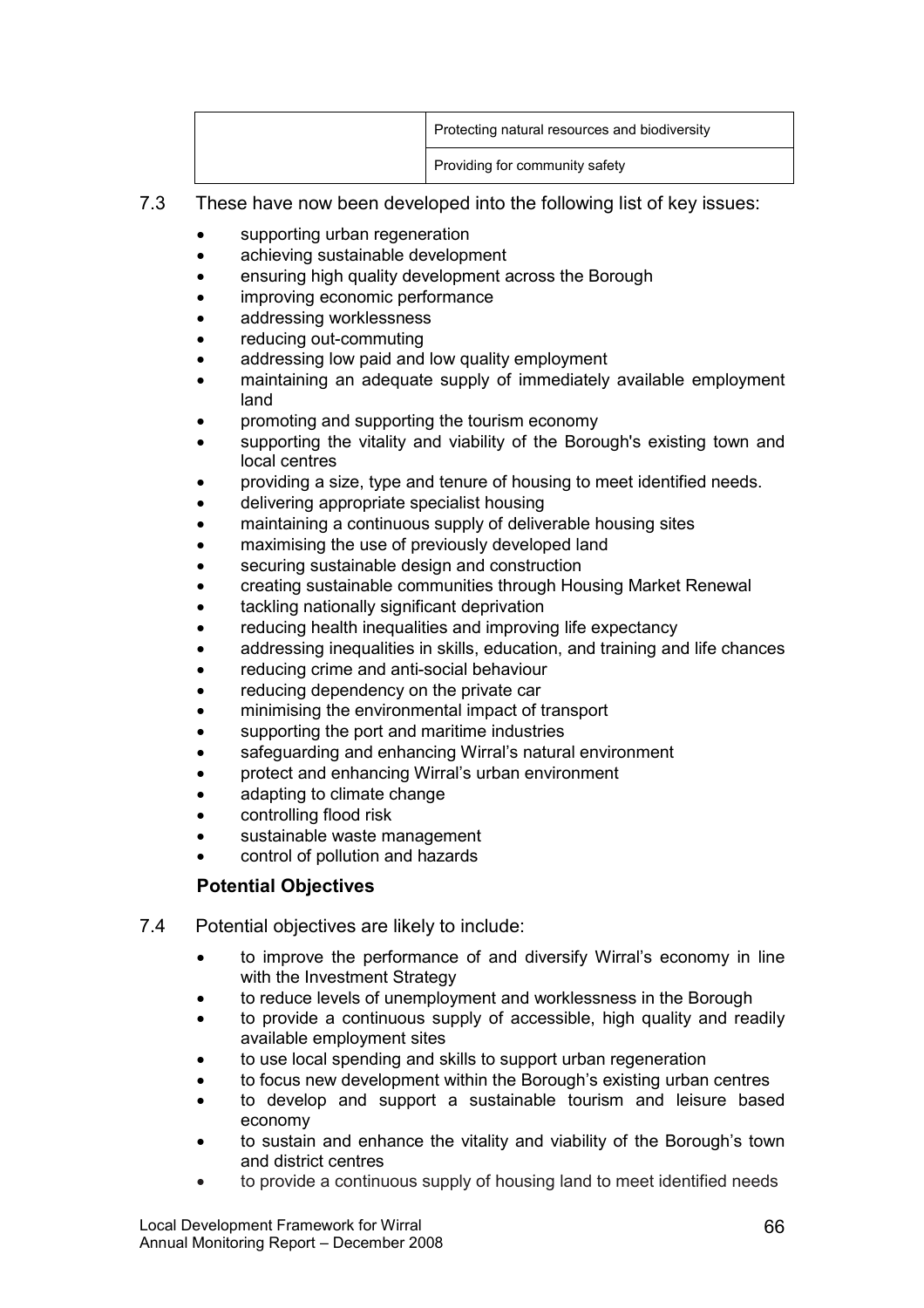- to focus new investment to deliver housing market renewal and growth to areas of greatest need at the heart of the older urban areas in east **Wirral**
- to meet proven needs for affordable and specialist housing
- to maximise the use of derelict and vacant previously developed land and buildings while maintaining local character and distinctiveness
- to ensure new housing development incorporates sustainable design and construction principles
- to reduce health inequalities and ensure that new development encourages healthier lifestyle choices
- to reduce inequalities in skills, education and training
- to minimize the opportunities for crime and anti-social behaviour
- to provide and promote more sustainable, integrated travel options
- to make efficient use of existing transport networks and infrastructure
- to maximize the accessibility of services and jobs especially to areas of greatest need
- to support the movement of freight from road to rail and water
- to minimise the adverse impacts of transport on local communities and the environment
- to support the future of port activity and related maritime sectors
- to provide sufficient opportunities for outdoor recreation, sport and to protect and enhance the Borough's natural environment
- to protect and enhance the Borough's biodiversity and geological resources
- to protect and enhance the character and local distinctiveness of the urban environment
- to protect and enhance the Borough's historic environment
- to ensure that future development is adapted to the impact of climate change
- to minimize the risk of flooding from sea, rivers and rainfall
- to provide for more sustainable waste management
- to maximise public safety and minimise hazards to people and the environment

## Emerging Spatial Vision

7.5 The emerging Spatial Vision for the Borough is likely to say:

By 2025 Wirral will be a Borough which offers a high quality of life for all its residents and visitors:

- the Investment Strategy for Wirral will have been implemented;
- Wirral's economy will be strengthened and diversified; there will be a wide range of employment sites and premises attractive to existing businesses and inward investors. The Borough will be an attractive location for higher quality, better paying employers, particularly in the knowledge-based sector;
- the population of Wirral will be growing, out migration will have been reduced and there will be a better balance of age groups;
- levels of unemployment and worklessness in the Borough will have been significantly reduced and the skills base will have been enhanced:
- as a result of Housing Market Renewal and the Mersey Heartlands Growth Point, all parts of the Borough will be seen as attractive places to live, through the promotion of sustainable, mixed communities and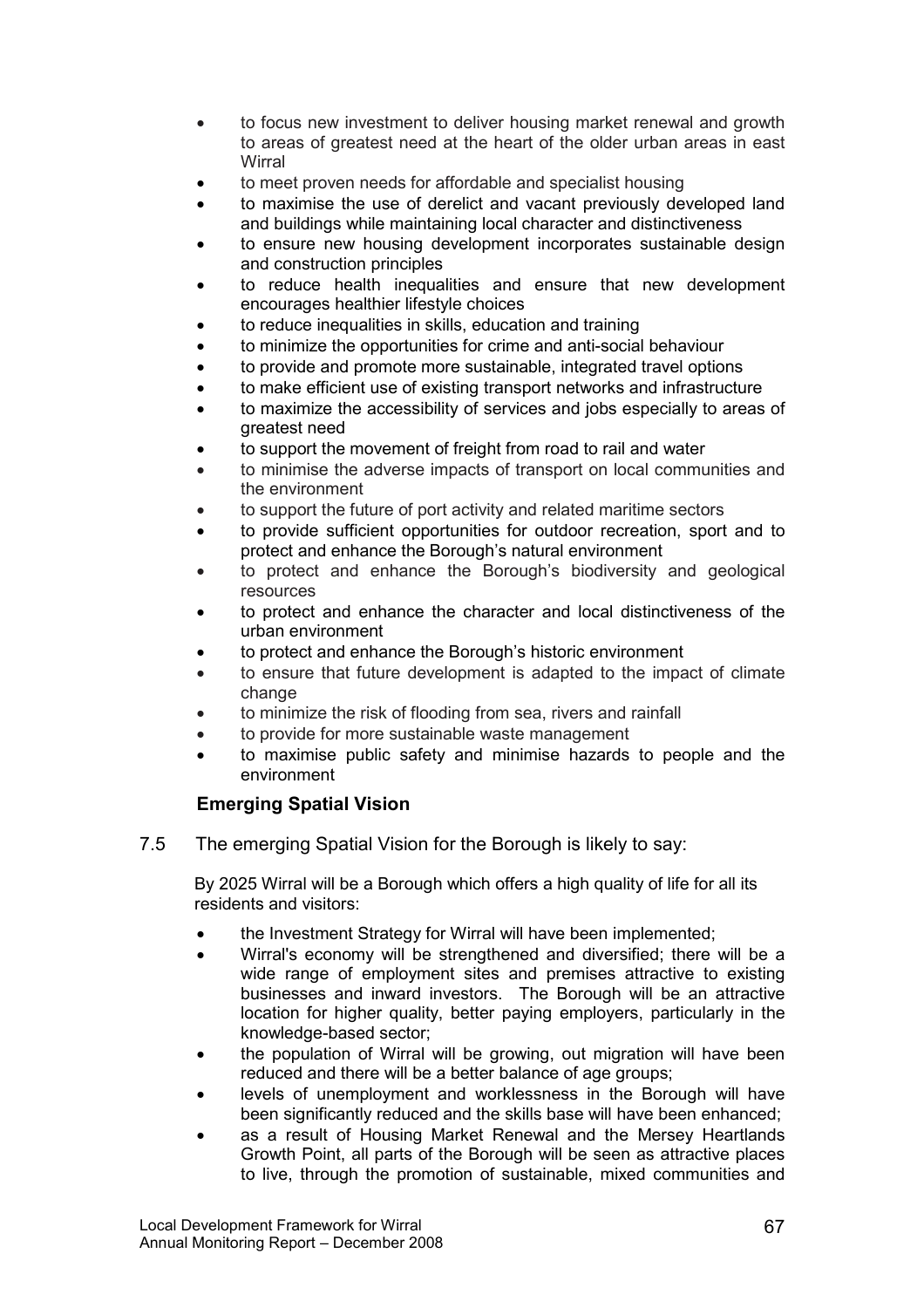the provision of high quality, well designed, zero-carbon, affordable, mixed tenure housing, which will meet the needs of all sectors of the community;

- the amount of vacant and derelict land in the older urban areas will have been reduced;
- Birkenhead as the Borough's sub-regional centre will have been enhanced and revitalised as the retail and service centre of choice for all the Borough's residents, supported by a network of vital and viable district and local shopping centres;
- the major regeneration opportunity at Wirral Waters will have successfully transformed surplus docklands in Birkenhead and Wallasey into vibrant thriving mixed communities with a substantial range of jobs, homes and services;
- the Borough will have developed its potential as a tourism destination focusing on the quality of its natural environment, its built heritage and the coastal resorts at New Brighton, West Kirby and Hoylake;
- the high levels of deprivation and social and health inequalities found in parts of east Wirral will have been significantly reduced;
- all new development will be suitably adapted to the potential impacts associated with climate change and flood risk whilst minimising their own carbon emissions and the consumption of water and other resources. All new residential developments will have been zero carbon from 2016 onwards;
- the Borough will have maintained and enhanced a high quality urban and rural environment, including a fully established network of green infrastructure within the urban area and a safeguarded and enhanced biodiversity and geodiversity resource. Maximum use will have been made of previously developed land and buildings and Wirral's built heritage will have been safeguarded and enhanced;
- the quantity of waste generated in the Borough will have been reduced through greater levels of waste reduction, re-use and recycling and a large proportion of the waste still generated will be managed and processed as close as possible to the Borough; and
- transport and land use will be fully co-ordinated, maximising the use of sustainable transport modes, including bus, rail, walking and cycling with the number and length of individual car journeys minimized.

## Future consultation

7.6 Formal consultation on the emerging issues, objectives and spatial vision will be undertaken early in 2009.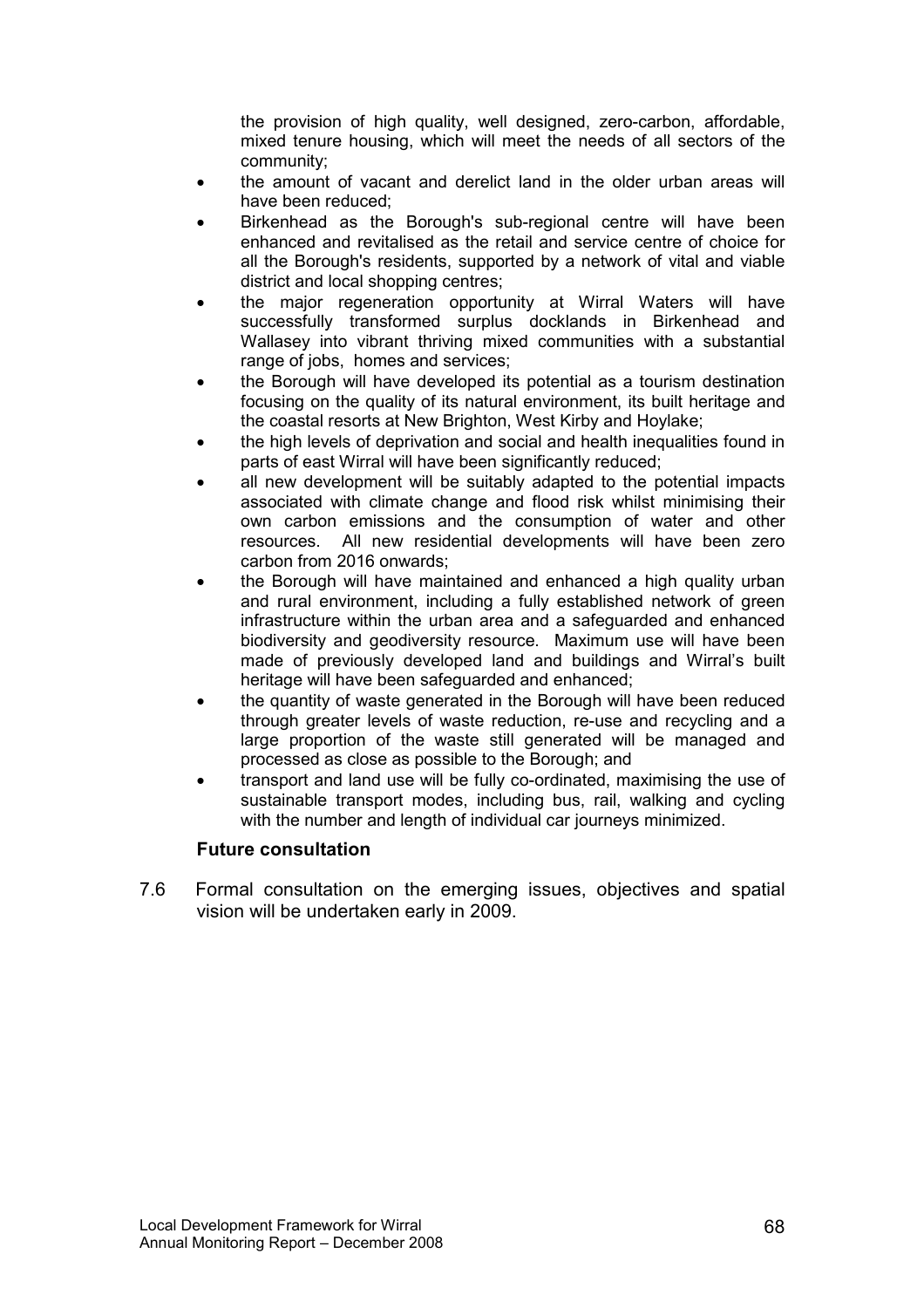# 8 GLOSSARY

| Terminology                                                    | Abbreviation | Explanation                                                                                                                                                                                                                                                        |
|----------------------------------------------------------------|--------------|--------------------------------------------------------------------------------------------------------------------------------------------------------------------------------------------------------------------------------------------------------------------|
| A Class Uses                                                   |              | Uses of land falling within the categories of retailing and<br>financial and professional services.                                                                                                                                                                |
| Accession software                                             |              | A computer software package designed to calculate the<br>accessibility of local services.                                                                                                                                                                          |
| Adoption                                                       |              | The stage at which the Council formally decides to adopt<br>the final version of a Local Development Document to<br>make it legally operative.                                                                                                                     |
| Allocated                                                      |              | The identification of a specific piece of land for a specific<br>type of development in the Unitary Development Plan.                                                                                                                                              |
| Allocation                                                     |              | The identification of a specific piece of land for a specific<br>type of development in a Development Plan Document<br>or the Unitary Development Plan.                                                                                                            |
| <b>Annual Monitoring</b><br>Report                             | <b>AMR</b>   | A written report, published by the Council towards the<br>end of each calendar year, setting out progress on the<br>delivery of the Local Development Scheme and the<br>extent to which the policies set out in Local Development<br>Documents are being achieved. |
| Appropriate<br>Assessment                                      | AA           | A written report assessing the potential impact of the<br>proposals to be contained within a Local Development<br>Document on designated European Sites.                                                                                                           |
| Area Action Plan                                               | AAP          | A Development Plan Document setting out detailed<br>proposals for an identified part of the Borough.                                                                                                                                                               |
| <b>B Class Uses</b>                                            |              | Uses of land falling within the categories of business,<br>general industry and storage and distribution.                                                                                                                                                          |
| <b>Building for Life</b>                                       |              | A Government endorsed standard method for assessing<br>the quality of new housing development. Sites are<br>scored against a series of twenty criteria which can be<br>viewed at http://www.buildingforlife.org/                                                   |
| <b>Business</b><br>Enterprise and<br><b>Regulatory Reform</b>  | <b>BERR</b>  | The Government Department responsible for economic<br>performance, trade promotion and energy.                                                                                                                                                                     |
| Cabinet                                                        |              | A group of Local Councillors appointed by the Council to<br>take executive decisions on behalf of the Council.                                                                                                                                                     |
| Commission for<br>Architecture and<br>the Built<br>Environment | CABE         | The Government's advisor on architecture, urban design<br>and public space.                                                                                                                                                                                        |
| Communities and<br><b>Local Government</b>                     | CLG          | The Government Department responsible for planning,<br>building and the environment.                                                                                                                                                                               |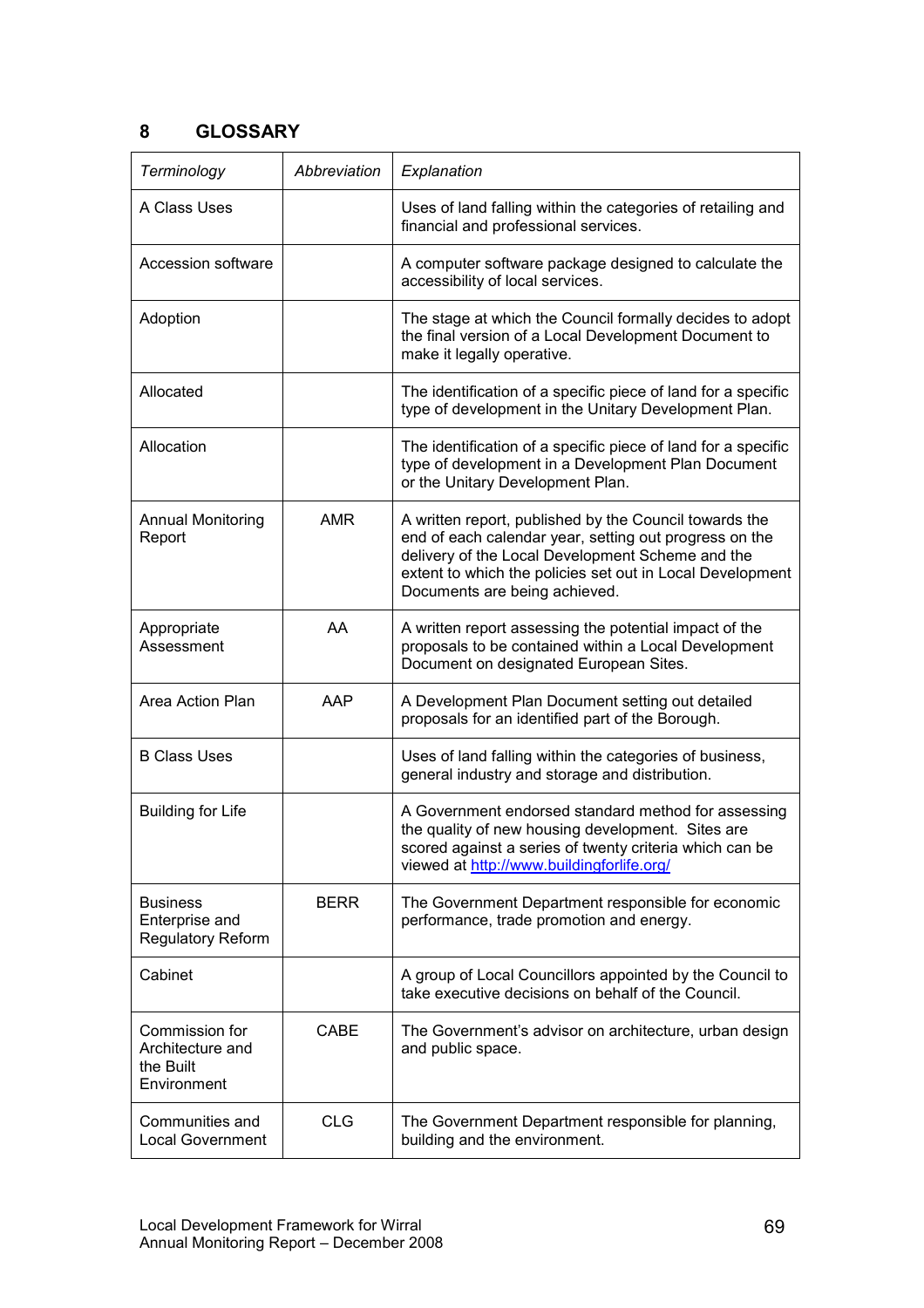| Terminology                                              | Abbreviation | Explanation                                                                                                                                                                                                                                                                                                                                                                                                      |
|----------------------------------------------------------|--------------|------------------------------------------------------------------------------------------------------------------------------------------------------------------------------------------------------------------------------------------------------------------------------------------------------------------------------------------------------------------------------------------------------------------|
| Community<br>Strategy                                    |              | A strategy setting out the overall vision for the<br>improvement of the area prepared under the Local<br>Government Act 2000, now known as the Sustainable<br>Community Strategy.                                                                                                                                                                                                                                |
| <b>Conservation Area</b>                                 | <b>CA</b>    | An identified area designated by the Council to allow the<br>character and appearance of that area to be protected.                                                                                                                                                                                                                                                                                              |
| Core Output<br>Indicators                                |              | A measure used to determine whether key national<br>policies are being achieved. The Indicators are defined<br>by the Secretary of State and set out in national advice.                                                                                                                                                                                                                                         |
| Core Strategy                                            |              | A Development Plan Document setting out the spatial<br>vision and general strategy for the Borough                                                                                                                                                                                                                                                                                                               |
| Corporate Plan                                           |              | A public document prepared by the Council setting out<br>the Council's main priorities for the future.                                                                                                                                                                                                                                                                                                           |
| D Class Uses                                             |              | Uses of land falling within the categories of non-<br>residential institutions and assembly and leisure.                                                                                                                                                                                                                                                                                                         |
| Department for<br>Environment, Food<br>and Rural Affairs | <b>DEFRA</b> | The Government Department responsible for<br>sustainable development, environmental protection and<br>rural policy.                                                                                                                                                                                                                                                                                              |
| Department for<br>Trade and Industry                     | DTI          | The Government Department previously responsible for<br>economic performance, trade promotion and energy -<br>now replaced by BERR.                                                                                                                                                                                                                                                                              |
| Department for<br><b>Work and Pensions</b>               | <b>DWP</b>   | The Government Department responsible for distributing<br>national benefits and allowances such as jobseekers<br>allowance, child support and pensions.                                                                                                                                                                                                                                                          |
| Development Plan                                         |              | The statutory Development Plan for the Borough,<br>comprising the Regional Spatial Strategy and the Unitary<br>Development Plan, until the Unitary Development Plan<br>has been replaced by the Development Plan Documents<br>in the Local Development Framework. Individual<br>planning decisions must be made in accordance with the<br>Development Plan unless material considerations<br>indicate otherwise. |
| Development Plan<br>Document                             | <b>DPD</b>   | A Local Development Document with status as part of<br>the Development Plan for the Borough.                                                                                                                                                                                                                                                                                                                     |
| Dock Estate                                              |              | An area of land owned and operated by a port operator<br>and set aside for port-related land uses in the Unitary<br>Development Plan.                                                                                                                                                                                                                                                                            |
| Eco Town                                                 |              | A planned new settlement, identified by the Government,<br>which would be an example of "green development"                                                                                                                                                                                                                                                                                                      |
| Examination in<br>Public                                 |              | The process undertaken to examine the content of a<br>Regional Spatial Strategy before it is issued by the<br>Secretary of State                                                                                                                                                                                                                                                                                 |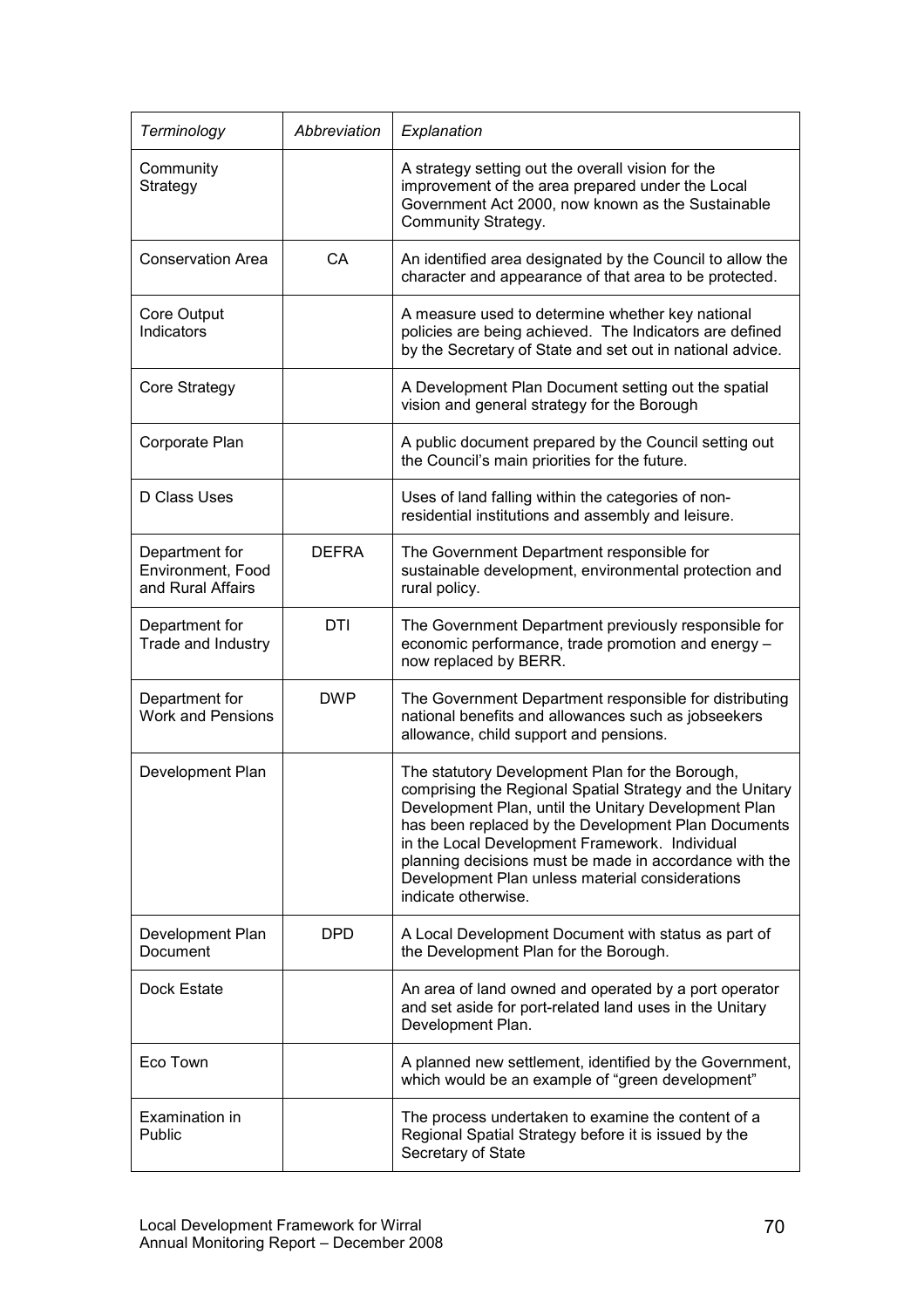| Terminology                                                                    | Abbreviation | Explanation                                                                                                                                                                                                                                                                                                    |
|--------------------------------------------------------------------------------|--------------|----------------------------------------------------------------------------------------------------------------------------------------------------------------------------------------------------------------------------------------------------------------------------------------------------------------|
| <b>Executive Board</b>                                                         |              | A group of Local Councillors appointed by the Council's<br>Cabinet to take executive decisions on behalf of the<br>Cabinet.                                                                                                                                                                                    |
| general<br>development order                                                   |              | A nationally prepared statutory document setting out the<br>classes of development that do and do not require<br>planning permission.                                                                                                                                                                          |
| Greater<br>Merseyside                                                          |              | The land area covered by the local Councils of<br>Liverpool, Wirral, Sefton, Knowsley, St Helen's and<br>Halton.                                                                                                                                                                                               |
| Green Flag Award                                                               |              | An annual award based on a national standard for the<br>maintenance of parks and open spaces                                                                                                                                                                                                                   |
| <b>Growth Point</b>                                                            |              | An area identified by the Government in which an<br>accelerated level of housing delivery will be promoted                                                                                                                                                                                                     |
| <b>Housing Market</b><br>Renewal Initiative<br>Pathfinder Area                 | <b>HMRI</b>  | The area of the Borough defined by the Secretary of<br>State as the focus for public action to restructure the<br>local housing market, also known as the Newheartlands<br>Pathfinder, including parts of Birkenhead, Tranmere,<br>Seacombe, Bidston and Liscard.                                              |
| Independent<br>Examination                                                     |              | The process undertaken by a Planning Inspector<br>appointed by the Secretary of State to test the<br>soundness of a Development Plan Document or<br>Statement of Community Involvement.                                                                                                                        |
| <b>Initial Consultation</b>                                                    |              | The stage at which the scope and content of an<br>emerging Development Plan Document or<br>Supplementary Planning Document is decided in<br>consultation with stakeholders.                                                                                                                                    |
| <b>Inspectors Report</b>                                                       |              | The report prepared by the Inspector following an<br>Independent Examination, the findings of which the<br>Council must comply with before a Development Plan<br>Document or Statement of Community Involvement can<br>be adopted.                                                                             |
| Interim Housing<br>Policy Area                                                 | <b>IHPA</b>  | The area of the Borough defined in the Council's Interim<br>Planning Policy for New Housing Development (October<br>2005) as the target area for new housing development,<br>focussed on New Brighton, Liscard, Seacombe,<br>Leasowe, Birkenhead, Beechwood, Tranmere, Rock<br>Ferry and parts of Bromborough. |
| Interim Planning<br>Policy for New<br>Housing<br>Development<br>(October 2005) |              | A policy document adopted by the Council, following<br>public consultation, which sets out the Council's policies<br>for the location of new housing development until an<br>appropriate Development Plan Document is adopted.                                                                                 |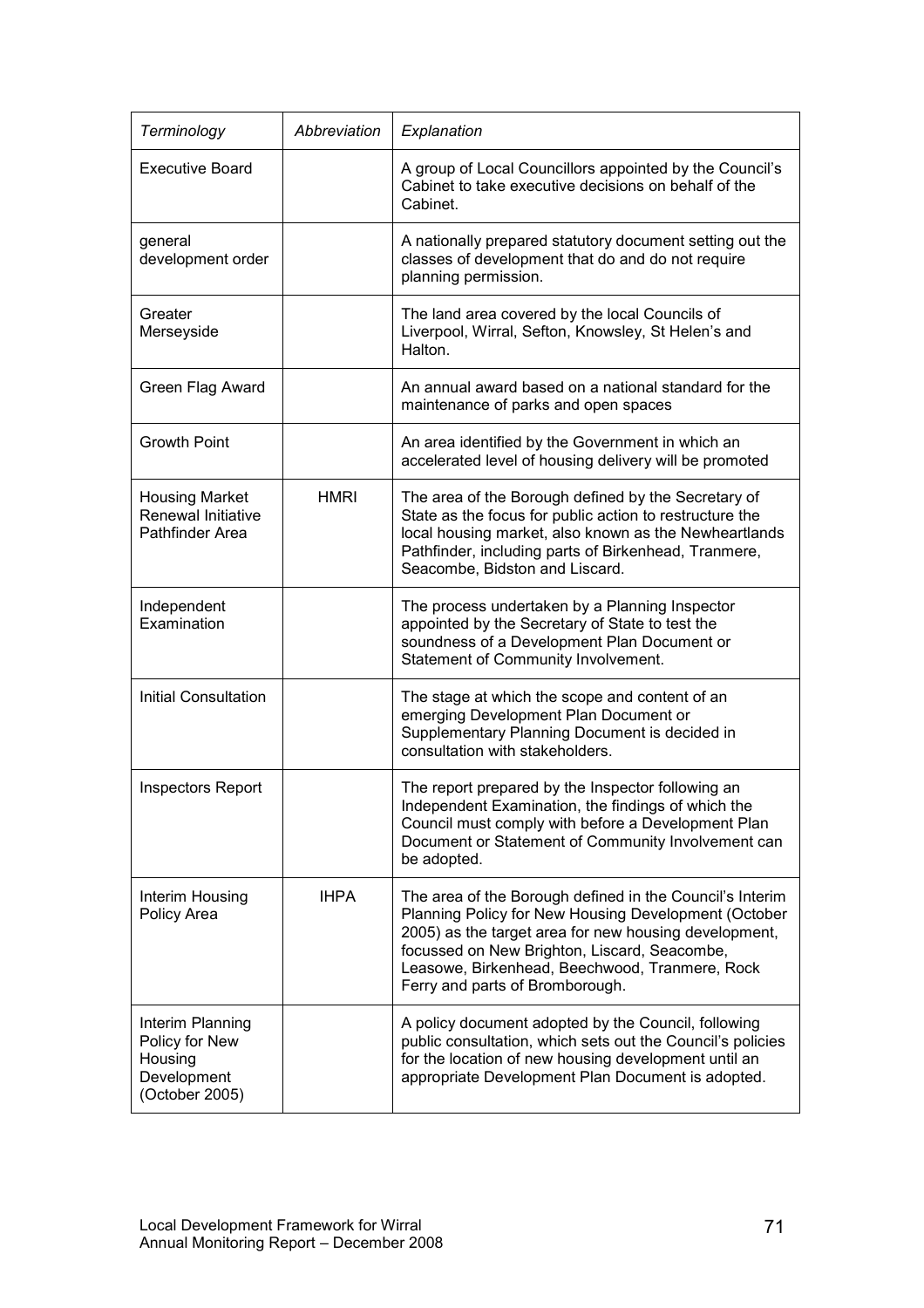| Terminology                                     | Abbreviation | Explanation                                                                                                                                                                                            |
|-------------------------------------------------|--------------|--------------------------------------------------------------------------------------------------------------------------------------------------------------------------------------------------------|
| <b>Issues and Options</b><br>Report             |              | A written report published by the Council to invite<br>comments on the issues that need to be addressed in a<br>Development Plan Document and the options that are<br>available for dealing with them. |
| Limehouse<br>software                           |              | An internet-based computer software package designed<br>to aid the more efficient handling of public consultation<br>and the design and publishing of policy documents                                 |
| Listed structure                                |              | A building or structure listed by the Secretary of State on<br>the basis of its historic or architectural importance.                                                                                  |
| Local Area<br>Agreement                         | LAA          | A formal agreement by the Council and other local<br>service providers to meet a set of specific targets for the<br>delivery of selected local services.                                               |
| Local Development<br><b>Document</b>            | <b>LDD</b>   | A document prepared as part of the Local Development<br>Framework for the Borough                                                                                                                      |
| Local Development<br>Framework                  | <b>LDF</b>   | The overall name for the collection of adopted Local<br>Development Documents for the Borough.                                                                                                         |
| Local Development<br>Order                      |              | An Order made by the Council to enable a wider range<br>of development to take place without the need to apply<br>to the Council for planning permission.                                              |
| Local Development<br>Scheme                     | <b>LDS</b>   | A document setting out the Council's proposals for the<br>content of the Local Development Framework and the<br>timetable for the preparation of individual Local<br>Development Documents.            |
| Local Transport<br>Plan                         | <b>LTP</b>   | A strategy for improving local transport services,<br>including roads, public transport, walking and cycling.                                                                                          |
| <b>LTP Partnership</b>                          |              | The partnership responsible for preparing the Local<br>Transport Plan.                                                                                                                                 |
| <b>Mersey Heartlands</b><br><b>Growth Point</b> |              | An area in Wirral, in and around the Birkenhead Dock<br>Estate, for which national designation as a Growth Point<br>is being sought                                                                    |
| Merseyside                                      |              | The land area covered by the local Councils of<br>Liverpool, Wirral, Sefton, Knowsley and St Helen's.                                                                                                  |
| Milestone                                       |              | The date by which a stage or action in the preparation of<br>a Local Development Document must be begun, as set<br>out in the Local Development Scheme.                                                |
| Mott McDonald<br><b>MIS</b>                     | <b>MIS</b>   | Consultants providing a statistical collection and analysis<br>service on behalf of the District Councils in Greater<br>Merseyside.                                                                    |
| Neighbourhood<br>Renewal Fund                   | <b>NRF</b>   | A national funding programme to support improvements<br>in the most deprived areas in England.                                                                                                         |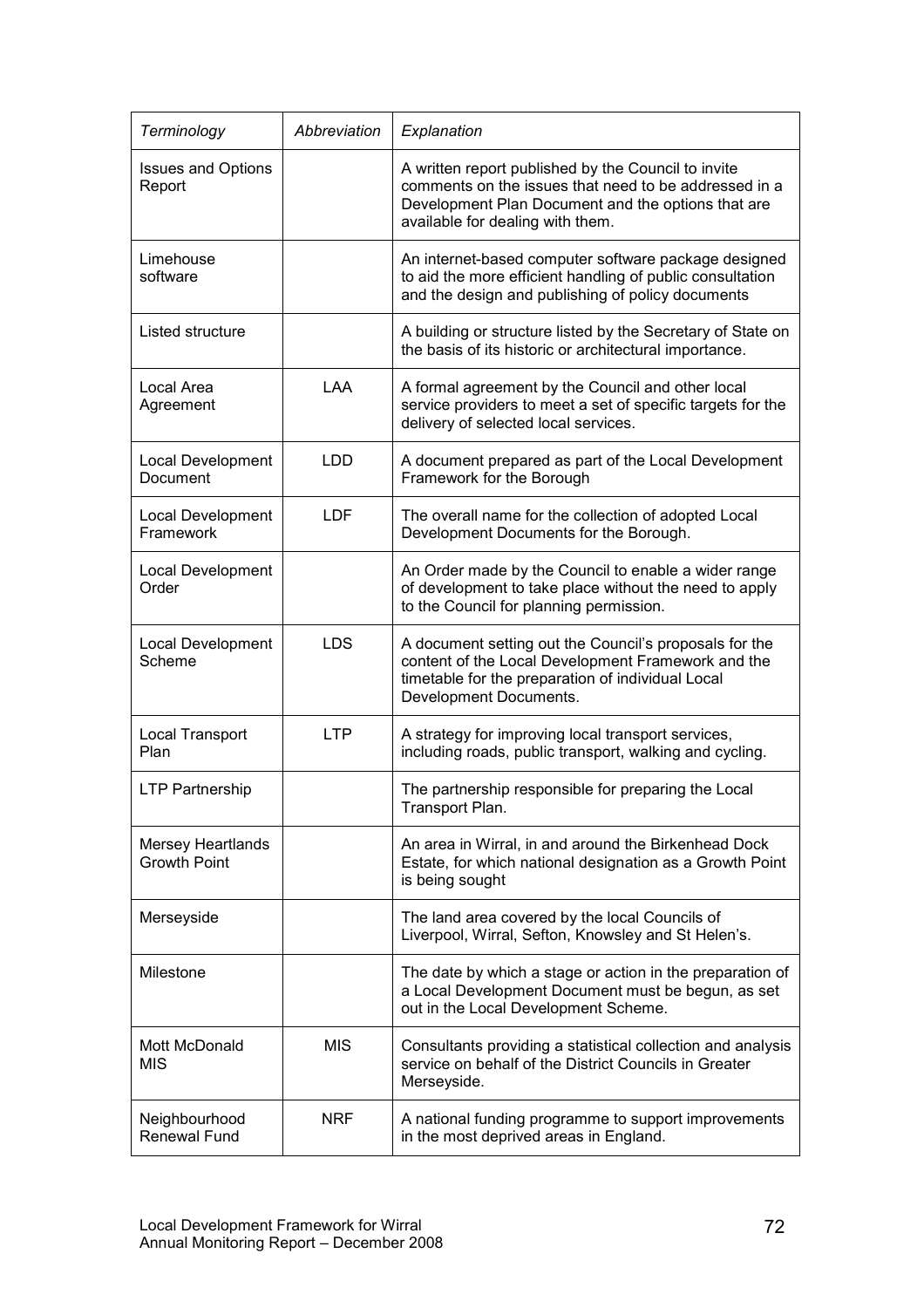| Terminology                                                | Abbreviation      | Explanation                                                                                                                                                                                                                                                                                                                                                                                      |
|------------------------------------------------------------|-------------------|--------------------------------------------------------------------------------------------------------------------------------------------------------------------------------------------------------------------------------------------------------------------------------------------------------------------------------------------------------------------------------------------------|
| Nomis                                                      |                   | A database of official labour market statistics, run on<br>behalf of the Office for National Statistics.                                                                                                                                                                                                                                                                                         |
| North West<br>Metropolitan Area                            | <b>NWMA</b>       | The area where a significant proportion of development<br>and urban renaissance resources should be focussed,<br>defined in Policy SD1 of Regional Planning Guidance for<br>the North West as Wirral, east of the M53, plus<br>Woodchurch, Leasowe, Wallasey and New Brighton.                                                                                                                   |
| <b>Office of National</b><br><b>Statistics</b>             | <b>ONS</b>        | The Government Department responsible for collecting<br>and publishing official statistics about the UK's society<br>and economy.                                                                                                                                                                                                                                                                |
| Office of the<br>Deputy Prime<br><b>Minister</b>           | <b>ODPM</b>       | The Government Department previously responsible for<br>planning, building and the environment - now replaced<br>by CLG.                                                                                                                                                                                                                                                                         |
| Permitted<br>Development                                   |                   | Development that can be undertaken without the need to<br>apply to the Council for planning permission.                                                                                                                                                                                                                                                                                          |
| Planning Inspector                                         |                   | A person appointed by the Secretary of State to carry<br>out the Independent Examination of a Development Plan<br>Document or Statement of Community Involvement.                                                                                                                                                                                                                                |
| <b>Preferred Options</b>                                   |                   | The stage at which the development options preferred<br>by the Council, for inclusion in a Development Plan<br>Document, are published, alongside an explanation of<br>why they have been chosen.                                                                                                                                                                                                |
| Previously<br>developed land                               |                   | Land that is or was occupied by a permanent structure<br>and associated fixed surface infrastructure. The full<br>definition is set out in national advice published by the<br>Secretary of State.                                                                                                                                                                                               |
| Primarily Industrial<br>Area                               | <b>PIA</b>        | An area of land set aside for primarily industrial land<br>uses in the Unitary Development Plan.                                                                                                                                                                                                                                                                                                 |
| Proposals Map                                              |                   | An annotated map showing the areas of land where the<br>policies and proposals contained within the Unitary<br>Development Plan or contained within in a Development<br>Plan Document will apply.                                                                                                                                                                                                |
| <b>Regional Planning</b><br>Guidance for the<br>North West | RPG <sub>13</sub> | An old-style document published by the Secretary of<br>State to guide the preparation of local Development<br>Plans. Regional Planning Guidance is to be replaced by<br>the new-style Regional Spatial Strategy for the North<br>West. Regional Planning Guidance has legal status as<br>the Initial Regional Spatial Strategy until the new-style<br>Regional Spatial Strategy has been issued. |
| <b>Regional Spatial</b><br>Strategy for the<br>North West  | <b>RSS</b>        | A statutory document, issued by the Secretary of State,<br>setting out the vision and priorities for future<br>development within the North West Region, which has<br>status as part of the Development Plan for the Borough.                                                                                                                                                                    |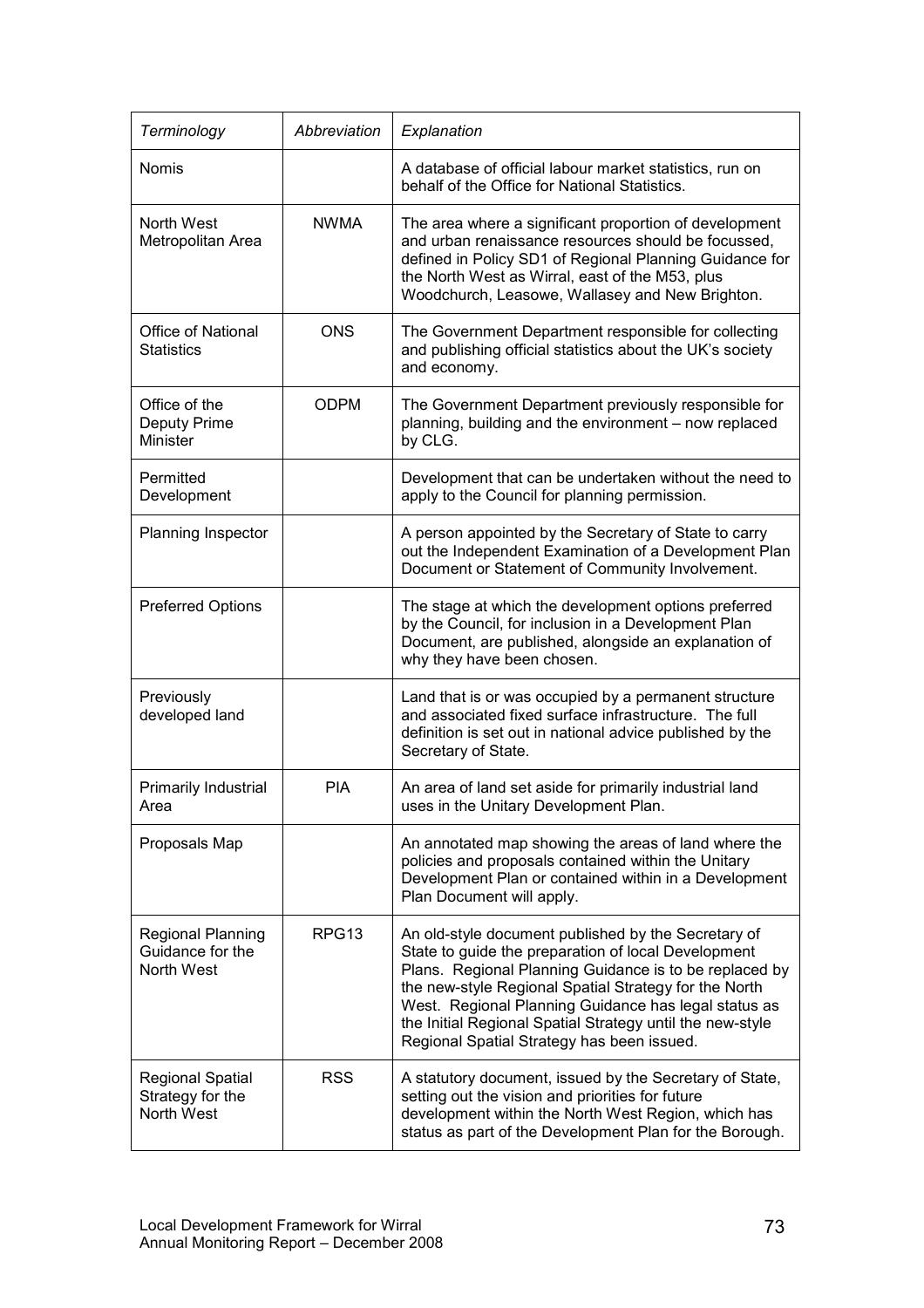| Terminology                              | Abbreviation | Explanation                                                                                                                                                                                                                                                    |
|------------------------------------------|--------------|----------------------------------------------------------------------------------------------------------------------------------------------------------------------------------------------------------------------------------------------------------------|
| <b>Registered Social</b><br>Landlord     | <b>RSL</b>   | An organisation registered as a provider of housing to<br>meet the needs of people unable to afford to own their<br>own home.                                                                                                                                  |
| <b>Scheduled Ancient</b><br>Monument     | <b>SAM</b>   | An identified area designated by the Secretary of State<br>on the basis of its national importance for archaeology.                                                                                                                                            |
| Secretary of State                       |              | The person appointed by the Prime Minister to have<br>overall responsibility for the operation of the national<br>planning system, currently the Secretary of State for<br>Communities and Local Government.                                                   |
| Site of Biological<br>Importance         | <b>SBI</b>   | A site designated in the Unitary Development Plan on<br>the basis of its local importance for nature conservation.                                                                                                                                             |
| Site of Special<br>Scientific Interest   | SSSI         | A site designated by the Secretary of State on the basis<br>of its scientific importance for nature conservation and/or<br>earth science.                                                                                                                      |
| Soundness                                |              | The standard against which a Development Plan<br>Document or Statement of Community Involvement will<br>be tested at an Independent Examination. The tests of<br>soundness are set out in national policy published by the<br>Secretary of State.              |
| Stakeholder                              |              | A person or organisation with an interest in the future<br>planning and development of the Borough                                                                                                                                                             |
| Statement of<br>Community<br>Involvement | SCI          | A Local Development Document setting out local<br>standards for community involvement in planning<br>decisions.                                                                                                                                                |
| Statutory                                |              | A document or process which has a special legal status,<br>as set out in national law.                                                                                                                                                                         |
| Strategic<br>Environmental<br>Assessment | <b>SEA</b>   | A written assessment of the potential of the proposals<br>contained within a Development Plan Document or<br>Supplementary Planning Document to have significant<br>effects on the environment, undertaken as part of the<br>Sustainability Appraisal process. |
| Strategic Regional<br>Site               | <b>SRS</b>   | An area of land identified as a priority location for the<br>promotion of the new business development needed by<br>the North West Region.                                                                                                                     |
| Submission                               |              | The stage at which a Development Plan Document or<br>Statement of Community Involvement is submitted to the<br>Secretary of State for consideration at an Independent<br>Examination                                                                           |
| Super Output Area                        | <b>SOA</b>   | A geographical unit containing about 1,500 people used<br>as the basis for the collection and analysis of national<br>statistics.                                                                                                                              |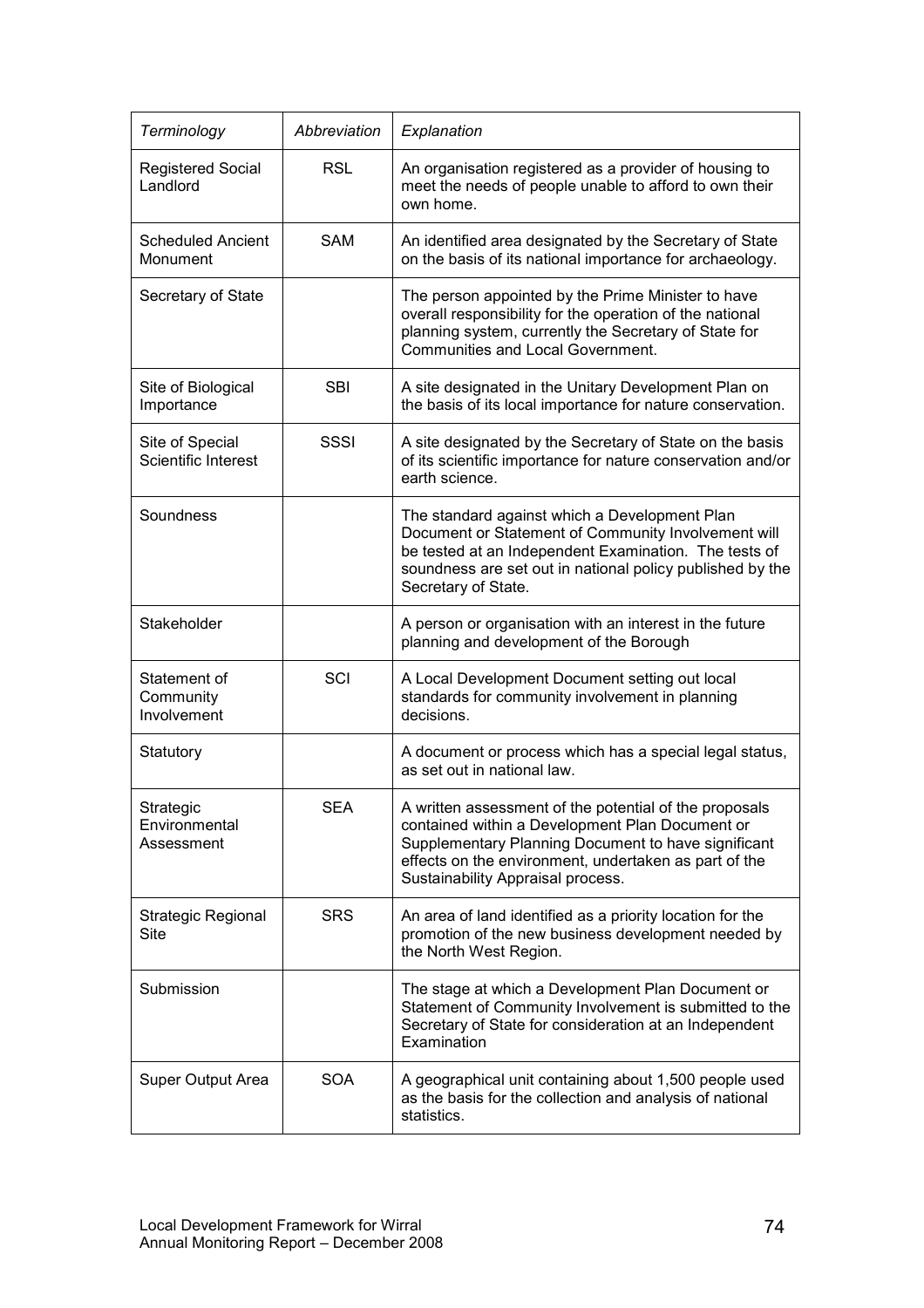| Terminology                                            | Abbreviation | Explanation                                                                                                                                                                                                                                                  |
|--------------------------------------------------------|--------------|--------------------------------------------------------------------------------------------------------------------------------------------------------------------------------------------------------------------------------------------------------------|
| Supplementary<br>Planning<br>Document                  | <b>SPD</b>   | A Local Development Document which provides<br>additional information to assist in the delivery of an<br>adopted policy within a Development Plan Document (or<br>an adopted policy in the Unitary Development Plan until<br>that policy has been replaced). |
| Sustainability<br>Appraisal                            | <b>SA</b>    | A written appraisal of the likely social, economic and<br>environmental impact of the proposals contained within<br>a Development Plan Document or Supplementary<br>Planning Document.                                                                       |
| Sustainability<br>Appraisal<br>Framework for<br>Wirral | <b>SAF</b>   | A framework for the preparation of sustainability<br>appraisals in Wirral adopted by the Council following<br>public consultation.                                                                                                                           |
| Sustainability<br><b>Appraisal Panel</b>               |              | A panel of local groups and experts invited to oversee<br>the quality of the local sustainability appraisal process.                                                                                                                                         |
| Sustainability<br><b>Appraisal Scoping</b><br>Report   |              | A document published by the Council for public<br>consultation to seek views on the content of the<br>sustainability appraisal of a Local Development<br>Document.                                                                                           |
| Sustainable<br>Community<br>Strategy                   |              | See "Community Strategy"                                                                                                                                                                                                                                     |
| Sustainable<br>Development                             |              | The idea of ensuring a better quality of life for everyone,<br>now and for future generations.                                                                                                                                                               |
| <b>SWOT Analysis</b>                                   |              | A simple method of identifying the main issues for the<br>Borough by listing the strengths, weaknesses,<br>opportunities and threats within the area.                                                                                                        |
| The Mersey<br>Partnership                              | TMP          | The Sub Regional Partnership for Merseyside<br>responsible for the promotion of economic development,<br>inward investment and tourism.                                                                                                                      |
| Unitary<br>Development Plan                            | <b>UDP</b>   | An old-style Development Plan, which will be<br>progressively replaced by the new-style Development<br>Plan Documents contained within the emerging Local<br>Development Framework.                                                                          |
| Use Class                                              |              | A category of land use defined in national law.                                                                                                                                                                                                              |
| Use Class A1                                           | A1           | Land uses falling within the category of shops.                                                                                                                                                                                                              |
| Use Class A2                                           | A2           | Land uses falling within the category of financial and<br>professional services.                                                                                                                                                                             |
| Use Class B1 (a)                                       | B1(a)        | Land uses falling within the category of business, as an<br>office which will not be used to provide services to the<br>visiting public.                                                                                                                     |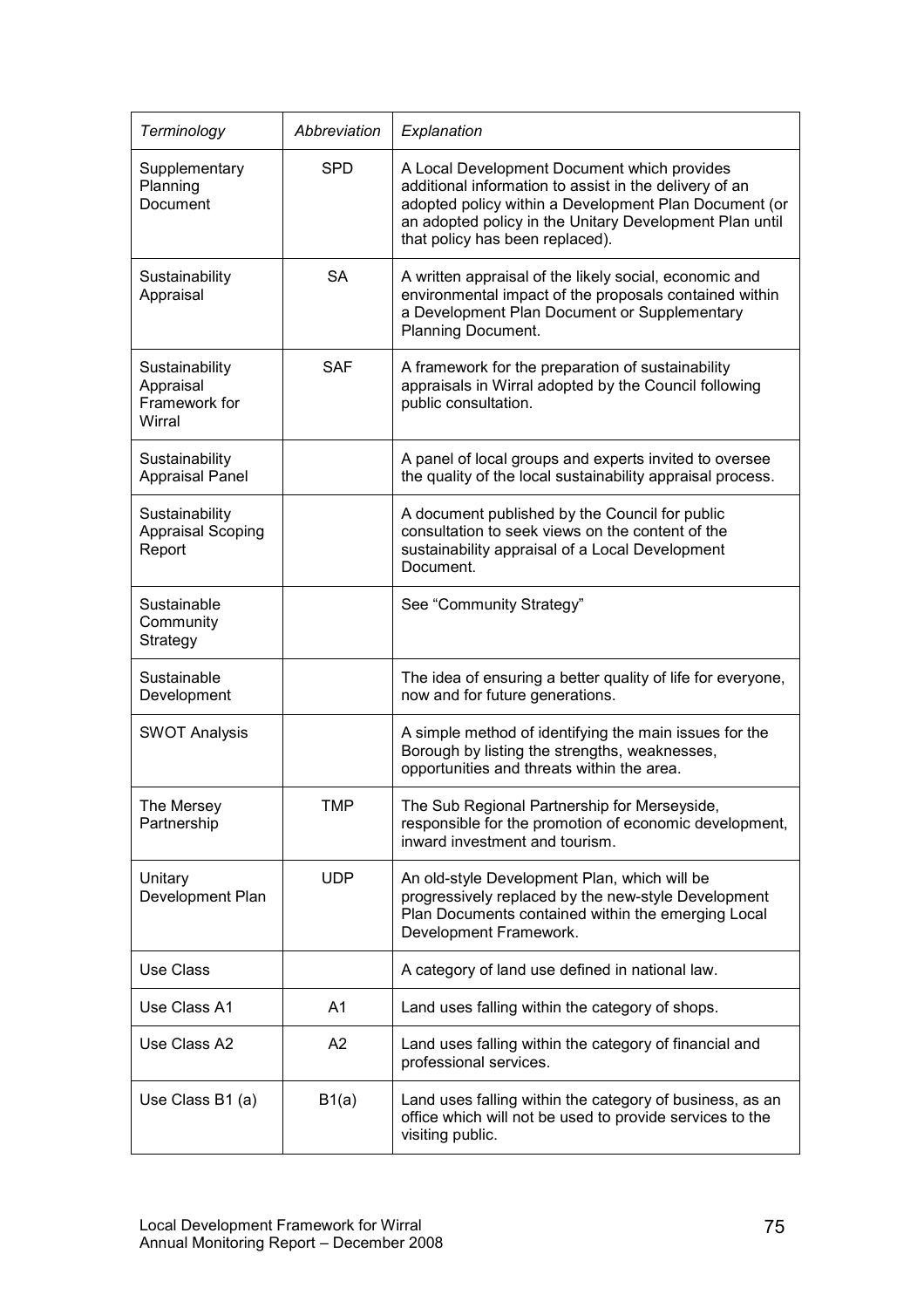| Terminology                                      | Abbreviation   | Explanation                                                                                                                                                                        |
|--------------------------------------------------|----------------|------------------------------------------------------------------------------------------------------------------------------------------------------------------------------------|
| Use Class B1 (b)                                 | B1(b)          | Land uses falling within the category of business, which<br>will be used for research and development.                                                                             |
| Use Class B1 (c)                                 | B1(c)          | Land uses falling within the category of business, for an<br>industrial process that can be carried out with in a<br>residential area without harming the amenity of that<br>area. |
| Use Class B <sub>2</sub>                         | <b>B2</b>      | Land uses falling within the category of general industry,<br>which could not be carried out in a residential area<br>without harming the amenity of that area.                    |
| Use Class B8                                     | B <sub>8</sub> | Land uses falling within the category of storage and<br>distribution.                                                                                                              |
| Use Class D <sub>2</sub>                         | D2             | Land uses falling within the category of assembly and<br>leisure.                                                                                                                  |
| <b>Wirral Biodiversity</b><br><b>Action Plan</b> | <b>WBAP</b>    | A document setting out local measures to enhance and<br>safeguard Wirral's most important habitats and species.                                                                    |
| Workshops                                        |                | A meeting used for the purpose of public consultation to<br>seek peoples views on particular issues related to the<br>preparation of a Local Development Document                  |